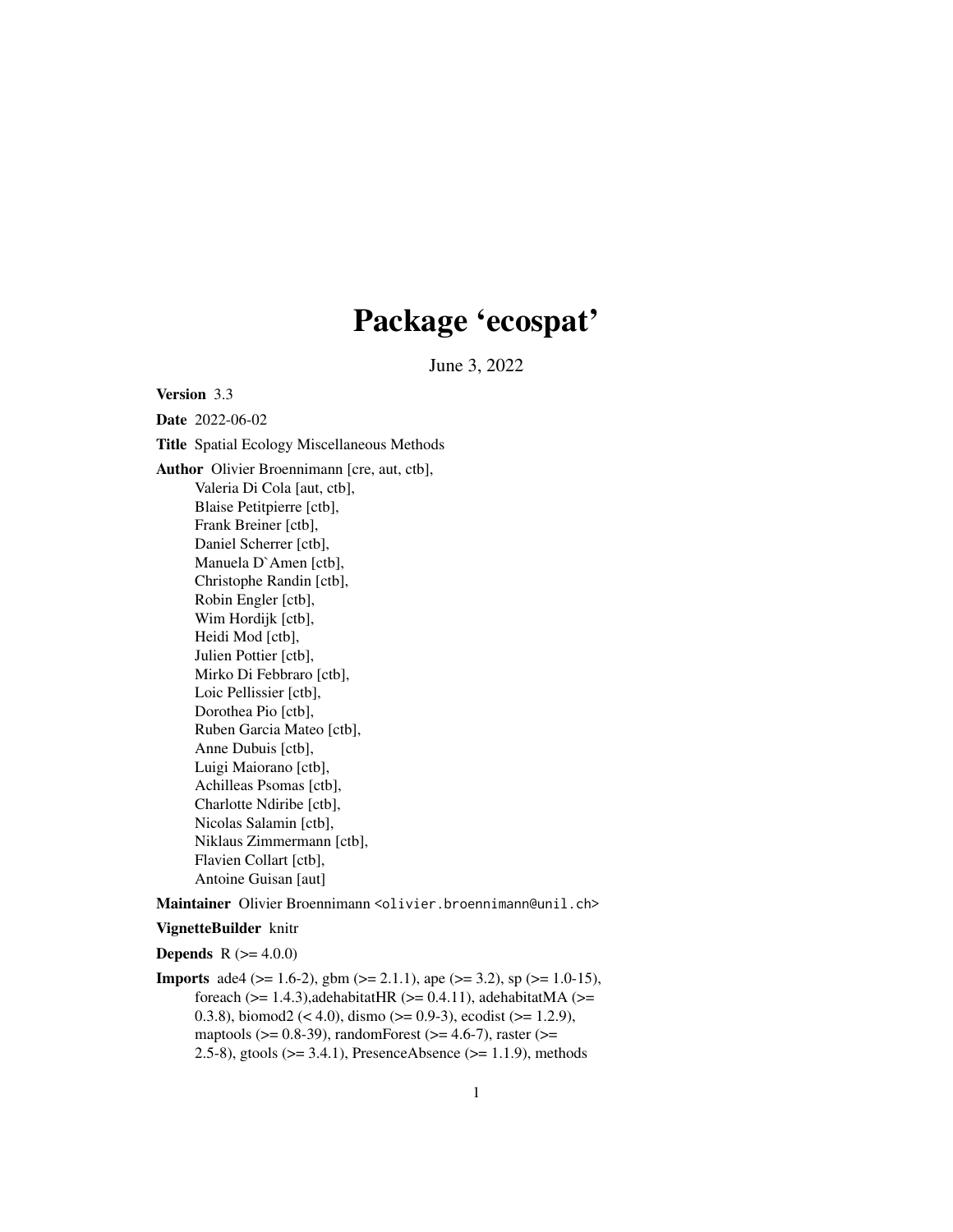$(>= 3.1.1)$ , parallel, classInt  $(>= 0.1-23)$ , vegan  $(>= 2.4-1)$ , poibin (>= 1.3), matrixStats (>= 0.53.1), ks (>= 1.12.0), nabor  $(>= 0.5.0)$ , Hmisc  $(>= 4.4-2)$ 

**Suggests** rgdal ( $> = 1.2-15$ ), rJava ( $> = 0.9-6$ ), XML ( $> = 3.98-1.1$ ), knitr (>= 1.14), alphahull (>= 2.1), rgeos (>= 0.3-28), igraph (>= 1.2.1), markdown ( $>= 1.1$ ), dplyr ( $>= 0.3.0.1$ ), rmarkdown ( $>= 1.1$ ) 2.6), qpdf ( $>= 1.1$ ), snowfall ( $>= 1.61$ ), maps ( $>= 3.0.0$ ), rms

LazyData true

URL <http://www.unil.ch/ecospat/home/menuguid/ecospat-resources/tools.html>

Description Collection of R functions and data sets for the support of spatial ecology analyses with a focus on pre, core and post modelling analyses of species distribution, niche quantification and community assembly. Written by current and former members and collaborators of the ecospat group of Antoine Guisan, Department of Ecology and Evolution (DEE) and Institute of Earth Surface Dynamics (IDYST), University of Lausanne, Switzerland. Read Di Cola et al. (2016) [<doi:10.1111/ecog.02671>](https://doi.org/10.1111/ecog.02671) for details.

License GPL

BugReports <https://github.com/ecospat/ecospat>

RoxygenNote 7.1.1

NeedsCompilation no

Repository CRAN

Date/Publication 2022-06-03 17:10:14 UTC

# R topics documented:

| 5                                                                                                                                   |
|-------------------------------------------------------------------------------------------------------------------------------------|
| 6                                                                                                                                   |
| 8                                                                                                                                   |
| -9                                                                                                                                  |
| -11                                                                                                                                 |
|                                                                                                                                     |
| -14                                                                                                                                 |
| -17                                                                                                                                 |
| $ecospat.CCV. modeling \dots \dots \dots \dots \dots \dots \dots \dots \dots \dots \dots \dots \dots \dots \dots \dots \dots \dots$ |
|                                                                                                                                     |
|                                                                                                                                     |
| -24                                                                                                                                 |
| ecospat.cons_Cscore $\ldots \ldots \ldots \ldots \ldots \ldots \ldots \ldots \ldots \ldots \ldots \ldots \ldots 25$                 |
| -27                                                                                                                                 |
| -27                                                                                                                                 |
| -28                                                                                                                                 |
| 30                                                                                                                                  |
| 31                                                                                                                                  |
|                                                                                                                                     |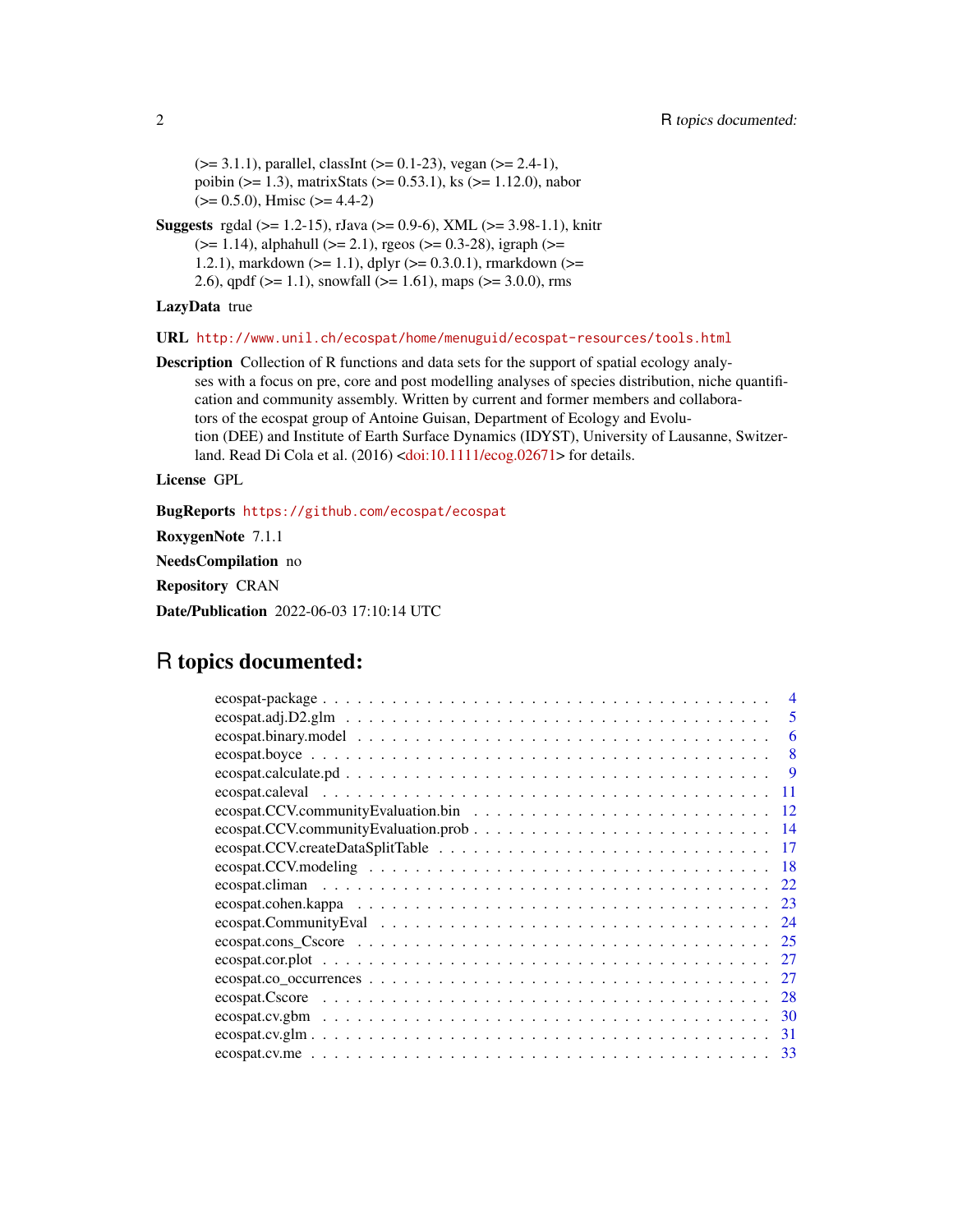|                                                                                                                           | 34 |
|---------------------------------------------------------------------------------------------------------------------------|----|
|                                                                                                                           | 35 |
|                                                                                                                           | 36 |
|                                                                                                                           | 38 |
|                                                                                                                           | 40 |
|                                                                                                                           | 41 |
|                                                                                                                           | 44 |
|                                                                                                                           | 46 |
|                                                                                                                           | 47 |
|                                                                                                                           | 48 |
|                                                                                                                           | 49 |
|                                                                                                                           | 52 |
|                                                                                                                           | 54 |
|                                                                                                                           | 56 |
|                                                                                                                           | 58 |
|                                                                                                                           | 59 |
| $ecospat.maxentvarimport \ldots \ldots \ldots \ldots \ldots \ldots \ldots \ldots \ldots \ldots \ldots \ldots$             | 60 |
|                                                                                                                           | 61 |
|                                                                                                                           | 63 |
|                                                                                                                           | 64 |
|                                                                                                                           | 65 |
|                                                                                                                           | 66 |
|                                                                                                                           | 67 |
|                                                                                                                           | 68 |
|                                                                                                                           | 70 |
|                                                                                                                           | 71 |
|                                                                                                                           | 73 |
|                                                                                                                           | 75 |
|                                                                                                                           | 76 |
|                                                                                                                           | 77 |
|                                                                                                                           | 78 |
|                                                                                                                           | 79 |
|                                                                                                                           | 81 |
|                                                                                                                           | 82 |
|                                                                                                                           | 83 |
|                                                                                                                           | 84 |
|                                                                                                                           | 85 |
| ecospat.plot.niche.dyn                                                                                                    | 86 |
|                                                                                                                           | 87 |
|                                                                                                                           | 88 |
|                                                                                                                           | 89 |
|                                                                                                                           | 90 |
| ecospat.rcls.grd                                                                                                          | 94 |
| $ecospat. recstrat\_prop \dots \dots \dots \dots \dots \dots \dots \dots \dots \dots \dots \dots \dots \dots \dots \dots$ | 95 |
| ecospat.recstrat regl                                                                                                     | 96 |
|                                                                                                                           | 97 |
|                                                                                                                           | 98 |
|                                                                                                                           | 99 |
|                                                                                                                           |    |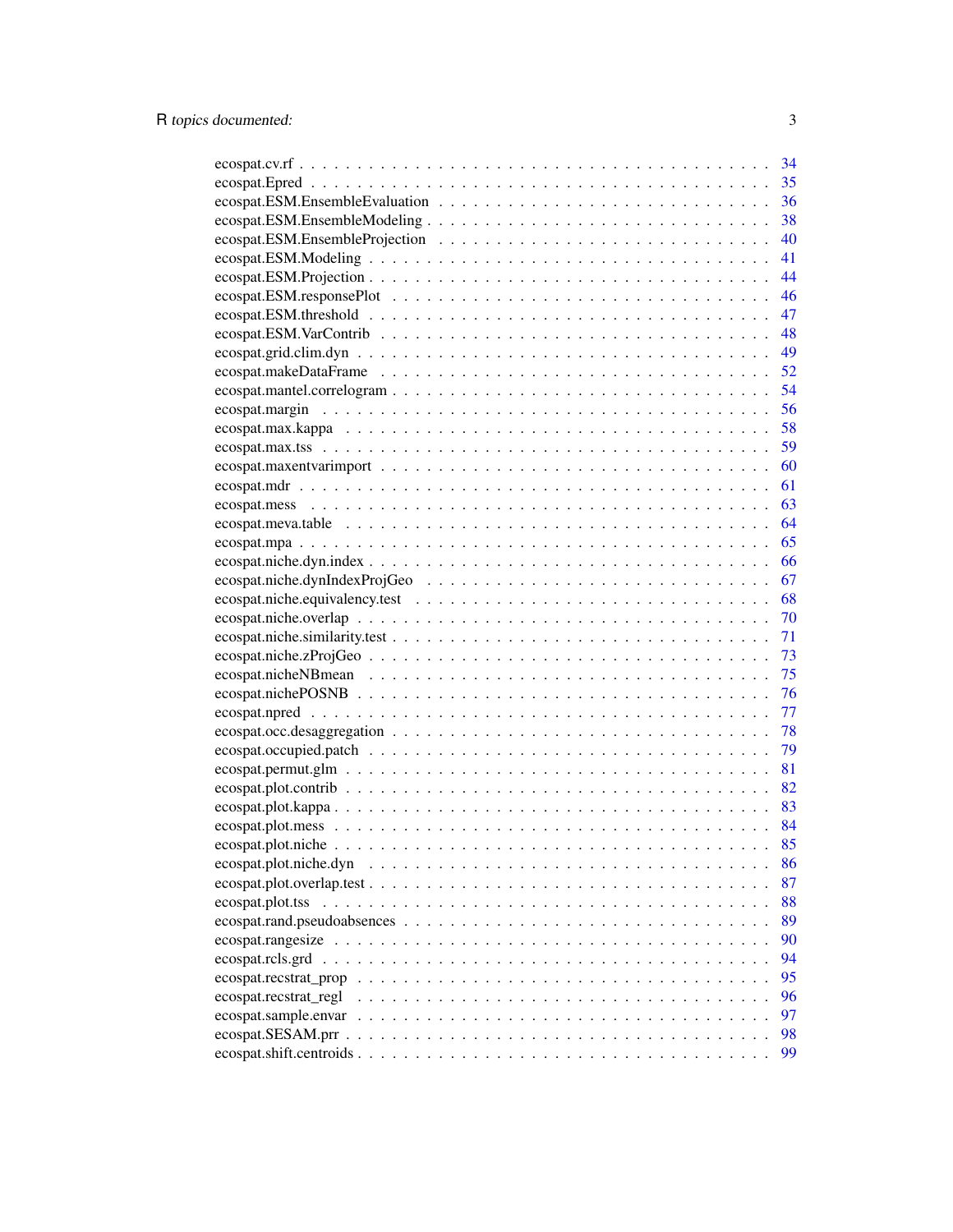# <span id="page-3-0"></span>4 ecospat-package

| Index |  |  |  |  |  |  |  |  |  |  |  |  |  |  |  |  |
|-------|--|--|--|--|--|--|--|--|--|--|--|--|--|--|--|--|

ecospat-package *Spatial Ecology Miscellaneous Methods*

# Description

Collection of methods, utilities and data sets for the support of spatial ecology analyses with a focus on pre-, core and post- modelling analyses of species distribution, niche quantification and community assembly. The ecospat package was written by current and former members and collaborators of the ecospat group of Antoine Guisan, Department of Ecology and Evolution (DEE) & Institute of Earth Surface Dynamics (IDYST), University of Lausanne, Switzerland.

#### Pre-modelling:

- Spatial autocorrelation:[ecospat.mantel.correlogram](#page-53-1)
- Variable selection: [ecospat.npred](#page-76-1)
- Climate Analalogy: [ecospat.climan,](#page-21-1) [ecospat.mess,](#page-62-1) [ecospat.plot.mess](#page-83-1)
- Phylogenetic diversity measures: [ecospat.calculate.pd](#page-8-1)
- Biotic Interactions: [ecospat.cons\\_Cscore,](#page-24-1) [ecospat.Cscore,](#page-27-1) [ecospat.co\\_occurrences](#page-26-1)
- Minimum Dispersal routes: [ecospat.mdr](#page-60-1)
- Niche Quantification: [ecospat.grid.clim.dyn,](#page-48-1) [ecospat.niche.equivalency.test,](#page-67-1) ecospat.niche.similarit [ecospat.plot.niche,](#page-84-1) [ecospat.plot.niche.dyn,](#page-85-1) [ecospat.plot.contrib,](#page-81-1) [ecospat.niche.overlap,](#page-69-1) [ecospat.plot.overlap.test,](#page-86-1) [ecospat.niche.dyn.index,](#page-65-1) [ecospat.shift.centroids,](#page-98-1) [ecospat.niche.dynIndexProjGeo,](#page-66-1) [ecospat.niche.zProjGeo,](#page-72-1) [ecospat.margin](#page-55-1)
- Data Preparation: [ecospat.caleval,](#page-10-1) [ecospat.cor.plot,](#page-26-2) [ecospat.makeDataFrame,](#page-51-1) ecospat.occ.desaggregati [ecospat.rand.pseudoabsences,](#page-88-1) [ecospat.rcls.grd,](#page-93-1) [ecospat.recstrat\\_prop,](#page-94-1) [ecospat.recstrat\\_regl,](#page-95-1) [ecospat.sample.envar](#page-96-1)

#### Core Niche Modelling:

• Model evaluation: [ecospat.cv.glm,](#page-30-1) [ecospat.permut.glm,](#page-80-1) [ecospat.cv.gbm,](#page-29-1) [ecospat.cv.me,](#page-32-1) [ecospat.cv.rf,](#page-33-1) [ecospat.boyce,](#page-7-1) [ecospat.CommunityEval,](#page-23-1) [ecospat.cohen.kappa,](#page-22-1) [ecospat.max.kappa,](#page-57-1) [ecospat.max.tss,](#page-58-1) [ecospat.meva.table,](#page-63-1) [ecospat.plot.kappa,](#page-82-1) [ecospat.plot.tss,](#page-87-1) [ecospat.adj.D2.glm,](#page-4-1) [ecospat.CCV.createDataSplitTable,](#page-16-1) [ecospat.CCV.modeling,](#page-17-1) [ecospat.CCV.communityEvaluation.bin,](#page-11-1) [ecospat.CCV.communityEvaluation.prob](#page-13-1)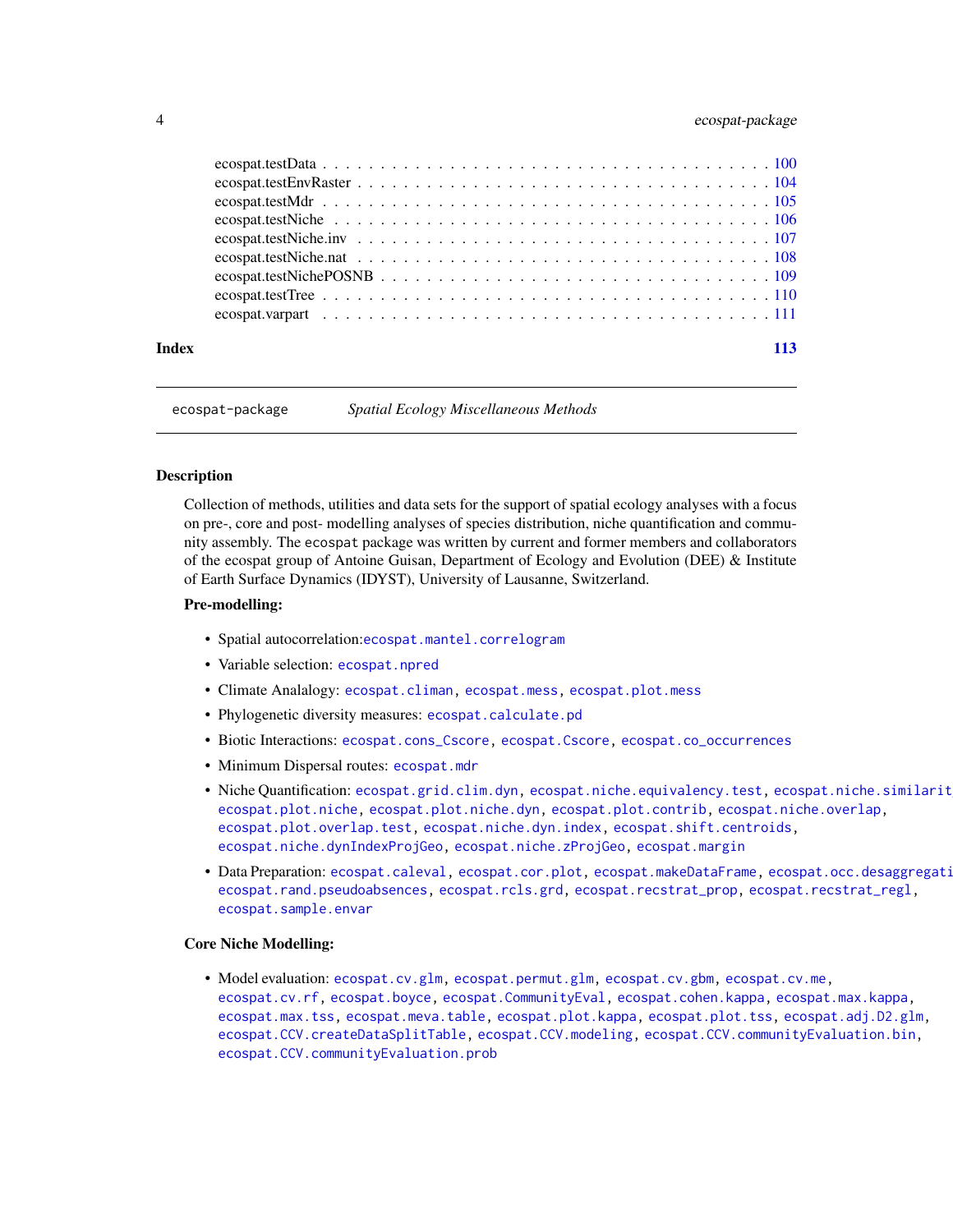- <span id="page-4-0"></span>• Spatial predictions and projections: [ecospat.ESM.Modeling,](#page-40-1) [ecospat.ESM.EnsembleModeling,](#page-37-1) [ecospat.ESM.Projection,](#page-43-1) [ecospat.ESM.EnsembleProjection,](#page-39-1) [ecospat.SESAM.prr,](#page-97-1) [ecospat.binary.model,](#page-5-1) [ecospat.Epred,](#page-34-1) [ecospat.mpa](#page-64-1)
- Variable Importance: [ecospat.maxentvarimport,](#page-59-1) [ecospat.ESM.VarContrib](#page-47-1)

#### Post Modelling:

- Variance Partition: [ecospat.varpart](#page-110-1)
- Spatial predictions of species assemblages: [ecospat.cons\\_Cscore](#page-24-1)
- Range size quantification: [ecospat.rangesize,](#page-89-1) [ecospat.occupied.patch](#page-78-1)

<span id="page-4-1"></span>ecospat.adj.D2.glm *Calculate An Adjusted D2*

#### **Description**

This function is used for calculating an adjusted D2 from a calibrated GLM object

# Usage

```
ecospat.adj.D2.glm(glm.obj)
```
# Arguments

glm.obj Any calibrated GLM object with a binomial error distribution

# Details

This function takes a calibrated GLM object with a binomial error distribution and returns an evaluation of the model fit. The measure of the fit of the models is expressed as the percentage of explained deviance adjusted by the number of degrees of freedom used (similar to the adjusted-R2 in the case of Least-Square regression; see Weisberg 1980) and is called the adjusted-D2 (see guisan and Zimmermann 2000 for details on its calculation).

# Value

Returns an adjusted D square value (proportion of deviance accounted for by the model).

#### Author(s)

Christophe Randin <christophe.randin@unibas.ch> and Antoine Guisan <antoine.guisan@unil.ch>

# References

Weisberg, S. 1980. Applied linear regression. Wiley.

Guisan, A., S.B. Weiss and A.D. Weiss. 1999. GLM versus CCA spatial modeling of plant species distribution. *Plant Ecology*, 143, 107-122.

Guisan, A. and N.E. Zimmermann. 2000. Predictive habitat distribution models in ecology. *Ecol. Model.*, 135, 147-186.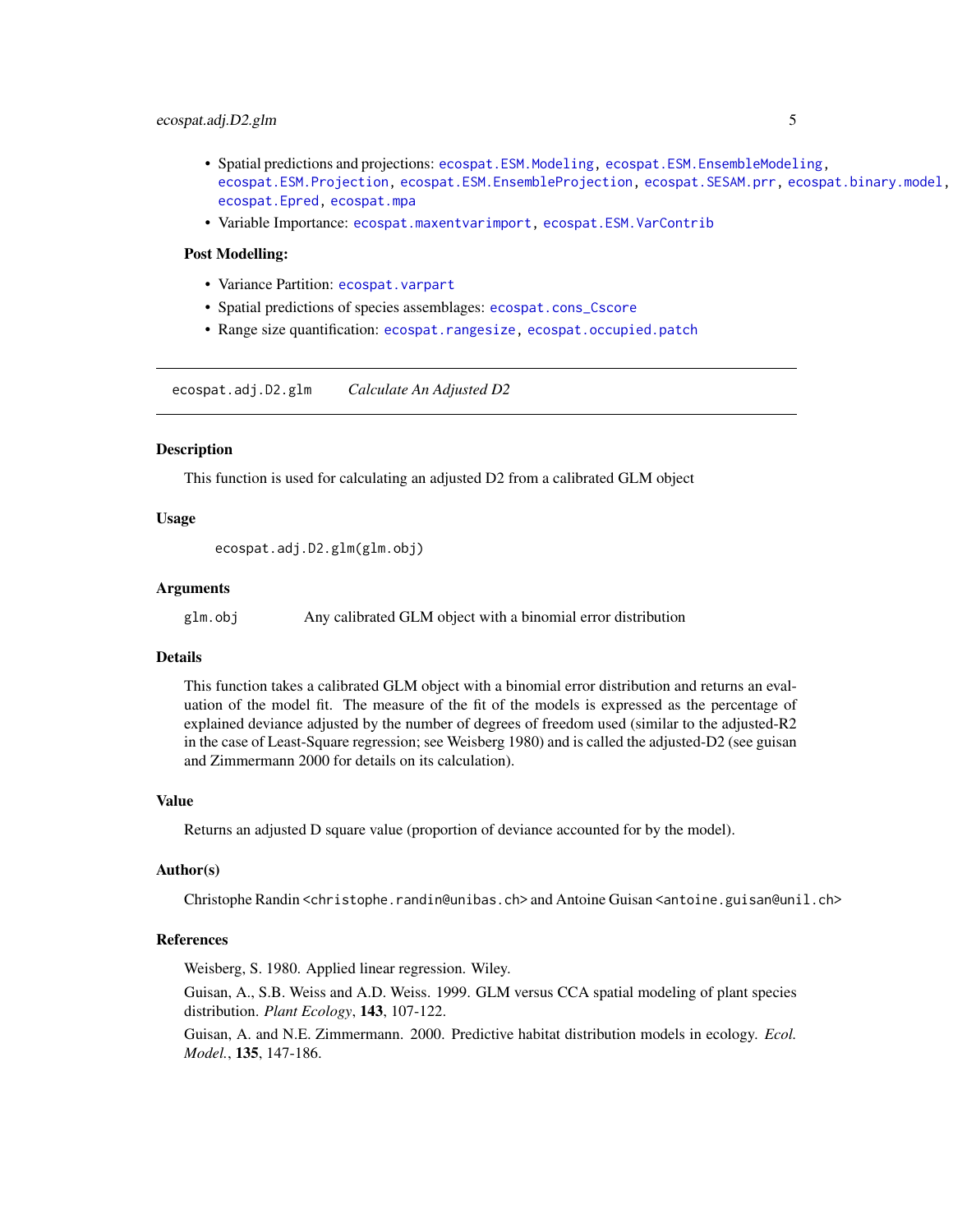# Examples

```
data(ecospat.testData)
glm.obj<-glm(Achillea_millefolium~ddeg+mind+srad+slp+topo,
family = binomial, data=ecospat.testData)
ecospat.adj.D2.glm(glm.obj)
```
<span id="page-5-1"></span>ecospat.binary.model *Generate Binary Models*

# Description

Generate a binary map from a continuous model prediction.

# Usage

ecospat.binary.model (Pred, Threshold)

# Arguments

| Pred      | RasterLayer predicted suitabilities from a SDM prediction.                                                                                                                   |
|-----------|------------------------------------------------------------------------------------------------------------------------------------------------------------------------------|
| Threshold | A threshold to convert continuous maps into binary maps (e.g. the output of<br>the function ecospat.mpa() or use the optimal.thresholds from Presence-<br>Absence R package. |

# Details

This function generates a binary model prediction (presence/absence) from an original model applying a threshold. The threshold could be arbitrary, or be based on the maximum acceptable error of false negatives (i.e. percentage of the presence predicted as absences, omission error).

# Value

The binary model prediction (presence/absence).

# Author(s)

Ruben G. Mateo <rubeng.mateo@gmail.com> with contributions of Frank Breiner <frank.breiner@wsl.ch>

<span id="page-5-0"></span>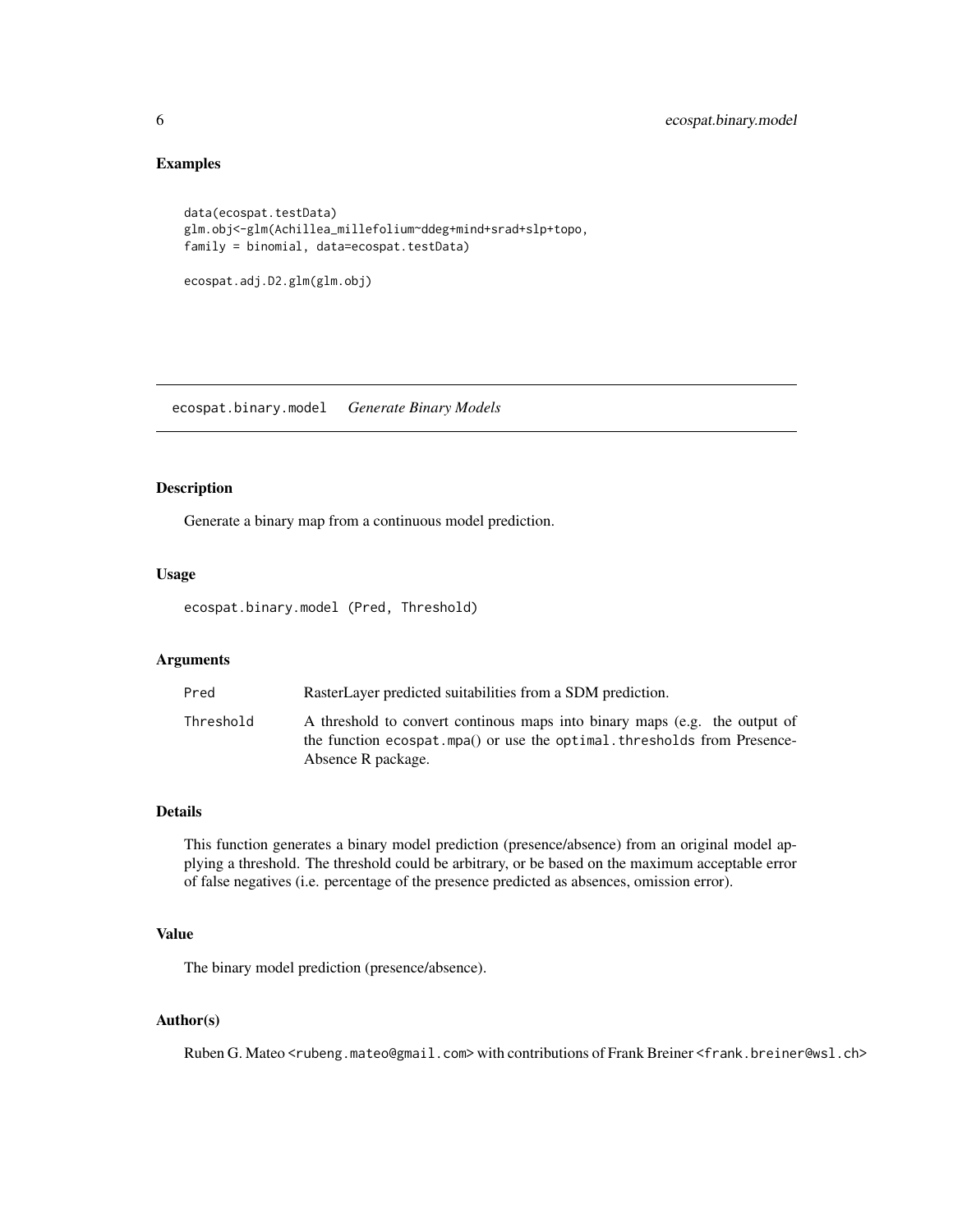#### References

Fielding, A.H. and J.F. Bell. 1997. A review of methods for the assessment of prediction errors in conservation presence/absence models. *Environmental Conservation*, 24: 38-49.

Engler, R., A Guisan and L. Rechsteiner. 2004. An improved approach for predicting the distribution of rare and endangered species from occurrence and pseudo-absence data. *Journal of Applied Ecology*, 41, 263-274.

Liu, C., Berry, P. M., Dawson, T. P. and R. G. Pearson. 2005. Selecting thresholds of occurrence in the prediction of species distributions. *Ecography*, 28, 385-393.

Jimenez-Valverde, A. and J.M.Lobo. 2007. Threshold criteria for conversion of probability of species presence to either-or presence-absence. *Acta oecologica*, 31, 361-369.

Liu, C., White, M. and G. Newell. 2013. Selecting thresholds for the prediction of species occurrence with presence-only data. *J. Biogeogr.*, 40, 778-789.

Freeman, E.A. and G.G. Moisen. 2008. A comparison of the performance of threshold criteria for binary classification in terms of predicted prevalence and kappa. *Ecological Modelling*, 217, 48-58.

#### See Also

[ecospat.mpa](#page-64-1), [optimal.thresholds](#page-0-0)

```
library(raster)
library(dismo)
### make a maxent model
# path to maxent.jar file
path<- paste0(system.file(package="dismo"), "/java/maxent.jar")
if (file.exists(path) & require(rJava)) {
 # get predictor variables
 fnames <- list.files(path=paste(system.file(package="dismo"), '/ex', sep=''),
                     pattern='grd', full.names=TRUE )
 predictors <- stack(fnames)
 #plot(predictors)
 # file with presence points
 occurence <- paste(system.file(package="dismo"), '/ex/bradypus.csv', sep='')
 occ <- read.table(occurence, header=TRUE, sep=',')[,-1]
 colnames(occ) \leq c("x","y")
 occ <- ecospat.occ.desaggregation(occ,min.dist=1)
 # fit a domain model, biome is a categorical variable
 me <- maxent(predictors, occ, factors='biome')
 # predict to entire dataset
```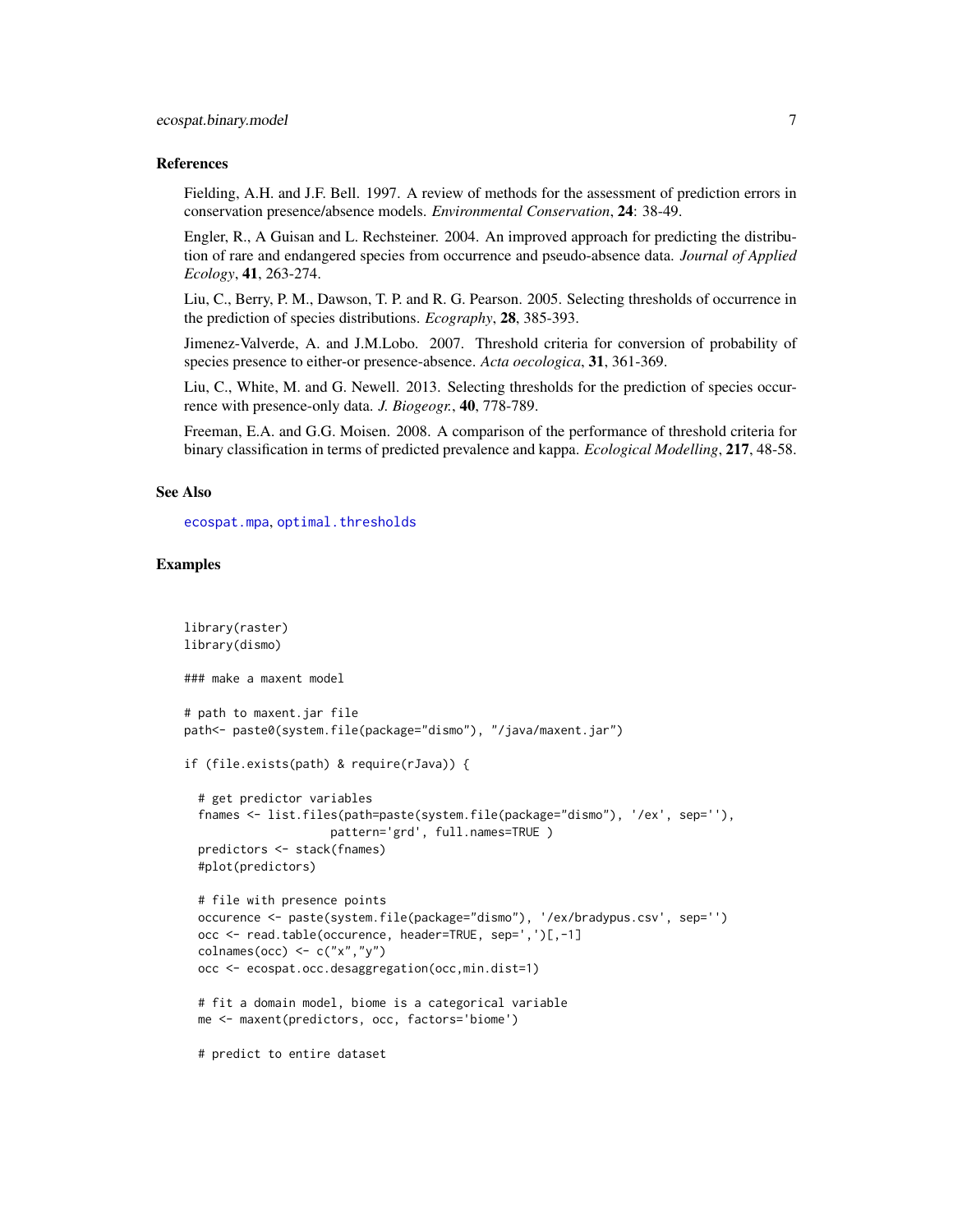```
pred <- predict(me, predictors)
  plot(pred)
  points(occ)
}
### convert suitability to binary map
mpa.cutoff <- ecospat.mpa(pred,occ,perc = 0.9) # 90 percent of the presences encompassed
pred.bin.mpa <- ecospat.binary.model(pred,mpa.cutoff)
plot(pred.bin.mpa)
points(occ)
```
<span id="page-7-1"></span>ecospat.boyce *Calculate Boyce Index*

# Description

Calculate the Boyce index as in Hirzel et al. (2006). The Boyce index is used to assess model performance.

# Usage

ecospat.boyce (fit, obs, nclass=0, window.w="default", res=100, PEplot = TRUE, rm.duplicate = TRUE, method = 'spearman')

# Arguments

| fit          | A vector or Raster-Layer containing the predicted suitability values                                                                               |
|--------------|----------------------------------------------------------------------------------------------------------------------------------------------------|
| obs          | A vector containing the predicted suitability values or xy-coordinates (if "fit" is<br>a Raster-Layer) of the validation points (presence records) |
| nclass       | The number of classes or vector with class thresholds. If nclass=0, the Boyce<br>index is calculated with a moving window (see next parameters)    |
| window.w     | The width of the moving window (by default 1/10 of the suitability range)                                                                          |
| res          | The resolution of the moving window (by default 100 focals)                                                                                        |
| PEplot       | If TRUE, plot the predicted to expected ratio along the suitability class                                                                          |
| rm.duplicate | If TRUE, only one of the successive duplicated P/E values are used to compute<br>the correlation. See Details                                      |
| method       | Method used to compute the correlation. The default is 'spearman' but 'pearson'<br>and 'kendall' can also be used. See Details                     |
|              | $rm.duplicate = TRUE$ , method = 'spearman'                                                                                                        |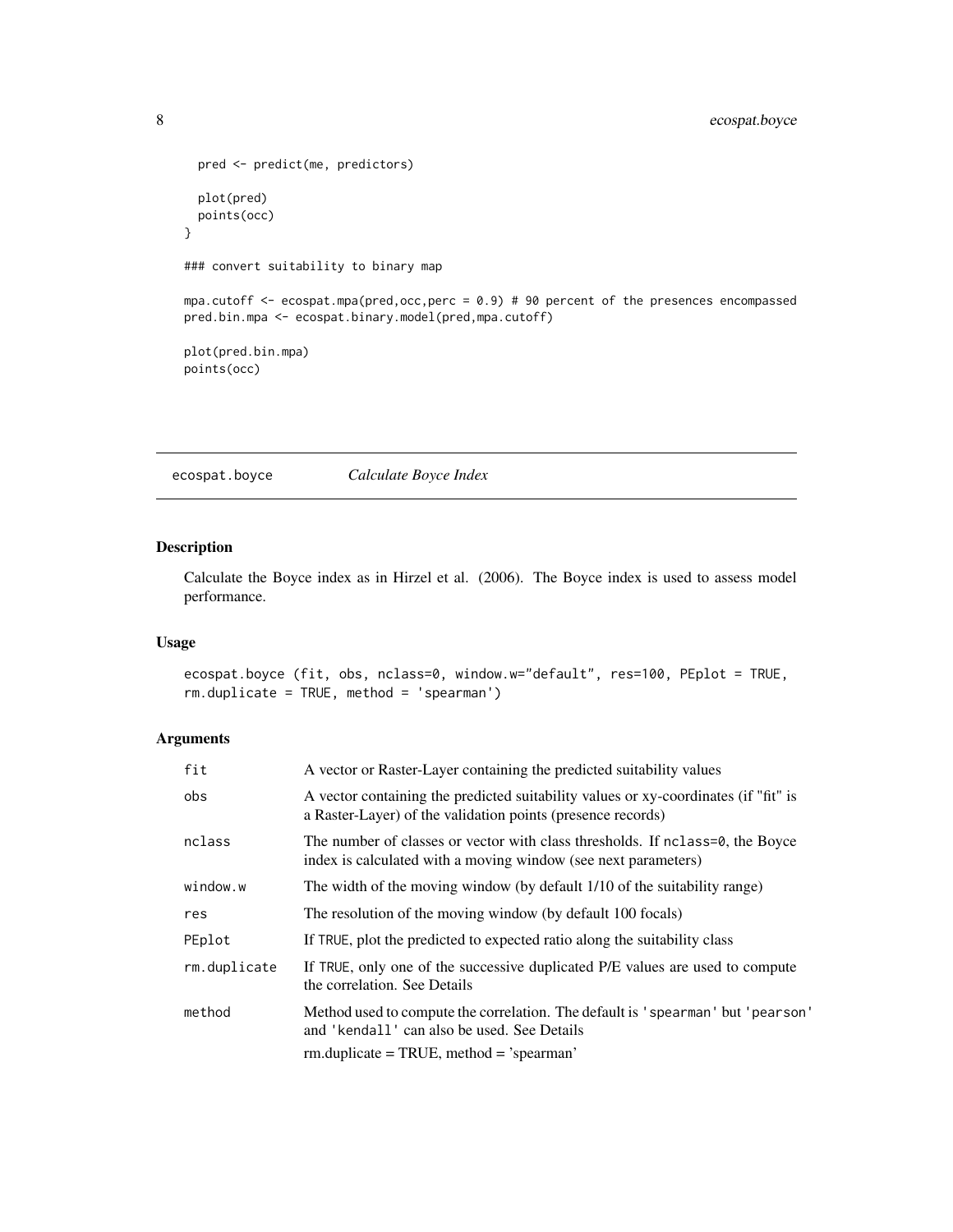#### <span id="page-8-0"></span>Details

The Boyce index only requires presences and measures how much model predictions differ from random distribution of the observed presences across the prediction gradients (Boyce et al. 2002). It is thus an appropriate metric in the case of presence-only models. It is continuous and varies between -1 and +1. Positive values indicate a model which present predictions are consistent with the distribution of presences in the evaluation dataset, values close to zero mean that the model is not different from a random model, negative values indicate counter predictions, i.e., predicting poor quality areas where presences are more frequent (Hirzel et al. 2006).

Removing the successive duplicated P/E values (rm.duplicate = TRUE) focuses more on the discriminative aspect of the predictions, lowering the assessment of the evaluation of the model resolution (sensu Hirzel et al. 2006 p. 150). However, it seems that in the initial version, dupplicated values were not removed.

In the initial publication on the continuous Boyce index, the correlation was set to method = 'spearman'. However, using method = 'kendall' or method = 'pearson' might be more informative about the accuracy of the predictions.

#### Value

The function returns a list that contains a vector F.ratio (the predicted-to-expected ratio for each class-interval) and a numeric Spearman.cor (the Boyce index value)

# Author(s)

Blaise Petitpierre <bpetitpierre@gmail.com> and Frank Breiner <frank.breiner@unil.ch>

#### References

Boyce, M.S., P.R. Vernier, S.E. Nielsen and F.K.A. Schmiegelow. 2002. Evaluating resource selection functions. *Ecol. Model.*, 157, 281-300.

Hirzel, A.H., G. Le Lay, V. Helfer, C. Randin and A. Guisan. 2006. Evaluating the ability of habitat suitability models to predict species presences. *Ecol. Model.*, 199, 142-152.

#### Examples

obs <- (ecospat.testData\$glm\_Saxifraga\_oppositifolia [which(ecospat.testData\$Saxifraga\_oppositifolia==1)])

```
ecospat.boyce (fit = ecospat.testData$glm_Saxifraga_oppositifolia , obs, nclass=0,
window.w="default", res=100, PEplot = TRUE)
```
<span id="page-8-1"></span>ecospat.calculate.pd *Calculate Phylogenetic Diversity Measures*

#### **Description**

Calculate all phylogenetic diversity measures listed in Schweiger et al., 2008 (see full reference below).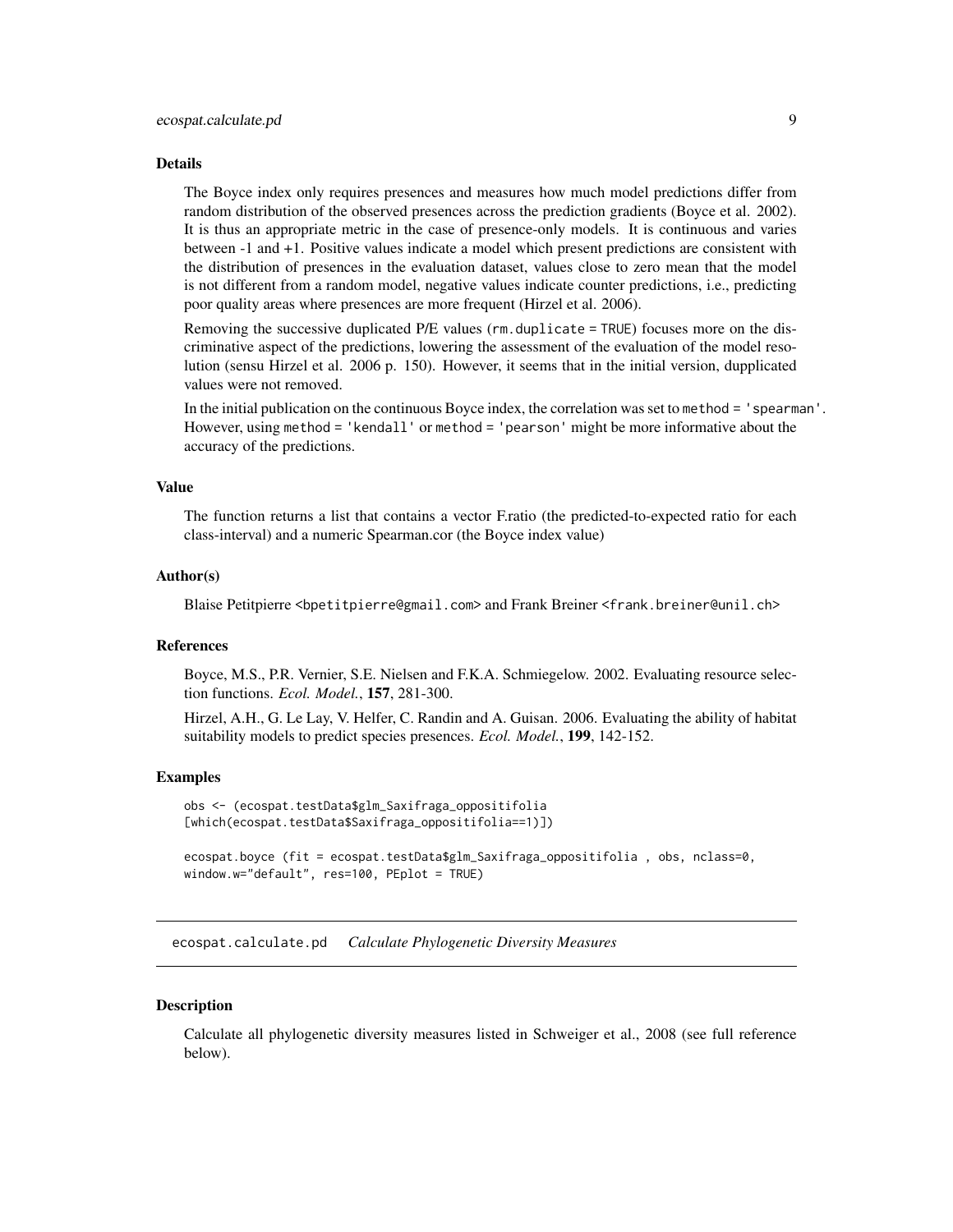#### Usage

```
ecospat.calculate.pd (tree, data, method="spanning", type="clade", root=FALSE,
average=FALSE, verbose=FALSE)
```
#### Arguments

| tree    | The phylogenetic tree                                                                                                                                                  |
|---------|------------------------------------------------------------------------------------------------------------------------------------------------------------------------|
| data    | A presence or absence (binary) matrix for each species (columns) in each loca-<br>tion or grid cell (rows)                                                             |
| method  | The method to use. Options are "pairwise", "topology", and "spanning". Default<br>is "spanning".                                                                       |
| type    | Phylogenetic measure from those listed in Schweiger et al 2008. Options are<br>"Q", "P", "W", "clade", "species", "J", "F", "AvTD","TTD", "Dd". Default is<br>"clade". |
| root    | Phylogenetic diversity can either be rooted or unrooted. Details in Schweiger et<br>al 2008. Default is FALSE.                                                         |
| average | Phylogenetic diversity can either be averaged or not averaged. Details in Schweiger<br>et al 2008. Default is FALSE.                                                   |
| verbose | Boolean indicating whether to print progress output during calculation. Default<br>is FALSE.                                                                           |

# Details

Given a phylogenetic tree and a presence/absence matrix this script calculates phylogenetic diversity of a group of species across a given set of grid cells or locations. The library "ape" is required to read the tree in R. Command is "read.tree" or "read.nexus". Options of type: "P" is a normalized mearure of "Q". "clade" is "PDnode" when root= FALSE, and is "PDroot" ehn root =TRUE. "species" is "AvPD".

# Value

This function returns a list of phylogenetic diversity values for each of the grid cells in the presence/absence matrix

# Author(s)

Nicolas Salamin <nicolas.salamin@unil.ch> and Dorothea Pio <Dorothea.Pio@fauna-flora.org>

#### References

Schweiger, O., S. Klotz, W. Durka and I. Kuhn. 2008. A comparative test of phylogenetic diversity indices. *Oecologia*, 157, 485-495.

Pio, D.V., O. Broennimann, T.G. Barraclough, G. Reeves, A.G. Rebelo, W. Thuiller, A. Guisan and N. Salamin. 2011. Spatial predictions of phylogenetic diversity in conservation decision making. *Conservation Biology*, 25, 1229-1239.

Pio, D.V., R. Engler, H.P. Linder, A. Monadjem, F.P.D. Cotterill, P.J. Taylor, M.C. Schoeman, B.W. Price, M.H. Villet, G. Eick, N. Salamin and A. Guisan. 2014. Climate change effects on animal and plant phylogenetic diversity in southern Africa. *Global Change Biology*, 20, 1538-1549.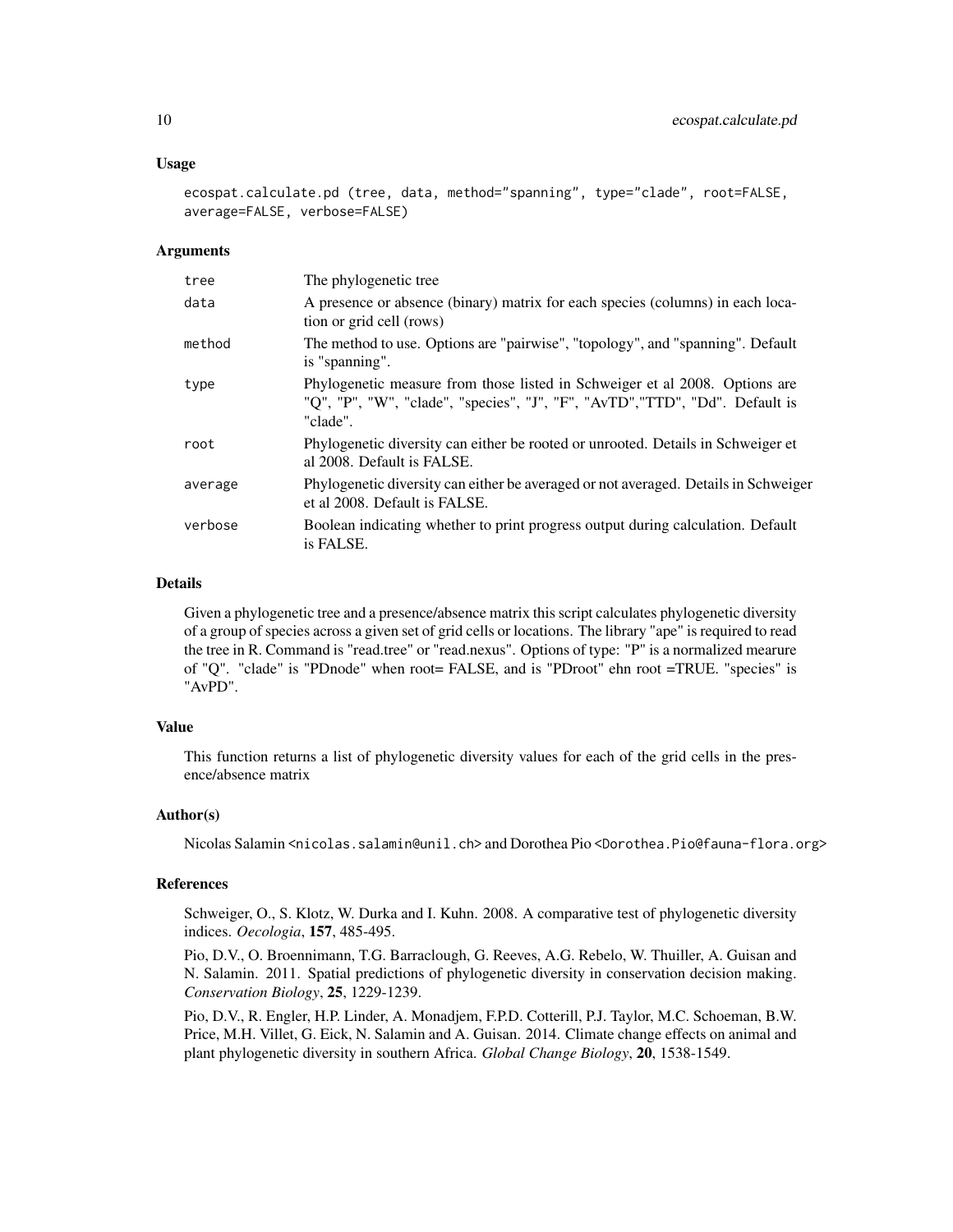# <span id="page-10-0"></span>ecospat.caleval 11

# Examples

```
fpath <- system.file("extdata", "ecospat.testTree.tre", package="ecospat")
library(ape)
tree <-read.tree(fpath)
data <- ecospat.testData[9:52]
pd <- ecospat.calculate.pd(tree, data, method = "spanning", type = "species", root = FALSE,
average = FALSE, verbose = TRUE )
plot(pd)
```
<span id="page-10-1"></span>ecospat.caleval *Calibration And Evaluation Dataset*

#### Description

Generate an evaluation and calibration dataset with a desired ratio of disaggregation.

# Usage

```
ecospat.caleval (data, xy, row.num=1:nrow(data), nrep=1, ratio=0.7,
disaggregate=0, pseudoabs=0, npres=0, replace=FALSE)
```
#### Arguments

| data         | A vector with presence-absence $(0-1)$ data for one species.                                                                     |
|--------------|----------------------------------------------------------------------------------------------------------------------------------|
| XV           | The x and y coordinates of the projection dataset.                                                                               |
| row.num      | Row original number                                                                                                              |
| nrep         | Number of repetitions                                                                                                            |
| ratio        | Ratio of disaggregation                                                                                                          |
| disaggregate | Minimum distance of disaggregation (has to be in the same scale as xy)                                                           |
| pseudoabs    | Number of pseudoabsences                                                                                                         |
| npres        | To select a smaller number of presences from the dataset to be subsetted. The<br>maximum number is the total number of presences |
| replace      | F to replace de pseudoabsences                                                                                                   |

# Details

This functions generates two list, one with the calibration or training dataset and other list with the evaluation or testing dataset disaggregated with a minimum distance.

# Value

list("eval"=eval,"cal"=cal))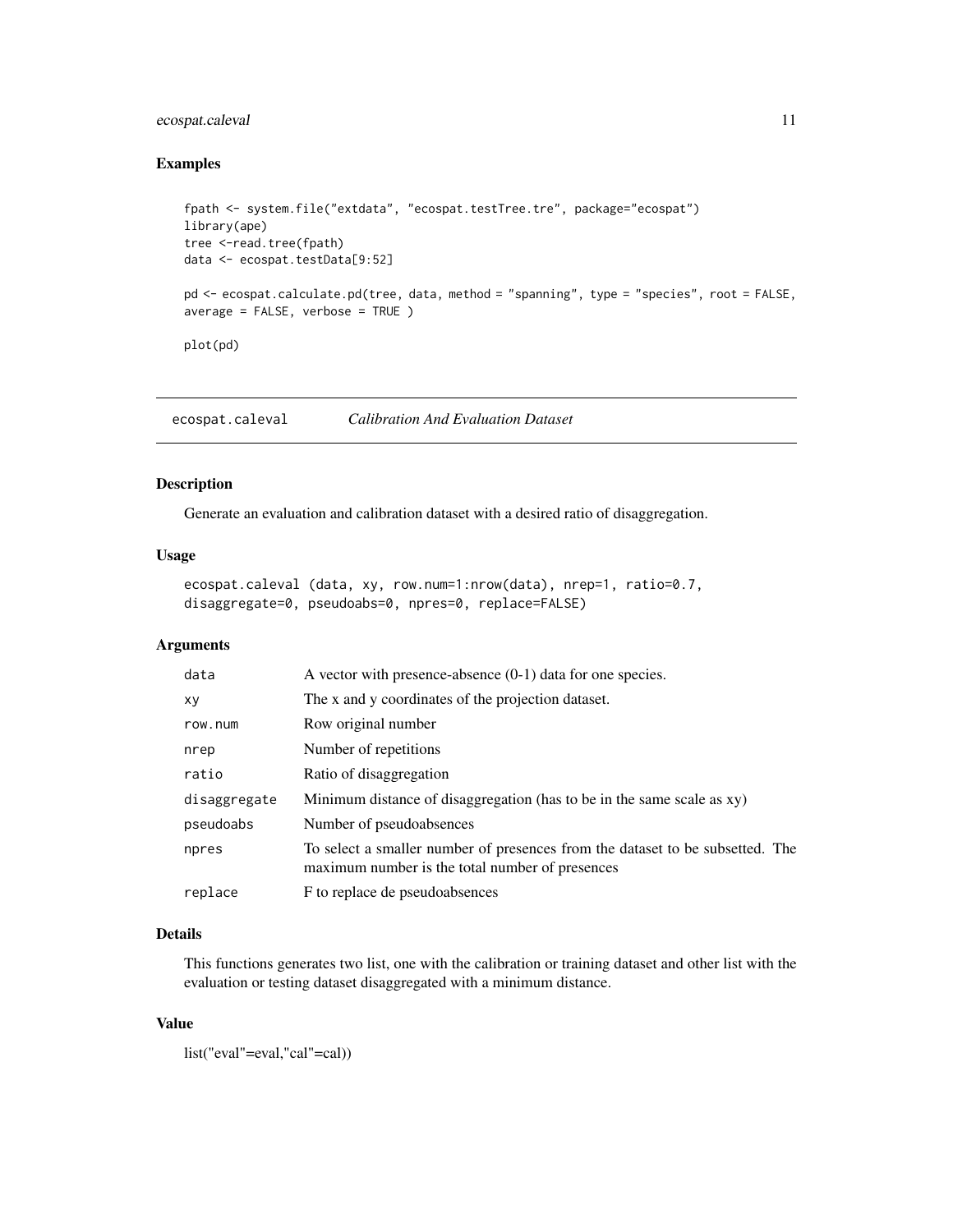# <span id="page-11-0"></span>Author(s)

Blaise Petitpierre <bpetitpierre@gmail.com>

# Examples

```
data <- ecospat.testData
caleval <- ecospat.caleval (data = ecospat.testData[53], xy = data[2:3], row.num = 1:nrow(data),
nrep = 2, ratio = 0.7, disaggregate = 0.2, pseudoabs = 100, npres = 10, replace = FALSE)
caleval
```
<span id="page-11-1"></span>ecospat.CCV.communityEvaluation.bin

*Calculates a range of community evaluation metrics based on different thresholding techniques.*

# Description

The function uses the output of [ecospat.CCV.modeling](#page-17-1) to calculate a range of community evaluation metrics based on a selection of thresholding techniques both for the calibration data and independent evaluation data.

# Usage

```
ecospat.CCV.communityEvaluation.bin(ccv.modeling.data,
```

```
thresholds= c('MAX.KAPPA', 'MAX.ROC','PS_SDM'),
community.metrics=c('SR.deviation','Sorensen'),
   parallel=FALSE,
   cpus=4,
    fix.threshold=0.5,
   MCE=5,
   MEM=NULL)
```
#### **Arguments**

| ccv.modeling.data |                                                                                                                                                                                                                                                                                                                                                            |
|-------------------|------------------------------------------------------------------------------------------------------------------------------------------------------------------------------------------------------------------------------------------------------------------------------------------------------------------------------------------------------------|
|                   | a 'ccv.modeling.data' object returned by ecospat.CCV.modeling                                                                                                                                                                                                                                                                                              |
| thresholds        | a selection of thresholds ('FIXED', 'MAX.KAPPA', 'MAX.ACCURACY', 'MAX.TSS',<br>'SENS_SPEC', 'MAX.ROC', 'OBS.PREVALENCE', 'AVG.PROBABILITY', 'MCE',<br>'PS_SDM, MEM') to be calculated and applied for the model evaluation.                                                                                                                                |
| community.metrics |                                                                                                                                                                                                                                                                                                                                                            |
|                   | a selection of community evaluation metrics ('SR. deviation', 'community. AUC',<br>'community.overprediction','community.underprediction','community.accuracy',<br>'community.sensitivity', 'community.specificity', 'community.kappa',<br>'community.tss', 'Sorensen', 'Jaccard', 'Simpson') to be calculated for<br>each seleted thresholding technique. |
| parallel          | should parallel computing be allowed (TRUE/FALSE)                                                                                                                                                                                                                                                                                                          |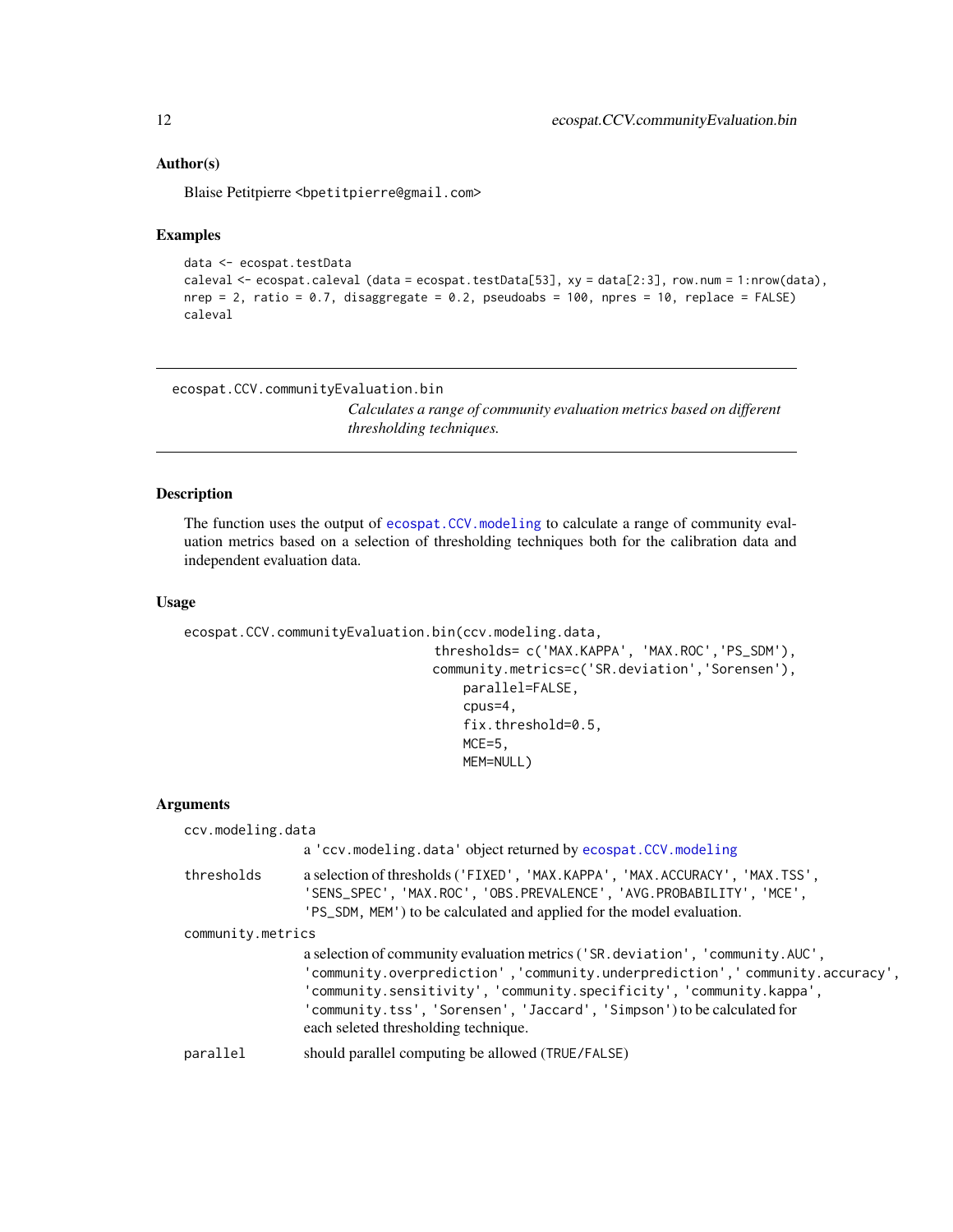| cpus          | number of cpus to use in parallel computing                                                                              |
|---------------|--------------------------------------------------------------------------------------------------------------------------|
| fix.threshold | fixed threshold to be used. Only gets used if thresholding technique FIXED is<br>selected.                               |
| <b>MCE</b>    | maximum omission error $(\%)$ allowed for the thresholding. Only gets used if<br>thresholding technique MCE is selected. |
| <b>MEM</b>    | a vetor with the species richness prediction of a MEM for each site. Only needed<br>if MEM is selected.                  |

# Details

The function uses the probability output of the [ecospat.CCV.modeling](#page-17-1) function and creates binary maps based on the selected thresholding methods. These binary maps are then used to calculate the selected community evaluation metrics both for the calibration and evaluation data of each modeling run.

# Value

|             | DataSplitTable a matrix with TRUE/FALSE for each model run (TRUE=Calibration point, FALSE=Evaluation                                                           |
|-------------|----------------------------------------------------------------------------------------------------------------------------------------------------------------|
|             | point)                                                                                                                                                         |
|             | CommunityEvaluationMetrics.CalibrationSites                                                                                                                    |
|             | a 4-dimensional array containing the community evaluation metrics for the cal-                                                                                 |
|             | ibartion sites of each run (NA means that the site was used for evaluation)                                                                                    |
|             | CommunityEvaluationMetrics.EvaluationSites                                                                                                                     |
|             | a 4-dimensional array containing the community evaluation metrics for the eval-<br>uation sites of each run (NA means that the site was used for calibaration) |
| PA.allSites | a 4-dimensional array of the binary prediction for all sites and runs under the<br>different thresholding appraoches.                                          |

# Author(s)

Daniel Scherrer <daniel.j.a.scherrer@gmail.com>

# References

Scherrer, D., D'Amen, M., Mateo, M.R.G., Fernandes, R.F. & Guisan , A. (2018) How to best threshold and validate stacked species assemblages? Community optimisation might hold the answer. Methods in Ecology and Evolution, in review

# See Also

[ecospat.CCV.createDataSplitTable](#page-16-1); [ecospat.CCV.communityEvaluation.prob](#page-13-1)

```
#Loading species occurence data and remove empty communities
data(ecospat.testData)
testData <- ecospat.testData[,c(24,34,43,45,48,53,55:58,60:63,65:66,68:71)]
sp.data <- testData[which(rowSums(testData)>0), sort(colnames(testData))]
```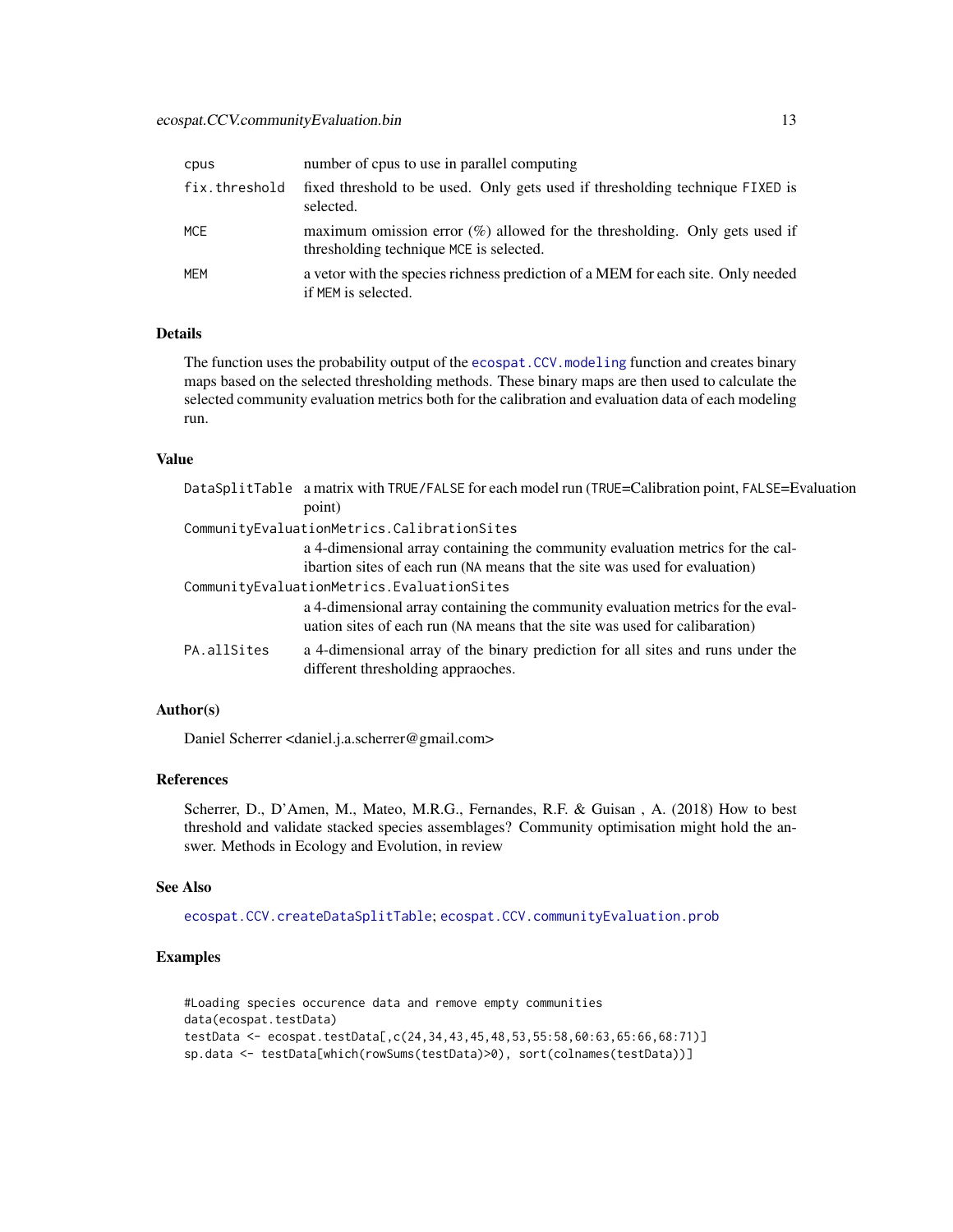```
#Loading environmental data
env.data <- ecospat.testData[which(rowSums(testData)>0),4:8]
#Coordinates for all sites
xy <- ecospat.testData[which(rowSums(testData)>0),2:3]
#Running all the models for all species
myCCV.Models <- ecospat.CCV.modeling(sp.data = sp.data,
                                     env.data = env.data,
                                     xy = xy,
                                     NbRunEval = 5,
                                     minNbPredictors = 10,
                                     VarImport = 3)
#Thresholding all the predictions and calculating the community evaluation metrics
myCCV.communityEvaluation.bin <- ecospat.CCV.communityEvaluation.bin(
      ccv.modeling.data = myCCV.Models,
      thresholds = c('MAX.KAPPA', 'MAX.ROC','PS_SDM'),
      community.metrics= c('SR.deviation','Sorensen'),
     parallel = FALSE,
     cpus = 4)
```
<span id="page-13-1"></span>ecospat.CCV.communityEvaluation.prob *Evaluates community predictions directly on the probabilities (i.e., threshold independent)*

# Description

This function generates a number of community evaluation metrics directly based on the probability returned by the individual models. Instead of thresholding the predictions ([ecospat.CCV.communityEvaluation.bin](#page-11-1) this function directly uses the probability and compares its outcome to null models or average expectations.)

#### Usage

```
ecospat.CCV.communityEvaluation.prob(ccv.modeling.data,
   community.metrics=c('SR.deviation','community.AUC','Max.Sorensen',
                         'Max.Jaccard','probabilistic.Sorensen',
                         'probabilistic.Jaccard'),
   parallel = FALSE,
   cpus = 4)
```
<span id="page-13-0"></span>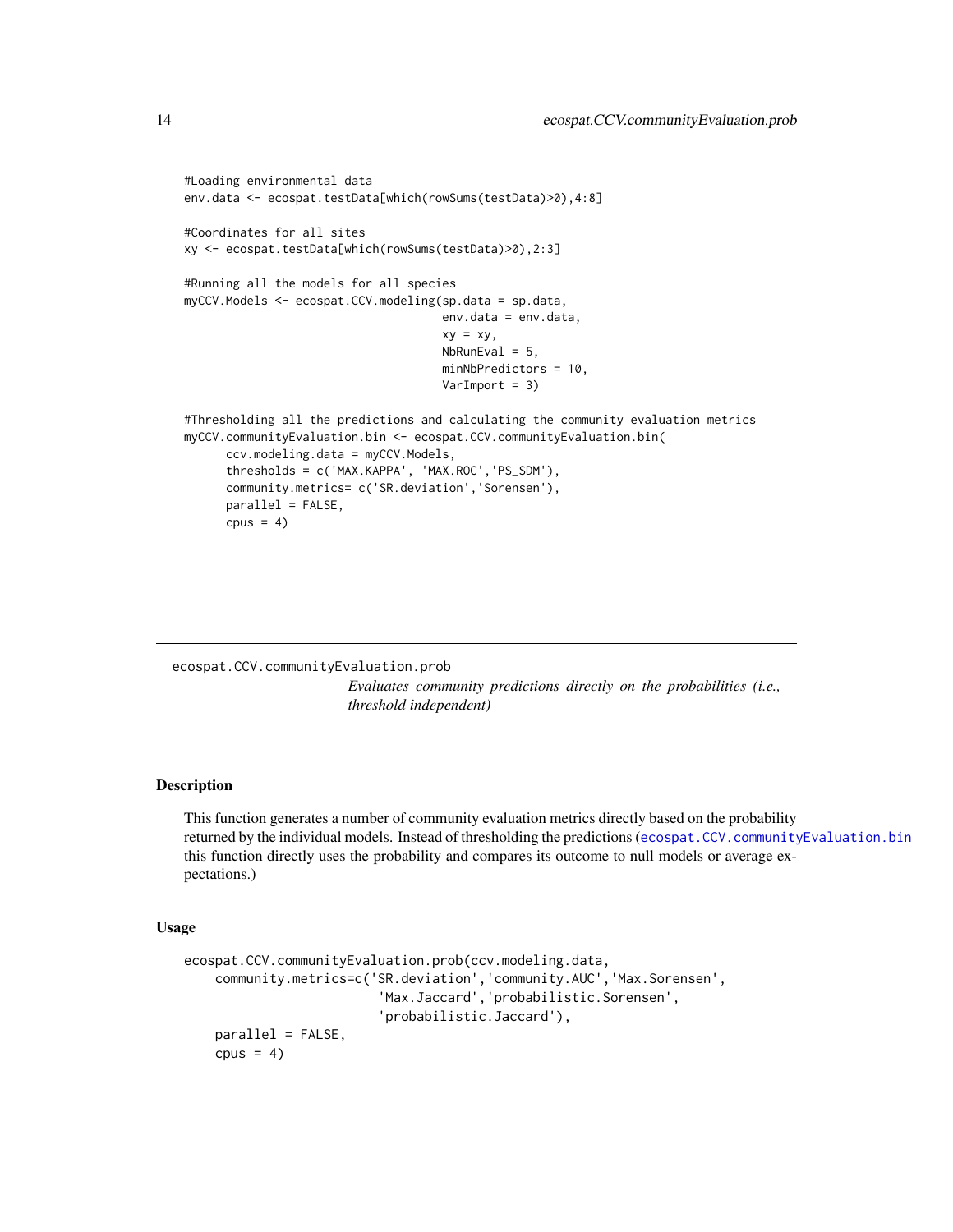# **Arguments**

| ccv.modeling.data |                                                                                                                                                            |  |  |  |  |
|-------------------|------------------------------------------------------------------------------------------------------------------------------------------------------------|--|--|--|--|
|                   | a 'ccv.modeling.data' object returned by ecospat.CCV.modeling                                                                                              |  |  |  |  |
| community.metrics |                                                                                                                                                            |  |  |  |  |
|                   | a selection of community metrics to calculate ('SR. deviation', 'community. AUC', 'Max. Sorensen', '<br>'probabilistic.Sorensen','probabilistic.Jaccard')) |  |  |  |  |
| parallel          | should parallel computing be allowed (TRUE/FALSE)                                                                                                          |  |  |  |  |
| cpus              | number of cpus to use in parallel computing                                                                                                                |  |  |  |  |

# Value

| DataSplitTable a matrix with TRUE/FALSE for each model run (TRUE=Calibration point, FALSE=Evaluation |
|------------------------------------------------------------------------------------------------------|
| point)                                                                                               |
| CommunityEvaluationMetrics.CalibrationSites                                                          |
| a 3-dimensional array containing the community evaluation metrics for the cal-                       |
| ibartion sites of each run (NA means that the site was used for evaluation)                          |
| CommunityEvaluationMetrics.EvaluationSites                                                           |
| a 3-dimensional array containing the community evaluation metrics for the eval-                      |
| uation sites of each run (NA means that the site was used for calibaration)                          |

#### Note

If the community evaluation metric 'SR.deviation' is selected the returned tables will have the following columns:

- SR. obs = observed species richness,
- SR.mean = the predicted species richness (based on the probabilities assuming poission binomial distribution),
- SR.dev = the deviation of observed and predicted species richness,
- SR.sd = the standard deviation of the predicted species richness (based on the probabilities assuming poission binomial distribution),
- SR.prob = the probability that the observed species richness falls within the predicted species richness (based on the probabilities assuming poission binomial distribution),
- SR. imp. 05 = improvement of species richness prediction over null-model 0.5,
- SR.imp.average.SR = improvement of species richness prediction over null-model average.SR and
- SR.imp.prevalence = improvement of species richness prediction over null-model prevalence.

If the community evalation metric community.AUC is selected the returned tables will have the following colums:

• Community.AUC = The AUC of ROC of a given site (in this case the ROC plot is community sensitiviy [percentage species predicted corretly present] vs 1 - community specificity [percentage of species predicted correctly absent])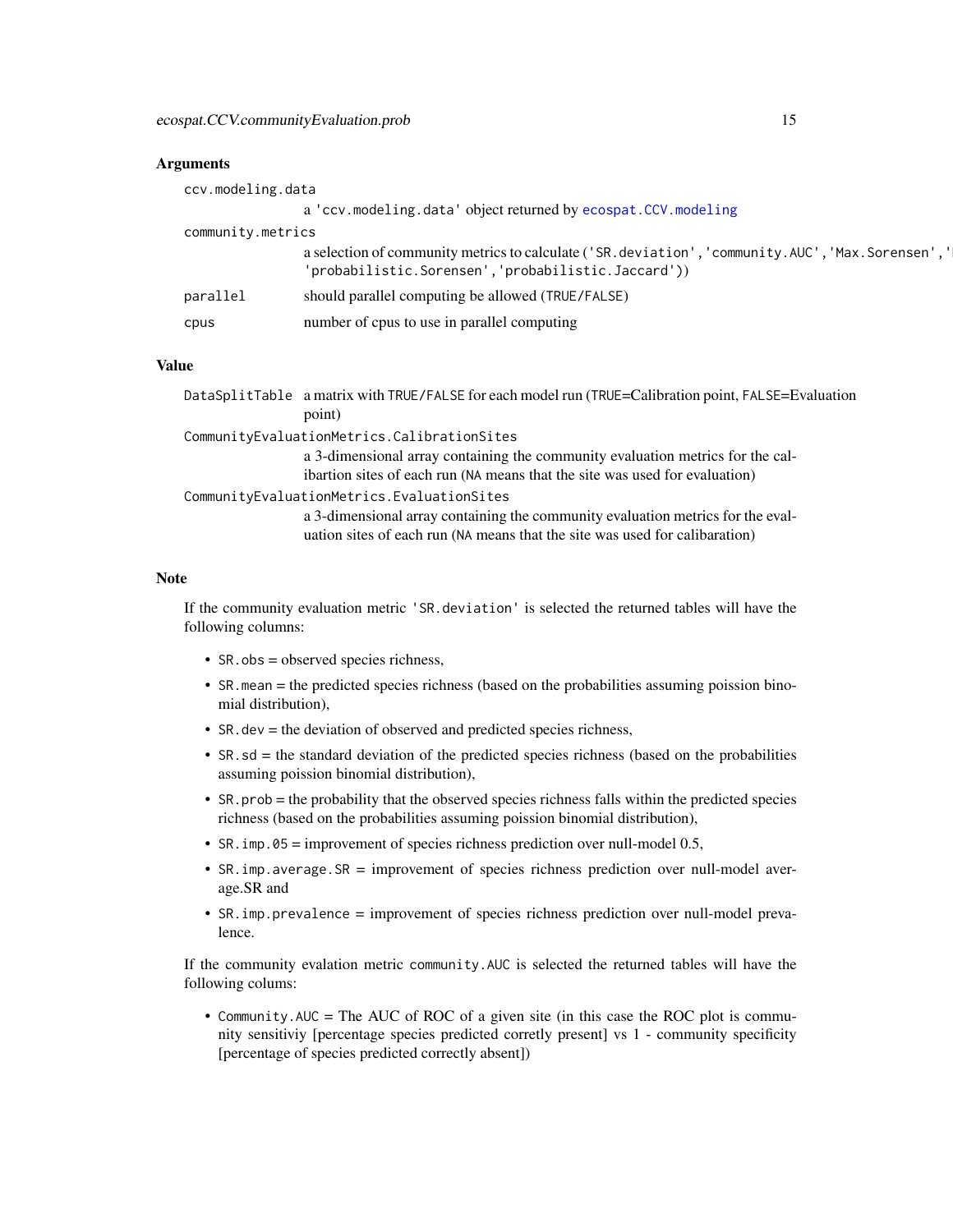If the community evaluation metrics ('Max.Sorensen', 'Max.Jaccard') is selected the returned tables will have the follwing colums:

- Max.Jaccard = The maximum possible Jaccard similarity based on an optimal site specific threshold.
- Max.Sorensen = The maximum possible Sorensen similarity based on an optimal site specific threshold.

If the community evaluation metrics ('probabilistic.Sorensen', 'probabilistic.Jaccard') is selected the returned tables will have the follwing colums:

- probabilistic.Jaccard = The probabilistic Jaccard similarity index based on Scherrer et al. 2019, Methods in Ecology and Evolution
- probabilistic.Sorensen = The probabilistic Sorensen similarity index based on Scherrer et al. 2019, Methods in Ecology and Evolution
- composition.imp.05 = improvement of species compostion prediction over the null-model 0.5.
- composition.imp.average.SR = improvement of the species composition prediction over the null-model average.SR.
- composition.imp.prevalence = improvement of the species composition prediction over the null-model prevalence.

For detailed descriptions of the null models see Scherrer et al. 2019

#### Author(s)

Daniel Scherrer <daniel.j.a.scherrer@gmail.com>

#### See Also

[ecospat.CCV.createDataSplitTable](#page-16-1); [ecospat.CCV.communityEvaluation.bin](#page-11-1);

```
#Loading species occurence data and remove empty communities
testData <- ecospat.testData[,c(24,34,43,45,48,53,55:58,60:63,65:66,68:71)]
sp.data <- testData[which(rowSums(testData)>0), sort(colnames(testData))]
```

```
#Loading environmental data
env.data <- ecospat.testData[which(rowSums(testData)>0),4:8]
```

```
#Coordinates for all sites
xy <- ecospat.testData[which(rowSums(testData)>0),2:3]
```

```
#Running all the models for all species
myCCV.Models <- ecospat.CCV.modeling(sp.data = sp.data,
                                   env.data = env.data,
                                   xy = xy,
                                   NbRunEval = 2,
                                   minNbPredictors = 10,
```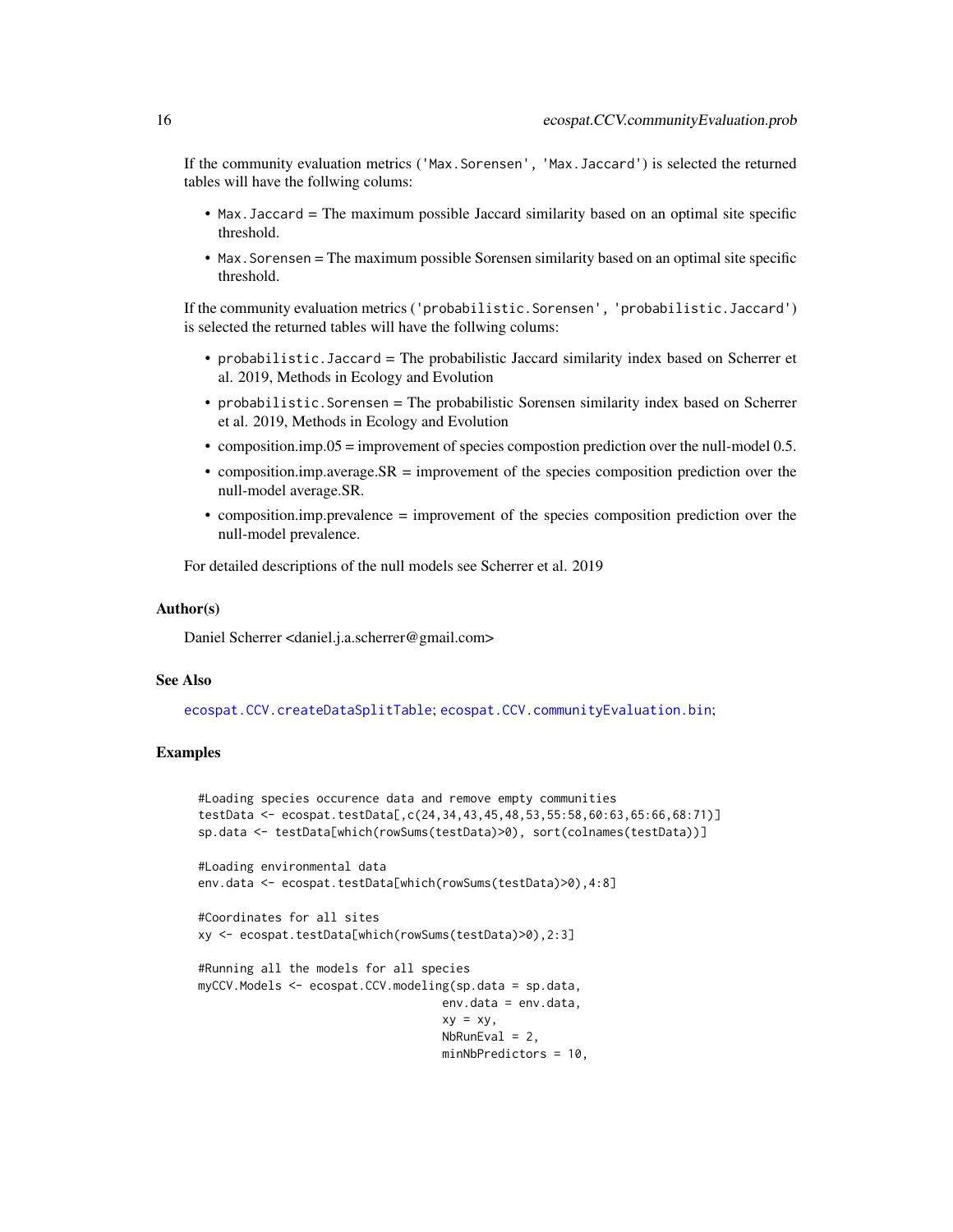```
VarImport = 2)
```

```
#Calculating the probabilistic community metrics
metrics = c('SR.deviation','community.AUC','probabilistic.Sorensen','Max.Sorensen')
myCCV.Eval.prob <- ecospat.CCV.communityEvaluation.prob(
        ccv.modeling.data = myCCV.Models,
        community.metrics = metrics)
```

```
ecospat.CCV.createDataSplitTable
```
*Creates a DataSplitTable for usage in ecospat.ccv.modeling.*

# Description

Creates a DataSplitTable with calibration and evaluation data either for cross-validation or repeated split sampling at the community level (i.e., across all species).

# Usage

```
ecospat.CCV.createDataSplitTable(NbRunEval,
```

```
DataSplit,
validation.method,
NbSites,
sp.data=NULL,
minNbPresences=NULL,
minNbAbsences=NULL,
maxNbTry=1000)
```
# Arguments

| NbRunEval         | number of cross-validation or split sample runs                                                           |
|-------------------|-----------------------------------------------------------------------------------------------------------|
| DataSplit         | proportion $(\%)$ of sites used for model calibration                                                     |
| validation.method |                                                                                                           |
|                   | the type of DataSplitTable that should be created. Must be either 'cross-validation'<br>or 'split-sample' |
| NbSites           | number of total sites available. Is ignored if sp. data is provided.                                      |
| sp.data           | a data. frame where the rows are sites and the columns are species (values 1,0)                           |
|                   | minNbPresences the desired minimum number of Presences required in each run                               |
| minNbAbsences     | the desired minimum number of Absences required in each run                                               |
| maxNbTry          | number of random tries allowed to create a fitting DataSplitTable                                         |

# Details

If a sp.data data.frame with species presences and absences is provided the function tries to create a DataSplitTable which ensures that the maximum possible number of species can be modelled (according to the specified minimum presences and absences.)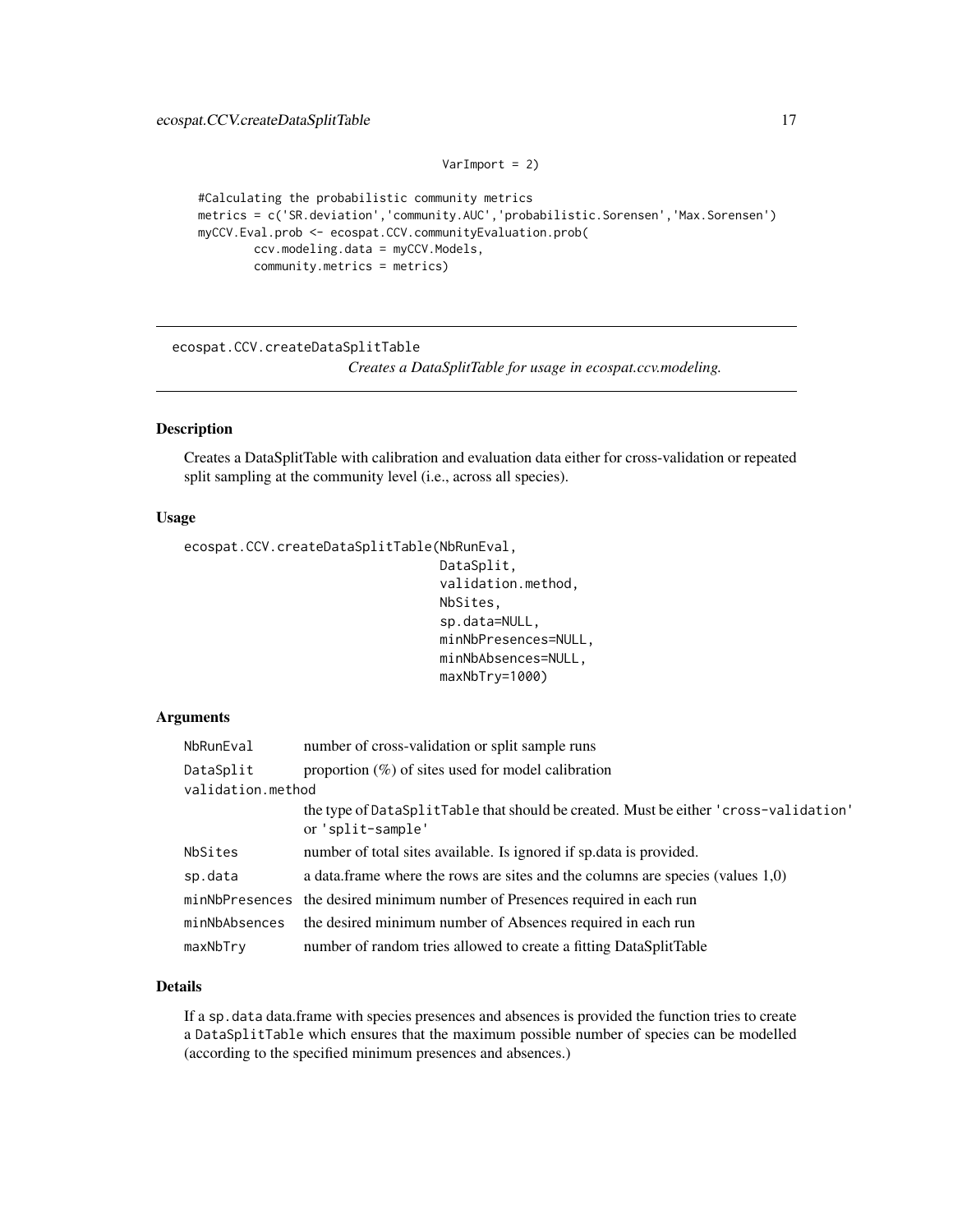# <span id="page-17-0"></span>Value

DataSplitTable a matrix with TRUE/FALSE for each model run (TRUE=Calibration point, FALSE=Evaluation point)

# Author(s)

Daniel Scherrer <daniel.j.a.scherrer@gmail.com>

# See Also

[ecospat.CCV.modeling](#page-17-1)

# Examples

```
#Creating a DataSplitTable for 200 sites, 25 runs with an
#80/20 calibration/evaluation cross-validation
DataSplitTable <- ecospat.CCV.createDataSplitTable(NbSites = 200,
                                                   NbRunEval=25,
                                                   DataSplit=80,
                                                   validation.method='cross-validation')
#Loading species occurence data and remove empty communities
testData <- ecospat.testData[,c(24,34,43,45,48,53,55:58,60:63,65:66,68:71)]
sp.data <- testData[which(rowSums(testData)>0), sort(colnames(testData))]
#Creating a DataSplitTable based on species data directly
DataSplitTable <- ecospat.CCV.createDataSplitTable(NbRunEval = 20,
                                                   DataSplit = 70,
                                                 validation.method = "cross-validation",
                                                   NbSites = NULL,
                                                   sp.data = sp.data,
                                                   minNbPresence = 15,
                                                   minNbAbsences = 15,
                                                   maxNbTry = 250)
```
<span id="page-17-1"></span>ecospat.CCV.modeling *Runs indivudual species distribuion models with SDMs or ESMs*

# Description

Creates probabilistic prediction for all species based on SDMs or ESMs and returns their evaluation metrics and variable importances.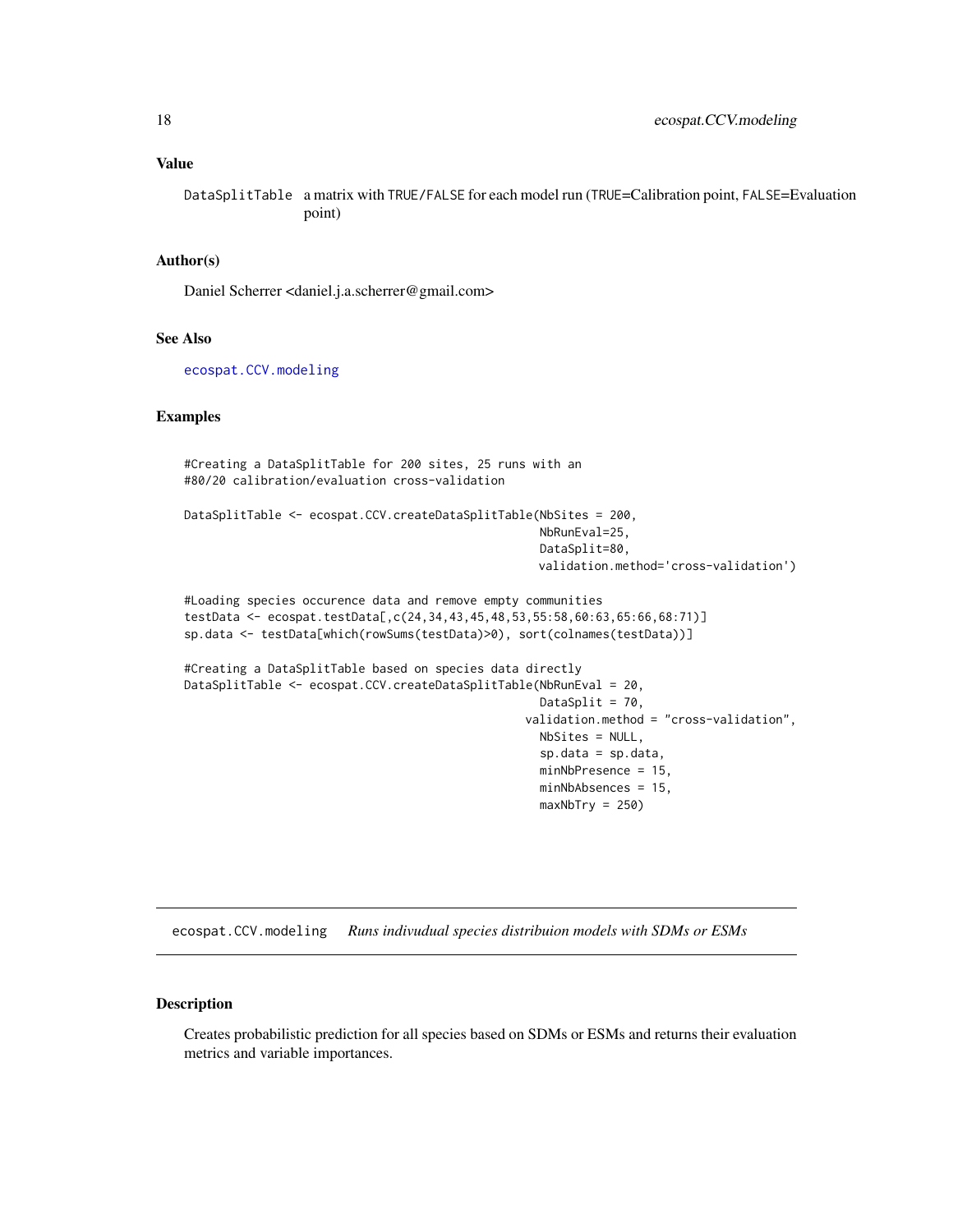# Usage

```
ecospat.CCV.modeling(sp.data,
                     env.data,
                     xy,
                     DataSplitTable=NULL,
                     DataSplit = 70,
                     NbRunEval = 25,
                     minNbPredictors =5,
                     validation.method = "cross-validation",
                     models.sdm = c("GLM","RF"),
                     models.esm = "CTA",
                     modeling.options.sdm = NULL,
                     modeling.options.esm = NULL,
                     ensemble.metric = "AUC",
                     ESM = "YES",parallel = FALSE,
                     cpus = 4,VarImport = 10,
                     modeling.id)
```
# Arguments

| sp.data           | a data. frame where the rows are sites and the columns are species (values $1,0$ )                                                                                                              |
|-------------------|-------------------------------------------------------------------------------------------------------------------------------------------------------------------------------------------------|
| env.data          | either a data.frame where rows are sites and colums are environmental variables<br>or a raster stack of the envrionmental variables                                                             |
| xy                | two column data.frame with X and Y coordinates of the sites (most be same<br>coordinate system as env.data)                                                                                     |
|                   | DataSplitTable a table providing TRUE/FALSE to indicate what points are used for calibration<br>and evaluation. As returned by ecospat. CCV. createDataSplitTable                               |
| DataSplit         | percentage of dataset observations retained for the model training (only needed<br>if no DataSplitTable provided)                                                                               |
| NbRunEval         | number of cross-validatio/split sample runs (only needed if no DataSplitTable<br>provided)                                                                                                      |
| minNbPredictors   |                                                                                                                                                                                                 |
|                   | minimum number of occurences [min(presences/Absences] per predicotors needed<br>to calibrate the models                                                                                         |
| validation.method |                                                                                                                                                                                                 |
|                   | either "cross-validation" or "split-sample" used to validate the communtiy pre-<br>dictions (only needed if no DataSplitTable provided)                                                         |
| models.sdm        | modeling techniques used for the normal SDMs. Vector of models names choosen<br>among 'GLM', 'GBM', 'GAM', 'CTA', 'ANN', 'SRE', 'FDA', 'MARS', 'RF',<br>'MAXENT.Phillips' and 'MAXENT.Tsuruoka' |
| models.esm        | modeling techniques used for the ESMs. Vector of models names choosen<br>among 'GLM', 'GBM', 'GAM', 'CTA', 'ANN', 'SRE', 'FDA', 'MARS', 'RF',<br>'MAXENT.Phillips' and 'MAXENT.Tsuruoka'        |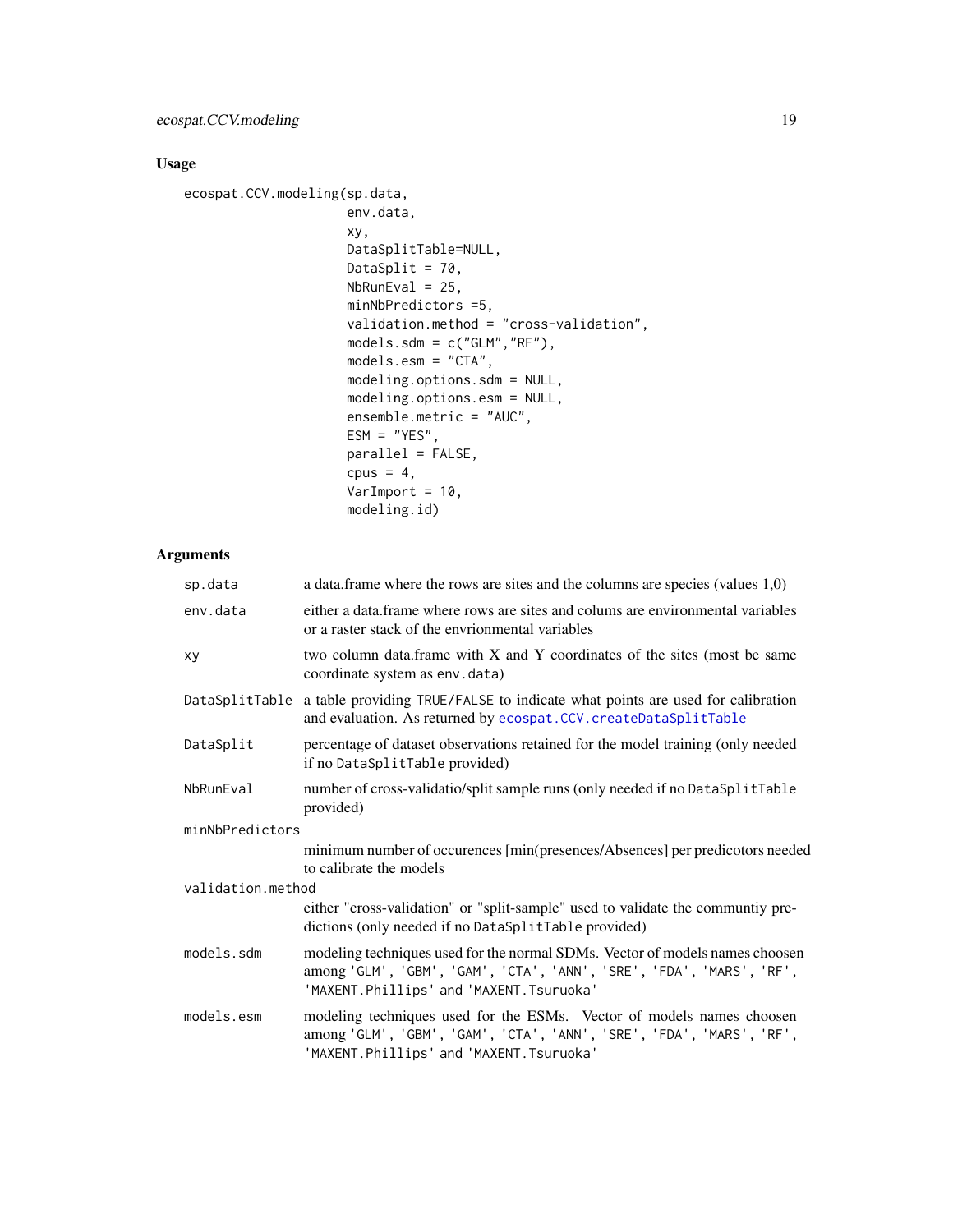| modeling.options.sdm |                                                                                                             |
|----------------------|-------------------------------------------------------------------------------------------------------------|
|                      | modeling options for the normal SDMs. "BIOMOD.models.options"" object<br>returned by BIOMOD_ModelingOptions |
| modeling.options.esm |                                                                                                             |
|                      | modeling options for the ESMs. "BIOMOD.models.options" object returned<br>by BIOMOD_ModelingOptions         |
| ensemble.metric      |                                                                                                             |
|                      | evaluation score used to weight single models to build ensembles: 'AUC', 'Kappa'<br>or 'TSS'                |
| <b>ESM</b>           | either 'YES' (ESMs allowed), 'NO' (ESMs not allowed) or 'ALL' (ESMs used<br>in any case)                    |
| parallel             | should parallel computing be allowed (TRUE/FALSE)                                                           |
| cpus                 | number of cpus to use in parallel computing                                                                 |
| VarImport            | number of permutation runs to evaluate variable importance                                                  |
| modeling.id          | character, the ID (=name) of modeling procedure. A random number by default                                 |

# Details

The basic idea of the community cross-validation (CCV) is to use the same data (sites) for the model calibration/evaluation of all species. This ensures that there is "independent" cross-validation/splitsample data available not only at the individual species level but also at the community level. This is key to allow an unbiased estimation of the ability to predict species assemblages (Scherrer et al. 2018). The output of the ecospat.CCV.modeling function can then be used to evaluate the species assemblage predictions with the [ecospat.CCV.communityEvaluation.bin](#page-11-1) or [ecospat.CCV.communityEvaluation.prob](#page-13-1) functions.

# Value

| modelling.id            | character, the ID $(=\text{name})$ of modeling procedure                                                       |  |
|-------------------------|----------------------------------------------------------------------------------------------------------------|--|
| output.files            | vector with the names of the files written to the hard drive                                                   |  |
| speciesData.calibration |                                                                                                                |  |
|                         | a 3-dimensional array of presence/absence data of all species for the calibration<br>plots used for each run   |  |
| speciesData.evaluation  |                                                                                                                |  |
|                         | a 3-dimensional array of presence/absence data of all species for the evaluation<br>plots used for each run    |  |
| speciesData.full        |                                                                                                                |  |
|                         | a data.frame of presence/absence data of all species (same as sp. data input)                                  |  |
|                         | DataSplitTable a matrix with TRUE/FALSE for each model run (TRUE=Calibration point, FALSE=Evaluation<br>point) |  |
|                         | singleSpecies.ensembleEvaluationScore                                                                          |  |
|                         | a 3-dimensional array of single species evaluation metrics ('Max.KAPPA', 'Max.TSS',<br>'AUC of ROC')           |  |
|                         | singleSpecies.ensembleVariableImportance                                                                       |  |
|                         | a 3-dimensional array of single species variable importance for all predictors                                 |  |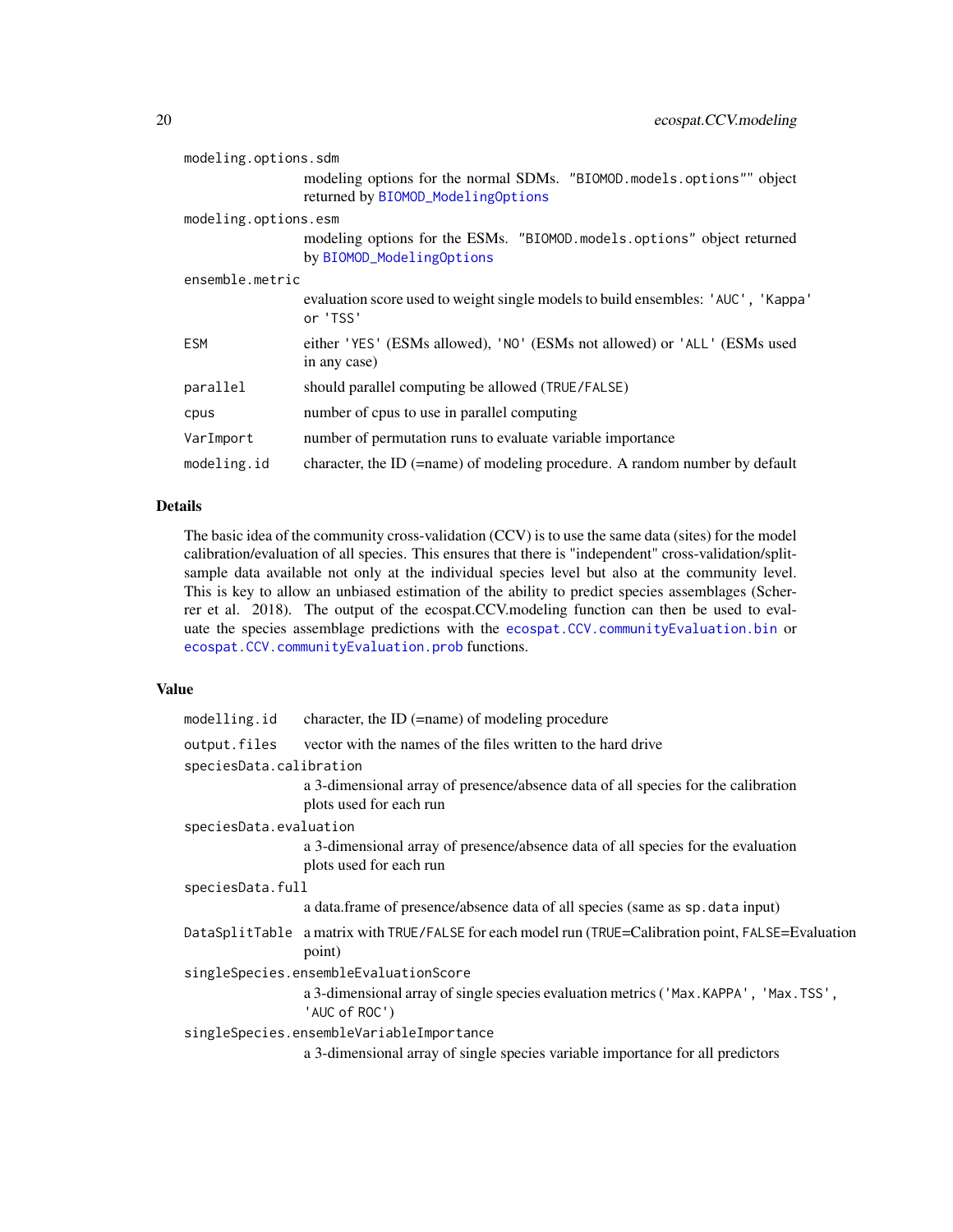singleSpecies.calibrationSites.ensemblePredictions

a 3-dimensional array of the predictions for each species and run at the calibration sites

singleSpecies.evaluationSites.ensemblePredictions

a 3-dimensional array of the predictions for each species and run at the evaluation sites

allSites.averagePredictions.cali

a matrix with the average predicted probabilities for each site across all the runs the sites were used for model calibration

```
allSites.averagePredictions.eval
```
a matrix with the average predicted probabilities for each site across all the runs the sites were used as independent evaluation sites

# Author(s)

Daniel Scherrer <daniel.j.a.scherrer@gmail.com>

#### References

Scherrer, D., D'Amen, M., Mateo, M.R.G., Fernandes, R.F. & Guisan , A. (2018) How to best threshold and validate stacked species assemblages? Community optimisation might hold the answer. Methods in Ecology and Evolution, in review

# See Also

[ecospat.CCV.createDataSplitTable](#page-16-1); [ecospat.CCV.communityEvaluation.bin](#page-11-1); ecospat.CCV.communityEvaluatio

```
#Loading species occurence data and remove empty communities
testData <- ecospat.testData[,c(24,34,43,45,48,53,55:58,60:63,65:66,68:71)]
sp.data <- testData[which(rowSums(testData)>0), sort(colnames(testData))]
#Loading environmental data
env.data <- ecospat.testData[which(rowSums(testData)>0),4:8]
#Coordinates for all sites
```

```
xy <- ecospat.testData[which(rowSums(testData)>0),2:3]
```

```
#Running all the models for all species
myCCV.Models <- ecospat.CCV.modeling(sp.data = sp.data,
                                     env.data = env.data,
                                     xy = xy,
                                     NbRunEval = 5,
                                     minNbPredictors = 10,
                                     VarImport = 3)
```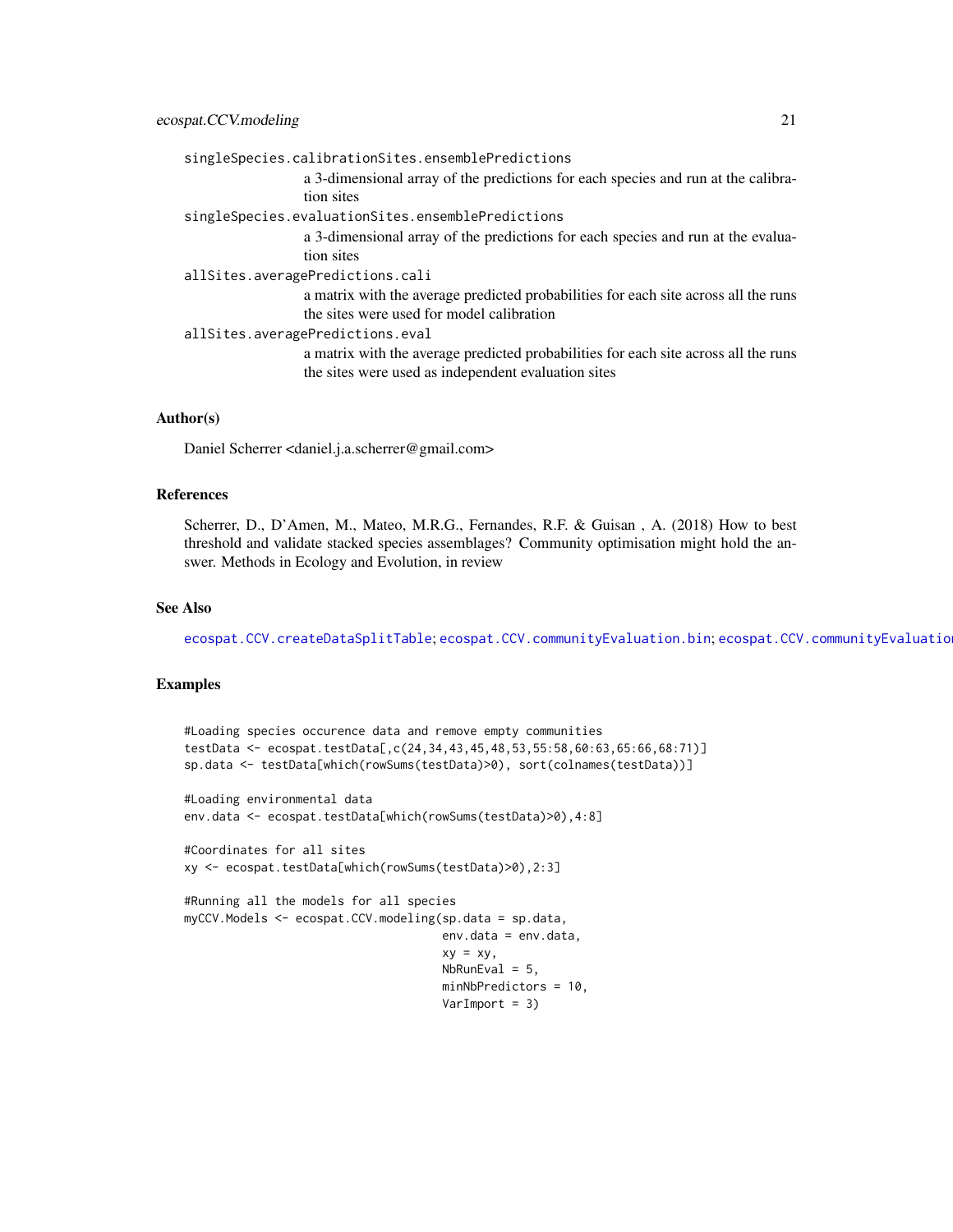<span id="page-21-1"></span><span id="page-21-0"></span>

# Description

Assess climate analogy between a projection extent (p) and a reference extent (ref, used in general as the background to calibrate SDMs)

# Usage

ecospat.climan (ref, p)

# Arguments

| ref | A dataframe with the value of the variables ( <i>i.e columns</i> ) for each point of the<br>reference exent.  |
|-----|---------------------------------------------------------------------------------------------------------------|
| p   | A dataframe with the value of the variables ( <i>i.e columns</i> ) for each point of the<br>projection exent. |

#### Value

Returns a vector. Values below 0 are novel conditions at the univariate level (similar to the MESS), values between 0 and 1 are analog and values above 1 are novel covariate condtions. For more information see Mesgeran et al. (2014)

# Author(s)

Blaise Petitpierre <bpetitpierre@gmail.com>

# References

Mesgaran, M.B., R.D. Cousens and B.L. Webber. 2014. Here be dragons: a tool for quantifying novelty due to covariate range and correlation change when projecting species distribution models. *Diversity & Distributions*, 20, 1147-1159.

```
x <- ecospat.testData[c(4:8)]
p<- x[1:90,] #A projection dataset.
ref<- x[91:300,] #A reference dataset
ecospat.climan(ref,p)
```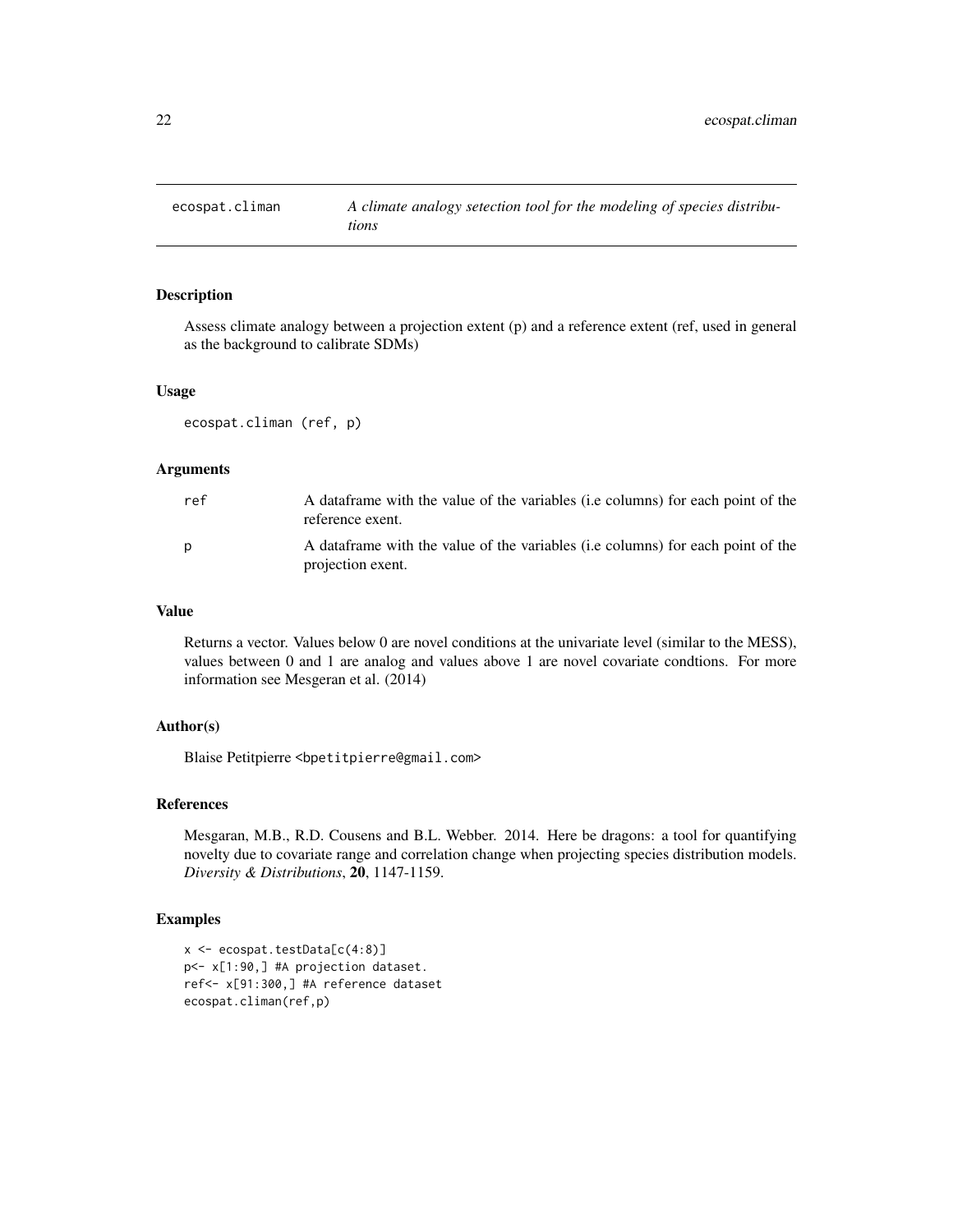<span id="page-22-1"></span><span id="page-22-0"></span>ecospat.cohen.kappa *Cohen's Kappa*

#### Description

Calculates Cohen's kappa and variance estimates, within a 95 percent confidence interval.

# Usage

```
ecospat.cohen.kappa(xtab)
```
#### Arguments

xtab A symmetric agreement table.

# Details

The argument xtab is a contingency table. xtab  $\lt$ -table(Pred  $\gt$ = th, Sp.occ)

#### Value

A list with elements 'kap', 'vark', 'totn' and 'ci' is returned. 'kap' is the cohen's kappa, 'vark' is the variance estimate within a 95 percent confidence interval, 'totn' is the number of plots and 'ci' is the confidence interval.

# Author(s)

Christophe Randin <christophe.randin@wsl.ch> with contributions of Niklaus. E. Zimmermann <niklaus.zimmermann@wsl.ch> and Valeria Di Cola <valeria.dicola@unil.ch>

# References

Bishop, Y.M.M., S.E. Fienberg and P.W. Holland. 1975. Discrete multivariate analysis: Theory and Practice. Cambridge, MA: MIT Press. pp. 395-397.

Pearce, J. and S. Ferrier. 2000. Evaluating the predictive performance of habitat models developed using logistic regression. *Ecol. Model.*, 133, 225-245.

# See Also

[ecospat.meva.table](#page-63-1), [ecospat.max.tss](#page-58-1), [ecospat.plot.tss](#page-87-1), [ecospat.plot.kappa](#page-82-1), [ecospat.max.kappa](#page-57-1)

# Examples

```
Pred <- ecospat.testData$glm_Agrostis_capillaris
Sp.occ <- ecospat.testData$Agrostis_capillaris
th <- 0.39 # threshold
xtab <- table(Pred >= th, Sp.occ)
```
ecospat.cohen.kappa(xtab)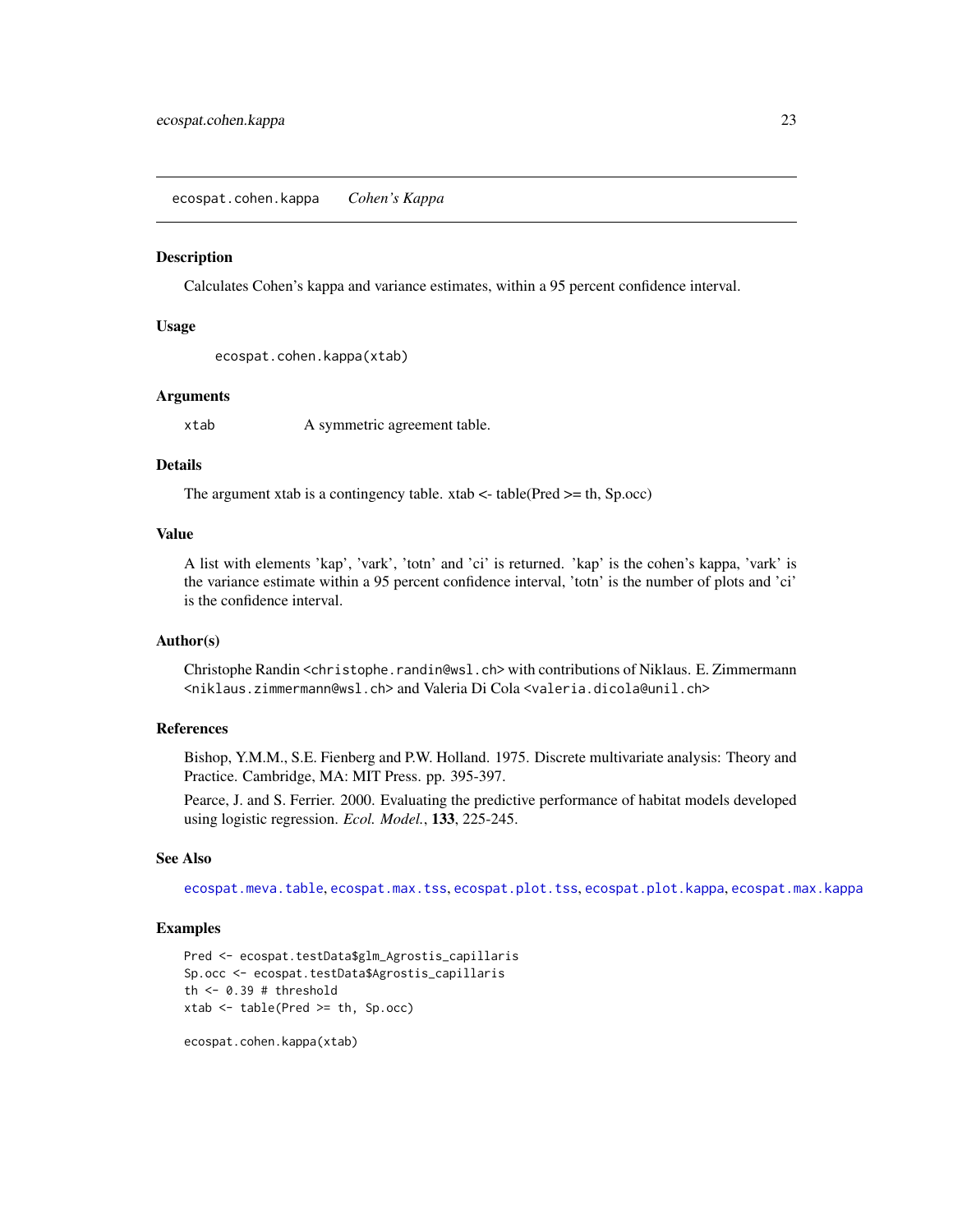<span id="page-23-1"></span><span id="page-23-0"></span>ecospat.CommunityEval *Community Evaluation*

# Description

Calculate several indices of accuracy of community predictions.

# Usage

ecospat.CommunityEval (eval, pred, proba, ntir, verbose = FALSE)

# Arguments

| eval    | A matrix of observed presence-absence (ideally independent from the dataset<br>used to fit species distribution models) of the species with n rows for the sites<br>and s columns for the species. |
|---------|----------------------------------------------------------------------------------------------------------------------------------------------------------------------------------------------------|
| pred    | A matrix of predictions for the s species in the n sites. Should have the same<br>dimension as eval.                                                                                               |
| proba   | Logical variable indicating whether the prediction matrix contains presences-<br>absences (FALSE) or probabilities (TRUE).                                                                         |
| ntir    | Number of trials of presence-absence predictions if pred is a probability matrix.                                                                                                                  |
| verbose | Boolean indicating whether to print progress output during calculation. Default<br>is FALSE.                                                                                                       |

# Details

This function calculates several indices of accuracy of community predictions based on stacked predictions of species ditribution models. In case proba is set to FALSE the function returns one value per index and per site. In case proba is set to TRUE the function generates presences-absences based on the predicted probabilities and returns one value per index, per site and per trial.

#### Value

A list of evaluation metrics calculated for each site (+ each trial if proba is set to TRUE):

deviance.rich.pred: the deviation of the predicted species richness to the observed

overprediction: the proportion of species predicted as present but not observed among the species predicted as present

underprediction: the proportion of species predicted as absent but observed among the species observed as present

prediction.success: the proportion of species correctly predicted as present or absent

sensitivity: the proportion of species correctly predicted as present among the species observed as present

specificity : the proportion of species correctly predicted as absent among the species observed as absent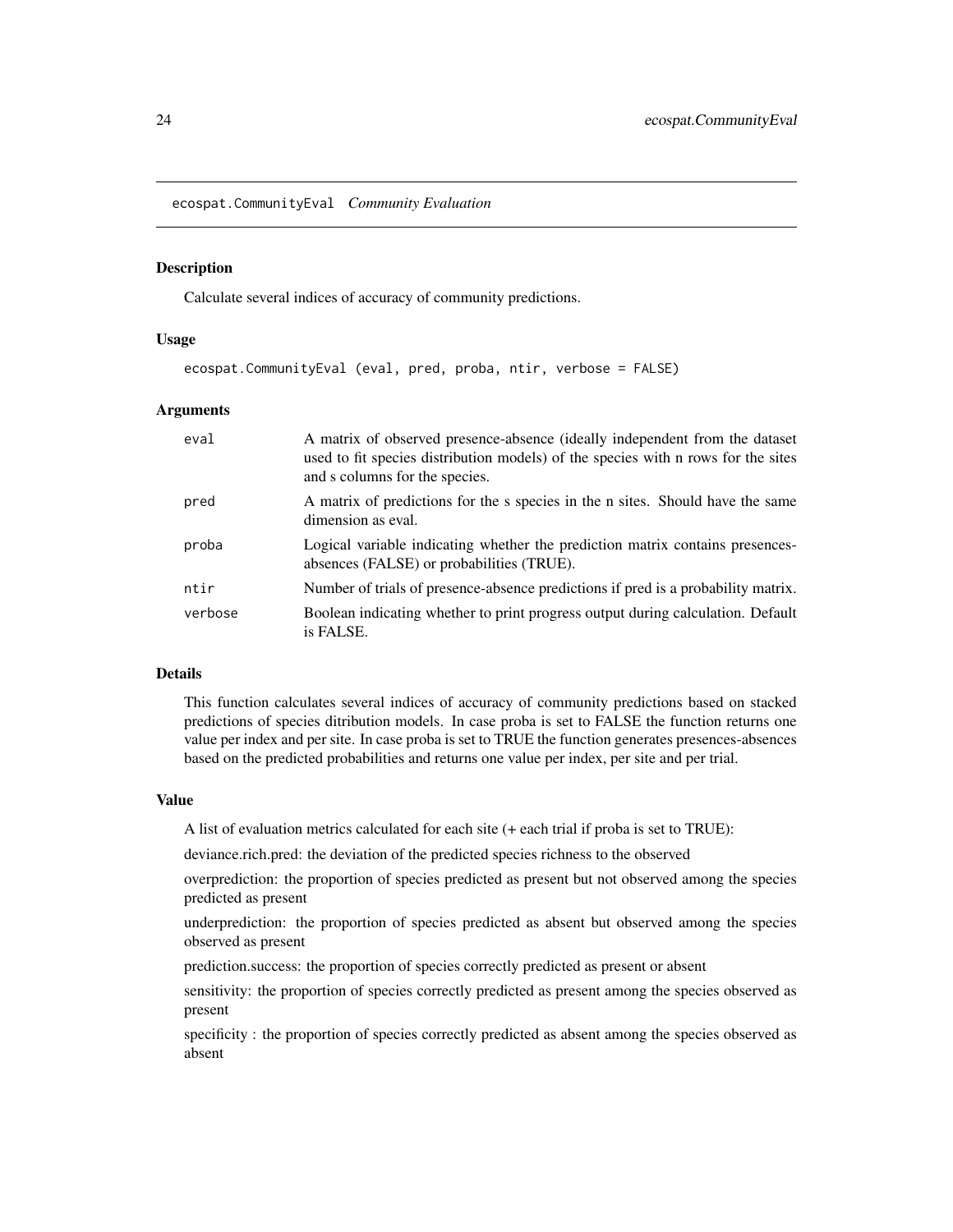<span id="page-24-0"></span>kappa: the proportion of specific agreement

TSS: sensitivity+specificity-1

similarity: the similarity of community composition between the observation and the prediction. The calculation is based on the Sorenses index.

Jaccard: this index is a widely used metric of community similarity.

# Author(s)

Julien Pottier <julien.pottier@clermont.inra.fr>

with contribution of Daniel Scherrer <daniel.scherrer@unil.ch>, Anne Dubuis <anne.dubuis@gmail.com> and Manuela D'Amen <manuela.damen@unil.ch>

# References

Pottier, J., A. Dubuis, L. Pellissier, L. Maiorano, L. Rossier, C.F. Randin, P. Vittoz and A. Guisan. 2013. The accuracy of plant assemblage prediction from species distribution models varies along environmental gradients. *Global Ecology and Biogeography*, 22, 52-63.

# Examples

```
data(ecospat.testData)
eval <- ecospat.testData[c(53,62,58,70,61,66,65,71,69,43,63,56,68,57,55,60,54,67,59,64)]
pred <- ecospat.testData[c(73:92)]
ecospat.CommunityEval (eval, pred, proba=TRUE, ntir=10)
```
<span id="page-24-1"></span>ecospat.cons\_Cscore *Constrained Co-Occurrence Analysis.*

# Description

Co-occurrence Analysis & Environmentally Constrained Null Models. The function tests for nonrandom patterns of species co-occurrence in a presence-absence matrix. It calculates the C-score index for the whole community and for each species pair. An environmental constraint is applied during the generation of the null communities.

# Usage

```
ecospat.cons_Cscore(presence,pred,nperm,outpath,verbose = FALSE)
```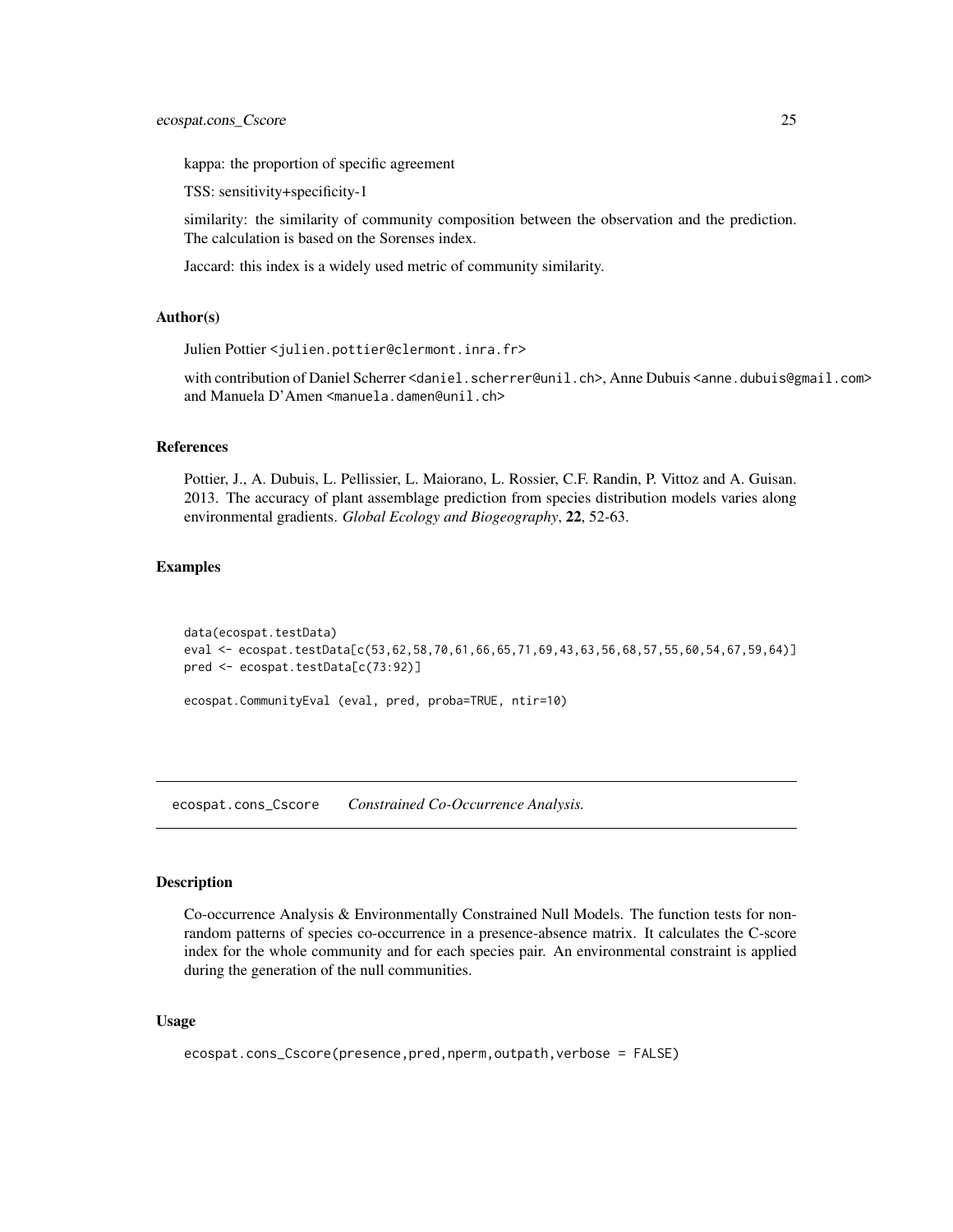# Arguments

| presence | A presence-absence data frame for each species (columns) in each location or<br>grid cell (rows) Column names (species names) and row names (sampling plots). |
|----------|---------------------------------------------------------------------------------------------------------------------------------------------------------------|
| pred     | A dataframe object with SDM predictions. Column names (species names SDM)<br>and row names (sampling plots).                                                  |
| nperm    | The number of permutation in the null model.                                                                                                                  |
| outpath  | Path to specify where to save the results.                                                                                                                    |
| verbose  | Boolean indicating whether to print progress output during calculation. Default<br>is FALSE.                                                                  |

#### Details

An environmentally constrained approach to null models will provide a more robust evaluation of species associations by facilitating the distinction between mutually exclusive processes that may shape species distributions and community assembly. The format required for input databases: a plots (rows) x species (columns) matrix. Input matrices should have column names (species names) and row names (sampling plots). NOTE: a SES that is greater than 2 or less than -2 is statistically significant with a tail probability of less than 0.05 (Gotelli & McCabe 2002 - Ecology)

#### Value

Returns the C-score index for the observed community (ObsCscoreTot), the mean of C-score for the simulated communities (SimCscoreTot), p.value (PValTot) and standardized effect size (SES.Tot). It also saves a table in the specified path where the same metrics are calculated for each species pair (only the table with species pairs with significant p.values is saved in this version).

# Author(s)

Anne Dubuis <anne.dubuis@gmail.com> and Manuela D'Amen <manuela.damen@unil.ch>

# References

Gotelli, N.J. and D.J. McCabe. 2002. Species co-occurrence: a meta-analysis of JM Diamond's assembly rules model. *Ecology*, 83, 2091-2096.

Peres-Neto, P.R., J.D. Olden and D.A. Jackson. 2001. Environmentally constrained null models: site suitability as occupancy criterion. *Oikos*, 93, 110-120.

```
presence <- ecospat.testData[c(53,62,58,70,61,66,65,71,69,43,63,56,68,57,55,60,54,67,59,64)]
pred <- ecospat.testData[c(73:92)]
nperm <- 10000
outpath <- getwd()
cons_Cscore<-ecospat.cons_Cscore(presence, pred, nperm, outpath)
```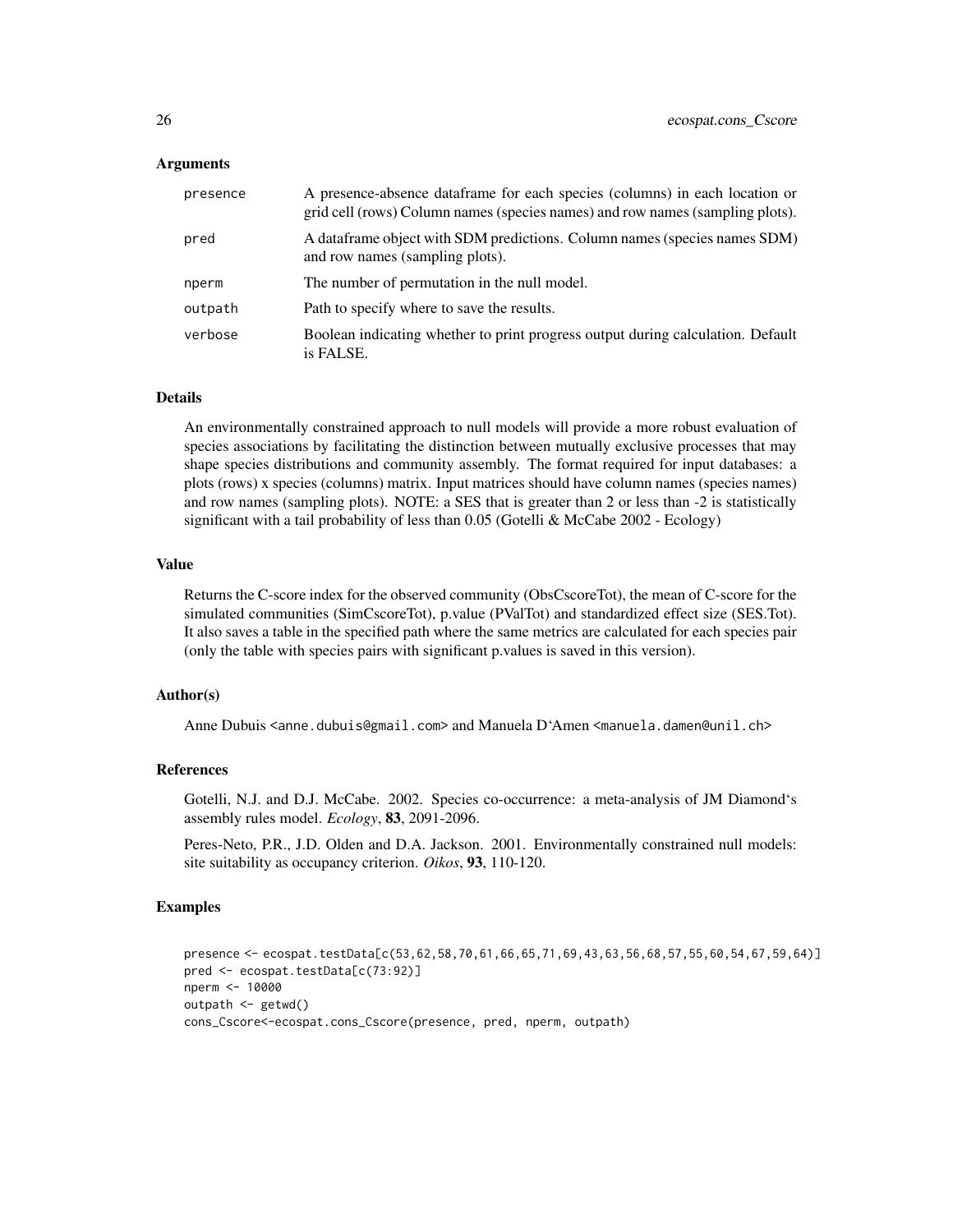<span id="page-26-2"></span><span id="page-26-0"></span>ecospat.cor.plot *Correlation Plot*

# Description

A scatter plot of matrices, with bivariate scatter plots below the diagonal, histograms on the diagonal, and the Pearson correlation above the diagonal. Useful for descriptive statistics of small data sets (better with less than 10 variables).

#### Usage

ecospat.cor.plot(data)

# Arguments

data A dataframe object with environmental variables.

# Details

Adapted from the pairs help page. Uses panel.cor, and panel.hist, all taken from the help pages for pairs. It is a simplifies version of pairs.panels() function of the package psych.

# Value

A scatter plot matrix is drawn in the graphic window. The lower off diagonal draws scatter plots, the diagonal histograms, the upper off diagonal reports the Pearson correlation.

# Author(s)

Adjusted by L. Mathys, 2006, modified by N.E. Zimmermann

#### Examples

```
data <- ecospat.testData[,4:8]
ecospat.cor.plot(data)
```
<span id="page-26-1"></span>ecospat.co\_occurrences

*Species Co-Occurrences*

# Description

Calculate an index of species co-occurrences.

# Usage

ecospat.co\_occurrences (data)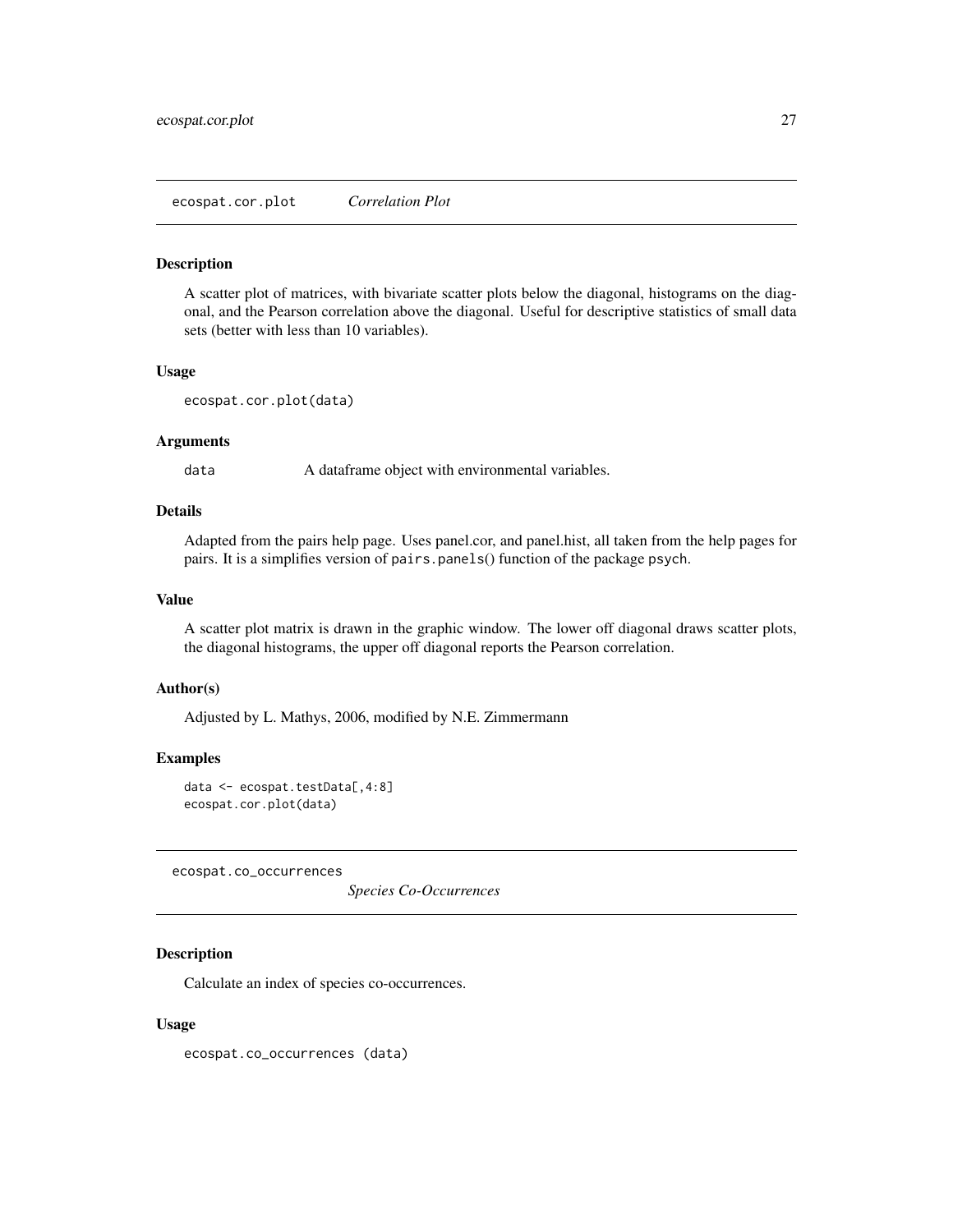#### <span id="page-27-0"></span>Arguments

data A presence-absence matrix for each species (columns) in each location or grid cell (rows) or a matrix with predicted suitability values.

# Details

Computes an index of co-occurrences ranging from 0 (never co-occurring) to 1 (always co-occuring).

# Value

The species co-occurrence matrix and box-plot of the co-occurrence indices

#### Author(s)

Loic Pellissier <loic.pellissier@unifr.ch>

# References

Pellissier, L., K.A. Brathen, J. Pottier, C.F. Randin, P. Vittoz, A. Dubuis, N.G. Yoccoz, T. Alm, N.E. Zimmermann and A. Guisan. 2010. Species distribution models reveal apparent competitive and facilitative effects of a dominant species on the distribution of tundra plants. *Ecography*, 33, 1004-1014.

Guisan, A. and N. Zimmermann. 2000. Predictive habitat distribution models in ecology. *Ecological Modelling*, 135:147-186

# Examples

```
matrix <- ecospat.testData[c(9:16,54:57)]
ecospat.co_occurrences (data=matrix)
```
<span id="page-27-1"></span>ecospat.Cscore *Pairwise co-occurrence Analysis with calculation of the C-score index.*

# **Description**

The function tests for nonrandom patterns of species co-occurrence in a presence-absence matrix. It calculates the C-score index for the whole community and for each species pair. Null communities have column sum fixed.

# Usage

```
ecospat.Cscore (data, nperm, outpath, verbose = FALSE)
```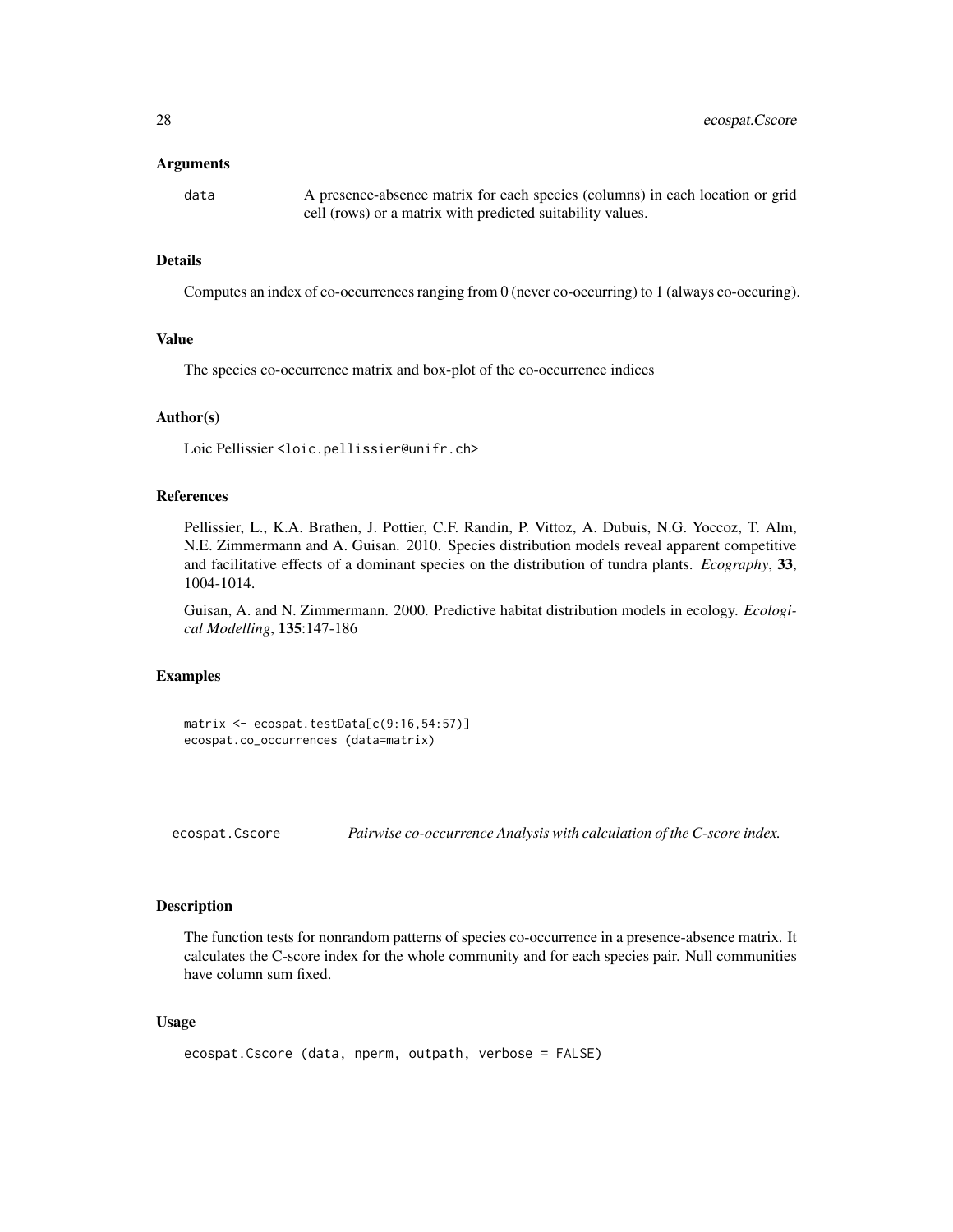# ecospat.Cscore 29

#### Arguments

| data    | A presence-absence dataframe for each species (columns) in each location or<br>grid cell (rows). Column names (species names) and row names (sampling<br>plots). |
|---------|------------------------------------------------------------------------------------------------------------------------------------------------------------------|
| nperm   | The number of permutation in the null model.                                                                                                                     |
| outpath | Path to specify where to save the results.                                                                                                                       |
| verbose | Boolean indicating whether to print progress output during calculation. Default<br>is FALSE.                                                                     |

# Details

This function allows to apply a pairwise null model analysis (Gotelli and Ulrich 2010) to a presenceabsence community matrix to determine which species associations are significant across the study area. The strength of associations is quantified by the C-score index (Stone and Roberts 1990) and a 'fixed-equiprobable' null model algorithm is applied. The format required for input databases: a plots (rows) x species (columns) matrix. Input matrices should have column names (species names) and row names (sampling plots). NOTE: a SES that is greater than 2 or less than -2 is statistically significant with a tail probability of less than 0.05 (Gotelli & McCabe 2002).

#### Value

The function returns the C-score index for the observed community (ObsCscoreTot), p.value (PVal-Tot) and standardized effect size (SES.Tot). It saves also a table in the working directory where the same metrics are calculated for each species pair (only the table with species pairs with significant p-values is saved in this version)

# Author(s)

Christophe Randin < christophe.randin@wsl.ch> and Manuela D'Amen <manuela.damen@msn.com>

# References

Gotelli, N.J. and D.J. McCabe. 2002. Species co-occurrence: a meta-analysis of JM Diamond's assembly rules model. *Ecology*, 83, 2091-2096.

Gotelli, N.J. and W. Ulrich. 2010. The empirical Bayes approach as a tool to identify non-random species associations. *Oecologia*, 162, 463-477

Stone, L. and A. Roberts, A. 1990. The checkerboard score and species distributions. *Oecologia*, 85, 74-79

# See Also

[ecospat.co\\_occurrences](#page-26-1) and [ecospat.cons\\_Cscore](#page-24-1)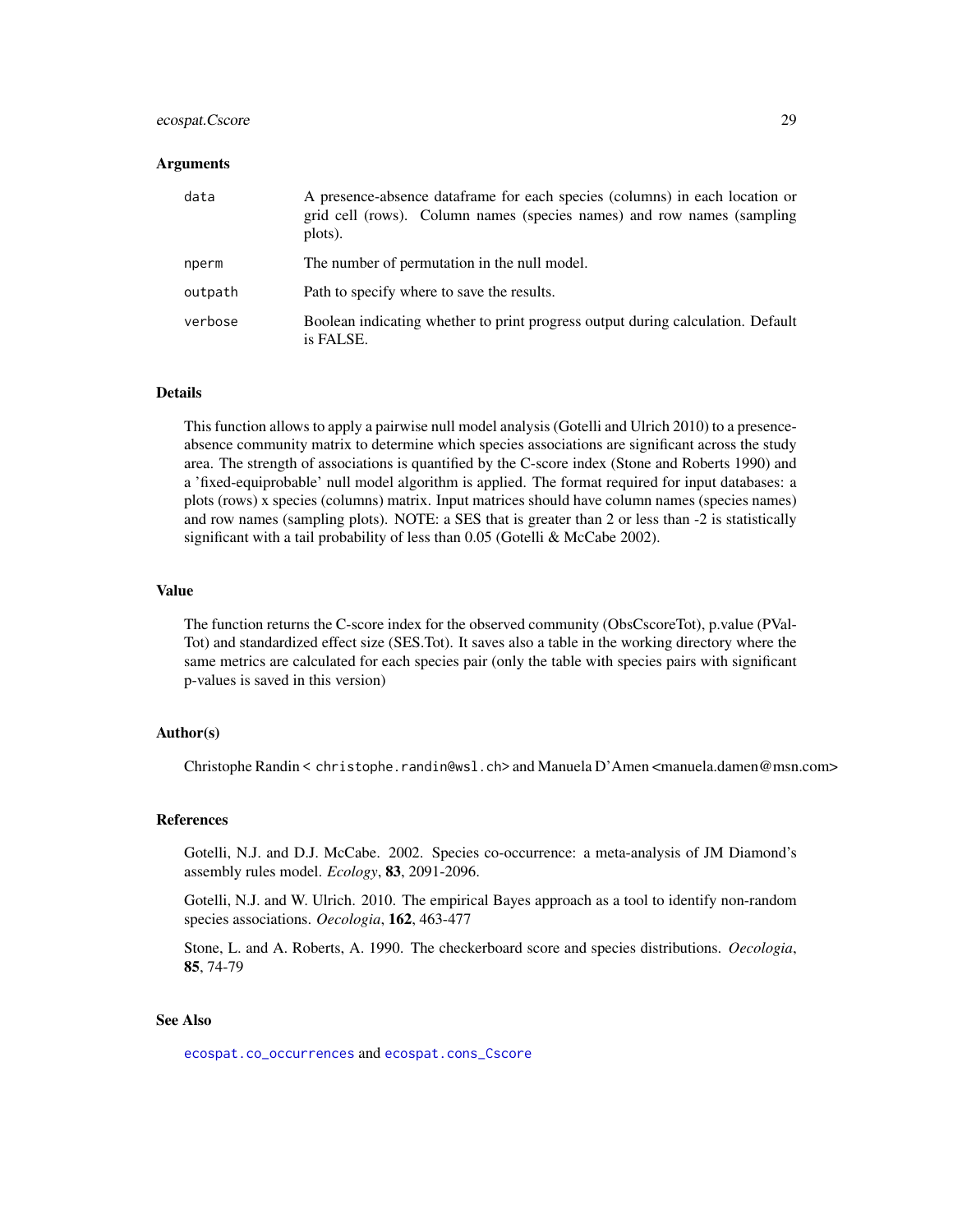# Examples

```
## Not run:
data<- ecospat.testData[c(53,62,58,70,61,66,65,71,69,43,63,56,68,57,55,60,54,67,59,64)]
nperm <- 10000
outpath <- getwd()
Cscore<-ecospat.Cscore(data, nperm, outpath)
```
## End(Not run)

<span id="page-29-1"></span>ecospat.cv.gbm *GBM Cross Validation*

# Description

K-fold and leave-one-out cross validation for GBM.

# Usage

ecospat.cv.gbm (gbm.obj, data.cv, K=10, cv.lim=10, jack.knife=FALSE, verbose = FALSE)

# Arguments

| gbm.obj    | A calibrated GBM object with a binomial error distribution. Attention: users<br>have to tune model input parameters according to their study! |
|------------|-----------------------------------------------------------------------------------------------------------------------------------------------|
| data.cv    | A data frame object containing the calibration data set with the same names for<br>response and predictor variables.                          |
| К          | Number of folds. 10 is recommended; 5 for small data sets.                                                                                    |
| cv.lim     | Minimum number of presences required to perform the K-fold cross-validation.                                                                  |
| jack.knife | If TRUE, then the leave-one-out / jacknife cross-validation is performed instead<br>of the 10-fold cross-validation.                          |
| verbose    | Boolean indicating whether to print progress output during calculation. Default<br>is FALSE.                                                  |

# Details

This function takes a calibrated GBM object with a binomial error distribution and returns predictions from a stratified 10-fold cross-validation or a leave-one-out / jack-knived cross-validation. Stratified means that the original prevalence of the presences and absences in the full dataset is conserved in each fold.

# Value

Returns a dataframe with the observations (obs) and the corresponding predictions by cross-validation or jacknife.

<span id="page-29-0"></span>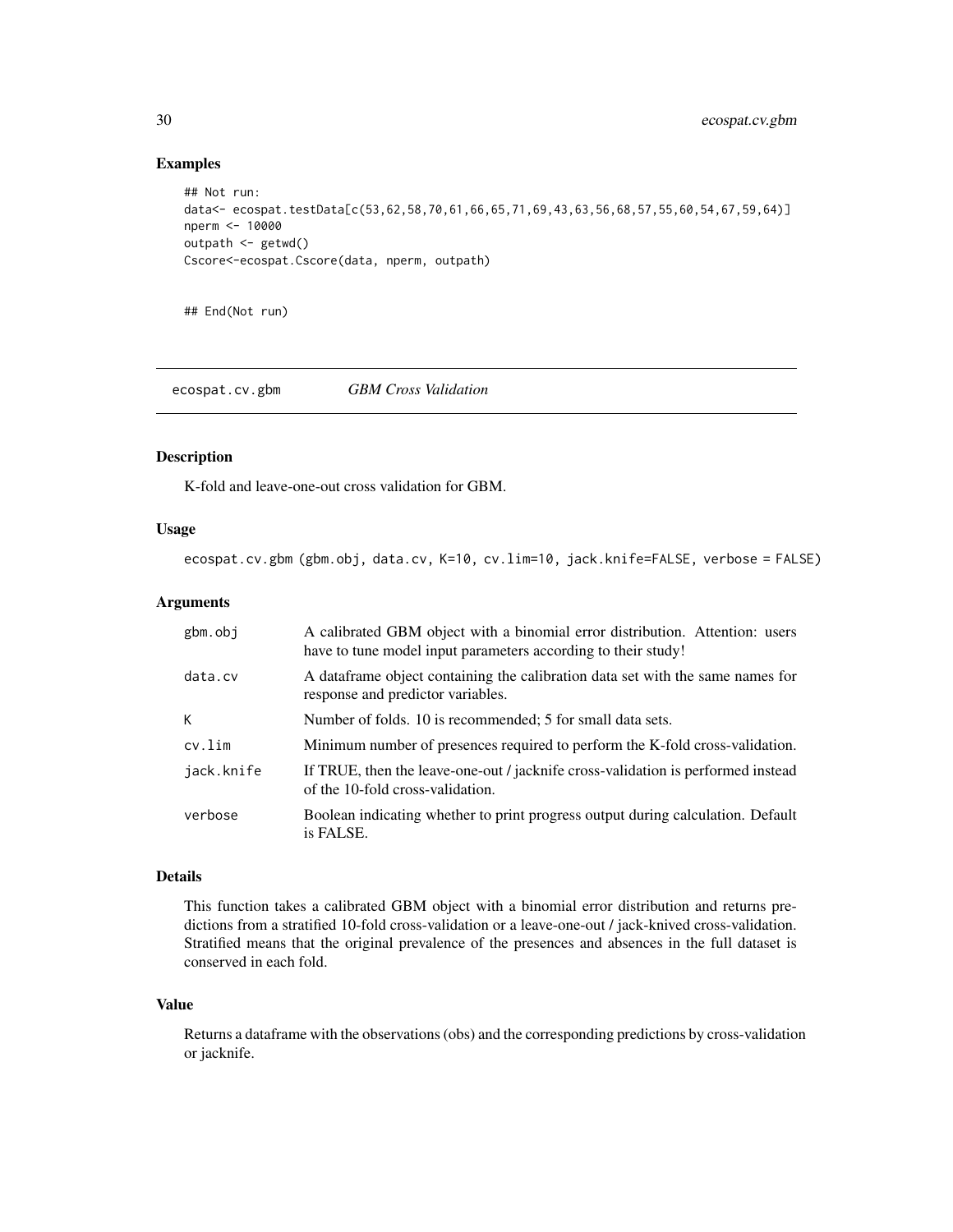# <span id="page-30-0"></span>Author(s)

Christophe Randin <christophe.randin@unibas.ch> and Antoine Guisan <antoine.guisan@unil.ch>

#### References

Randin, C.F., T. Dirnbock, S. Dullinger, N.E. Zimmermann, M. Zappa and A. Guisan. 2006. Are niche-based species distribution models transferable in space? *Journal of Biogeography*, 33, 1689- 1703.

Pearman, P.B., C.F. Randin, O. Broennimann, P. Vittoz, W.O. van der Knaap, R. Engler, G. Le Lay, N.E. Zimmermann and A. Guisan. 2008. Prediction of plant species distributions across six millennia. *Ecology Letters*, 11, 357-369.

#### Examples

```
library(gbm)
data('ecospat.testData')
# data for Soldanella alpina
data.Solalp<- ecospat.testData[c("Soldanella_alpina","ddeg","mind","srad","slp","topo")]
# gbm model for Soldanella alpina
gbm.Solalp <- gbm(Soldanella_alpina ~ ., data = data.Solalp,
                  distribution = "bernoulli", cv.folds = 10, n.cores=2)
# cross-validated predictions
```

```
gbm.pred <- ecospat.cv.gbm (gbm.obj= gbm.Solalp,data.Solalp,
                            K=10, cv.lim=10, jack.knife=FALSE)
```
<span id="page-30-1"></span>ecospat.cv.glm *GLM Cross Validation*

# Description

K-fold and leave-one-out cross validation for GLM.

#### Usage

```
ecospat.cv.glm (glm.obj, K=10, cv.lim=10, jack.knife = FALSE, verbose = FALSE)
```
#### Arguments

| glm.obj    | Any calibrated GLM object with a binomial error distribution.                                                        |
|------------|----------------------------------------------------------------------------------------------------------------------|
| K          | Number of folds. 10 is recommended; 5 for small data sets.                                                           |
| cv.lim     | Minimum number of presences required to perform the K-fold cross-validation.                                         |
| jack.knife | If TRUE, then the leave-one-out / jacknife cross-validation is performed instead<br>of the 10-fold cross-validation. |
| verbose    | Boolean indicating whether to print progress output during calculation. Default<br>is FALSE.                         |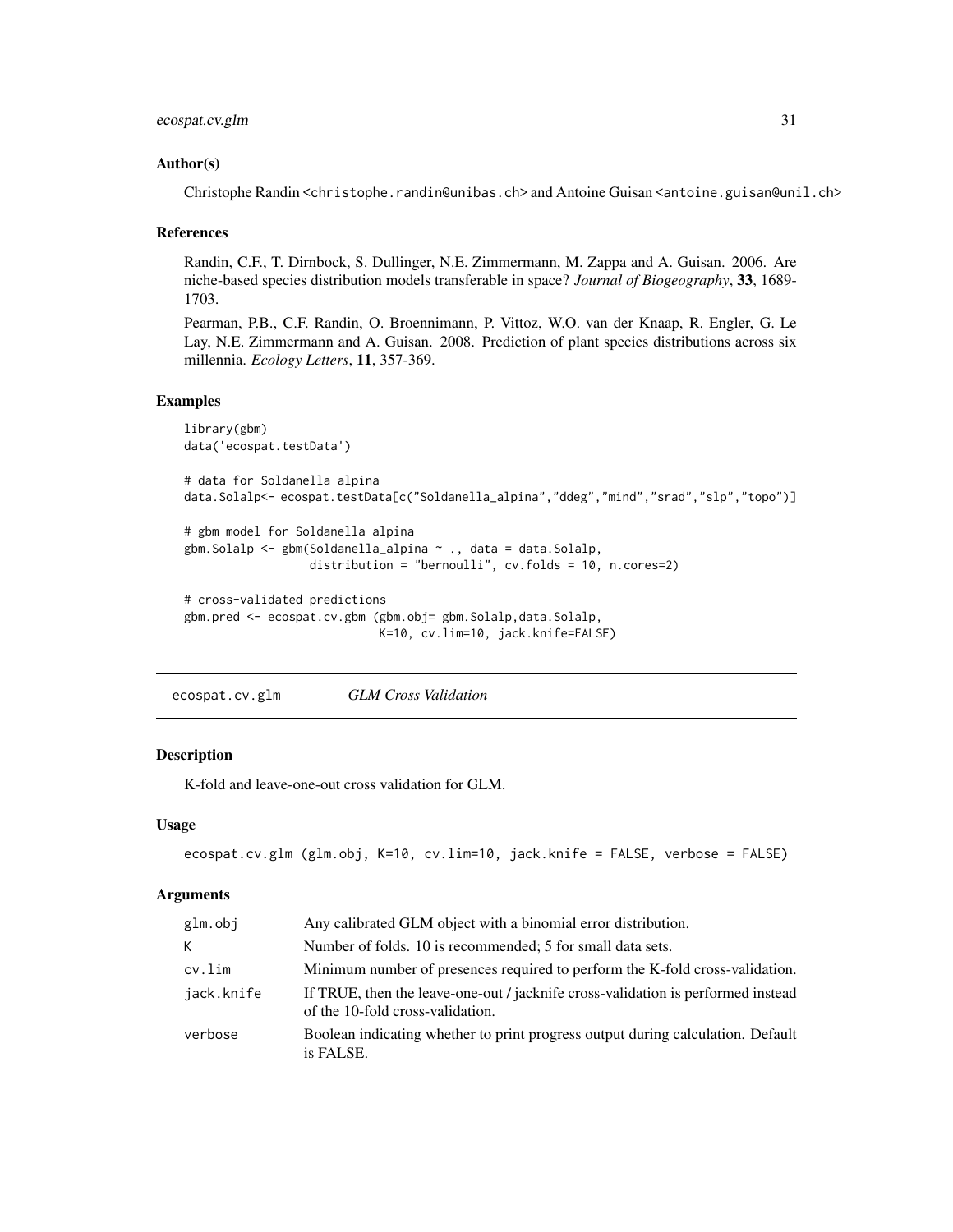# Details

This function takes a calibrated GLM object with a binomial error distribution and returns predictions from a stratified 10-fold cross-validation or a leave-one-out / jack-knived cross-validation. Stratified means that the original prevalence of the presences and absences in the full dataset is conserved in each fold.

# Value

Returns a dataframe with the observations (obs) and the corresponding predictions by cross-validation or jacknife.

#### Author(s)

Christophe Randin <christophe.randin@unibas.ch> and Antoine Guisan <antoine.guisan@unil.ch>

# References

Randin, C.F., T. Dirnbock, S. Dullinger, N.E. Zimmermann, M. Zappa and A. Guisan. 2006. Are niche-based species distribution models transferable in space? *Journal of Biogeography*, 33, 1689- 1703.

Pearman, P.B., C.F. Randin, O. Broennimann, P. Vittoz, W.O. van der Knaap, R. Engler, G. Le Lay, N.E. Zimmermann and A. Guisan. 2008. Prediction of plant species distributions across six millennia. *Ecology Letters*, 11, 357-369.

```
if(require("rms",quietly=TRUE)){
 data('ecospat.testData')
 # data for Soldanella alpina
 data.Solalp<- ecospat.testData[c("Soldanella_alpina","ddeg","mind","srad","slp","topo")]
 # gbm model for Soldanella alpina
 glm.Solalp <- glm(Soldanella_alpina ~ pol(ddeg, 2) + pol(mind, 2) + pol(srad, 2) + pol(slp, 2)
      + pol(topo,2), data = data.Solalp, family = binomial)
 # cross-validated predictions
 glm.pred <- ecospat.cv.glm (glm.obj=glm.Solalp , K=10, cv.lim=10, jack.knife=FALSE)
}
```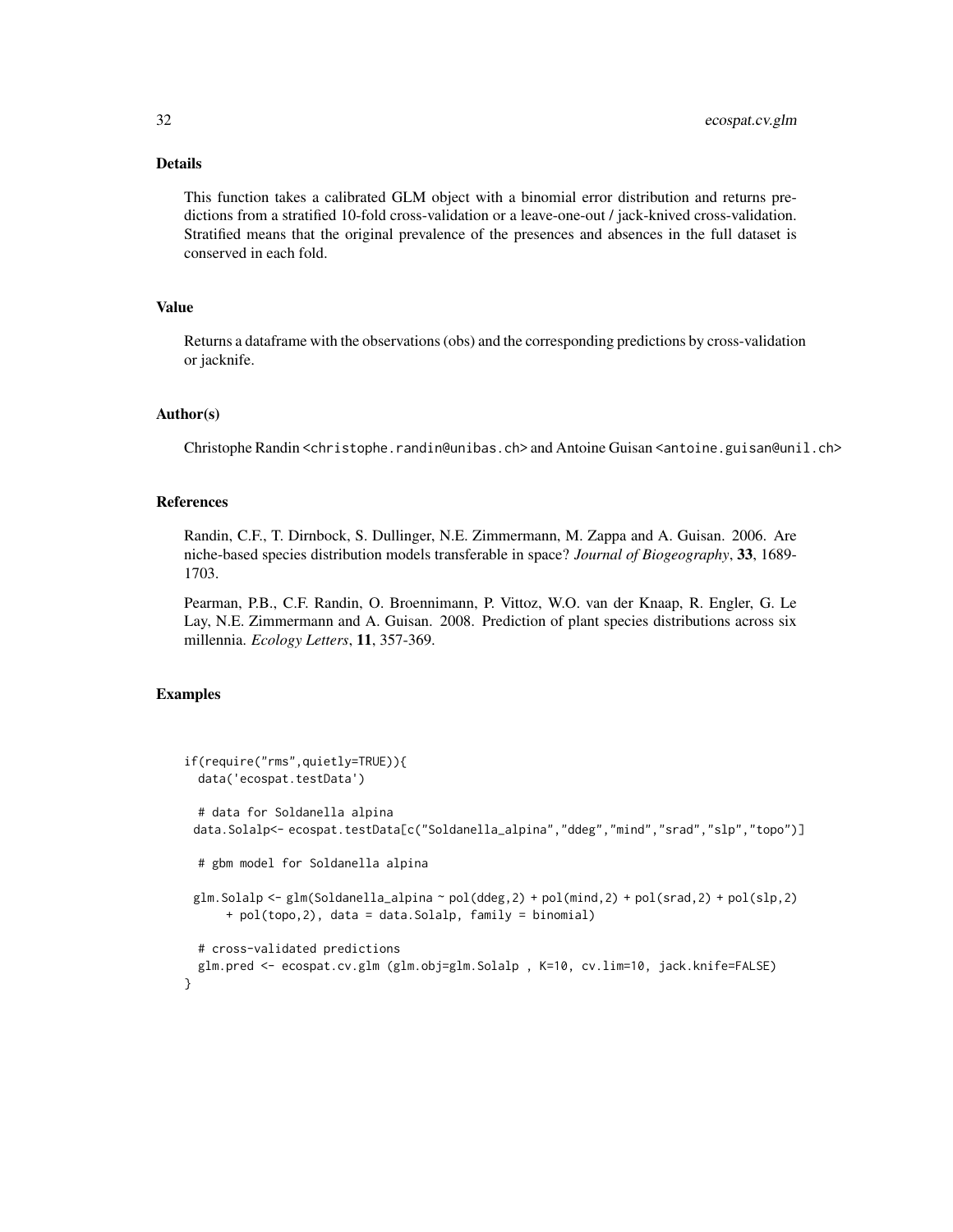<span id="page-32-1"></span><span id="page-32-0"></span>

# Description

K-fold and leave-one-out cross validation for Maxent.

# Usage

```
ecospat.cv.me(data.cv.me, name.sp, names.pred, K=10, cv.lim=10,
              jack.knife=FALSE, verbose=FALSE)
```
# Arguments

| data.cv.me | A dataframe object containing the calibration data set of a Maxent object to<br>validate with the same names for response and predictor variables. |
|------------|----------------------------------------------------------------------------------------------------------------------------------------------------|
| name.sp    | Name of the species / response variable.                                                                                                           |
| names.pred | Names of the predicting variables.                                                                                                                 |
| K          | Number of folds. 10 is recommended; 5 for small data sets.                                                                                         |
| cv.lim     | Minimum number of presences required to perform the K-fold cross-validation.                                                                       |
| jack.knife | If TRUE, then the leave-one-out / jacknife cross-validation is performed instead<br>of the 10-fold cross-validation.                               |
| verbose    | Boolean indicating whether to print progress output during calculation. Default<br>is FALSE.                                                       |

# Details

This function takes a calibrated Maxent object with a binomial error distribution and returns predictions from a stratified 10-fold cross-validation or a leave-one-out / jack-knived cross-validation. Stratified means that the original prevalence of the presences and absences in the full dataset is conserved in each fold.

# Value

Returns a dataframe with the observations (obs) and the corresponding predictions by cross-validation or jacknife.

# Author(s)

Christophe Randin <christophe.randin@unibas.ch> and Antoine Guisan <antoine.guisan@unil.ch>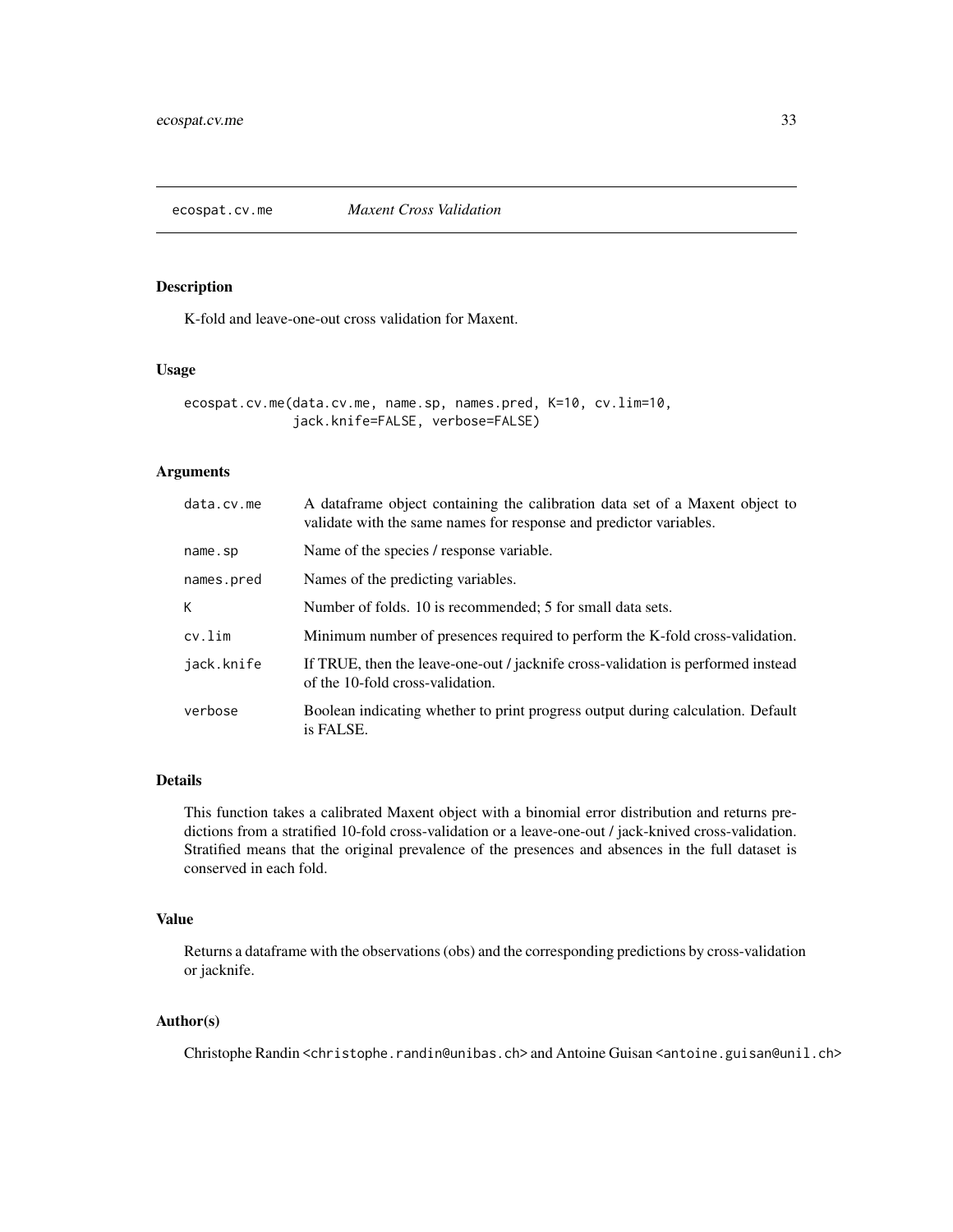# References

Randin, C.F., T. Dirnbock, S. Dullinger, N.E. Zimmermann, M. Zappa and A. Guisan. 2006. Are niche-based species distribution models transferable in space? *Journal of Biogeography*, 33, 1689- 1703.

Pearman, P.B., C.F. Randin, O. Broennimann, P. Vittoz, W.O. van der Knaap, R. Engler, G. Le Lay, N.E. Zimmermann and A. Guisan. 2008. Prediction of plant species distributions across six millennia. *Ecology Letters*, 11, 357-369.

# Examples

```
data('ecospat.testData')
# data for Soldanella alpina
data.Solalp<- ecospat.testData[c("Soldanella_alpina","ddeg","mind","srad","slp","topo")]
# maxent modelling and cross-validated predictions
# path to maxent.jar file
path<- paste0(system.file(package="dismo"), "/java/maxent.jar")
if (file.exists(path) & require(rJava)) {
 me.pred <- ecospat.cv.me(data.Solalp, names(data.Solalp)[1],
             names(data.Solalp)[-1], K = 10, cv.lim = 10, jack.knife = FALSE)
 }
```
<span id="page-33-1"></span>ecospat.cv.rf *RandomForest Cross Validation*

# Description

K-fold and leave-one-out cross validation for randomForest.

#### Usage

```
ecospat.cv.rf (rf.obj, data.cv, K=10, cv.lim=10, jack.knife=FALSE, verbose = FALSE)
```
#### Arguments

| rf.obj     | Any calibrated random Forest object with a binomial error distribution.                                              |
|------------|----------------------------------------------------------------------------------------------------------------------|
| data.cv    | A data frame object containing the calibration data set with the same names for<br>response and predictor variables. |
| K          | Number of folds. 10 is recommended; 5 for small data sets.                                                           |
| cv.lim     | Minimum number of presences required to perform the K-fold cross-validation.                                         |
| jack.knife | If TRUE, then the leave-one-out / jacknife cross-validation is performed instead<br>of the 10-fold cross-validation. |

<span id="page-33-0"></span>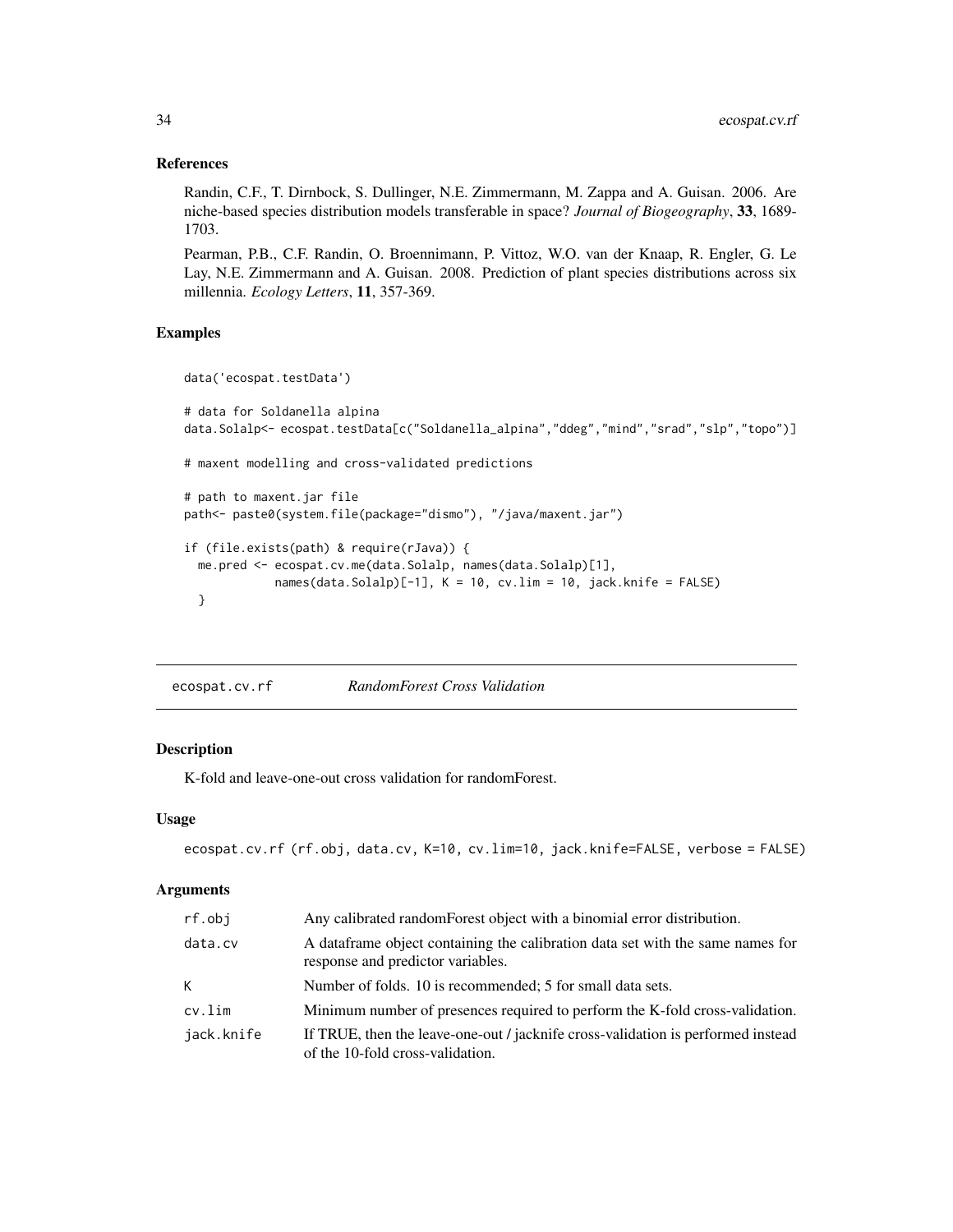# <span id="page-34-0"></span>ecospat.Epred 35

verbose Boolean indicating whether to print progress output during calculation. Default is FALSE.

# **Details**

This function takes a calibrated randomForest object with a binomial error distribution and returns predictions from a stratified 10-fold cross-validation or a leave-one-out / jack-knived crossvalidation. Stratified means that the original prevalence of the presences and absences in the full dataset is conserved in each fold.

# Value

Returns a dataframe with the observations (obs) and the corresponding predictions by cross-validation or jacknife.

# Author(s)

Christophe Randin <christophe.randin@wsl.ch> and Antoine Guisan <antoine.guisan@unil.ch>

# **References**

Randin, C.F., T. Dirnbock, S. Dullinger, N.E. Zimmermann, M. Zappa and A. Guisan. 2006. Are niche-based species distribution models transferable in space? *Journal of Biogeography*, 33, 1689- 1703.

Pearman, P.B., C.F. Randin, O. Broennimann, P. Vittoz, W.O. van der Knaap, R. Engler, G. Le Lay, N.E. Zimmermann and A. Guisan. 2008. Prediction of plant species distributions across six millennia. *Ecology Letters*, 11, 357-369.

# Examples

```
# data for Soldanella alpina
data.Solalp<- ecospat.testData[c("Soldanella_alpina","ddeg","mind","srad","slp","topo")]
```

```
library(randomForest)
rf.Solalp <- randomForest(x = data.Solalp[,-1], y = as.factor(data.Solalp[,1]))
rf.pred <- ecospat.cv.rf(rf.Solalp, data.Solalp, K = 10, cv.lim = 10,
                         jack.knife = FALSE, verbose = FALSE)
```
<span id="page-34-1"></span>ecospat.Epred *Prediction Mean*

data('ecospat.testData')

# **Description**

Calculate the mean (or weighted mean) of several predictions.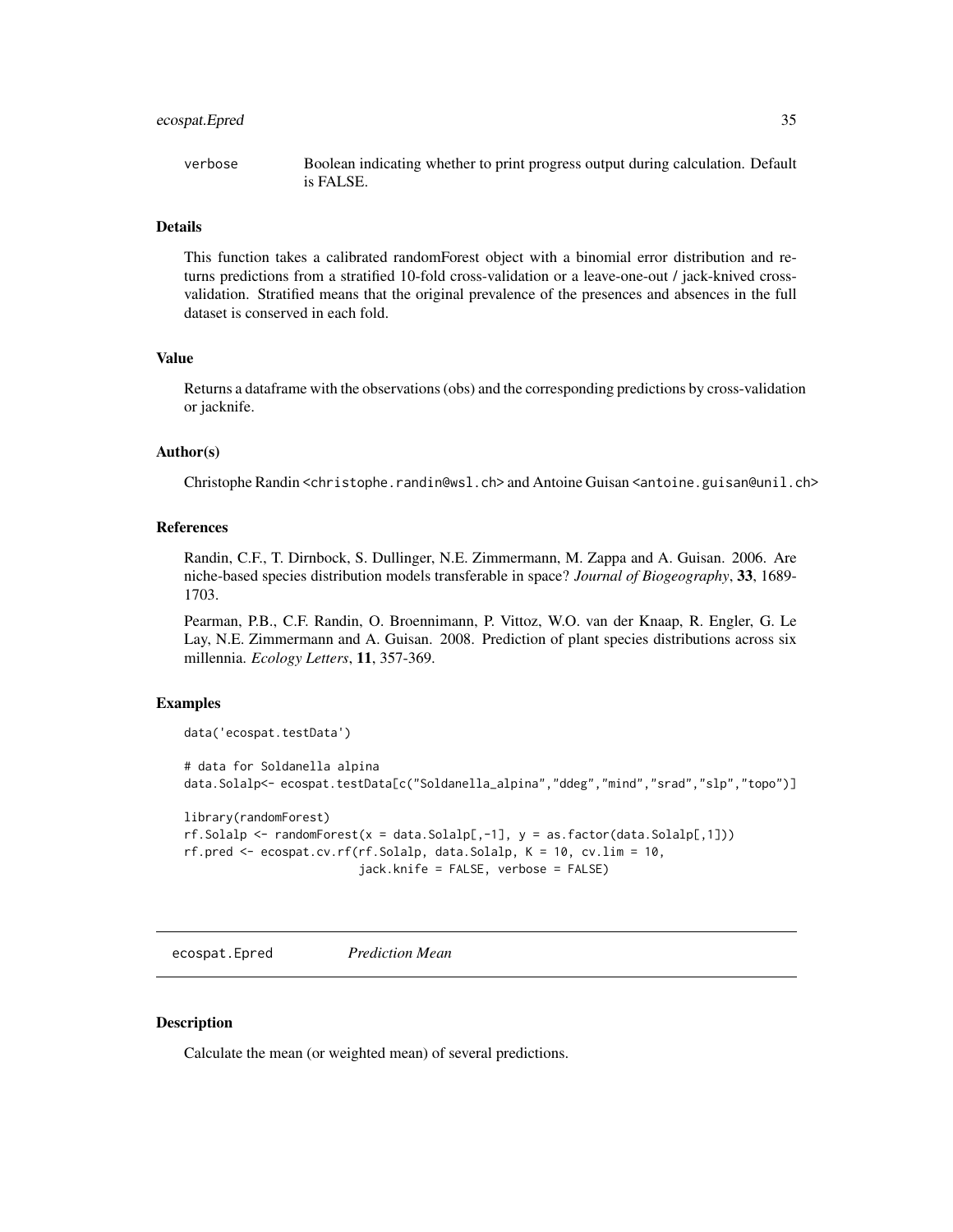#### <span id="page-35-0"></span>Usage

ecospat.Epred (x, w=rep(1,ncol(x)), th=0)

# Arguments

| X  | A dataframe object with SDM predictions.         |
|----|--------------------------------------------------|
| W  | Weight of the model, e.g. AUC. The default is 1. |
| th | Threshold used to binarize.                      |

# Details

The Weighted Average consensus method utilizes pre-evaluation of the predictive performance of the single-models. In this approach, half (i.e. four) of the eight single-models with highest accuracy are selected first, and then a WA is calculated based on the pre-evaluated AUC of the single-models

# Value

A weighted mean binary transformation of the models.

#### Author(s)

Blaise Petitpierre <bpetitpierre@gmail.com>

# References

Boyce, M.S., P.R. Vernier, S.E. Nielsen and F.K.A. Schmiegelow. 2002. Evaluating resource selection functions. *Ecol. Model.*, 157, 281-300.

Marmion, M., M. Parviainen, M. Luoto, R.K. Heikkinen andW. Thuiller. 2009. Evaluation of consensus methods in predictive species distribution modelling. *Diversity and Distributions*, 15, 59-69.

# Examples

```
x <- ecospat.testData[c(92,96)]
mean \leq ecospat. Epred (x, w=rep(1, ncol(x)), th=0.5)
```
ecospat.ESM.EnsembleEvaluation

*Ensemble of Small Models: Evaluation via the Pooling procedure*

#### Description

This function evaluates the Ensemble of Small Models by pooling the different runs of the cross validation as in Collart et al. 2021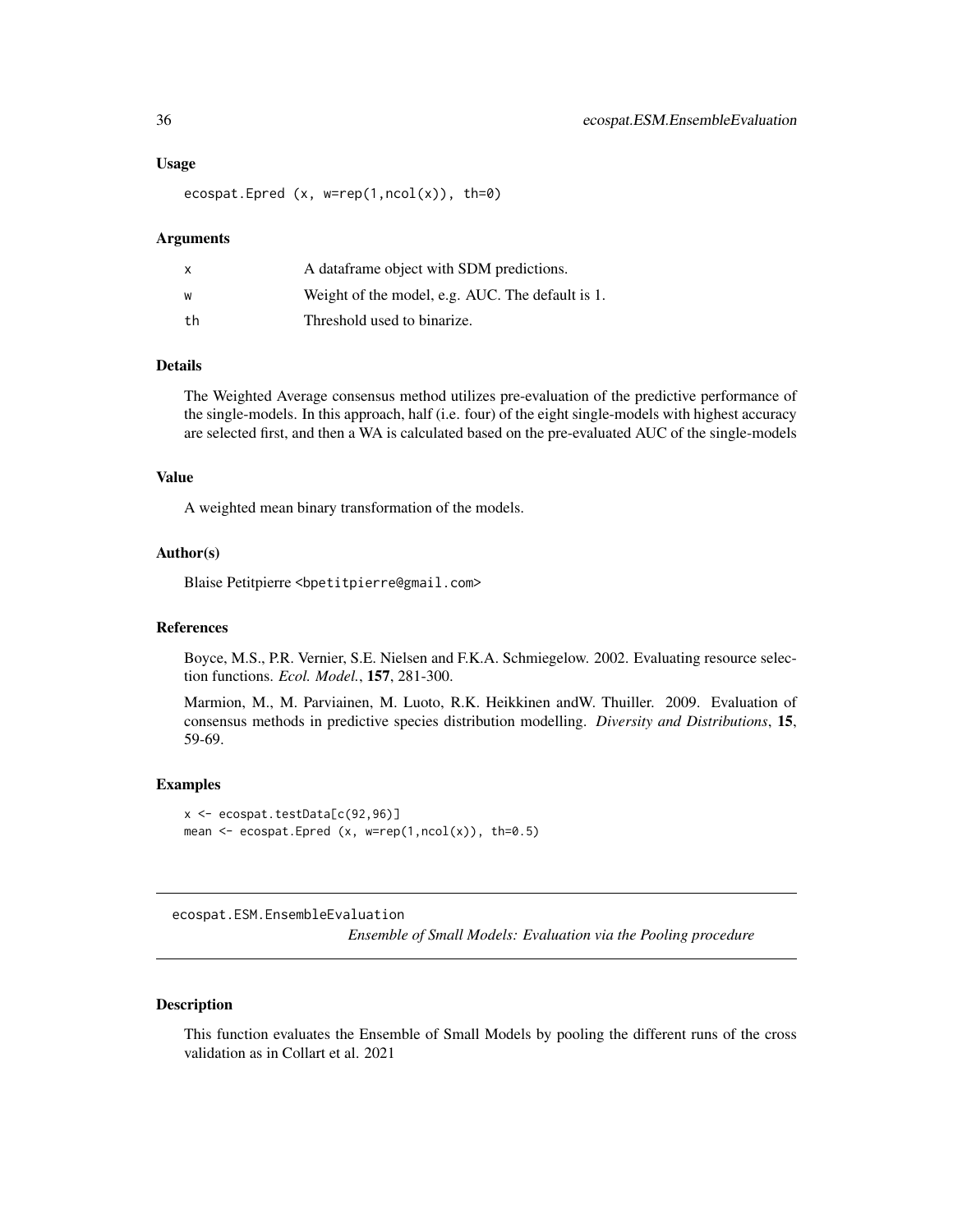#### Usage

```
ecospat.ESM.EnsembleEvaluation(ESM.modeling.output,
                               ESM.EnsembleModeling.output,
                      metrics = c("SomersD","AUC","MaxTSS","MaxKappa","Boyce"),
                               EachSmallModels = FALSE)
```
## Arguments

| ESM.modeling.output         |                                                                                                |
|-----------------------------|------------------------------------------------------------------------------------------------|
|                             | a list returned by ecospat. ESM. Modeling                                                      |
| ESM.EnsembleModeling.output |                                                                                                |
|                             | a list returned by ecospat. ESM. EnsembleModeling                                              |
| metrics                     | a vector of evaluation metrics chosen among "SomersD", "AUC", "MaxTSS",<br>"MaxKappa", "Boyce" |
| EachSmallModels             |                                                                                                |
|                             | should the individual bivariate models be evaluated by the pooling procedure?                  |

# Details

Because a minimum sample size is needed to evaluate models (see Jimenez-Valverde, 2020), this function uses the approach from Collart et al.(2021), which consists to pool the suitability values of the hold-out data (evaluation dataset) across replicates. As the same data point (presence or absence or background point) is presumably sampled in several replicates, the suitability values for each data point is consequently averaged across replicates where they were sampled. This procedure generates a series of independent suitability values with a size approximately equal (as some data points may not have been sampled by chance in any of the *n* replicates) to that of the number of data point.

#### Value

a list containing:

| ESM.evaluations                                                                                                                                                                          |  |  |
|------------------------------------------------------------------------------------------------------------------------------------------------------------------------------------------|--|--|
| a matrix with the evaluation scores for the ESMs based on the different mod-<br>elling algorithms and based on the consensus across the modelling algorithms<br>(called here "ensemble") |  |  |
| a matrix of predicted values resulting from the pooling procedure and used to<br>compute the evaluation scores. The column resp is where the species occurs or<br>not                    |  |  |
| ESM.evaluations.bivariate.models                                                                                                                                                         |  |  |
| a list containing a matrix of evaluation scores for each bivariate models (gener-<br>ated only if EachSmallModels = $T$ )                                                                |  |  |
| ESM.fit.bivariate.models                                                                                                                                                                 |  |  |
| a list containing a matrix of of predicted values resulting from the pooling pro-<br>cedure for each bivariate models (generated only if EachSmallModels = $T$ )                         |  |  |
|                                                                                                                                                                                          |  |  |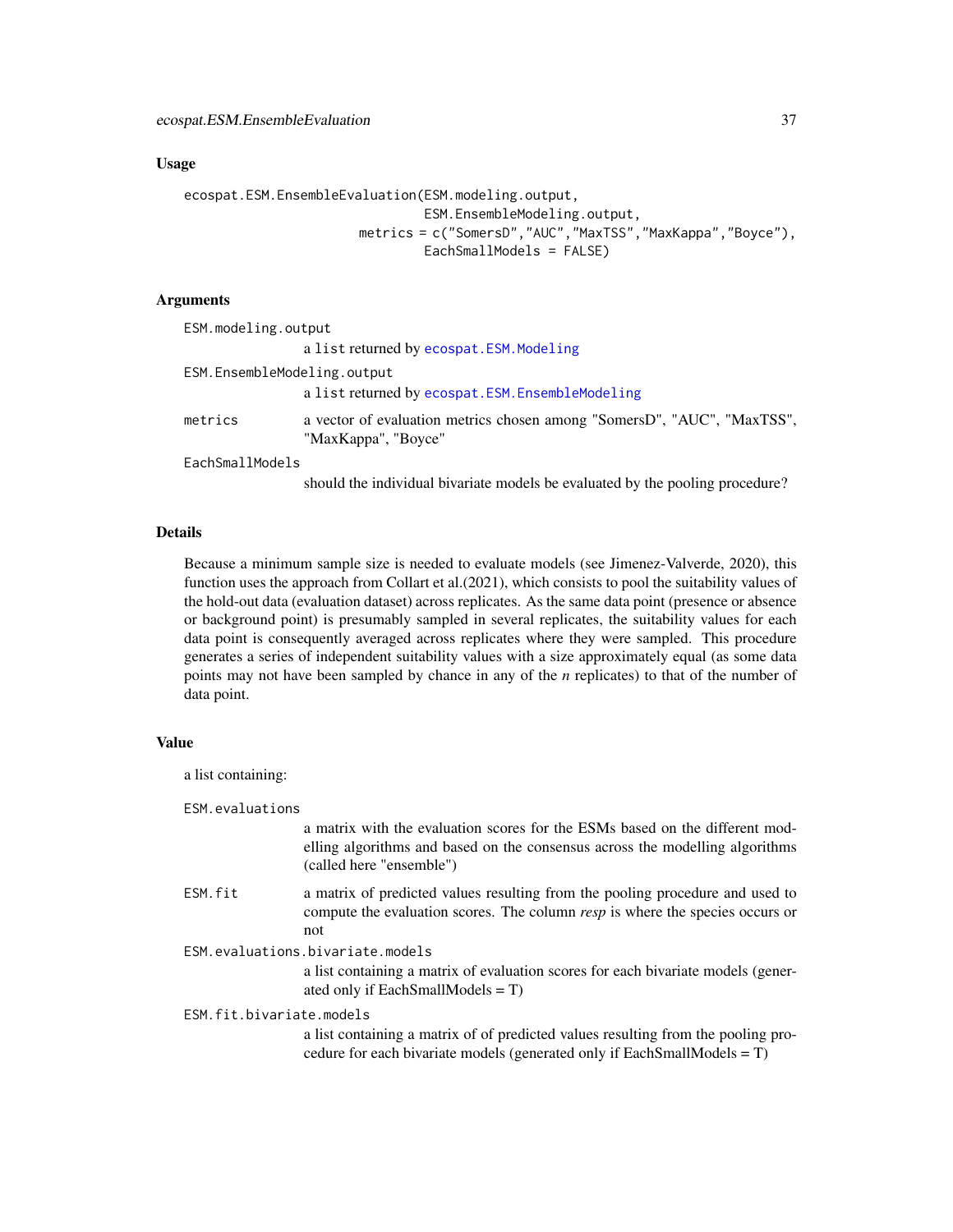#### Author(s)

Flavien Collart <flavien.collart@unil.ch>

with contributions of Olivier Broennimann <olivier.broennimann@unil.ch>

#### References

Collart, F., Hedenas, L., Broennimann, O., Guisan, A. and Vanderpoorten, A. 2021. Intraspecific differentiation: Implications for niche and distribution modelling. *Journal of Biogeography*. 48, 415-426. doi: [10.1111/jbi.14009](https://doi.org/10.1111/jbi.14009)

Jimenez-Valverde, A. 2020. Sample size for the evaluation of presence-absence models. *Ecological Indicators*. 114, 106289. doi: [10.1016/j.ecolind.2020.106289](https://doi.org/10.1016/j.ecolind.2020.106289)

#### See Also

[ecospat.ESM.EnsembleModeling](#page-37-0)

<span id="page-37-0"></span>ecospat.ESM.EnsembleModeling

*Ensemble of Small Models: Evaluates and Averages Simple Bivariate Models To ESMs*

#### Description

This function evaluates and averages simple bivariate models by weighted means to Ensemble Small Models as in Lomba et al. 2010 and Breiner et al. 2015.

### Usage

```
ecospat.ESM.EnsembleModeling( ESM.modeling.output,
                              weighting.score,
                              threshold=NULL,
                              models)
```
## Arguments

ESM.modeling.output

a list returned by [ecospat.ESM.Modeling](#page-40-0)

weighting.score

|           | an evaluation score used to weight single models to build ensembles: "AUC", "TSS",                        |
|-----------|-----------------------------------------------------------------------------------------------------------|
|           | "Boyce", "Kappa", "SomersD" #the evaluation methods used to evaluate ensem-<br>ble models                 |
|           | (see "BIOMOD_Modeling" <b>models.eval.meth</b> section for more detailed infor-<br>mations)               |
| threshold | threshold value of an evaluation score to select the bivariate model(s) included<br>for building the ESMs |
|           |                                                                                                           |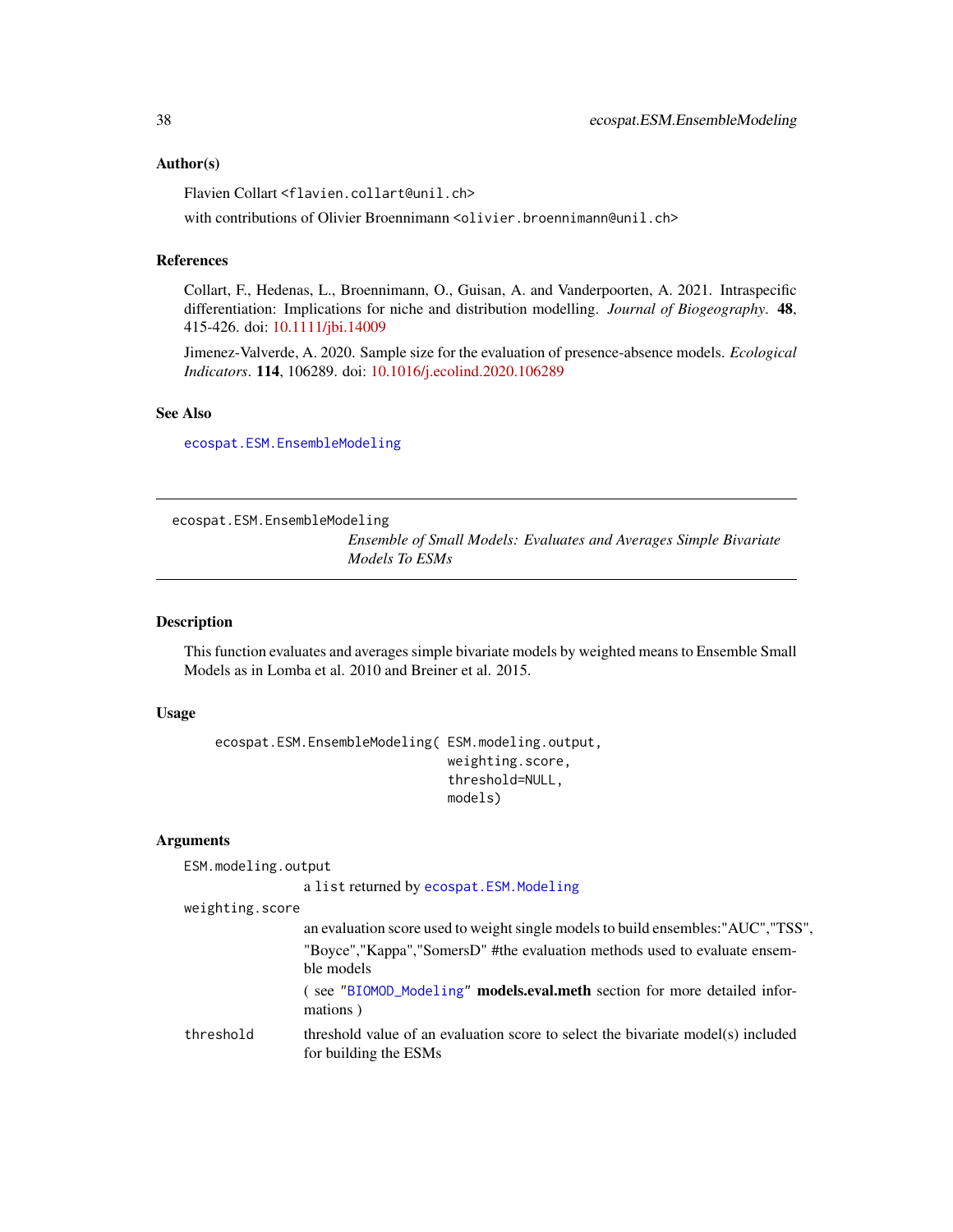models vector of models names choosen among 'GLM', 'GBM', 'GAM', 'CTA', 'ANN', 'SRE', 'FDA', 'MARS', 'RF','MAXENT.Phillips', "MAXENT.Tsuruoka" (same as in biomod2)

> #a character vector (either 'all' or a sub-selection of model names) that defines the models kept for building the ensemble models (might be useful for removing some non-preferred models)

## Details

The basic idea of ensemble of small models (ESMs) is to model a species distribution based on small, simple models, for example all possible bivariate models (i.e. models that contain only two predictors at a time out of a larger set of predictors), and then combine all possible bivariate models into an ensemble (Lomba et al. 2010; Breiner et al. 2015).

The ESM set of functions could be used to build ESMs using simple bivariate models which are averaged using weights based on model performances (e.g. AUC) according to Breiner et al. (2015). They provide full functionality of the approach described in Breiner et al. (2015).

#### Value

species: species name ESM.fit: data.frame of the predicted values for the data used to build the models. ESM.evaluations: data.frame with evaluations scores for the ESMs weights: weighting scores used to weight the bivariate models to build the single ESM weights.EF: weighting scores used to weight the single ESM to build the ensemble of ESMs from different modelling techniques (only available if >1 modelling techniques were selected). failed: bivariate models which failed because they could not be calibrated.

A ["BIOMOD.EnsembleModeling.out"](#page-0-0). This object will be later given to [ecospat.ESM.EnsembleProjection](#page-39-0) if you want to make some projections of this ensemble-models.

## Author(s)

Frank Breiner <frank.breiner@wsl.ch>

with contributions of Olivier Broennimann <olivier.broennimann@unil.ch>

#### References

Lomba, A., L. Pellissier, C.F. Randin, J. Vicente, F. Moreira, J. Honrado and A. Guisan. 2010. Overcoming the rare species modelling paradox: A novel hierarchical framework applied to an Iberian endemic plant. *Biological Conservation*, 143,2647-2657.

Breiner F.T., A. Guisan, A. Bergamini and M.P. Nobis. 2015. Overcoming limitations of modelling rare species by using ensembles of small models. *Methods in Ecology and Evolution*, 6,1210-1218.

Breiner F.T., Nobis M.P., Bergamini A., Guisan A. 2018. Optimizing ensembles of small models for predicting the distribution of species with few occurrences. *Methods in Ecology and Evolution*. doi: [10.1111/2041210X.12957](https://doi.org/10.1111/2041-210X.12957)

### See Also

[ecospat.ESM.Modeling](#page-40-0)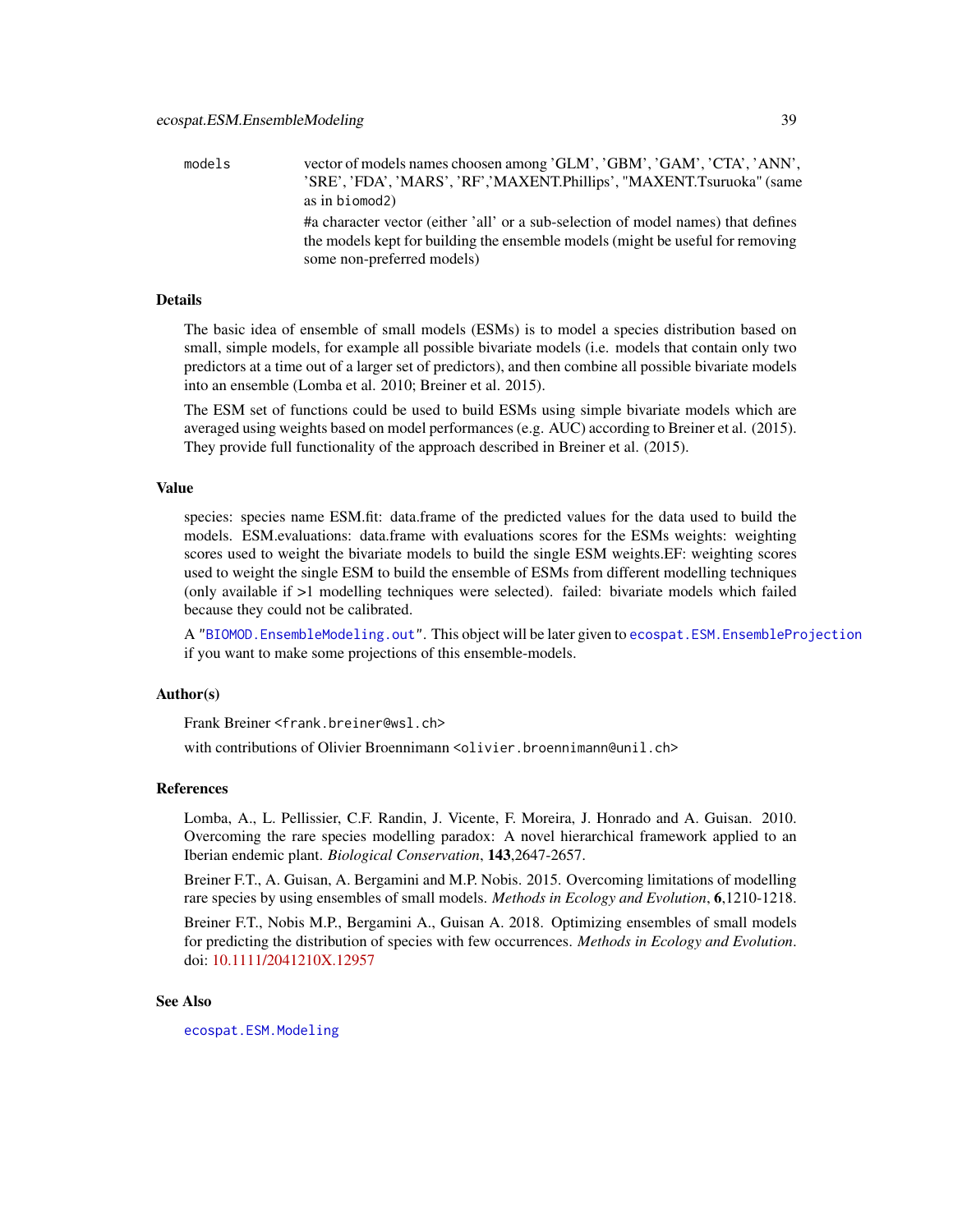<span id="page-39-0"></span>ecospat.ESM.EnsembleProjection

*Ensemble of Small Models: Projects Calibrated ESMs Into New Space Or Time.*

#### Description

This function projects calibrated ESMs into new space or time.

## Usage

```
ecospat.ESM.EnsembleProjection( ESM.prediction.output,
                                ESM.EnsembleModeling.output,
                                chosen.models = 'all')
```
## Arguments

| ESM.prediction.output       |                                                                                                                                               |  |
|-----------------------------|-----------------------------------------------------------------------------------------------------------------------------------------------|--|
|                             | a list object returned by ecospat. ESM. Projection                                                                                            |  |
| ESM.EnsembleModeling.output |                                                                                                                                               |  |
|                             | a list object returned by ecospat. ESM. Ensemble Modeling                                                                                     |  |
| chosen.models               | a character vector (either 'all' or a sub-selection of model names, e.g. c(GLM,<br>GBM) to remove models from the ensemble. Default is 'all'. |  |

#### Details

The basic idea of ensemble of small models (ESMs) is to model a species distribution based on small, simple models, for example all possible bivariate models (i.e. models that contain only two predictors at a time out of a larger set of predictors), and then combine all possible bivariate models into an ensemble (Lomba et al. 2010; Breiner et al. 2015).

The ESM set of functions could be used to build ESMs using simple bivariate models which are averaged using weights based on model performances (e.g. AUC) according to Breiner et al. (2015). They provide full functionality of the approach described in Breiner et al. (2015). For projections only the full models (100

For further details please refer to [BIOMOD\\_EnsembleForecasting](#page-0-0).

#### Value

Returns the projections of ESMs for the selected single models and their ensemble (data frame or raster stack). ESM.projections 'projection files' are saved on the hard drive projection folder. This files are either an array or a RasterStack depending the original projections data type. Load these created files to plot and work with them.

## Author(s)

Frank Breiner <frank.breiner@wsl.ch>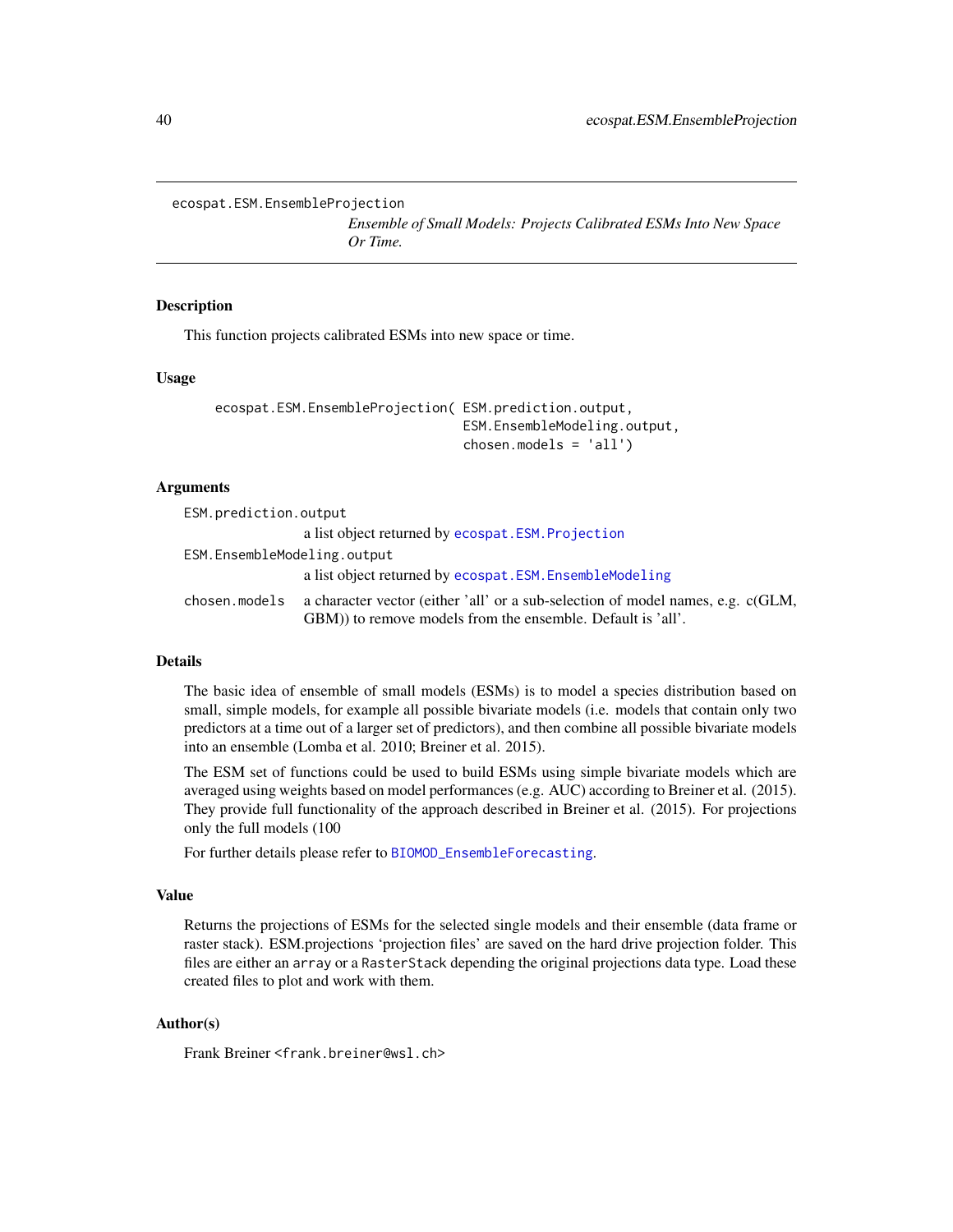#### References

Lomba, A., L. Pellissier, C.F. Randin, J. Vicente, F. Moreira, J. Honrado and A. Guisan. 2010. Overcoming the rare species modelling paradox: A novel hierarchical framework applied to an Iberian endemic plant. *Biological Conservation*, 143,2647-2657.

Breiner F.T., A. Guisan, A. Bergamini and M.P. Nobis. 2015. Overcoming limitations of modelling rare species by using ensembles of small models. *Methods in Ecology and Evolution*, 6,1210-1218.

Breiner F.T., Nobis M.P., Bergamini A., Guisan A. 2018. Optimizing ensembles of small models for predicting the distribution of species with few occurrences. *Methods in Ecology and Evolution*. doi: [10.1111/2041210X.12957](https://doi.org/10.1111/2041-210X.12957)

## See Also

[ecospat.ESM.EnsembleModeling](#page-37-0)

<span id="page-40-0"></span>ecospat.ESM.Modeling *Ensemble of Small Models: Calibration of Simple Bivariate Models*

## Description

This function calibrates simple bivariate models as in Lomba et al. 2010 and Breiner et al. 2015.

## Usage

ecospat.ESM.Modeling( data, NbRunEval, DataSplit, DataSplitTable, Prevalence, weighting.score, models, tune, modeling.id, models.options, which.biva, parallel, cleanup, Yweights)

#### Arguments

| data      | BIOMOD. formated. data object returned by BIOMOD_FormatingData                             |
|-----------|--------------------------------------------------------------------------------------------|
| NbRunEval | number of dataset splitting replicates for the model evaluation (same as in biomod2)       |
| DataSplit | percentage of dataset observations retained for the model training (same as in<br>biomod2) |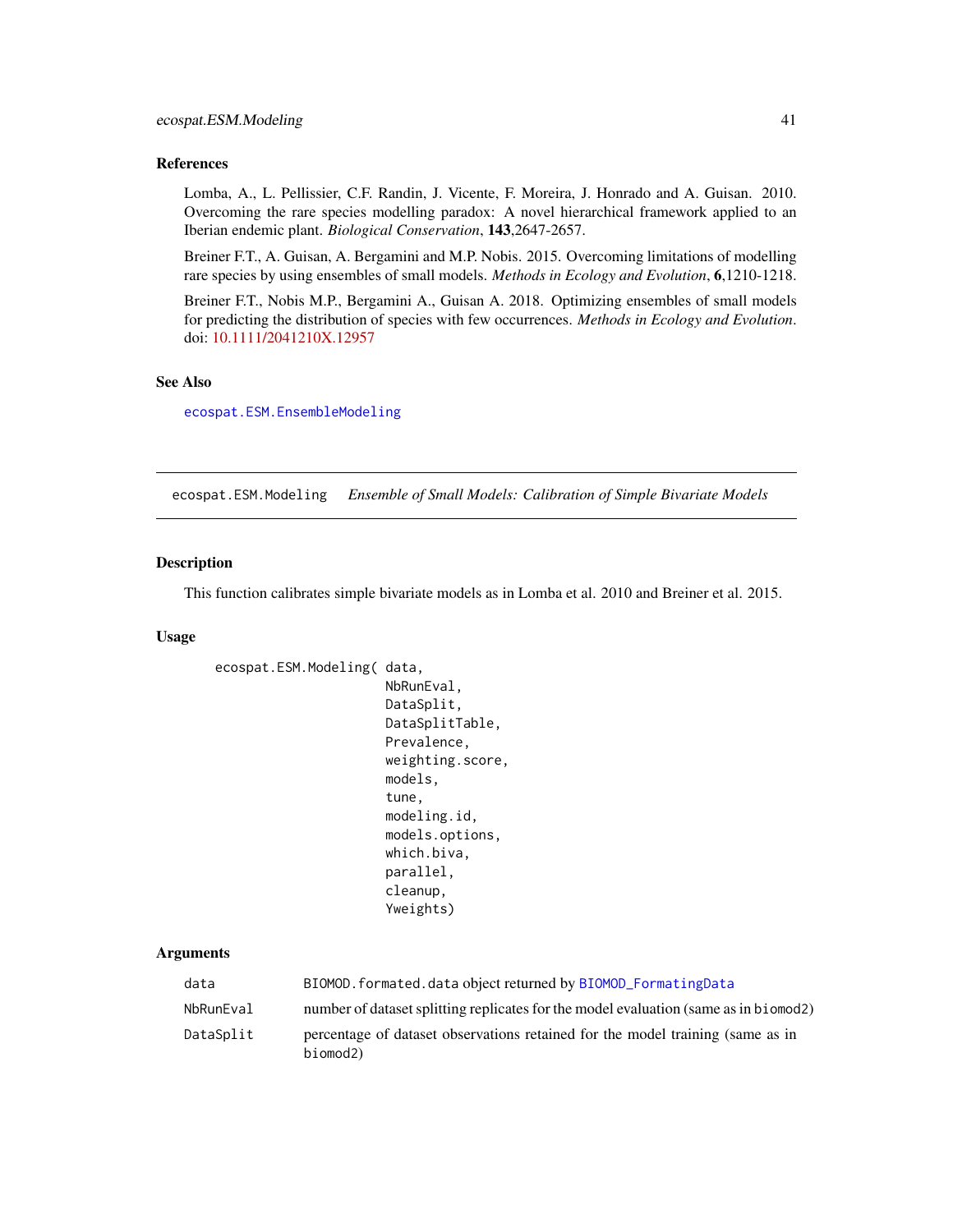|                 | DataSplitTable a matrix, data.frame or a 3D array filled with TRUE/FALSE to specify which<br>part of data must be used for models calibration (TRUE) and for models val-<br>idation (FALSE). Each column corresponds to a 'RUN'. If filled, arguments<br>NbRunEval and DataSplit will be ignored.    |
|-----------------|------------------------------------------------------------------------------------------------------------------------------------------------------------------------------------------------------------------------------------------------------------------------------------------------------|
| Prevalence      | either NULL or a 0-1 numeric used to build 'weighted response weights'. In<br>contrast to Biomod the default is 0.5 (weighting presences equally to the ab-<br>sences). If NULL each observation (presence or absence) has the same weight<br>(independent of the number of presences and absences). |
| weighting.score |                                                                                                                                                                                                                                                                                                      |
|                 | evaluation score used to weight single models to build ensembles: 'AUC', 'SomersD'<br>(2xAUC-1), 'Kappa', 'TSS' or 'Boyce'                                                                                                                                                                           |
| models          | vector of models names choosen among 'GLM', 'GBM', 'GAM', 'CTA', 'ANN',<br>'SRE', 'FDA', 'MARS', 'RF','MAXENT.Phillips', 'MAXENT.Tsuruoka' (same<br>as in biomod2)                                                                                                                                   |
| tune            | logical. if true model tuning will be used to estimate optimal parameters for the<br>models (Default: False).                                                                                                                                                                                        |
| modeling.id     | character, the ID (=name) of modeling procedure. A random number by default.                                                                                                                                                                                                                         |
| models.options  | BIOMOD.models.options object returned by BIOMOD_ModelingOptions (same<br>as in biomod2)                                                                                                                                                                                                              |
| Yweights        | response points weights. This argument will only affect models that allow case<br>weights.                                                                                                                                                                                                           |
| which.biva      | integer. which bivariate combinations should be used for modeling? Default: all                                                                                                                                                                                                                      |
| parallel        | logical. If TRUE, the parallel computing is enabled (highly recommended)                                                                                                                                                                                                                             |
| cleanup         | numeric. Calls removeTmpFiles() to delete all files from rasterOptions()\$tmpdir<br>which are older than the given time (in hours). This might be necessary to<br>prevent running over quota. No cleanup is used by default.                                                                         |

## Details

The basic idea of ensemble of small models (ESMs) is to model a species distribution based on small, simple models, for example all possible bivariate models (i.e. models that contain only two predictors at a time out of a larger set of predictors), and then combine all possible bivariate models into an ensemble (Lomba et al. 2010; Breiner et al. 2015).

The ESM set of functions could be used to build ESMs using simple bivariate models which are averaged using weights based on model performances (e.g. AUC) according to Breiner et al. (2015). They provide full functionality of the approach described in Breiner et al. (2015).

The argument which.biva allows to split model runs, e.g. if which.biva is 1:3, only the three first bivariate variable combinations will be modeled. This allows to run different biva splits on different computers. However, it is better not to use this option if all models are run on a single computer. Default: running all biva models. NOTE: Make sure to give each of your biva runs a unique modeling.id. Please avoid space characters in your working directory path if you are using MAXENT.Phillips because this can cause an error.

## Value

A BIOMOD.models.out object (same as in biomod2) See ["BIOMOD.models.out"](#page-0-0) for details.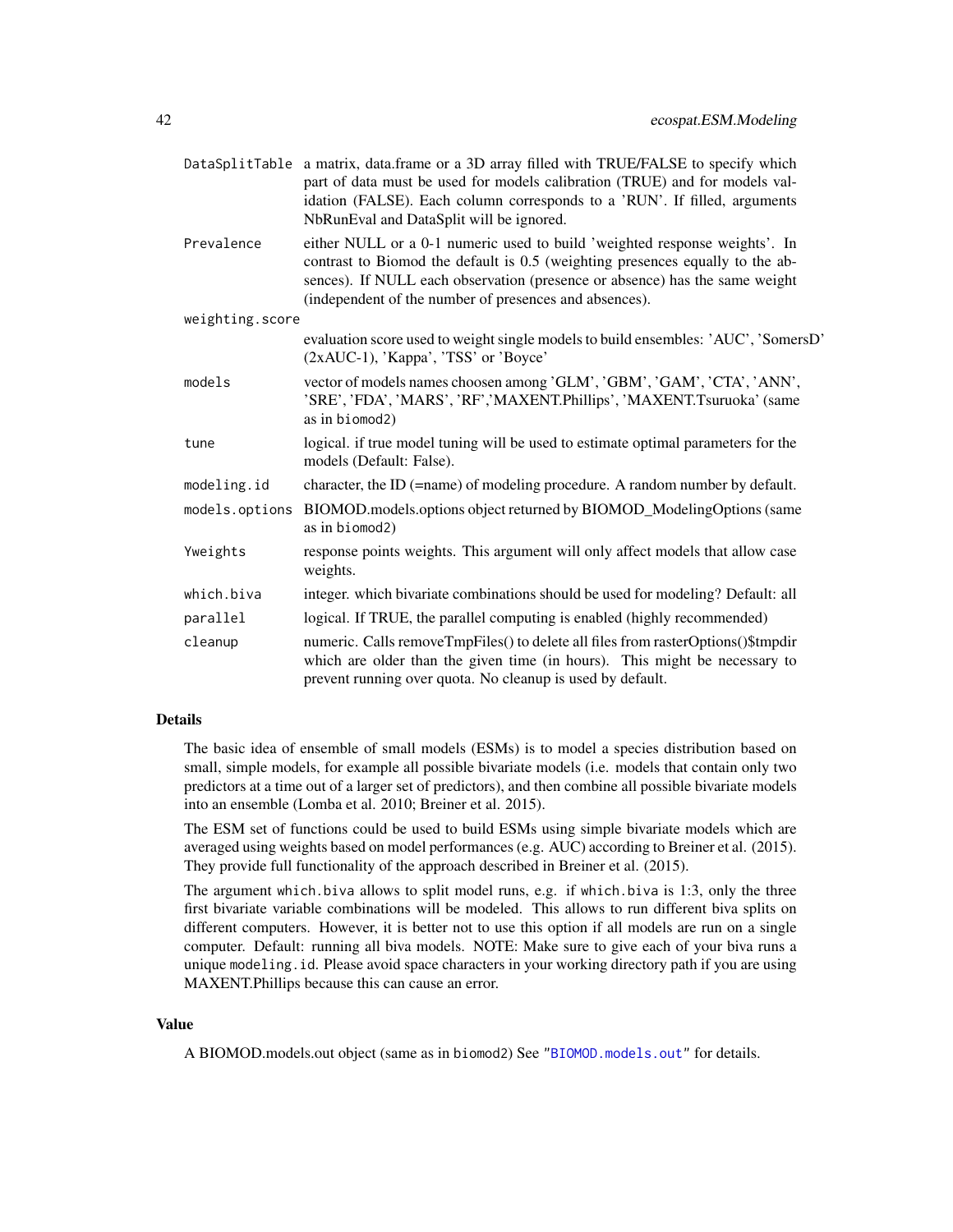#### Author(s)

Frank Breiner <frank.breiner@wsl.ch> and Mirko Di Febbraro <mirkodifebbraro@gmail.com> with contributions of Olivier Broennimann <olivier.broennimann@unil.ch>

## **References**

Lomba, A., L. Pellissier, C.F. Randin, J. Vicente, F. Moreira, J. Honrado and A. Guisan. 2010. Overcoming the rare species modelling paradox: A novel hierarchical framework applied to an Iberian endemic plant. *Biological Conservation*, 143,2647-2657.

Breiner F.T., A. Guisan, A. Bergamini and M.P. Nobis. 2015. Overcoming limitations of modelling rare species by using ensembles of small models. *Methods in Ecology and Evolution*, 6,1210-1218.

Breiner F.T., Nobis M.P., Bergamini A., Guisan A. 2018. Optimizing ensembles of small models for predicting the distribution of species with few occurrences. *Methods in Ecology and Evolution*. doi: [10.1111/2041210X.12957](https://doi.org/10.1111/2041-210X.12957)

## See Also

[ecospat.ESM.Projection](#page-43-0), [ecospat.ESM.EnsembleModeling](#page-37-0), [ecospat.ESM.EnsembleProjection](#page-39-0), [ecospat.ESM.EnsembleEvaluation](#page-35-0), [ecospat.ESM.threshold](#page-46-0),[ecospat.ESM.VarContrib](#page-47-0), [ecospat.ESM.responsePlot](#page-45-0)

[BIOMOD\\_FormatingData](#page-0-0), [BIOMOD\\_ModelingOptions](#page-0-0), [BIOMOD\\_Modeling](#page-0-0),[BIOMOD\\_Projection](#page-0-0)

#### Examples

library(biomod2)

```
# Loading test data
data(ecospat.testNiche.inv)
inv <- ecospat.testNiche.inv
# species occurrences
xy \le -i nv[,1:2]
sp\_occ < -inv[11]# env data
current <- inv[3:8]
### Formating the data with the BIOMOD_FormatingData() function from the package biomod2
sp < -1myBiomodData <- BIOMOD_FormatingData( resp.var = as.numeric(sp_occ[,sp]),
                                      expl.var = current,
                                      resp. xy = xy,resp.name = colnames(sp_occ)[sp])
### Calibration of simple bivariate models
my.ESM <- ecospat.ESM.Modeling( data=myBiomodData,
                                models=c('GLM'),
                                NbRunEval=2,
                                DataSplit=70,
```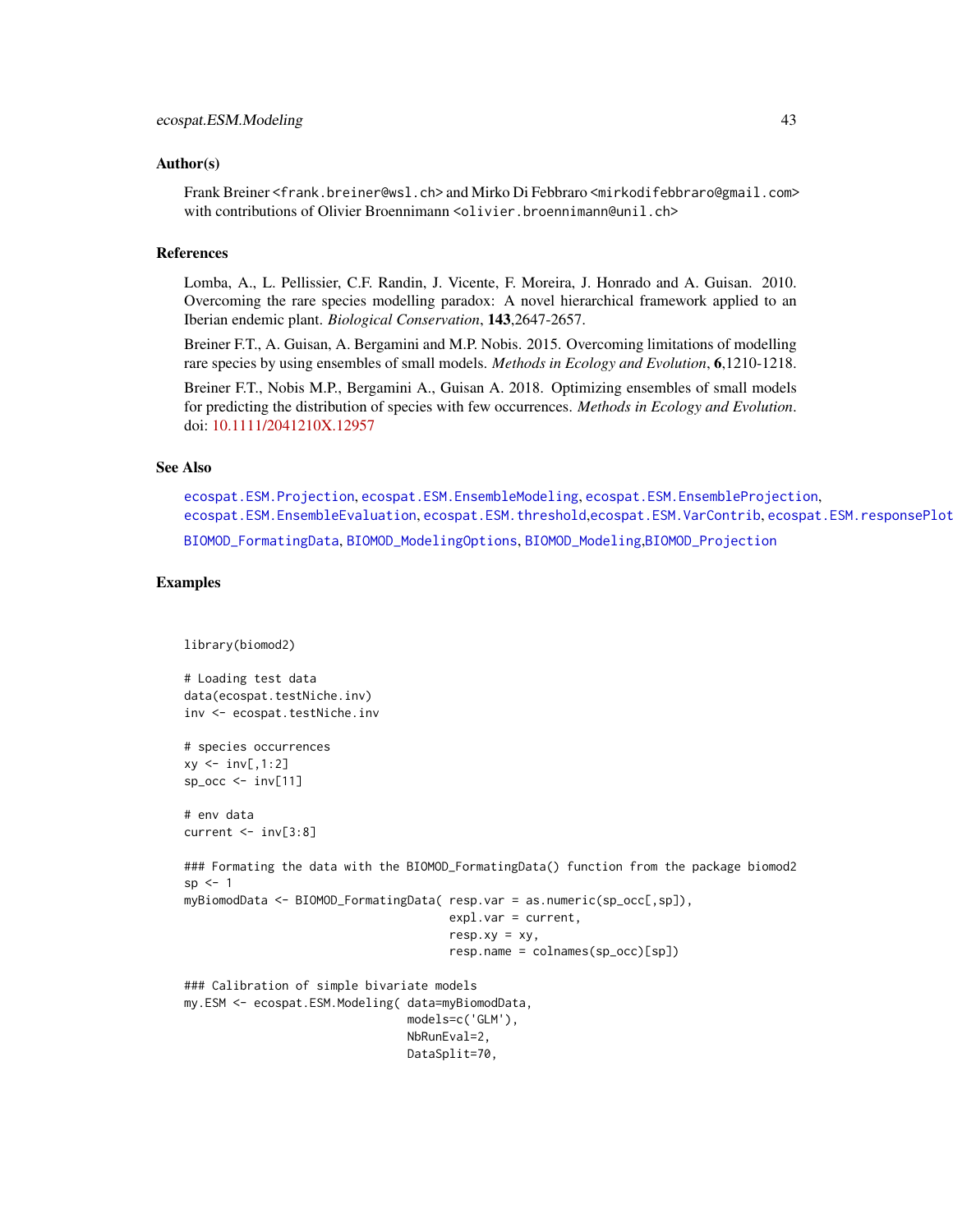```
weighting.score=c("AUC"),
                                parallel=FALSE)
### Ensemble models
my.ESM_EF <- ecospat.ESM.EnsembleModeling(my.ESM,weighting.score=c("SomersD"),threshold=0)
### thresholds to produce binary maps
my.ESM_thresholds <- ecospat.ESM.threshold(my.ESM_EF)
### Evaluation of bivariate and ensemble models based on standard cross-validation
my.ESM_EF$ESM.evaluations
my.ESM_thresholds
### Evaluation of the ensemble models based on the pooling procedure
my.ESM_evaluations <- ecospat.ESM.EnsembleEvaluation(ESM.modeling.output= my.ESM,
                                                ESM.EnsembleModeling.output = my.ESM_EF,
                                                     metrics= c("AUC","MaxTSS"),
                                                     EachSmallModels = FALSE)
my.ESM_evaluations$ESM.evaluations
### Projection of simple bivariate models into new space
my.ESM_proj_current<-ecospat.ESM.Projection(ESM.modeling.output=my.ESM,
                                            new.env=current)
### Projection of calibrated ESMs into new space
my.ESM_EFproj_current <- ecospat.ESM.EnsembleProjection(ESM.prediction.output=my.ESM_proj_current,
                                                  ESM.EnsembleModeling.output=my.ESM_EF)
### Binary Projection based on max TSS of calibrated ESMs into new space
my.ESM_EFproj_current_binary <- (my.ESM_EFproj_current > (my.ESM_thresholds$TSS.th*1000))*1
## get the variable contributions of ESMs
ecospat.ESM.VarContrib(my.ESM,my.ESM_EF)
## get the response plots of ESMs
my.ESM_responsePlot<-ecospat.ESM.responsePlot(my.ESM_EF,my.ESM,fixed.var.metric = 'mean')
```
<span id="page-43-0"></span>ecospat.ESM.Projection

*Ensemble of Small Models: Projects Simple Bivariate Models Into New Space Or Time*

## Description

This function projects simple bivariate models on new.env

#### Usage

ecospat.ESM.Projection(ESM.modeling.output, new.env, name.env,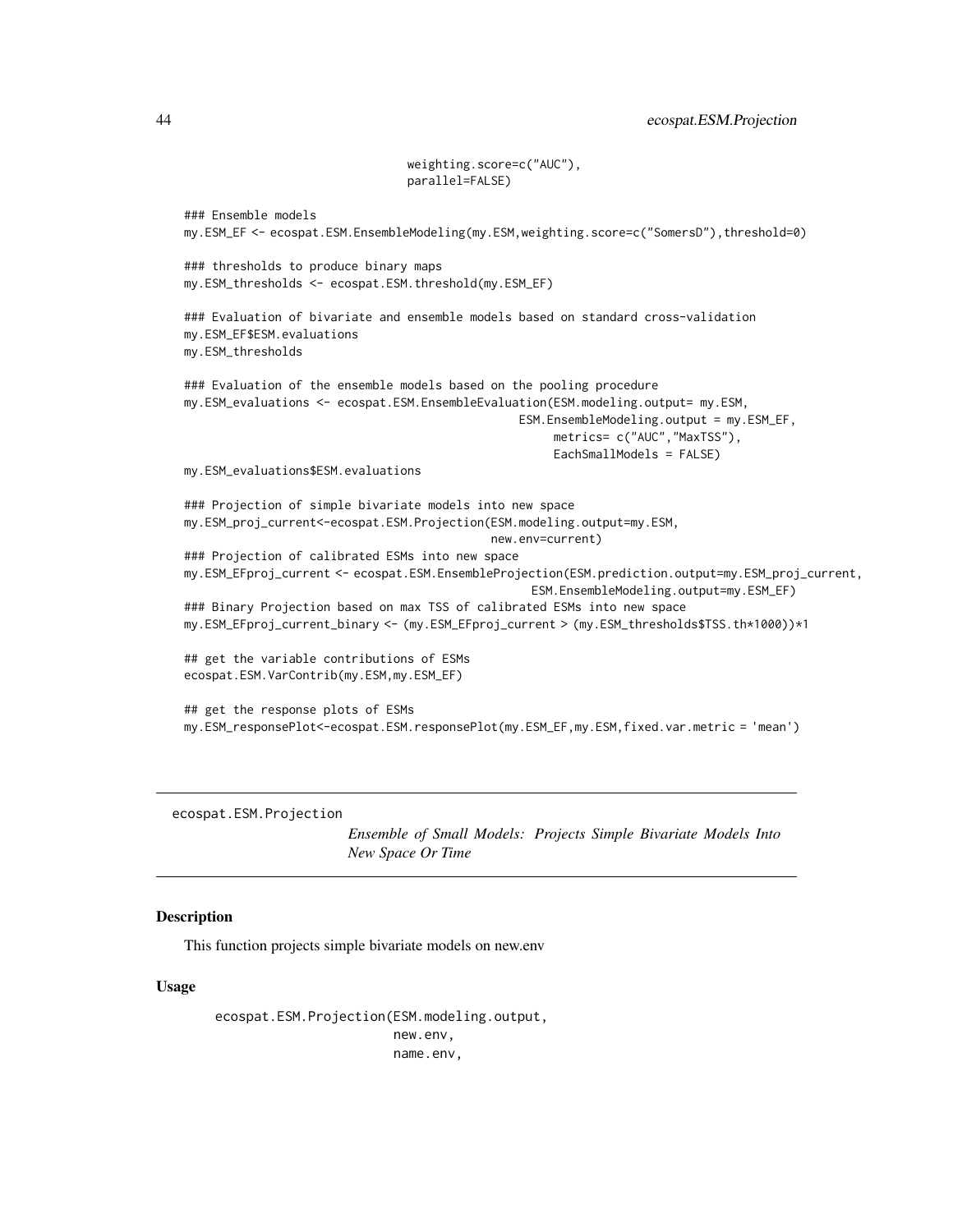## parallel, cleanup)

## Arguments

ESM.modeling.output

|          | list object returned by ecospat. ESM. Modeling                                                                                                                                                                                                                                                                         |
|----------|------------------------------------------------------------------------------------------------------------------------------------------------------------------------------------------------------------------------------------------------------------------------------------------------------------------------|
| new.env  | A set of explanatory variables onto which models will be projected. It could be a<br>data. frame, a matrix, or a rasterStack object. Make sure the column names<br>(data. frame or matrix) or layer Names (rasterStack) perfectly match with<br>the names of variables used to build the models in the previous steps. |
| name.env | A name for the new env object. If not specified (default) the name of the new env<br>object will be used. It is necessary to specify a unique name when projecting<br>various new.env objects in a loop.                                                                                                               |
| parallel | Logical. If TRUE, the parallel computing is enabled                                                                                                                                                                                                                                                                    |
| cleanup  | Numeric. Calls remove Tmp Files () to delete all files from raster Options () \$tmp dir<br>which are older than the given time (in hours). This might be necessary to pre-<br>vent running over quota. No cleanup is used by default                                                                                   |

## Details

The basic idea of ensemble of small models (ESMs) is to model a species distribution based on small, simple models, for example all possible bivariate models (i.e. models that contain only two predictors at a time out of a larger set of predictors), and then combine all possible bivariate models into an ensemble (Lomba et al. 2010; Breiner et al. 2015).

The ESM set of functions could be used to build ESMs using simple bivariate models which are averaged using weights based on model performances (e.g. AUC) accoring to Breiner et al (2015). They provide full functionality of the approach described in Breiner et al. (2015).

The name of new.env must be a regular expression (see ?regex)

## Value

Returns the projections for all selected models (same as in biomod2) See ["BIOMOD.projection.out"](#page-0-0) for details.

## Author(s)

Frank Breiner <frank.breiner@wsl.ch>

with contributions of Olivier Broennimann <olivier.broennimann@unil.ch>

#### References

Lomba, A., L. Pellissier, C.F. Randin, J. Vicente, F. Moreira, J. Honrado and A. Guisan. 2010. Overcoming the rare species modelling paradox: A novel hierarchical framework applied to an Iberian endemic plant. *Biological Conservation*, 143,2647-2657.

Breiner F.T., A. Guisan, A. Bergamini and M.P. Nobis. 2015. Overcoming limitations of modelling rare species by using ensembles of small models. *Methods in Ecology and Evolution*, 6,1210-1218.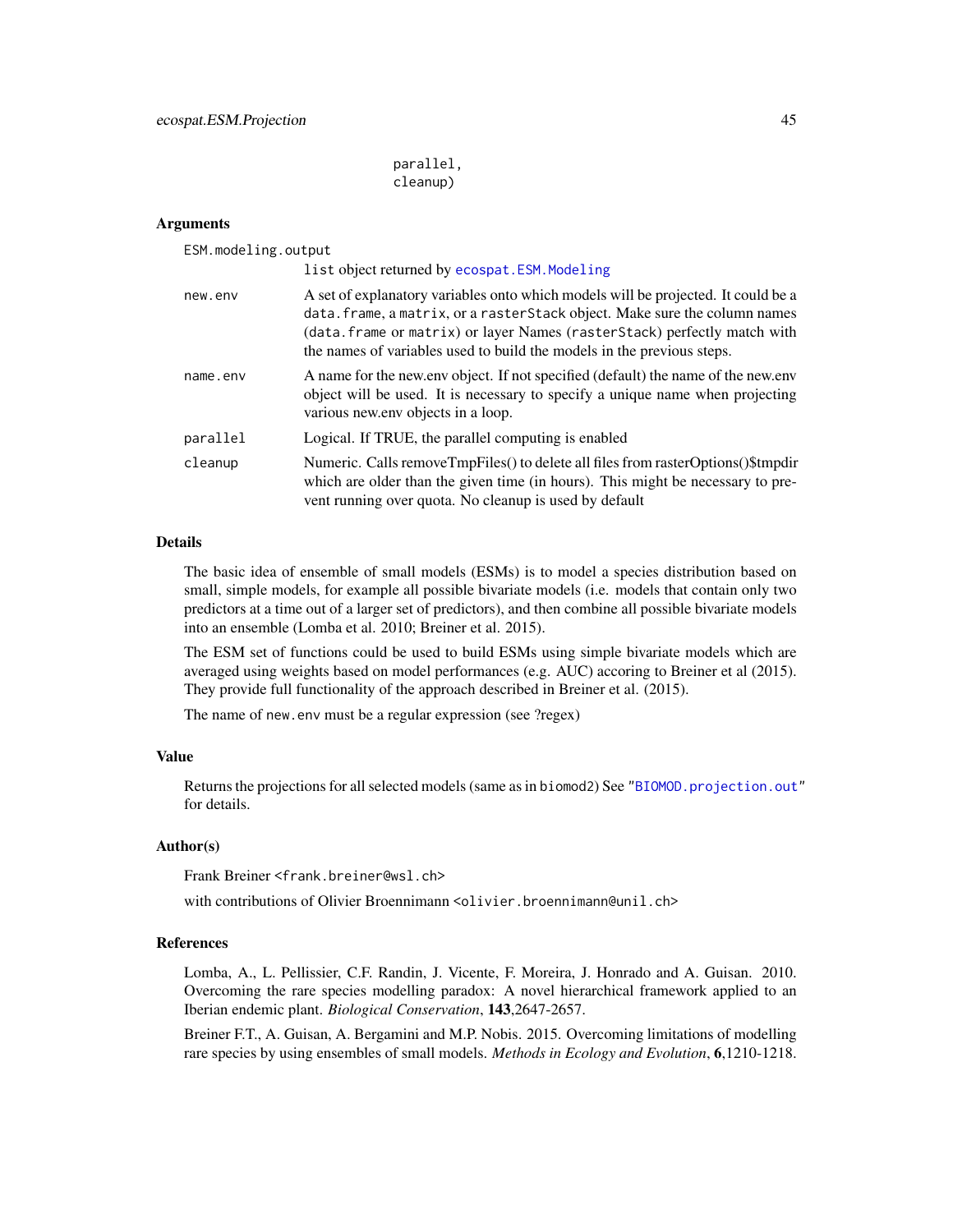Breiner F.T., Nobis M.P., Bergamini A., Guisan A. 2018. Optimizing ensembles of small models for predicting the distribution of species with few occurrences. *Methods in Ecology and Evolution*. doi: [10.1111/2041210X.12957](https://doi.org/10.1111/2041-210X.12957)

## See Also

[ecospat.ESM.Modeling](#page-40-0)

<span id="page-45-0"></span>ecospat.ESM.responsePlot

*Produce response plots for ESMs*

## **Description**

This function creates response plots (evaluation strips) for Ensmebles of Small Models (ESMs).

## Usage

```
ecospat.ESM.responsePlot( ESM.EnsembleModeling.output,
                          ESM.modeling.output,
                          fixed.var.metric = 'median')
```
## Arguments

ESM.modeling.output

a list object returned by [ecospat.ESM.Modeling](#page-40-0)

ESM.EnsembleModeling.output

a list object returned by [ecospat.ESM.EnsembleModeling](#page-37-0)

fixed.var.metric

either 'median' (default), 'mean', 'min' or 'max' specifying the statistic used to fix as constant the remaining variables when the predicted response is estimated for one of the variables. (same as in [response.plot2](#page-0-0)

#### Details

This function plots the response curves of a model for each variable, while keeping the remianing variables constant. This is an adaptation of the Evaluation Strip method proposed by Elith et al.(2005)

## Value

A plot of the response curves is produced (red line Ensemble, grey lines single algorithms) and a list with the output is provided.

## Author(s)

Frank Breiner <frank.breiner@unil.ch>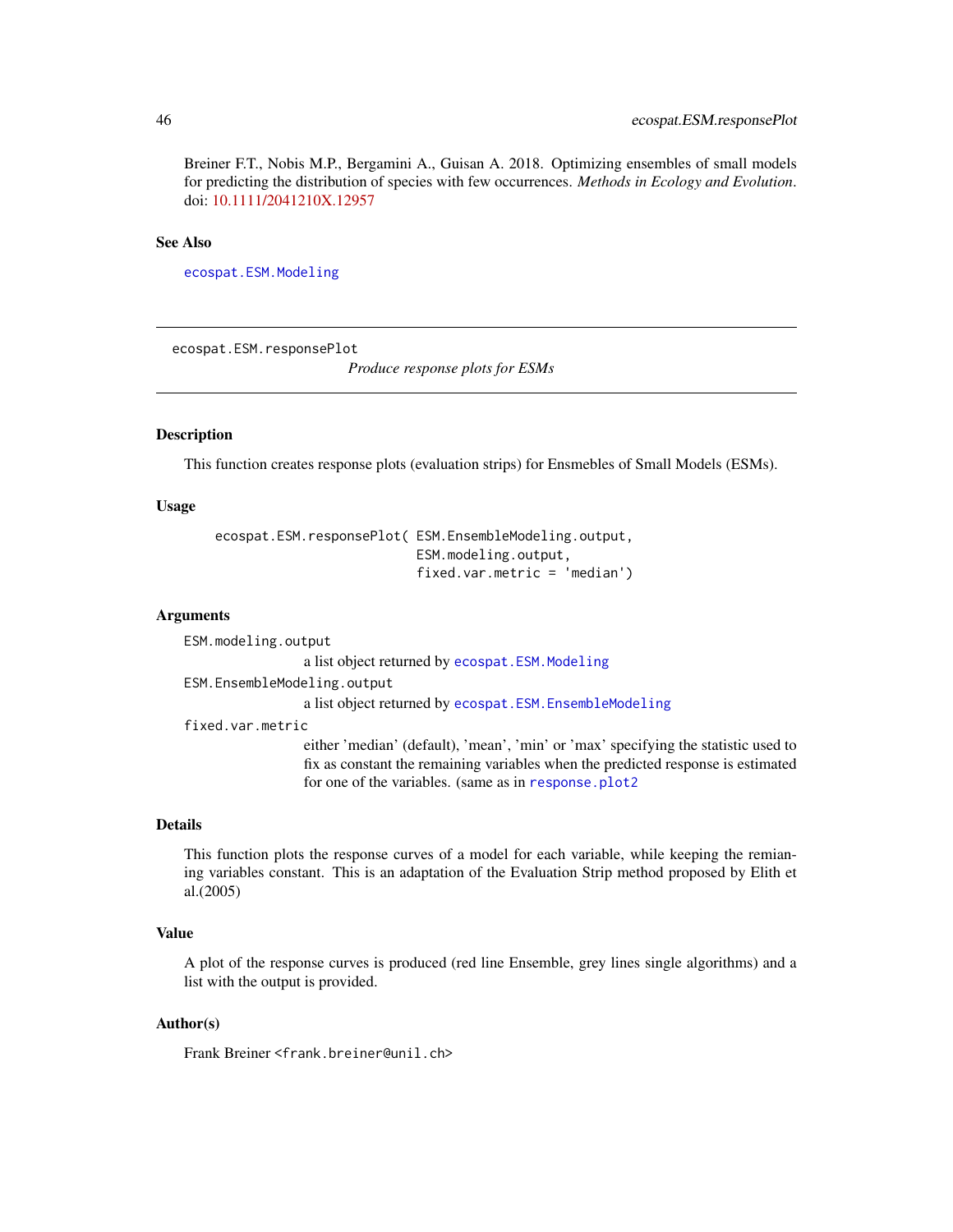### References

Elith, J., Ferrier, S., Huettmann, FALSE. & Leathwick, J. R. 2005 The evaluation strip: A new and robust method for plotting predicted responses from species distribution models. Ecological Modelling 186, 280-289.

### See Also

[ecospat.ESM.Modeling](#page-40-0)

<span id="page-46-0"></span>ecospat.ESM.threshold *Thresholds for Ensemble of Small Models*

## Description

This function evaluates the full model which is used for projections and provides thresholds to produce binary maps.

## Usage

ecospat.ESM.threshold( ESM.EnsembleModeling.output, PEplot = FALSE)

## Arguments

ESM.EnsembleModeling.output a list object returned by [ecospat.ESM.EnsembleModeling](#page-37-0) PEplot logical. Should the predicted to expected ratio along the suitability class from the boyce index be plotted. Default FALSE (see [ecospat.boyce](#page-7-0)

## Details

This function provides evaluation scores of the full model (no split sampling) and thresholds which can be used to convert suitability maps into binary maps. Various thresholds are provided: TSS (where sensitivity and specificity are maximised), MPA 1.0 (where all presences are prdicted positive), MPA 0.95 (where 95% of all presences are predicted positive), MPA 0.90 (where 90% of all presences are predicted positive), Boyce.th.min (the lowest suitability value where the predicted/expected ratio is >1) and Boyce.th.max (the highest suitability value where the predicted/expected ratio is  $=1$ ).

## Value

A data.frame with evluation scores and thresholds.

## Author(s)

Frank Breiner <frank.breiner@unil.ch>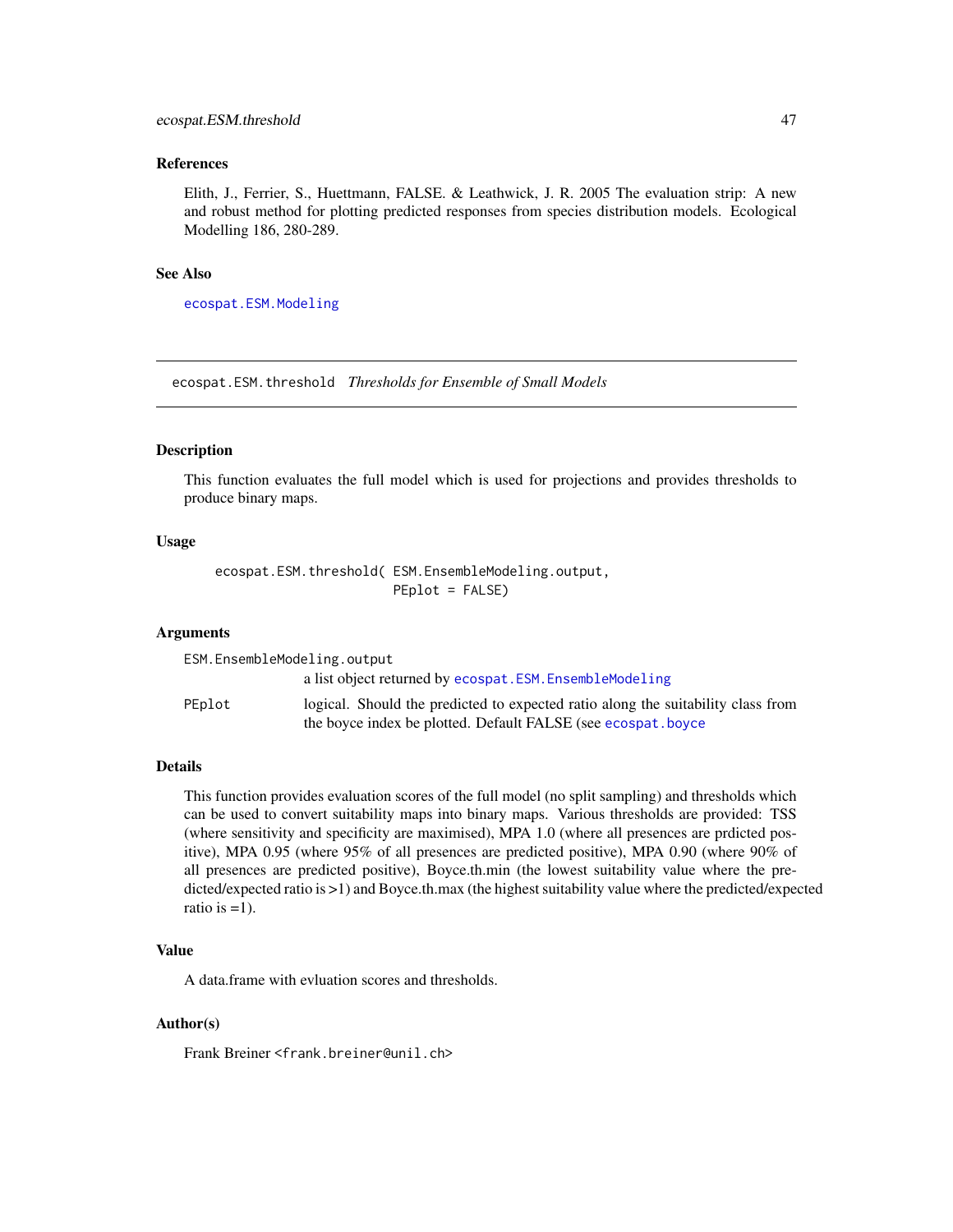## References

Hirzel, Alexandre H., et al. Evaluating the ability of habitat suitability models to predict species presences. *Ecological modelling*, 199.2 (2006): 142-152.

Engler, Robin, Antoine Guisan, and Luca Rechsteiner. An improved approach for predicting the distribution of rare and endangered species from occurrence and pseudo-absence data. *Journal of applied ecology*, 41.2 (2004): 263-274.

Fielding, Alan H., and John F. Bell. A review of methods for the assessment of prediction errors in conservation presence/absence models." *Environmental conservation*, 24.1 (1997): 38-49.

## See Also

[ecospat.ESM.Modeling](#page-40-0)

<span id="page-47-0"></span>ecospat.ESM.VarContrib

*Variable contribution in ESM*

### **Description**

calculates the variable contribution of each variable and method in an ESM model

#### Usage

ecospat.ESM.VarContrib(ESM.modeling.output, ESM\_EF.output)

#### Arguments

ESM.modeling.output BIOMOD.formated.data object returned by [ecospat.ESM.Modeling](#page-40-0) ESM\_EF.output BIOMOD.formated.data object returned by [ecospat.ESM.EnsembleModeling](#page-37-0)

## Details

Calculates the ratio between sum of weights of bivariate models where a focal variable was used and sum of weights of bivariate models where the focal variable was not used. The ratio is corrected for the number of models with or without the focal variable. This ratio gives an indication on the proportional contribution of the variable in the final ensemble model. A value of higher than 1 indicate that the focal variable has a higher contribution than average. In the case of multiple methods (e.g., GLM, GAM...), the contributions are counted per method. For ensemble model, the contributions are then weighted means (based on the weighting score as chosen in ecospat.ESM.EnsembleModeling()) of single methods

#### Value

Returns a dataframe with contribution values (i.e. proportional contribution) by variable and model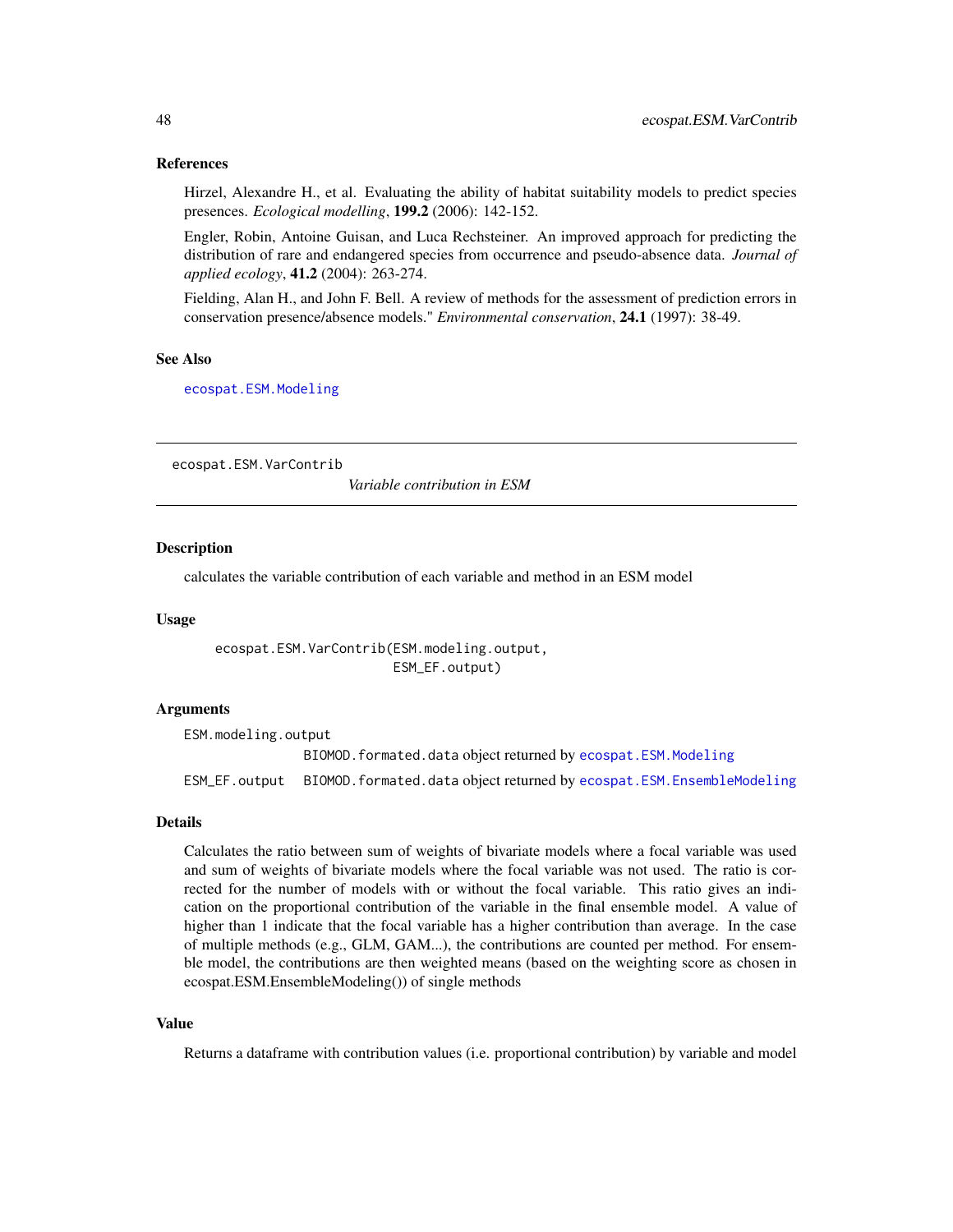## ecospat.grid.clim.dyn 49

## Author(s)

Olivier Broennimann <Olivier.Broennimann@unil.ch> with contributions of Heidi Mod <Heidi.mod1@gmail.com> and Daniel Scherrer <daniel.j.a.scherrer@gmail.com>

#### See Also

[ecospat.ESM.Modeling](#page-40-0)

<span id="page-48-0"></span>ecospat.grid.clim.dyn *Dynamic Occurrence Densities Grid*

## Description

Create a grid with occurrence densities along one or two gridded environmental gradients.

## Usage

```
ecospat.grid.clim.dyn (glob, glob1, sp, R, th.sp, th.env, geomask,
 kernel.method, extend.extent)
```
## Arguments

| glob          | A two-column data frame (or a vector) of the environmental values (in column)<br>for background pixels of the whole study area (in row).                                                                                               |
|---------------|----------------------------------------------------------------------------------------------------------------------------------------------------------------------------------------------------------------------------------------|
| glob1         | A two-column dataframe (or a vector) of the environmental values (in column)<br>for the background pixels of the species (in row).                                                                                                     |
| sp            | A two-column data frame (or a vector) of the environmental values (in column)<br>for the occurrences of the species (in row).                                                                                                          |
| R             | The resolution of the grid.                                                                                                                                                                                                            |
| th.sp         | The quantile used to delimit a threshold to exclude low species density values.                                                                                                                                                        |
| th.env        | The quantile used to delimit a threshold to exclude low environmental density<br>values of the study area.                                                                                                                             |
| geomask       | A geographical mask to delimit the background extent if the analysis takes place<br>in the geographical space. It can be a Spatial Polygon or a raster object. Note that<br>the CRS should be the same as the one used for the points. |
| kernel.method | Method used to estimate the the kernel density. Currently, there are two meth-<br>ods: by default, it is the methode from 'adehabitat'. Method from the library<br>'ks' is also available.                                             |
| extend.extent | Vector with extention values of the window size (see details).                                                                                                                                                                         |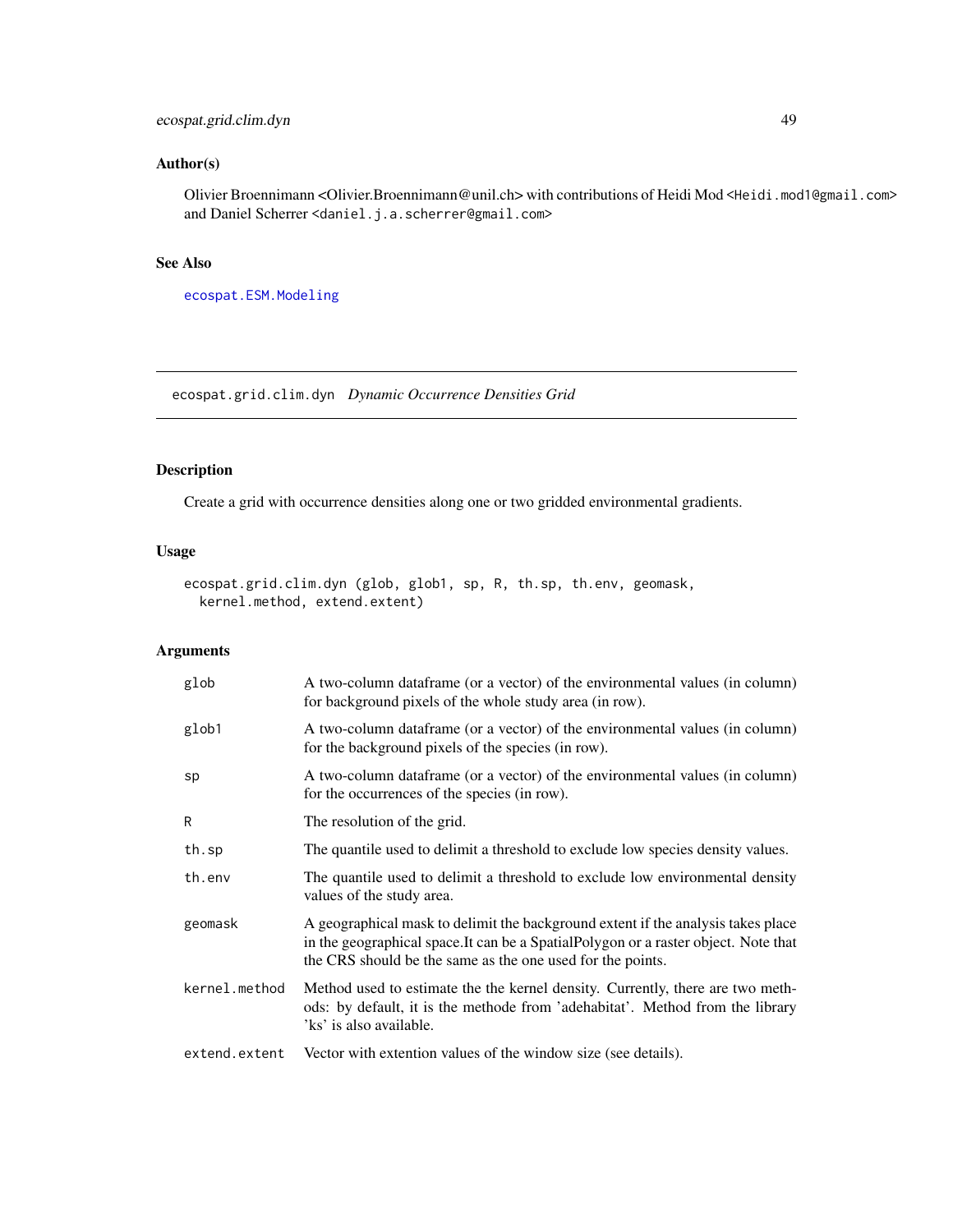## Details

Using the scores of an ordination (or SDM prediction), create a grid z of RxR pixels (or a vector of R pixels when using scores of dimension 1 or SDM predictions) with occurrence densities. Only scores of one, or two dimensions can be used. th.sp is the quantile of the distribution of species density at occurrence sites. For example, if th.sp is set to 0.05, the species niche is drawn by including 95 percent of the species occurrences, removing the more marginal populations. Similarly, th.env is the quantile of the distribution of the environmental density at all sites of the study area. If th.env is set to 0.05, the delineation of the study area in the environmental space includes 95 percent of the study area, removing the more marginal sites of the study area. By default, these thresholds are set to 0 but can be modified, depending on the importance of some marginal sites in the delineation of the species niche and/or the study area in the environmnental space. It is recommended to check if the shape of the delineated niche and study area corresponds to the shape of the plot of the PCA scores (or any other ordination techniques used to set the environmental space). Visualisation of the gridded environmental space can be done through the functions [ecospat.plot.niche](#page-84-0) or [ecospat.plot.niche.dyn](#page-85-0) If you encounter a problem during your analyses, please first read the FAQ section of "Niche overlap" in http://www.unil.ch/ecospat/home/menuguid/ecospat-resources/tools.html The argument geomask can be a SpatialPolygon or a raster object. Note that the CRS should be the same as the one used for the points.

The parameter extend.extent allows modifying the extent of the grid. By default, the window covers from the minimum to the maximum value of the environmental values present in the study area. The vector extend.extent indicates how much you want to shift the x-minimal, x-maximal, y-minimal and y-maximal values respectively.

## Value

A grid z of RxR pixels (or a vector of R pixels) with z.uncor being the density of occurrence of the species, and z.cor the occupancy of the environment by the species (density of occurrences divided by the desinty of environment in the study area.

## Author(s)

Olivier Broennimann <olivier.broennimann@unil.ch> and Blaise Petitpierre <bpetitpierre@gmail.com>

#### References

Broennimann, O., M.C. Fitzpatrick, P.B. Pearman, B. Petitpierre, L. Pellissier, N.G. Yoccoz, W. Thuiller, M.J. Fortin, C. Randin, N.E. Zimmermann, C.H. Graham and A. Guisan. 2012. Measuring ecological niche overlap from occurrence and spatial environmental data. *Global Ecology and Biogeography*, 21:481-497.

Petitpierre, B., C. Kueffer, O. Broennimann, C. Randin, C. Daehler and A. Guisan. 2012. Climatic niche shifts are rare among terrestrial plant invaders. *Science*, 335:1344-1348.

#### See Also

[ecospat.plot.niche.dyn](#page-85-0)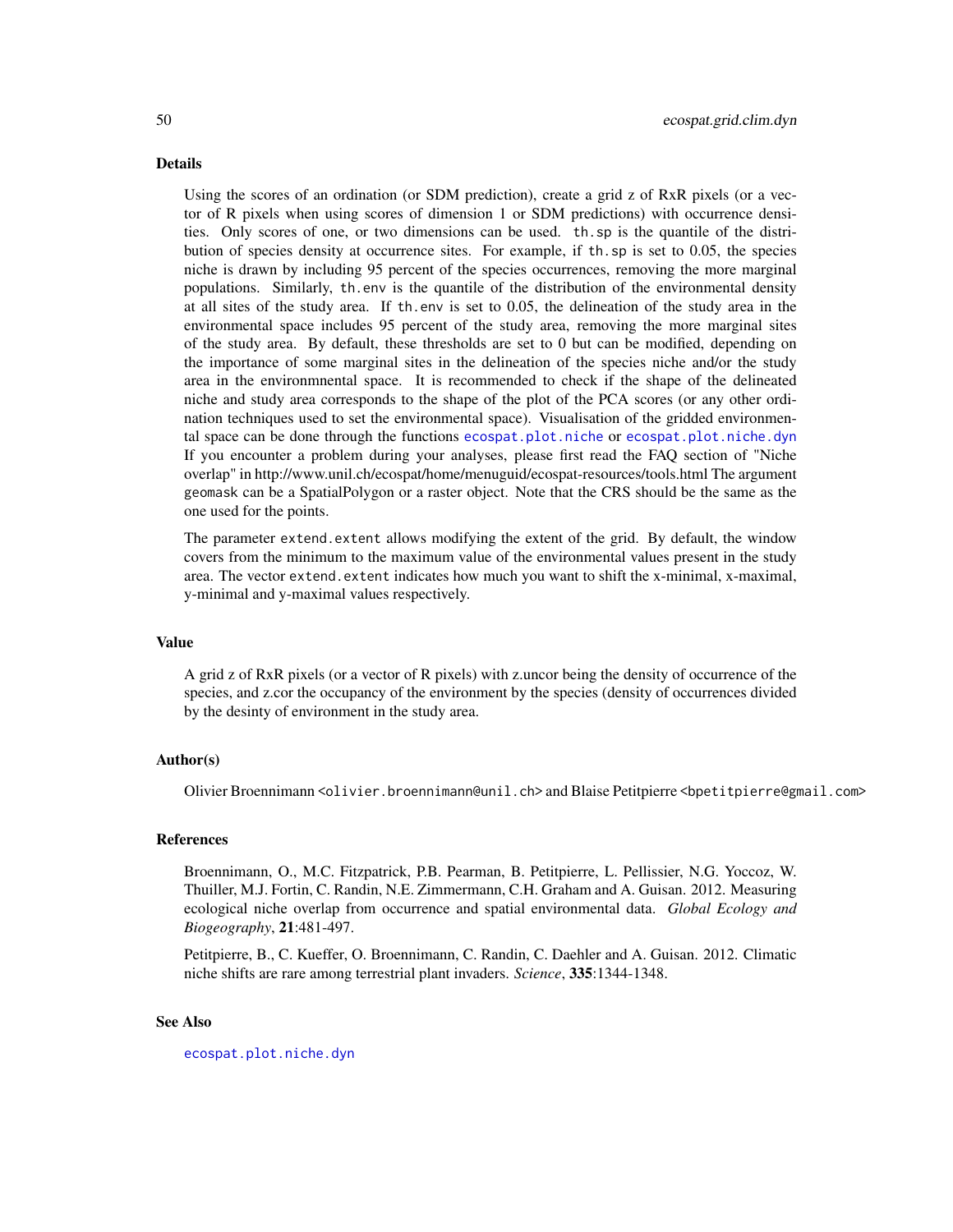## Examples

```
library(ade4)
library(raster)
data(ecospat.testNiche)
data(ecospat.testData)
spp <- ecospat.testNiche
clim <- ecospat.testData[2:8]
occ.sp_test <- na.exclude(ecospat.sample.envar(
  dfsp = spp, colspxy = 2:3, colspkept = 1:3, dfvar = claim,
  colvarxy = 1:2, colvar = "all", resolution = 25))
occ.sp <- cbind(occ.sp_test, spp[, 4]) # add species names
# list of species
sp.list <- levels(occ.sp[, 1])
sp.nbocc \leq c()
for (i in 1:length(sp.list)) {
  sp.nbocc <- c(sp.nbocc, length(which(occ.sp[, 1] == sp.list[i])))
}
# calculate the nb of occurences per species
sp.list \le sp.list[sp.nbocc > 4] # remove species with less than 5 occurences
nb.sp <- length(sp.list) # nb of species
ls()# selection of variables to include in the analyses
# try with all and then try only worldclim Variables
Xvar \leftarrow c(3:7)nvar <- length(Xvar)
# number of interation for the tests of equivalency and similarity
iterations <- 100
# resolution of the gridding of the climate space
R <- 100
#################################### PCA-ENVIRONMENT ##################################
data <- rbind(occ.sp[, Xvar + 1], clim[, Xvar])
w <- c(rep(0, nrow(occ.sp)), rep(1, nrow(clim)))
pca.cal <- dudi.pca(data, row.w = w, center = TRUE, scale = TRUE, scannf = FALSE, nf = 2)
####### selection of species ######
sp.list
sp.combn \leq combn(1:2, 2)
for (i in 1:ncol(sp.combn)) {
 row.sp1 <- which(occ.sp[, 1] == sp.list[sp.combn[1, i]]) # rows in data corresponding to sp1
 row.sp2 <- which(occ.sp[, 1] == sp.list[sp.combn[2, i]]) # rows in data corresponding to sp2
```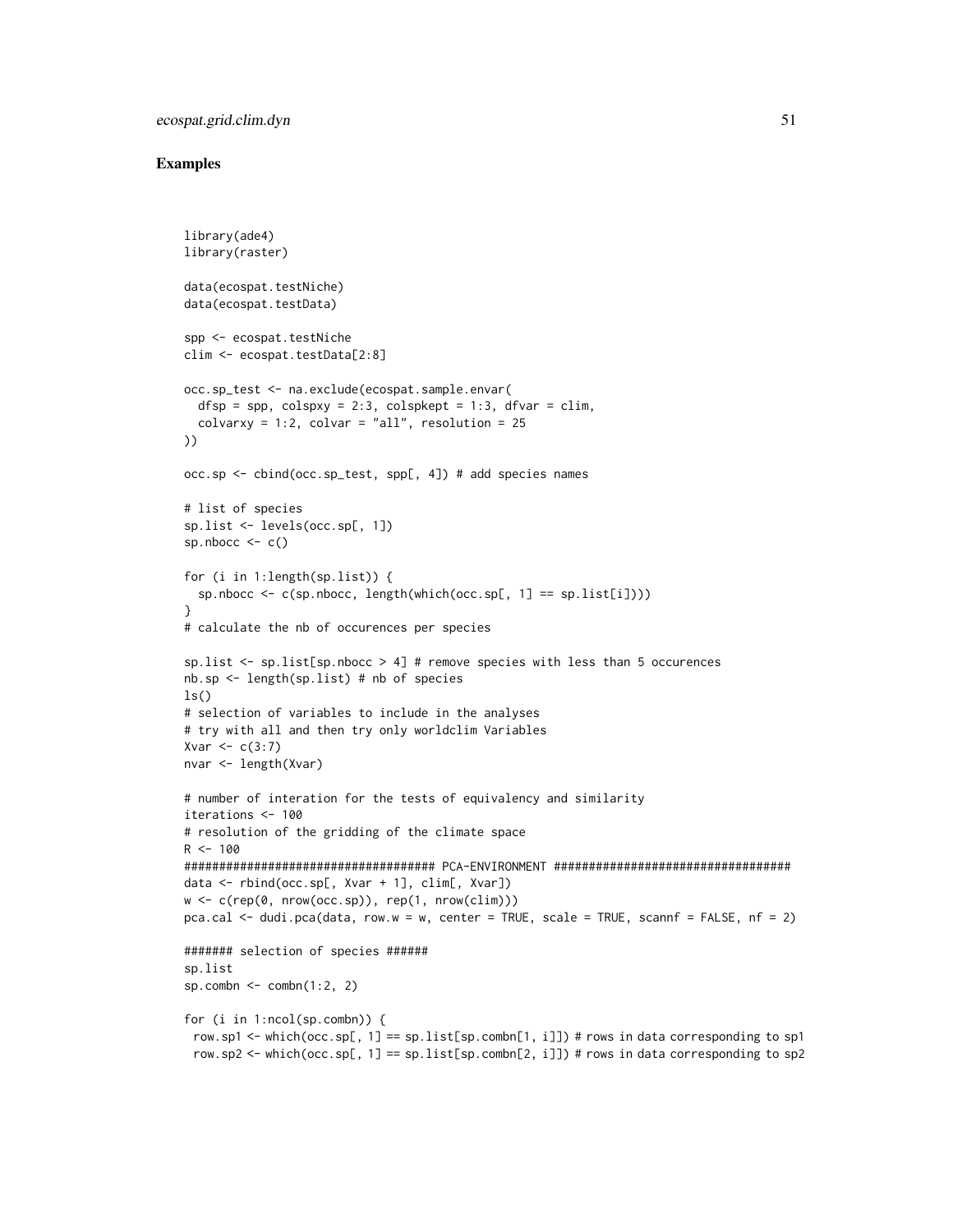```
name.sp1 <- sp.list[sp.combn[1, i]]
  name.sp2 <- sp.list[sp.combn[2, i]]
  # predict the scores on the axes
  scores.clim <- pca.cal$li[(nrow(occ.sp) + 1):nrow(data), ] # scores for global climate
  scores.sp1 <- pca.cal$li[row.sp1, ] # scores for sp1
  scores.sp2 <- pca.cal$li[row.sp2, ] # scores for sp2
}
# calculation of occurence density and test of niche equivalency and similarity
# with the default kernel method
z1 <- ecospat.grid.clim.dyn(scores.clim, scores.clim, scores.sp1, R = 100)
z2 <- ecospat.grid.clim.dyn(scores.clim, scores.clim, scores.sp2, R = 100)
# calculation of occurence density and test of niche equivalency and similarity
# with the ks kernel method
z1.kde <- ecospat.grid.clim.dyn(scores.clim, scores.clim, scores.sp1, R = 100, kernel.method = "ks")
z2.kde <- ecospat.grid.clim.dyn(scores.clim, scores.clim, scores.sp2, R = 100, kernel.method = "ks")
par(mfrow = c(2, 2))plot(z1$z.uncor, main = "Sp1 with default kernel")
plot(z1.kde$z.uncor, main = "Sp1 with KS kernel")
plot(z2$z.uncor, main = "Sp2 with default kernel")
plot(z2.kde$z.uncor, main = "Sp2 with KS kernel")
z1.ext <- ecospat.grid.clim.dyn(scores.clim, scores.clim, scores.sp1, R = 100,
  extend.extent = c(\theta,1,\theta,\theta))
par(mfrow = c(1, 2))plot(z1$z.uncor, main = "Sp1 with default extent")
plot(z1.ext$z.uncor, main = "Sp1 with extended extent")
```
ecospat.makeDataFrame *Make Data Frame*

#### **Description**

Create a biomod2-compatible dataframe. The function also enables to remove duplicate presences within a pixel and to set a minimum distance between presence points to avoid autocorrelation. Data from GBIF can be added.

## Usage

```
ecospat.makeDataFrame (spec.list, expl.var, use.gbif=FALSE, precision=NULL,
year=NULL, remdups=TRUE, mindist=NULL, n=1000, type='random', PApoint=NULL,
ext=expl.var, tryf=5)
```
#### Arguments

spec.list Data.frame or Character. The species occurrence information must be a data.frame in the form: \'x-coordinates\' , \'y-coordinates\' and \'species name\' (in the same projection/coordinate system as expl.var!).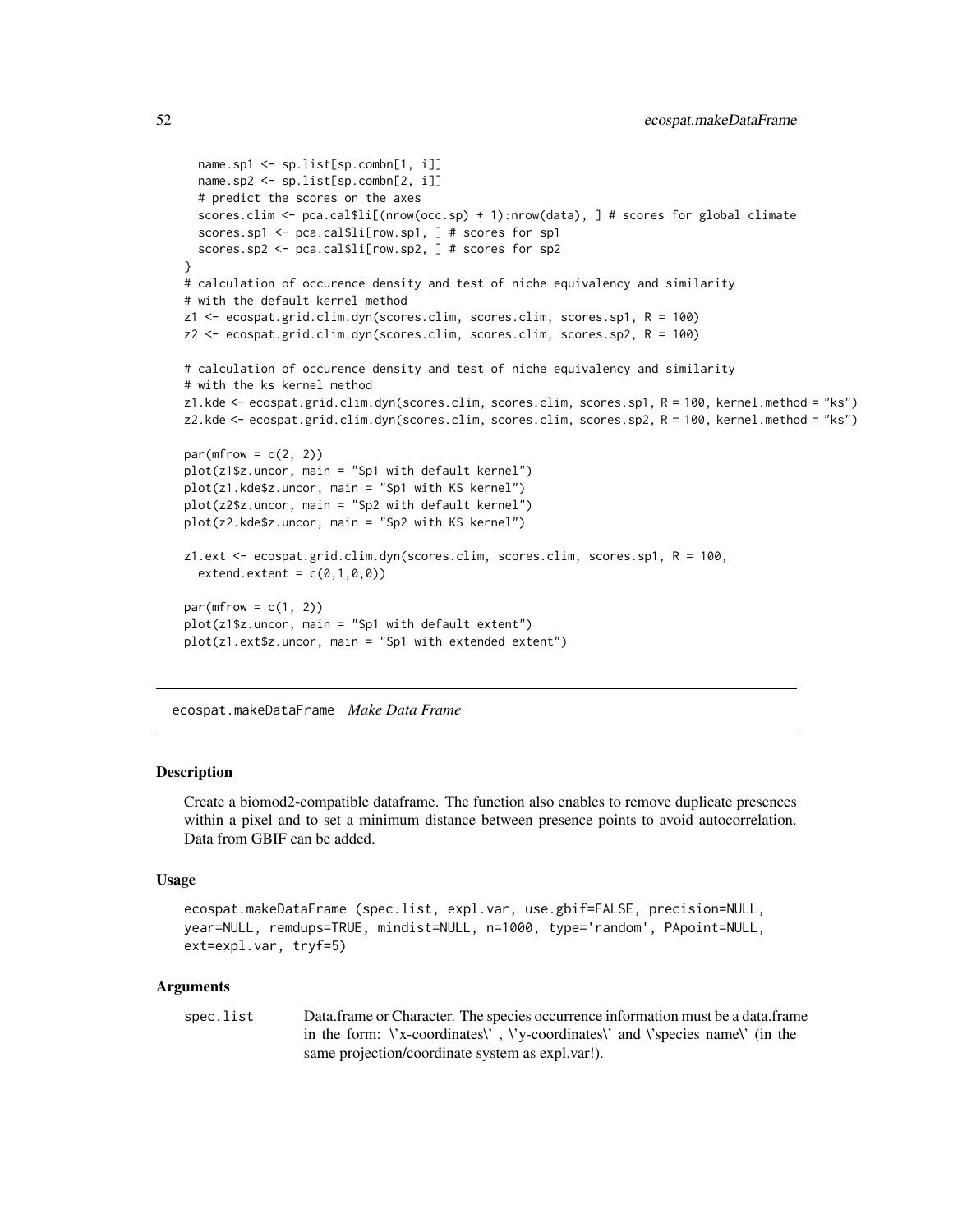| expl.var  | a RasterStack object of the environmental layers.                                                                                                                                                                                                                                                                                                                                                                                                                                                                                 |
|-----------|-----------------------------------------------------------------------------------------------------------------------------------------------------------------------------------------------------------------------------------------------------------------------------------------------------------------------------------------------------------------------------------------------------------------------------------------------------------------------------------------------------------------------------------|
| use.gbif  | Logical. If TRUE presence data from GBIF will be added. It is also possible<br>to use GBIF data only. Default: FALSE. See ?gbif dismo for more information.<br>Settings: geo=TRUE, removeZeros=TRUE, all sub-taxa will be used. <i>\</i> 'species<br>name\' in spec.list must be in the form: \'genus species\', \'genus_species\' or<br><i>\'genus.species\'.</i> If there is no species information available on GBIF an error<br>is returned. Try to change species name (maybe there is a synonym) or switch<br>use.gbif off. |
| precision | Numeric. Use precision if use $g\text{bif} = \text{TRUE}$ to set a minimum precision of the<br>presences which should be added. For precision $= 1000$ e.g. only presences<br>with precision of at least 1000 meter will be added from GBIF. When precision<br>= NULL all presences from GBIF will be used, also presences where precision<br>information is NA.                                                                                                                                                                  |
| year      | Numeric. Latest year of the collected gbif occurrences. If year=1960 only oc-<br>currences which were collected since 1960 are used.                                                                                                                                                                                                                                                                                                                                                                                              |
| remdups   | Logical. If TRUE (Default) duplicated presences within a raster pixel will be<br>removed. You will get only one presence per pixel.                                                                                                                                                                                                                                                                                                                                                                                               |
| mindist   | Numeric. You can set a minimum distance between presence points to avoid<br>autocorrelation. nudist spatstat is used to calculate the nearest neighbour (nn)<br>for each point. From the pair of the minimum nn, the point is removed of which<br>the second neighbour is closer. Unit is the same as expl.var.                                                                                                                                                                                                                   |
| n         | number of Pseudo-Absences. Default 1000.                                                                                                                                                                                                                                                                                                                                                                                                                                                                                          |
| type      | sampling dessign for selecting Pseudo-Absences. If \'random\' (default) back-<br>ground points are selected with the function randomPoints dismo. When se-<br>lecting another sampling type (\'regular\', \'stratified\', \'nonaligned\', \'hexag-<br>onall', l'clusteredl' or l'Fibonaccil') spsample sp will be used. This can im-<br>mensely increase computation time and RAM usage if ext is a raster, espe-<br>cially for big raster layers because it must be converted into a l'SpatialPoly-<br>gonsDataFrame\' first.    |
| PApoint   | data.frame or SpatialPoints. You can use your own set of Pseudo-Absences<br>instead of generating new PAs. Two columns with $\forall x \land y$ and $\forall y \land y$ in the same<br>projection/coordinate system as expl.var!                                                                                                                                                                                                                                                                                                  |
| ext       | a Spatial Object or Raster object. Extent from which PAs should be selected<br>from (Default is expl.var).                                                                                                                                                                                                                                                                                                                                                                                                                        |
| tryf      | numeric $> 1$ . Number of trials to create the requested Pseudo-Absences after<br>removing NA points (if type='random'). See ?randomPoints dismo                                                                                                                                                                                                                                                                                                                                                                                  |

## Details

If you use a raster stack as explanatory variable and you want to model many species in a loop with Biomod, formating data will last very long as presences and PA's have to be extracted over and over again from the raster stack. To save computation time, it is better to convert the presences and PAs to a data.frame first.

## Value

A data.frame object which can be used for modeling with the Biomod package.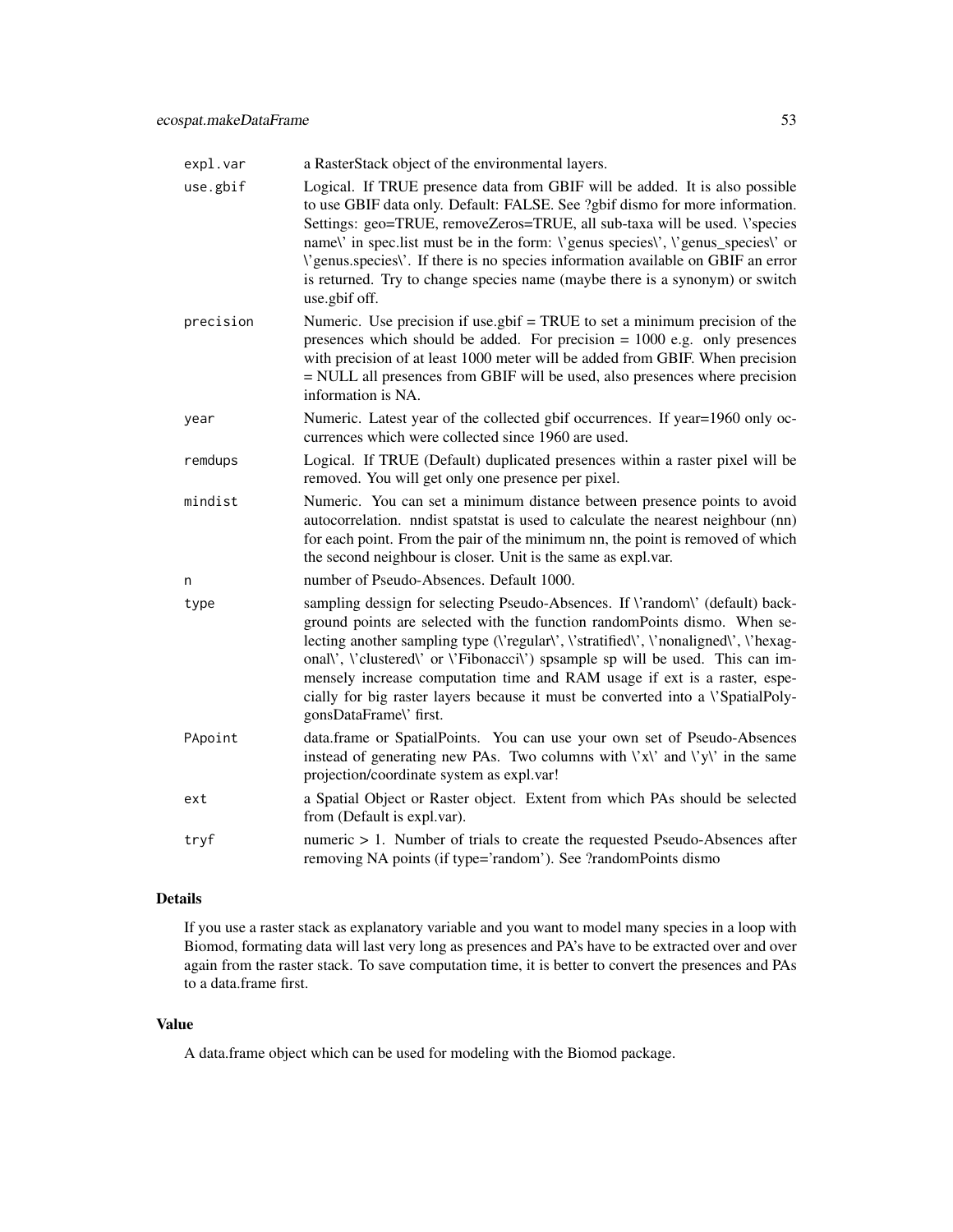#### Author(s)

Frank Breiner <frank.breiner@unil.ch>

## Examples

library(dismo)

```
files <- list.files(path=paste(system.file(package="dismo"),
                               '/ex', sep=''), pattern='grd', full.names=TRUE )
predictors <- raster::stack(files[c(9,1:8)]) #file 9 has more NA values than
# the other files, this is why we choose it as the first layer (see ?randomPoints)
file <- paste(system.file(package="dismo"), "/ex/bradypus.csv", sep="")
bradypus <- read.table(file, header=TRUE, sep=',')[,c(2,3,1)]
head(bradypus)
random.spec <- cbind(as.data.frame(randomPoints(predictors,50,extf=1)),species="randomSpec")
colnames(random.spec)[1:2] <- c("lon","lat")
spec.list <- rbind(bradypus, random.spec)
df <- ecospat.makeDataFrame(spec.list, expl.var=predictors, n=5000)
head(df)
plot(predictors[[1]])
points(df[df$Bradypus.variegatus==1, c('x','y')])
points(df[df$randomSpec==1, c('x','y')], col="red")
```
ecospat.mantel.correlogram *Mantel Correlogram*

## Description

Investigate spatial autocorrelation of environmental covariables within a set of occurrences as a function of distance.

### Usage

ecospat.mantel.correlogram (dfvar, colxy, n, colvar, max, nclass, nperm)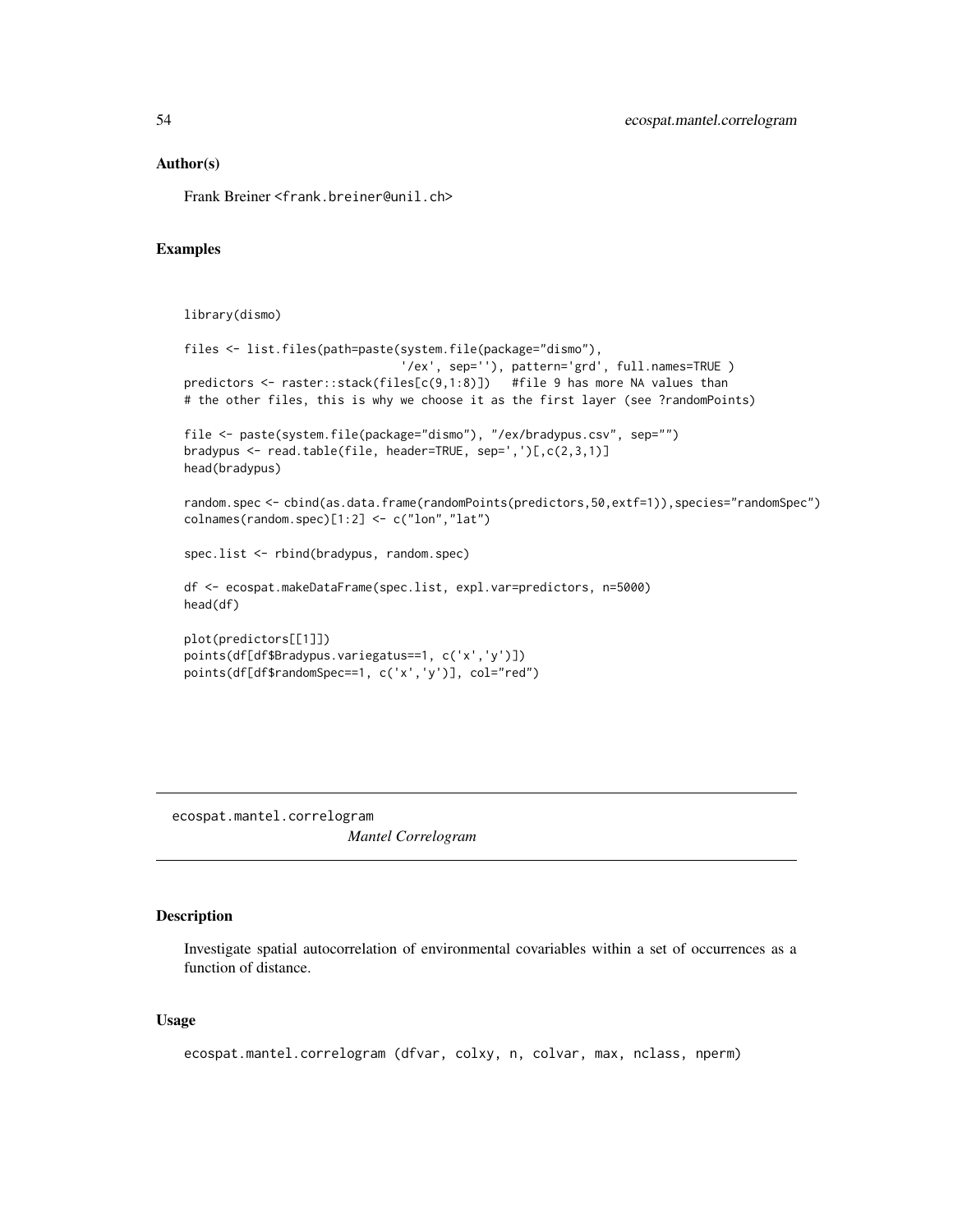## Arguments

| dfvar  | A dataframe object with the environmental variables.                  |
|--------|-----------------------------------------------------------------------|
| colxy  | The range of columns for x and y in df.                               |
| n      | The number of random occurrences used for the test.                   |
| colvar | The range of columns for variables in df.                             |
| max    | The maximum distance to be computed in the correlogram.               |
| nclass | The number of classes of distances to be computed in the correlogram. |
| nperm  | The number of permutations in the randomization process.              |

## Details

Requires ecodist library. Note that computation time increase tremendously when using more than 500 occurrences (n>500)

## Value

Draws a plot with distance vs. the mantel r value. Black circles indicate that the values are significative different from zero. White circles indicate non significant autocorrelation. The selected distance is at the first white circle where values are non significative different from cero.

## Author(s)

Olivier Broennimann <olivier.broennimann@unil.ch>

## References

Legendre, P. and M.J. Fortin. 1989. Spatial pattern and ecological analysis. *Vegetatio*, 80, 107-138.

## See Also

[mgram](#page-0-0)

## Examples

ecospat.mantel.correlogram(dfvar=ecospat.testData[c(2:16)],colxy=1:2, n=100, colvar=3:7, max=1000, nclass=10, nperm=100)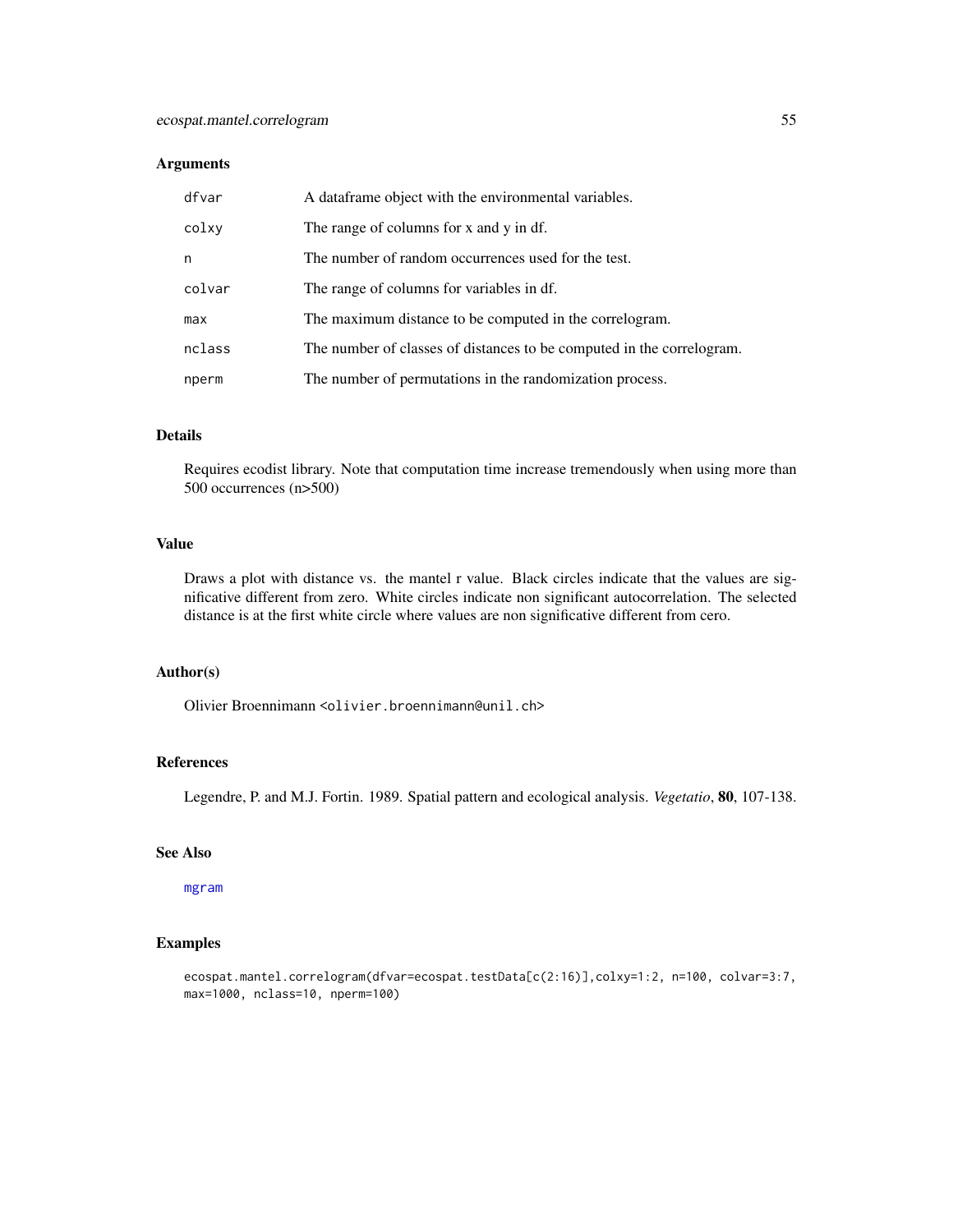## **Description**

Estimate the margin of the distribution in the bi-dimensional environmental space based on bootstrapped kernel density estimation the percentage of the distribution included within the margin.

## Usage

ecospat.margin (z, th.quant, kern.method, bootstrap, bootstrap.rep, bootstrap.ncore)

#### Arguments

| z               | object (list) resulting from the function ecospat.grid.clim.dyn                                                   |
|-----------------|-------------------------------------------------------------------------------------------------------------------|
| th.quant        | The quantile (between 0 and 1) used to delimit a threshold to exclude low species<br>density values (see details) |
| kern.method     | Method used to draw the kernel density estimation. it can be "adehabitat" (de-<br>fault) or "ks"                  |
| bootstrap       | Boolean. If TRUE, a confidence interval based on bootstrap is estimated for the<br>margin of the distribution     |
| bootstrap.rep   | Number of resamplings if the boostrap is selected.                                                                |
| bootstrap.ncore |                                                                                                                   |

Number of cores to use for parallelization if the boostrap estimation is selected.

## Details

th.quant is the quantile of the distribution of species density at occurrence sites. For example, if th.quant is set to 0.05, the margin of the distribution is drawn by including 95 percent of the species occurrences, removing the more marginal populations. If th.quant is set to 0, the margin of the distribution is the minimal envelope including 100 percent of the species occurrences. The bootstrap estimation of the margin allows representing the uncertainty around this margin. By default it returns a contour covering a 95 percents confidence interval (CI), but you can easily choose a custom CI.

#### Value

a list with \$niche.envelope = a raster of the niche envelope including the distribution, \$niche.contour  $=$  a SpatiaLine object of the margin,  $\frac{1}{2}$  shiche.density = a raster of the niche density within the niche envelope.

## Author(s)

Blaise Petitpierre <bpetitpierre@gmail.com>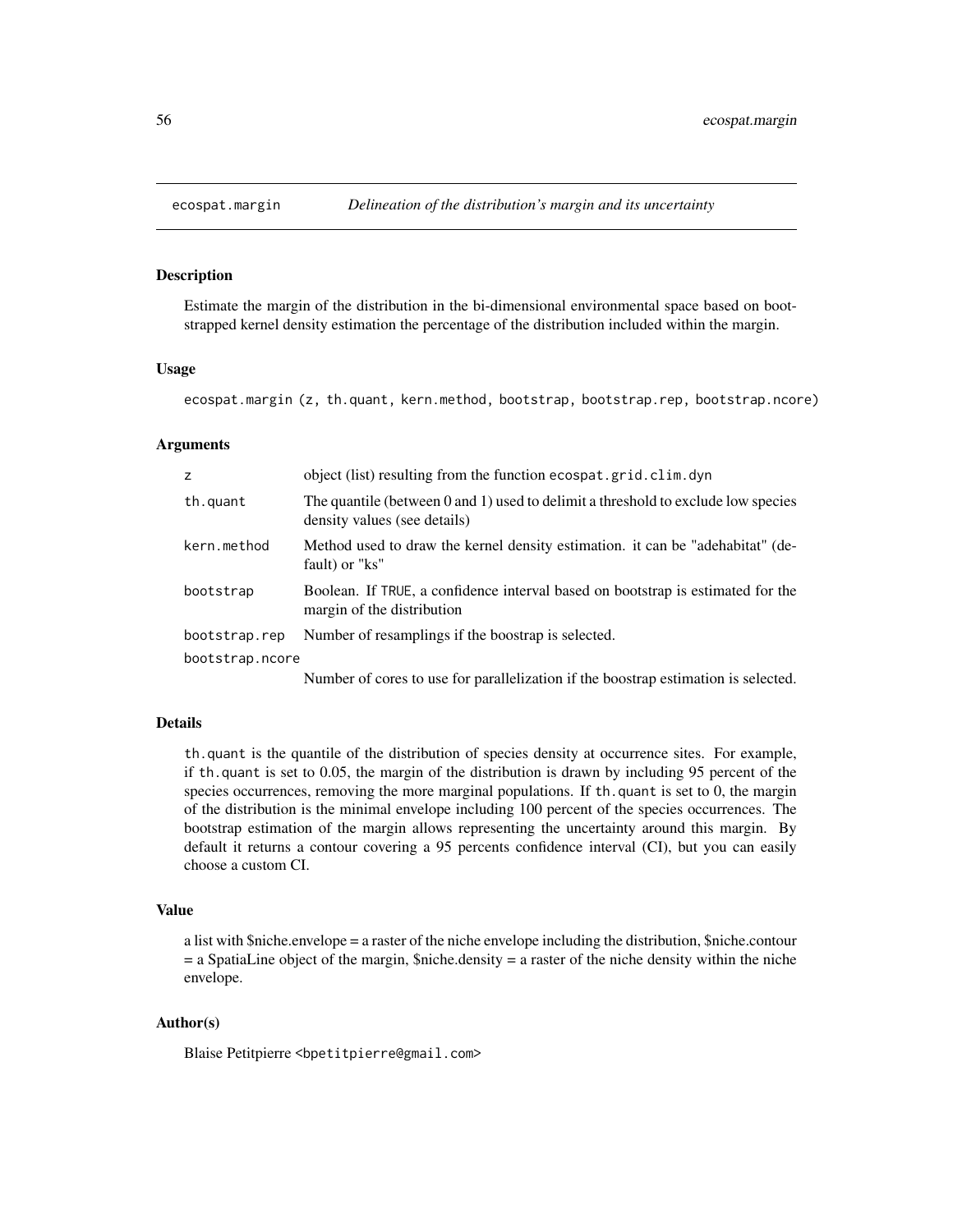ecospat.margin 57

#### See Also

[ecospat.plot.niche.dyn](#page-85-0)

## Examples

```
library(ade4)
library(raster)
```
data(ecospat.testData)

```
sp1 <- ecospat.testData[ecospat.testData$Bromus_erectus == 1, 1:8] # species occurences
clim \leq ecospat.testData[4:8] # environment of the study area
#################################### PCA-ENVIRONMENT ##################################
pca.cal <- dudi.pca(clim, center = TRUE, scale = TRUE, scannf = FALSE, nf = 2)
####### projection of the species distribution into the environmental space ######
# predict the scores on the axes
scores.clim <- pca.cal$li # scores for global climate
scores.sp1 <- suprow(pca.cal, sp1[, 4:8])$li # scores for sp1
z1 <- ecospat.grid.clim.dyn(scores.clim, scores.clim, scores.sp1, R = 100,
 extend.extent = c(\emptyset, 1, \emptyset, \emptyset)####### estimate the margin ######
z1.margin \leq ecospat.margin(z1, th.quant = 0, bootstrap = FALSE) # including all occurrences
z1.95margin \leq ecospat.margin(z1, th.quant = 0.05,
 bootstrap = FALSE) # including 95 percent of the occurrences
z1.bootstrap.margin \leq ecospat.margin(z1, th.quant = 0,
 bootstrap = TRUE, bootstrap.rep = 100) # bootstrap estimation of the niche limit
####### plot the margin and its uncertainty ######
plot(z1.margin$niche.density) # plot of the niche density
points(z1$sp) # with species occurences
plot(z1.margin$niche.contour, add = TRUE) # limit of the margin if you include all the distribution
plot(z1.95margin$niche.contour, col = 2, add = TRUE) # limit of the margin if you exclude the
                                            # 5 percents of the most marginal distribution
plot(z1.bootstrap.margin$niche.contour, col = 2, add = TRUE, lty = "dotted")
      # limit of the niche based on the 95 percent CI of the bootstrap
par(mfrow=c(1,2))
plot(z1.bootstrap.margin$niche.envelope, main = "Margin uncertainty",
 legend.args=list(text="CI", cex = 0.8)) # shows the uncertainty of the niche margin in raster mode
points(z1$sp) # with species occurences
# shows the uncertainty of the niche limit in vector mode
raster::contour(z1.bootstrap.margin$niche.envelope, col = gray(10:1 / 10),
 main = "Margin uncertainty")
confInt80 <- raster::rasterToPolygons(z1.bootstrap.margin$niche.envelope >= 50, dissolve = TRUE,
 fun = function(x) \{x == 1\}) # select a customized confidence interval (here for example 80 percent)
```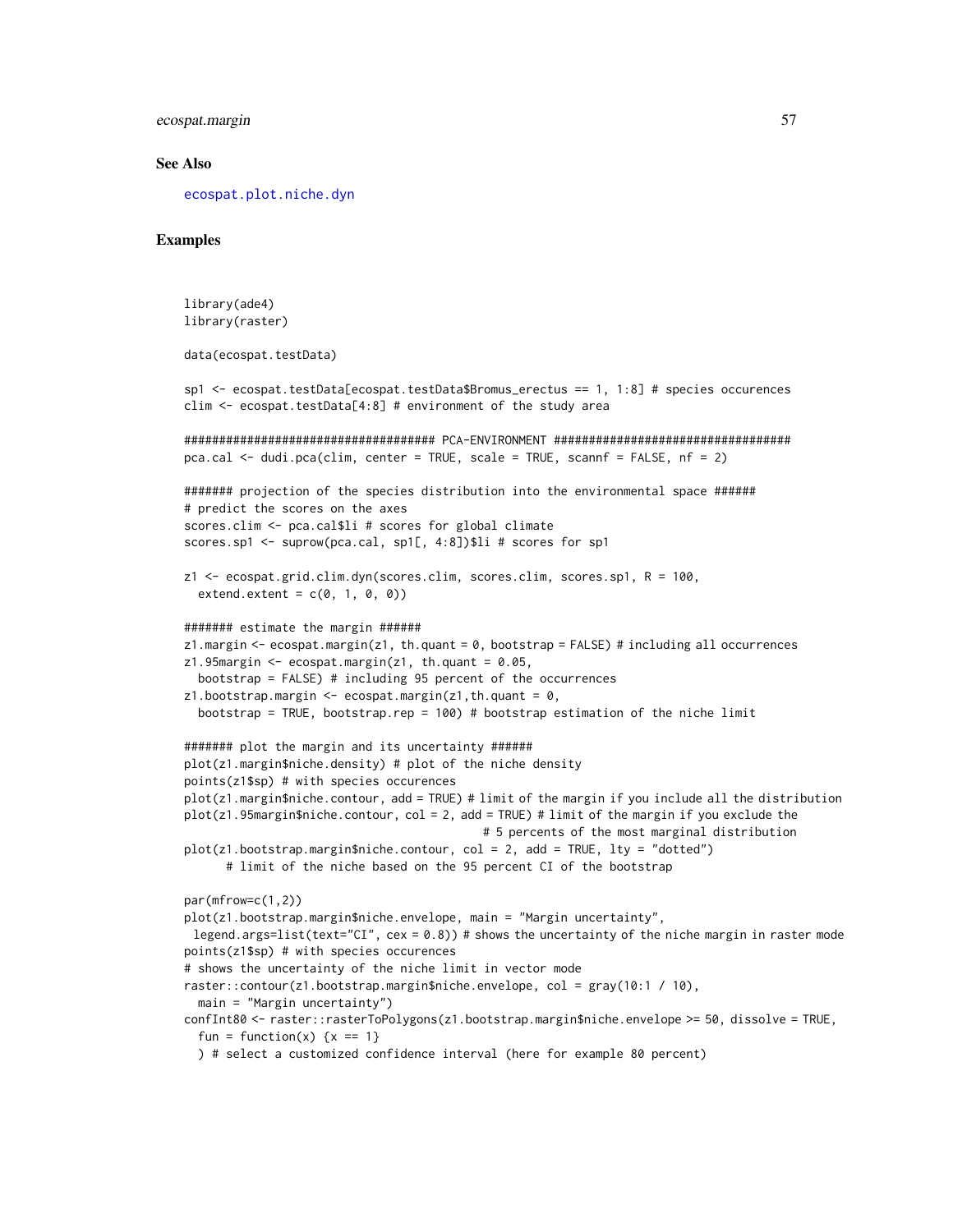```
plot(as(confInt80, "SpatialLines"), add = TRUE, lty = "dotted", col = 2)
```
<span id="page-57-0"></span>ecospat.max.kappa *Maximum Kappa*

## Description

Calculates values for Cohen's Kappa along different thresholds, considering this time 0.01 increments (i.e. 99 thresholds).

#### Usage

ecospat.max.kappa(Pred, Sp.occ)

## Arguments

| Pred   | A vector of predicted probabilities                       |
|--------|-----------------------------------------------------------|
| Sp.occ | A vector of binary observations of the species occurrence |

## Value

Return values for Cohen's Kappa for 99 thresholds at 0.01 increments.

## Author(s)

Antoine Guisan <antoine.guisan@unil.ch> with contributions of Luigi Maiorano <luigi.maiorano@gmail.com> and Valeria Di Cola <valeria.dicola@unil.ch>.

## References

Liu, C., P.M. Berry, T.P. Dawson, and R.G. Pearson. 2005. Selecting thresholds of occurrence in the prediction of species distributions. *Ecography*, 28, 385-393.

#### See Also

[ecospat.meva.table](#page-63-0), [ecospat.max.tss](#page-58-0), [ecospat.plot.tss](#page-87-0), [ecospat.cohen.kappa](#page-22-0), [ecospat.plot.kappa](#page-82-0)

## Examples

```
Pred <- ecospat.testData$glm_Agrostis_capillaris
Sp.occ <- ecospat.testData$Agrostis_capillaris
kappa100 <- ecospat.max.kappa(Pred, Sp.occ)
```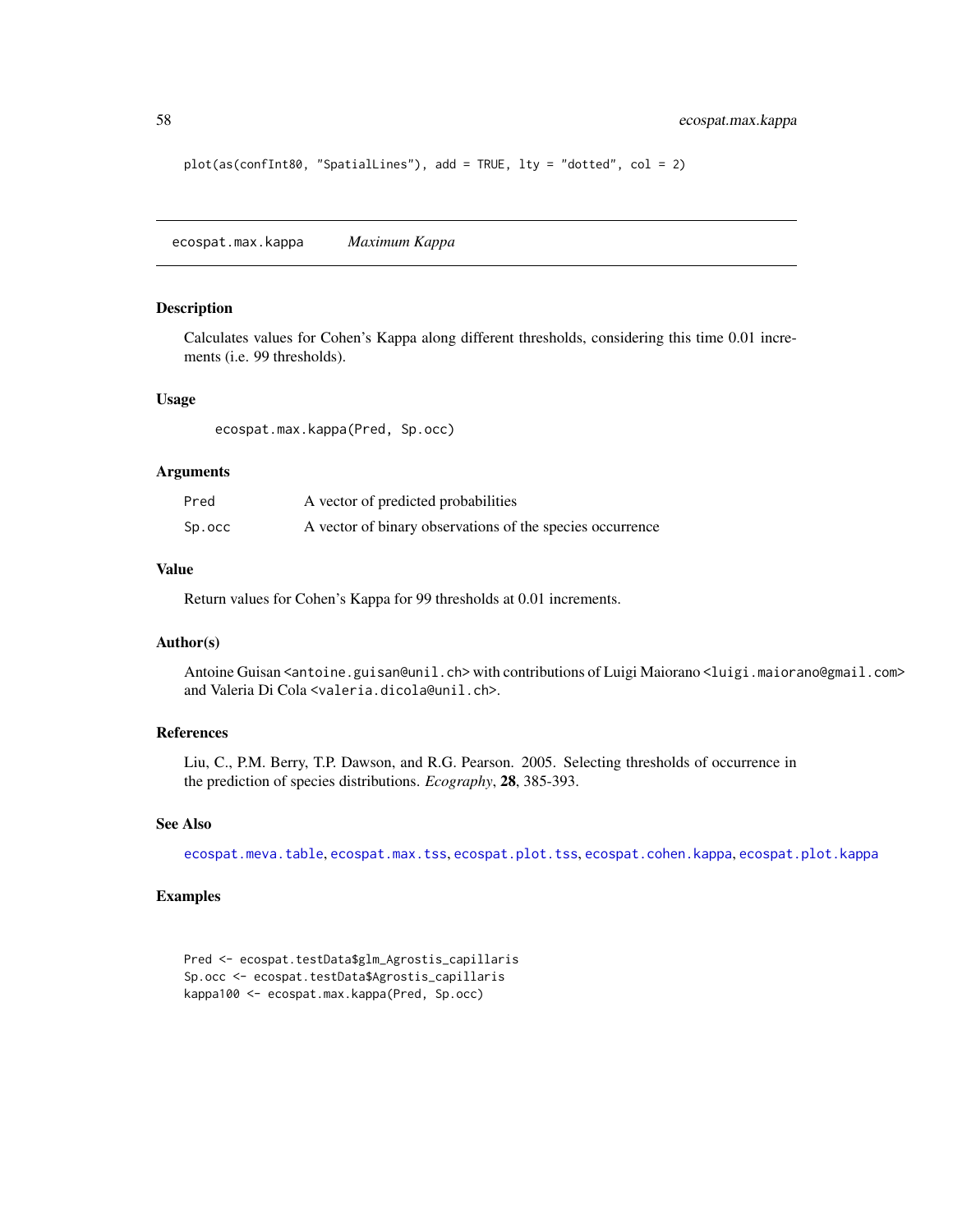## <span id="page-58-0"></span>Description

Calculates values for True skill statistic (TSS) along different thresholds, considering this time 0.01 increments (i.e. 99 thresholds).

#### Usage

ecospat.max.tss(Pred, Sp.occ)

## Arguments

| Pred   | A vector of predicted probabilities                       |
|--------|-----------------------------------------------------------|
| Sp.occ | A vector of binary observations of the species occurrence |

## Value

Return values for TSS for 99 thresholds at 0.01 increments.

## Author(s)

Luigi Maiorano <luigi.maiorano@gmail.com> with contributions of Antoine Guisan <antoine.guisan@unil.ch>

## References

Liu, C., P.M. Berry, T.P. Dawson, and R.G. Pearson. 2005. Selecting thresholds of occurrence in the prediction of species distributions. *Ecography*, 28, 385-393.

## See Also

[ecospat.meva.table](#page-63-0), [ecospat.max.kappa](#page-57-0), [ecospat.plot.tss](#page-87-0), [ecospat.cohen.kappa](#page-22-0), [ecospat.plot.kappa](#page-82-0)

## Examples

```
data(ecospat.testData)
Pred <- ecospat.testData$glm_Agrostis_capillaris
Sp.occ <- ecospat.testData$Agrostis_capillaris
TSS100 <- ecospat.max.tss(Pred, Sp.occ)
```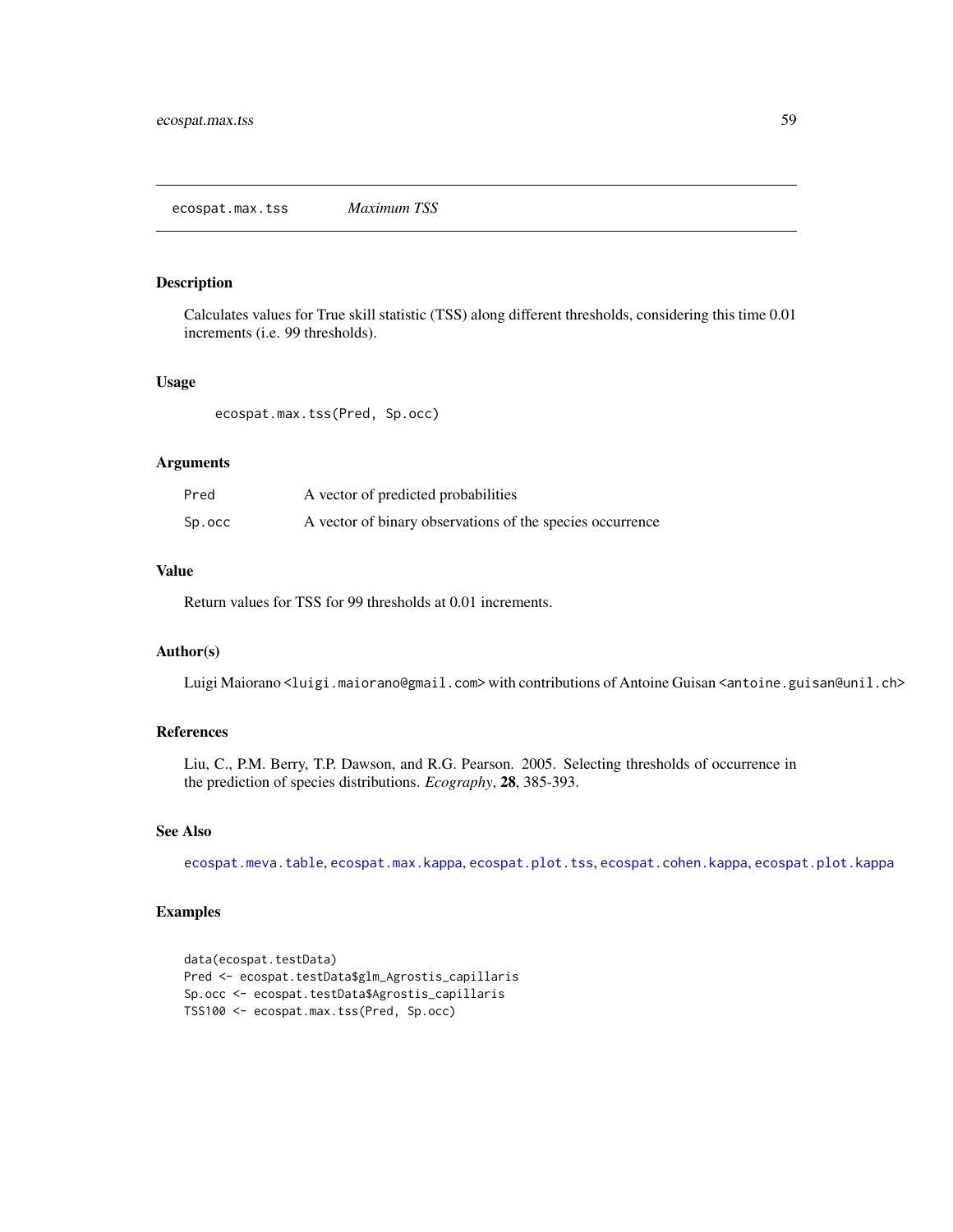ecospat.maxentvarimport

*Maxent Variable Importance*

#### Description

Calculate the importance of variables for Maxent in the same way Biomod does, by randomly permuting each predictor variable independently, and computing the associated reduction in predictive performance.

#### Usage

ecospat.maxentvarimport (model, dfvar, nperm)

#### Arguments

| model | The name of the maxent model.                                              |
|-------|----------------------------------------------------------------------------|
| dfvar | A data frame object with the environmental variables.                      |
| nperm | The number of permutations in the randomization process. The default is 5. |

#### Details

The calculation is made as biomod2 "variables\_importance" function. It's more or less base on the same principle than randomForest variables importance algorithm. The principle is to shuffle a single variable of the given data. Make model prediction with this 'shuffled' data.set. Then we compute a simple correlation (Pearson's by default) between references predictions and the 'shuffled' one. The return score is 1-cor(pred\_ref,pred\_shuffled). The highest the value, the more influence the variable has on the model. A value of this 0 assumes no influence of that variable on the model. Note that this technique does not account for interactions between the variables.

## Value

a list which contains a data.frame containing variables importance scores for each permutation run.

## Author(s)

Blaise Petitpierre <bpetitpierre@gmail.com>

## Examples

```
library(dismo)
data('ecospat.testData')
```
# data for Soldanella alpina data.Solalp<- ecospat.testData[c("Soldanella\_alpina","ddeg","mind","srad","slp","topo")]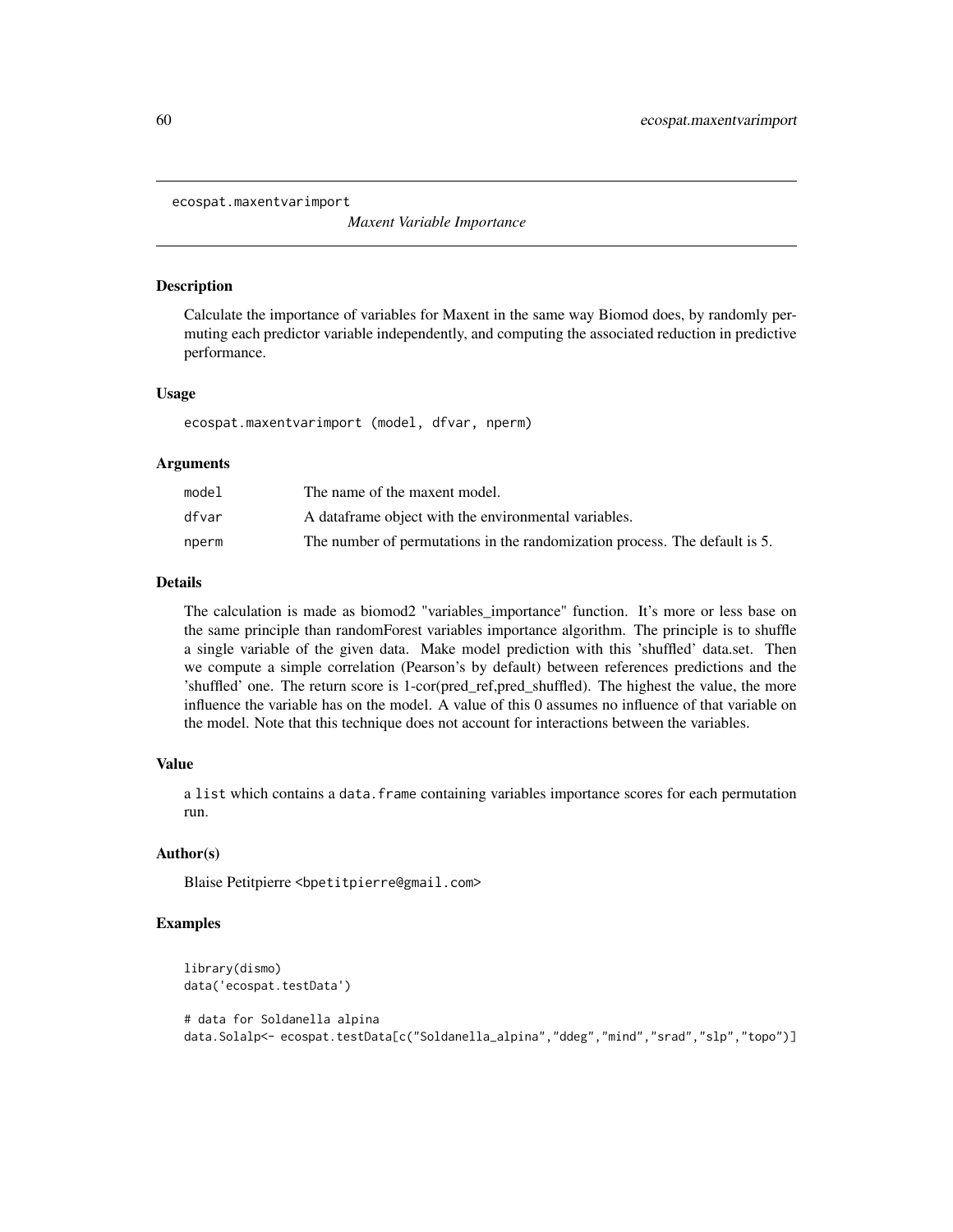## ecospat.mdr 61

```
# path to maxent.jar file
path<- paste0(system.file(package="dismo"), "/java/maxent.jar")
if (file.exists(path) & require(rJava)) {
 me <- maxent(data.Solalp[,-1],data.Solalp[,1])
 ecospat.maxentvarimport (model=me, dfvar=data.Solalp[,-1], nperm=5)
 }
```
#### ecospat.mdr *Minimum Dispersal Routes)*

## Description

ecospat.mdr is a function that implement a minimum cost arborescence approach to analyse the invasion routes of a species from dates occurrence data.

#### Usage

ecospat.mdr (data, xcol, ycol, datecol, mode, rep, mean.date.error, fixed.sources.rows)

#### Arguments

| data               | data frame with occurence data. Each row correspond to an occurrence.                                                                                                                         |  |
|--------------------|-----------------------------------------------------------------------------------------------------------------------------------------------------------------------------------------------|--|
| xcol               | The column in data containing x coordinates.                                                                                                                                                  |  |
| ycol               | The column in data containing y coordinates.                                                                                                                                                  |  |
| datecol            | The column in data containing dates.                                                                                                                                                          |  |
| mode               | "observed", "min" or "random". "observed" calculate routes using real dates.<br>"min" reorder dates so the the total length of the routes are minimal. "random"<br>reatribute dates randomly. |  |
| rep                | number of iteration of the analyse. if $> 1$ , boostrap support for each route is<br>provided.                                                                                                |  |
| mean.date.error    |                                                                                                                                                                                               |  |
|                    | mean number of years to substract to observed dates. It is the mean of the trun-<br>cated negative exponential distribution from which the time to be substracted is<br>randomly sampled.     |  |
| fixed.sources.rows |                                                                                                                                                                                               |  |
|                    | the rows in data (as a vector) corresponding to source occurrence(s) that initiated                                                                                                           |  |
|                    | the invasion(s). No incoming routes are not calculated for sources.                                                                                                                           |  |

## Details

The function draws an incoming route to each occurence from the closest occurrence already occupied (with a previous date) and allows to substract a random number of time (years) to the observed dates from a truncated negative exponential distribution. It is possible to run several iterations and to get boostrap support for each route. itexp and rtexp functions are small internal functions to set a truncated negative exponential distribution.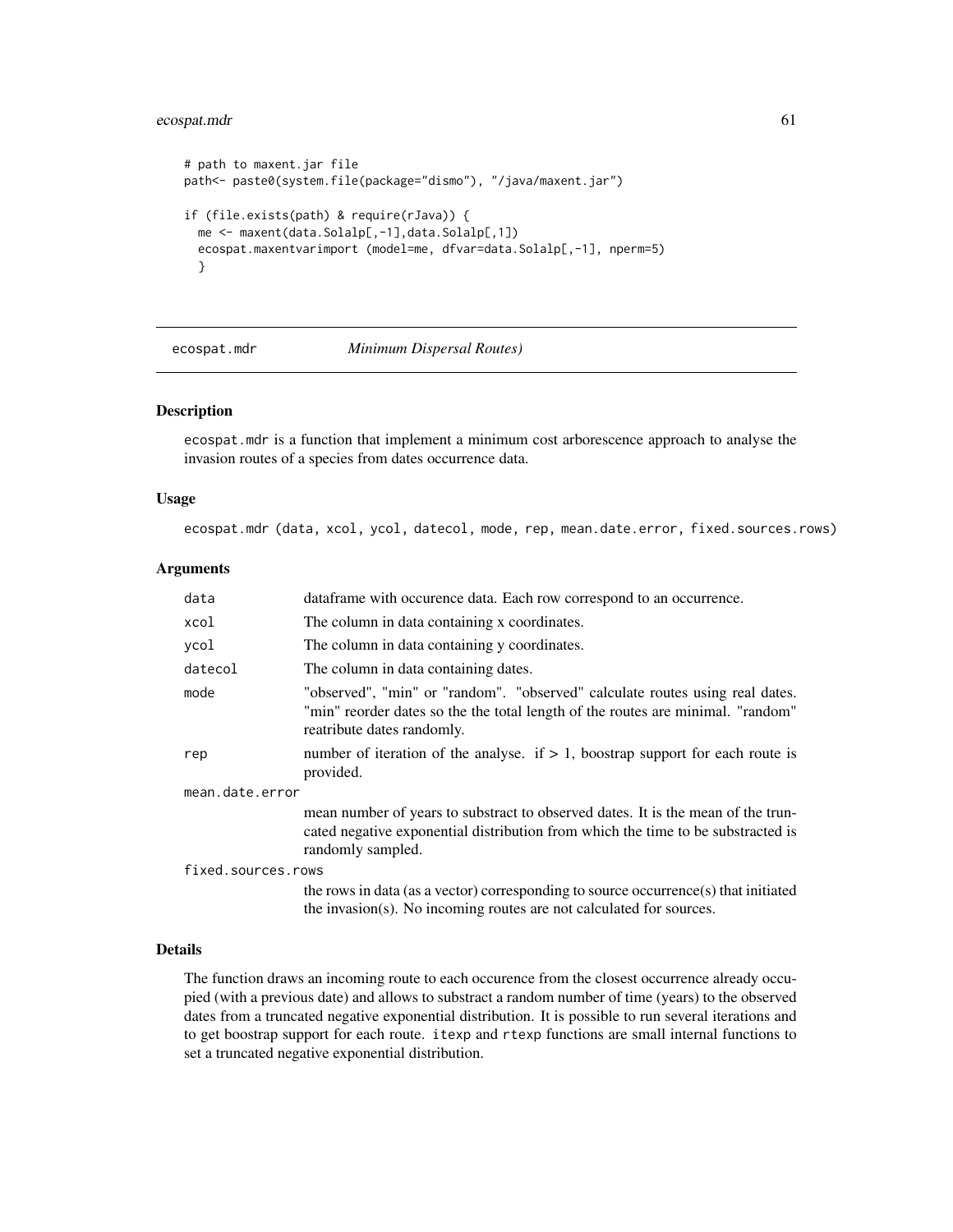#### Value

A list is returned by the function with in positon [[1]], a datafame with each row corresponding to a route (with new/old coordinates, new/old dates, length of the route, timespan, dispersal rate), in position [[2]] the total route length, in position [[3]] the median dispersal rate and in position [[4]] the number of outgoing nodes (index of clustering of the network)

## Author(s)

Olivier Broennimann <olivier.broennimann@unil.ch>

#### References

Hordijk, W. and O. Broennimann. 2012. Dispersal routes reconstruction and the minimum cost arborescence problem. *Journal of theoretical biology*, 308, 115-122.

Broennimann, O., P. Mraz, B. Petitpierre, A. Guisan, and H. Muller-Scharer. 2014. Contrasting spatio-temporal climatic niche dynamics during the eastern and western invasions of spotted knapweed in North America.*Journal of biogeography*, 41, 1126-1136.

## Examples

```
if(require("maps",quietly=TRUE)){
```

```
data(ecospat.testMdr)
data<- ecospat.testMdr
intros<-order(data$date)[1:2] # rows corresponding to first introductions
```
# plot observed situation

```
plot(data[,2:1],pch=15,cex=0.5)
points(data[intros,2:1],pch=19,col="red")
text(data[,2]+0.5,data[,1]+0.5,data[,3],cex=0.5)
map(add=TRUE)
```
# calculate minimum cost arborescence (MCA) of dispersal routes

```
obs<-ecospat.mdr(data=data,xcol=2,ycol=1,datecol=3,mode="min",rep=100,
                 mean.date.error=1,fixed.sources.rows=intros)
```

```
# plot MCA results
# arrows' thickness indicate support for the routes
```

```
mca<-obs[[1]]
plot(mca[,3:4],type="n",xlab="longitude",ylab="latitude")
arrows(mca[,1],mca[,2],mca[,3],mca[,4],length = 0.05,lwd=mca$bootstrap.value*2)
map(add=TRUE)
```

```
# plot intros
```

```
points(data[intros,2:1],pch=19,col="red")
text(data[intros,2]+0.5,data[intros,1]+0.5,data[intros,3],cex=1,col="red")
```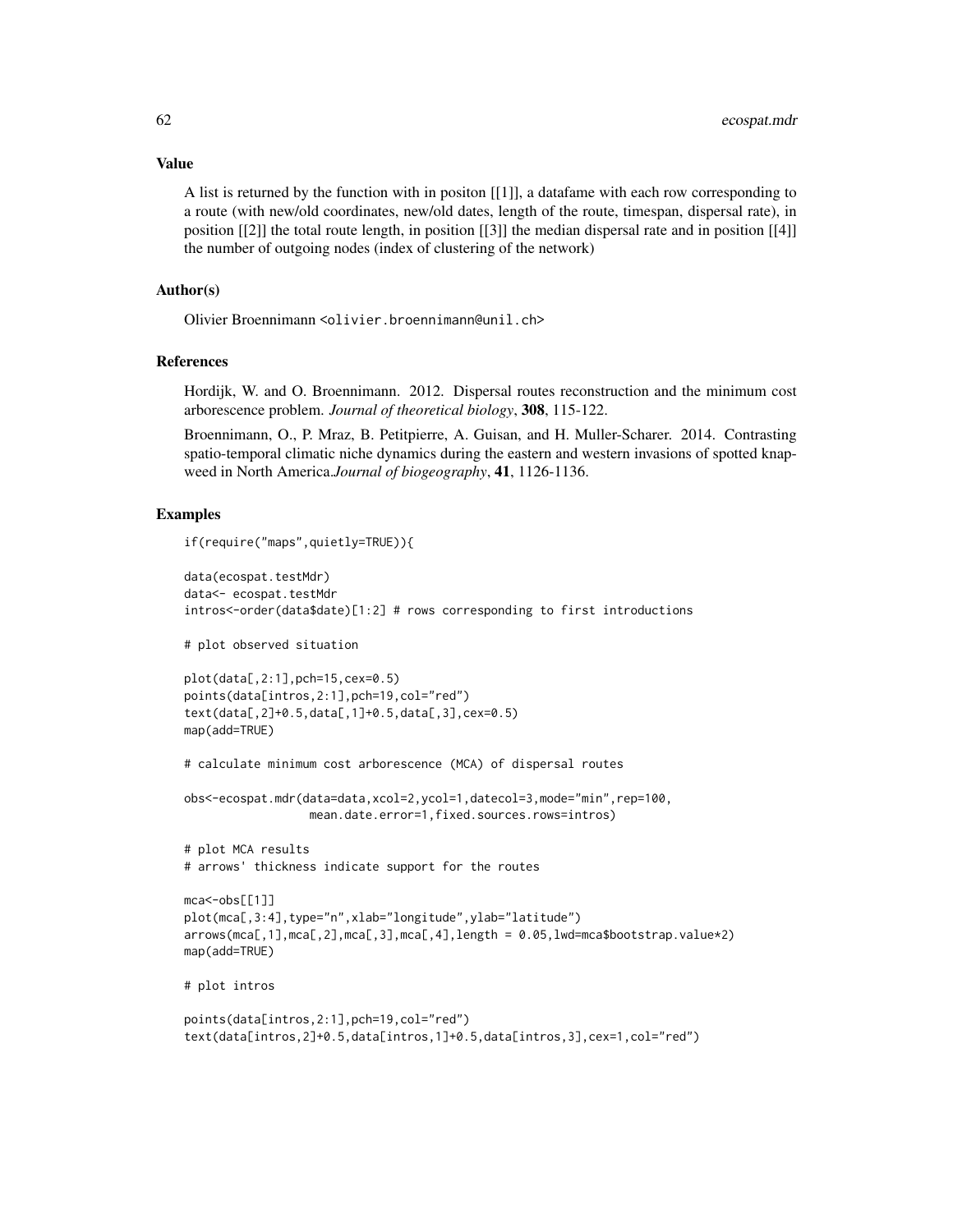## ecospat.mess 63

```
# dispersal routes statistics
obs[[2]] # total routes length in DD
obs[[3]] # median dispersal rate in DD/yr
obs[[4]] # number of outcoming nodes
}
```
ecospat.mess *MESS*

## Description

Calculate the MESS (i.e. extrapolation) as in Maxent.

#### Usage

```
ecospat.mess (proj, cal, w="default")
```
## Arguments

| proj | A dataframe object with x, y and environmental variables, used as projection<br>dataset.  |
|------|-------------------------------------------------------------------------------------------|
| cal  | A dataframe object with x, y and environmental variables, used as calibration<br>dataset. |
| W    | The weight for each predictor (e.g. variables importance in SDM).                         |

## Details

Shows the variable that drives the multivariate environmental similarity surface (MESS) value in each grid cell.

### Value

| MESS         | The mess as calculated in Maxent, <i>i.e.</i> the minimal extrapolation values.                                                           |
|--------------|-------------------------------------------------------------------------------------------------------------------------------------------|
| <b>MESSw</b> | The sum of negative MESS values corrected by the total number of predictors.<br>If there are no negative values, MESS w is the mean MESS. |
| MESSneg      | The number of predictors on which there is extrapolation.                                                                                 |

## Author(s)

Blaise Petitpierre <bpetitpierre@gmail.com>. Modified by Daniel Scherrer <daniel.j.a.scherrer@gmail.com>

#### References

Elith, J., M. Kearney and S. Phillips. 2010. The art of modelling range-shifting species. *Methods in ecology and evolution*, 1, 330-342.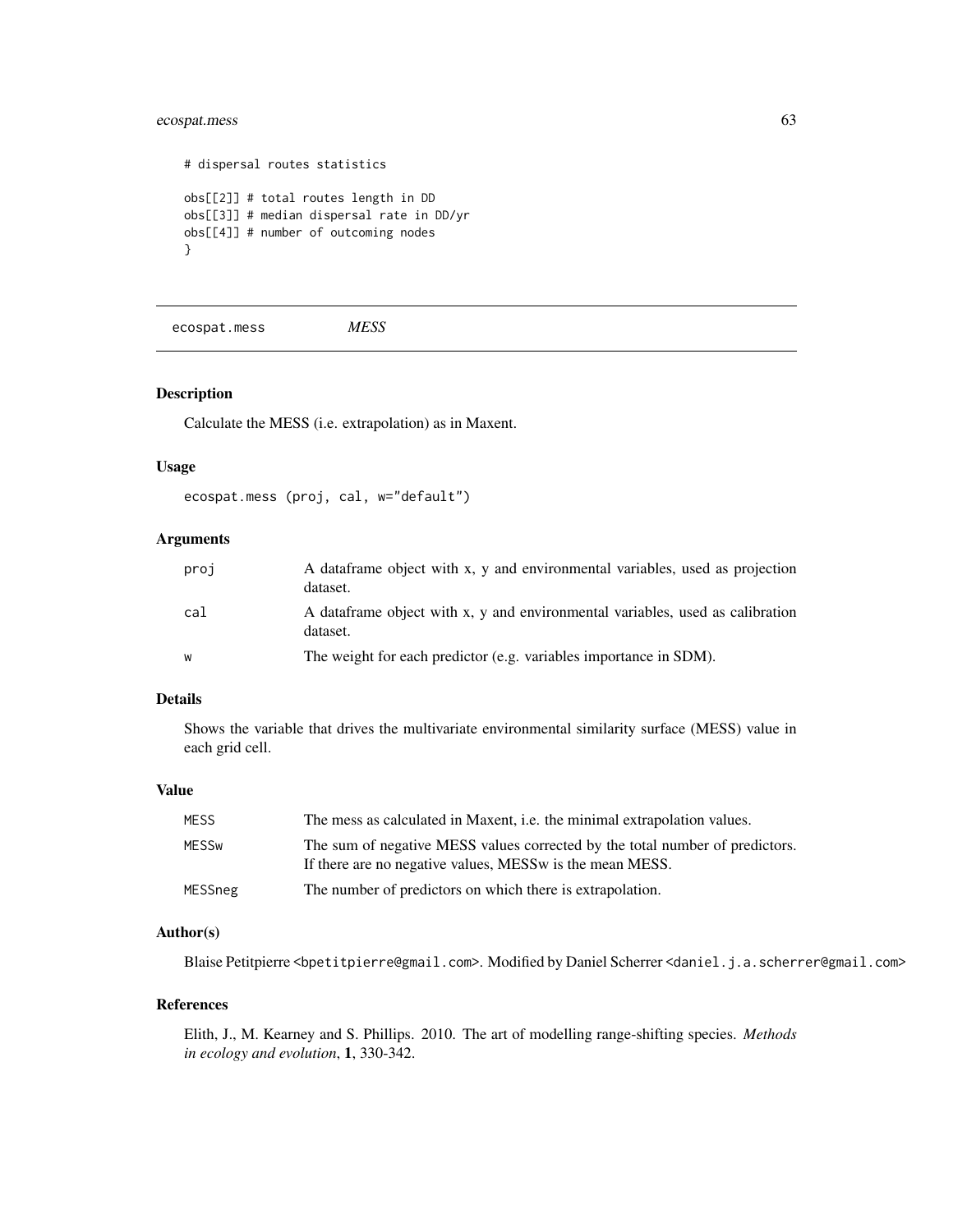## See Also

[ecospat.plot.mess](#page-83-0)

## Examples

```
x \leftarrow e \cos p \cdot t \cdot t \cdot \sinh[c(2,3,4:8)]proj <- x[1:90,] #A projection dataset.
cal <- x[91:300,] #A calibration dataset
#Create a MESS object
mess.object <- ecospat.mess (proj, cal, w="default")
```

```
#Plot MESS
ecospat.plot.mess (mess.object, cex=1, pch=15)
```
<span id="page-63-0"></span>ecospat.meva.table *Model Evaluation For A Given Threshold Value*

## Description

Calculates values of a series of different evaluations metrics for a model and for a given threshold value

## Usage

ecospat.meva.table(Pred, Sp.occ, th)

#### Arguments

| Pred   | A vector of predicted probabilities                       |
|--------|-----------------------------------------------------------|
| Sp.occ | A vector of binary observations of the species occurrence |
| th     | Threshold used to cut the probability to binary values    |

## Value

A contingency table of observations and predicted probabilities of presence values, and a list of evaluation metrics for the selected threshold.

## Author(s)

Antoine Guisan <antoine.guisan@unil.ch> with contributions of Luigi Maiorano <luigi.maiorano@gmail.com>

## References

Pearce, J. and S. Ferrier. 2000. Evaluating the predictive performance of habitat models developed using logistic regression. *Ecol. Model.*, 133, 225-245.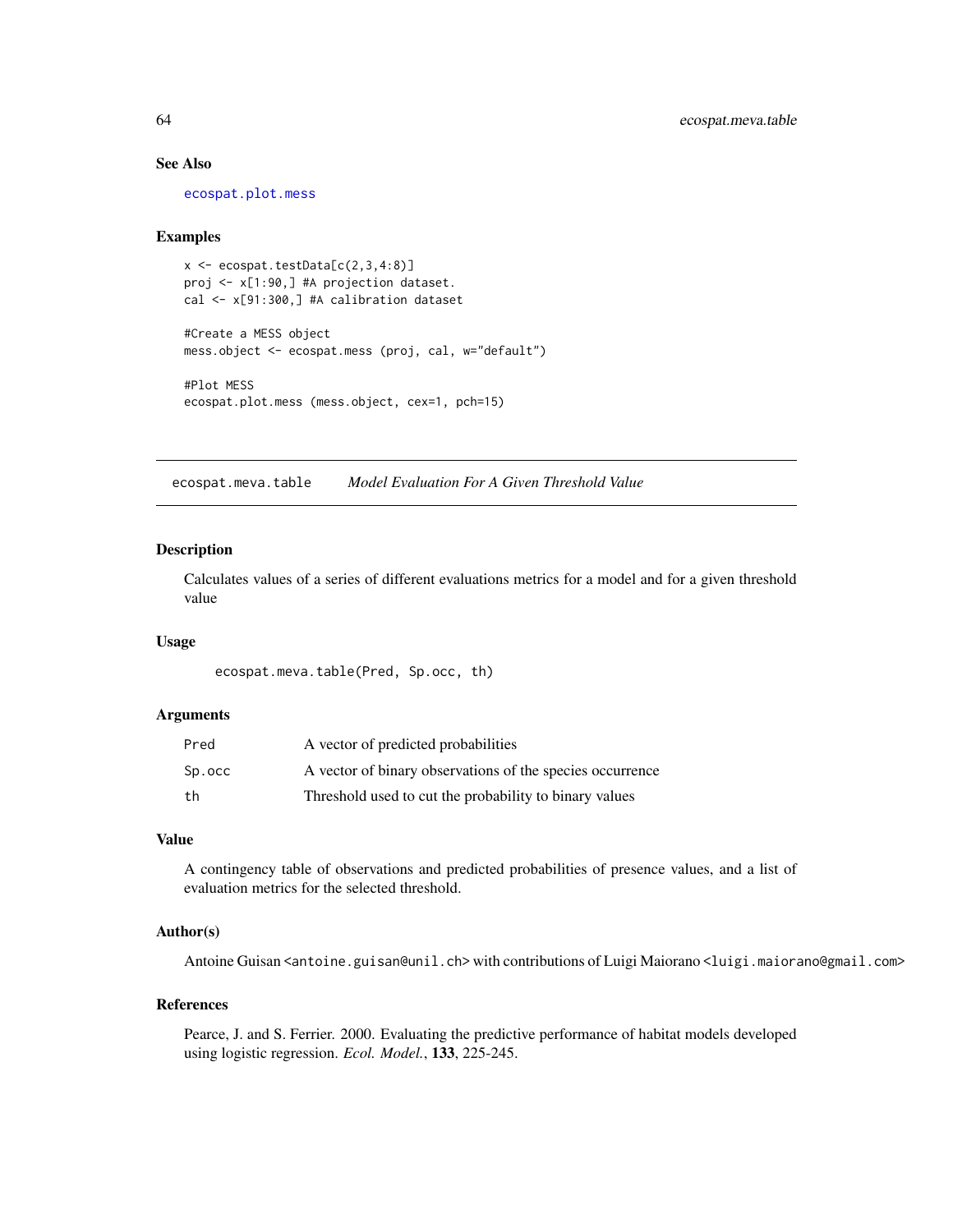## ecospat.mpa 65

## See Also

[ecospat.max.kappa](#page-57-0), [ecospat.max.tss](#page-58-0), [ecospat.plot.tss](#page-87-0), [ecospat.cohen.kappa](#page-22-0), [ecospat.plot.kappa](#page-82-0)

#### Examples

Pred <- ecospat.testData\$glm\_Agrostis\_capillaris Sp.occ <- ecospat.testData\$Agrostis\_capillaris

meva <- ecospat.meva.table (Pred, Sp.occ, 0.39)

ecospat.mpa *Minimal Predicted Area*

## Description

Calculate the minimal predicted area.

## Usage

ecospat.mpa (Pred, Sp.occ.xy, perc)

## Arguments

| Pred      | Numeric or RasterLayer predicted suitabilities from a SDM prediction.   |
|-----------|-------------------------------------------------------------------------|
| Sp.occ.xy | xy-coordinates of the species (if Pred is a RasterLayer).               |
| perc      | Percentage of Sp. occ. xy that should be encompassed by the binary map. |

## Details

The minimal predicted area (MPA) is the minimal surface obtained by considering all pixels with predictions above a defined probability threshold (e.g. 0.7) that still encompasses 90 percent of the species' occurrences (Engler et al. 2004).

## Value

Returns the minimal predicted area.

## Author(s)

Frank Breiner <frank.breiner@wsl.ch>

## References

Engler, R., A. Guisan and L. Rechsteiner. 2004. An improved approach for predicting the distribution of rare and endangered species from occurrence and pseudo-absence data. *Journal of Applied Ecology*, 41, 263-274.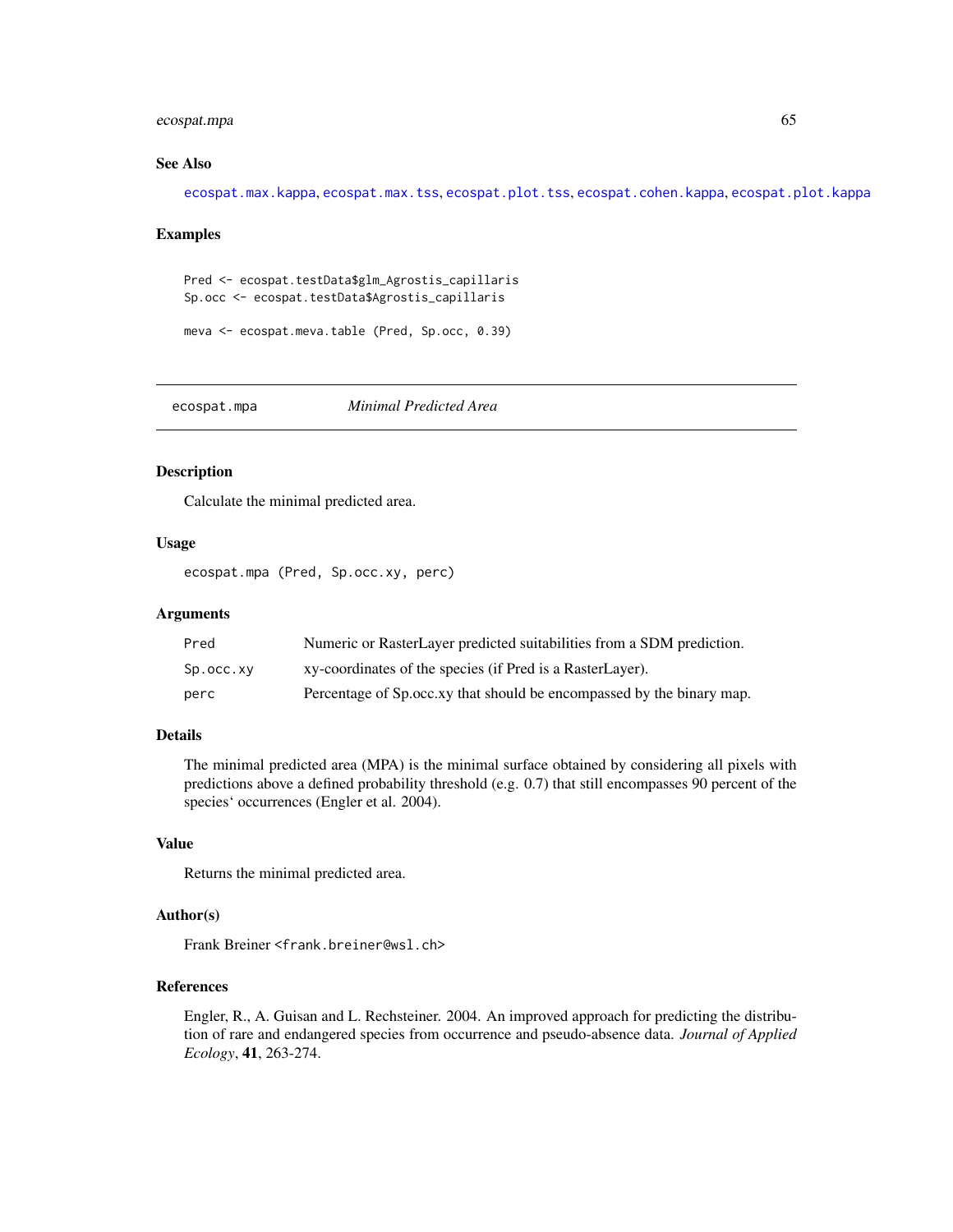## Examples

```
data(ecospat.testData)
obs <- (ecospat.testData$glm_Saxifraga_oppositifolia
[which(ecospat.testData$Saxifraga_oppositifolia==1)])
ecospat.mpa(obs)
ecospat.mpa(obs,perc=1) ## 100 percent of the presences encompassed
```
<span id="page-65-0"></span>ecospat.niche.dyn.index

*Niche Expansion, Stability, and Unfilling*

## Description

Calculate niche expansion, stability and unfilling.

## Usage

ecospat.niche.dyn.index (z1, z2, intersection=NA)

## Arguments

| z1           | A gridclim object for the native distribution.                                                                                                                                                                                                                                                                                                                                                                                                    |
|--------------|---------------------------------------------------------------------------------------------------------------------------------------------------------------------------------------------------------------------------------------------------------------------------------------------------------------------------------------------------------------------------------------------------------------------------------------------------|
| z2           | A gridclim object for the invaded range.                                                                                                                                                                                                                                                                                                                                                                                                          |
| intersection | The quantile of the environmental density used to remove marginal climates. If<br>intersection=NA, the analysis is performed on the whole environmental extent<br>(native and invaded). If intersection=0, the analysis is performed at the inter-<br>section between native and invaded range. If intersection=0.05, the analysis<br>is performed at the intersection of the 5th quantile of both native and invaded<br>environmental densities. |
|              |                                                                                                                                                                                                                                                                                                                                                                                                                                                   |

## Details

If you encounter a problem during your analyses, please first read the FAQ section of "Niche overlap" in http://www.unil.ch/ecospat/home/menuguid/ecospat-resources/tools.html

## Value

A list of dynamic indices: dynamic.index.w [expansion.index.w, stability.index.w, restriction.index.w]

## Author(s)

Blaise Petitpierre <bpetitpierre@gmail.com>

## See Also

[ecospat.grid.clim.dyn](#page-48-0)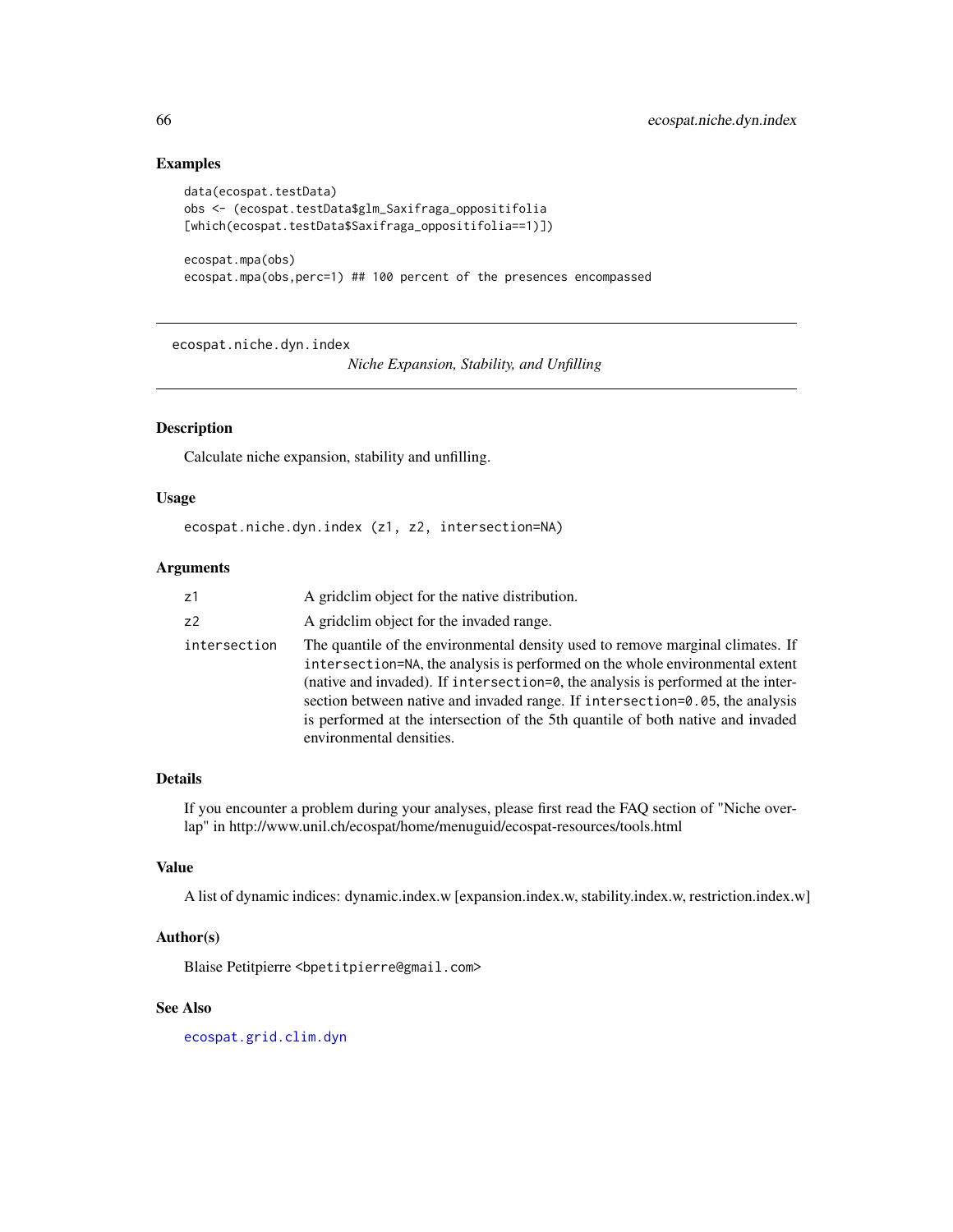ecospat.niche.dynIndexProjGeo

*Projection of niche dynamic indices to the Geography*

#### Description

Creates a raster in geography with each pixel containing a niche dynamic index (stability, expansion, or unfilling) extracted from 2 niches generated with ecospat.grid.clim.dyn.

## Usage

ecospat.niche.dynIndexProjGeo(z1,z2,env,index)

## Arguments

| 71             | Species 1 occurrence density grid created by ecospat.grid.clim.dyn.                                                         |
|----------------|-----------------------------------------------------------------------------------------------------------------------------|
| Z <sup>2</sup> | Species 2 occurrence density grid created by ecospat.grid.clim.dyn.                                                         |
| env            | A RasterStack or RasterBrick of environmental variables corresponding to the<br>background (glob in ecospat.grid.clim.dyn). |
| index          | "stability", "unfilling" or "expansion"                                                                                     |

## Details

extracts the niche dynamic index of objects created by ecospat.niche.dyn.index for each point of the background (glob) using extract (package raster). The values are binded to the geographic coordinates of env and a raster is then recreated using rasterFromXYZ

## Value

raster of class RasterLayer

#### Author(s)

Olivier Broennimann <olivier.broennimann@unil.ch>

## References

Broennimann, O., M.C. Fitzpatrick, P.B. Pearman, B. Petitpierre, L. Pellissier, N.G. Yoccoz, W. Thuiller, M.J. Fortin, C. Randin, N.E. Zimmermann, C.H. Graham and A. Guisan. 2012. Measuring ecological niche overlap from occurrence and spatial environmental data. *Global Ecology and Biogeography*, 21:481-497.

Petitpierre, B., C. Kueffer, O. Broennimann, C. Randin, C. Daehler and A. Guisan. 2012. Climatic niche shifts are rare among terrestrial plant invaders. *Science*, 335:1344-1348.

## See Also

[ecospat.plot.niche.dyn](#page-85-0),[ecospat.niche.dyn.index](#page-65-0), [ecospat.niche.zProjGeo](#page-72-0)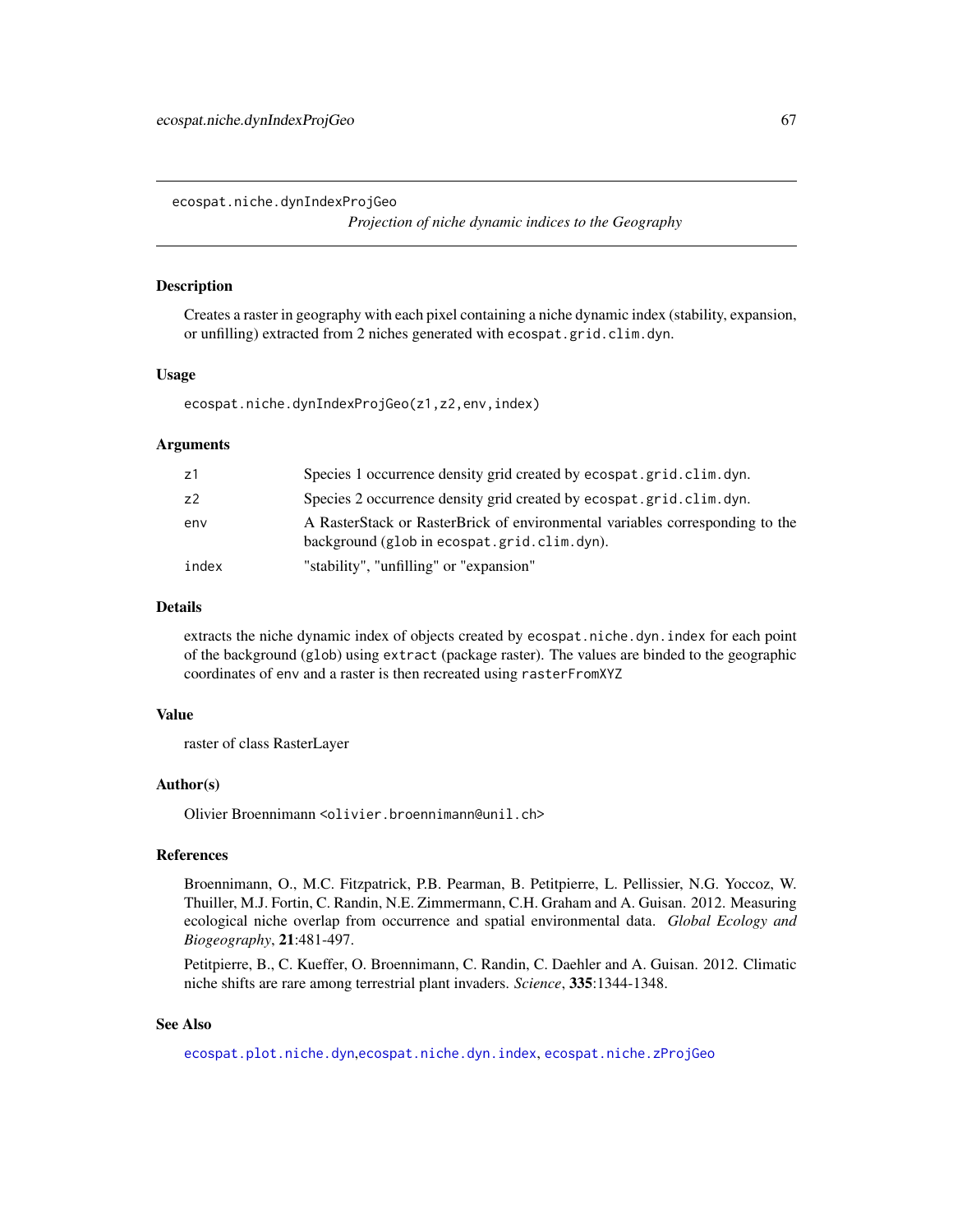## Examples

```
library(ade4)
library(raster)
data(ecospat.testNiche)
spp <- ecospat.testNiche
xy.sp1<-subset(spp,species=="sp1")[2:3] #Bromus_erectus
xy.sp2<-subset(spp,species=="sp3")[2:3] #Daucus_carota
load(system.file("extdata", "ecospat.testEnvRaster.Rdata", package="ecospat"))
env.sp1<-extract(env,xy.sp1)
env.sp2<-extract(env,xy.sp2)
env.bkg<-na.exclude(values(env))
#################################### PCA-ENVIRONMENT ##################################
pca.cal <- dudi.pca(env.bkg, center = TRUE, scale = TRUE, scannf = FALSE, nf = 2)
# predict the scores on the axes
scores.bkg <- pca.cal$li #scores for background climate
scores.sp1 <- suprow(pca.cal,env.sp1)$lisup #scores for sp1
scores.sp2 <- suprow(pca.cal,env.sp2)$lisup #scores for sp2
# calculation of occurence density (niche z)
z1 <- ecospat.grid.clim.dyn(scores.bkg, scores.bkg, scores.sp1,R=100)
z2 <- ecospat.grid.clim.dyn(scores.bkg, scores.bkg, scores.sp2,R=100)
plot(z1$z.uncor)
points(scores.sp1)
plot(z2$z.uncor)
points(scores.sp2)
ecospat.niche.overlap(z1,z2 ,cor = TRUE)
#################################### stability S in space ##################################
geozS<-ecospat.niche.dynIndexProjGeo(z1,z2,env,index="stability")
plot(geozS,main="Stability")
points(xy.sp1,col="red")
points(xy.sp2,col="blue")
```
ecospat.niche.equivalency.test *Niche Equivalency Test*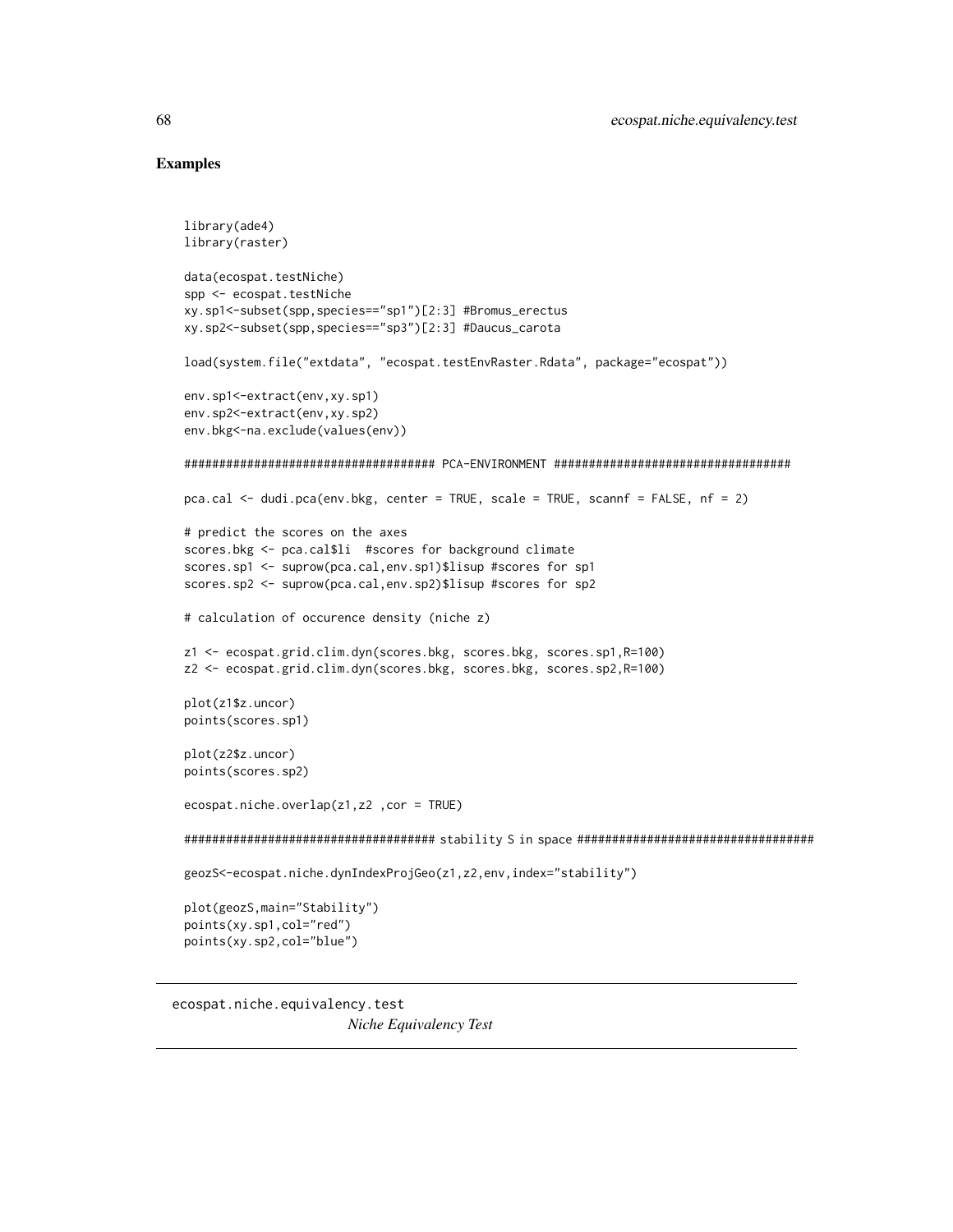### Description

Run a niche equivalency test (see Warren et al 2008) based on two species occurrence density grids.

#### Usage

```
ecospat.niche.equivalency.test (z1, z2, rep, intersection = NA,
overlap.alternative = "higher", expansion.alternative = "lower",
stability.alternative = "higher", unfilling.alternative = "lower", ncores = 1)
```
#### Arguments

| z1                    | Species 1 occurrence density grid created by ecospat.grid.clim.                             |
|-----------------------|---------------------------------------------------------------------------------------------|
| z <sub>2</sub>        | Species 2 occurrence density grid created by ecospat.grid.clim.                             |
| rep                   | The number of replications to perform.                                                      |
| intersection          | The quantile of the environmental density used to remove marginal climates.<br>See Details. |
| overlap.alternative   |                                                                                             |
|                       | To indicate the alternative hypothesis of the test. See Details.                            |
| expansion.alternative |                                                                                             |
|                       | To indicate the alternative hypothesis of the test. See Details.                            |
| stability.alternative |                                                                                             |
|                       | To indicate the alternative hypothesis of the test. See Details.                            |
| unfilling.alternative |                                                                                             |
|                       | To indicate the alternative hypothesis of the test. See Details.                            |
| ncores                | The number of cores used for parallelisation.                                               |
|                       |                                                                                             |

#### Details

Compares the observed niche overlap, expansion, stability and unfilling between z1 and z2 to simulated values between random niches z1.sim and z2.sim, which are built from random reallocations of occurences of z1 and z2.

intersection allows setting if the niche dynamic indices (expansion, stability and unfilling) are measured across the full extent pooling the two study areas or not. If intersection = NA, the analysis is performed on the whole environmental extent (native and invaded). If instersection = 0, the analysis is performed at the intersection between native and invaded range. If instersection = 0.05, the analysis is performed at the intersection of the 5th quantile of both native and invaded environmental densities. Etc...

overlap.alternative specifies if you want to test for niche conservatism (overlap.alternative = "higher", i.e. the niche overlap is more equivalent/similar than random) or for niche divergence (overlap.alternative = "lower", i.e. the niche overlap is less equivalent/similar than random). You can also specifiy if you want to test if you have more, less or different observed niche dynamics than random niches(with expansion.alternative, stability.alternative and unfilling.alternative). If you want to test for niche conservatism, we recommande to set these niche dynamic hypotheses to "lower", "higher" and "lower" respectively for expansion, stability and unfilling.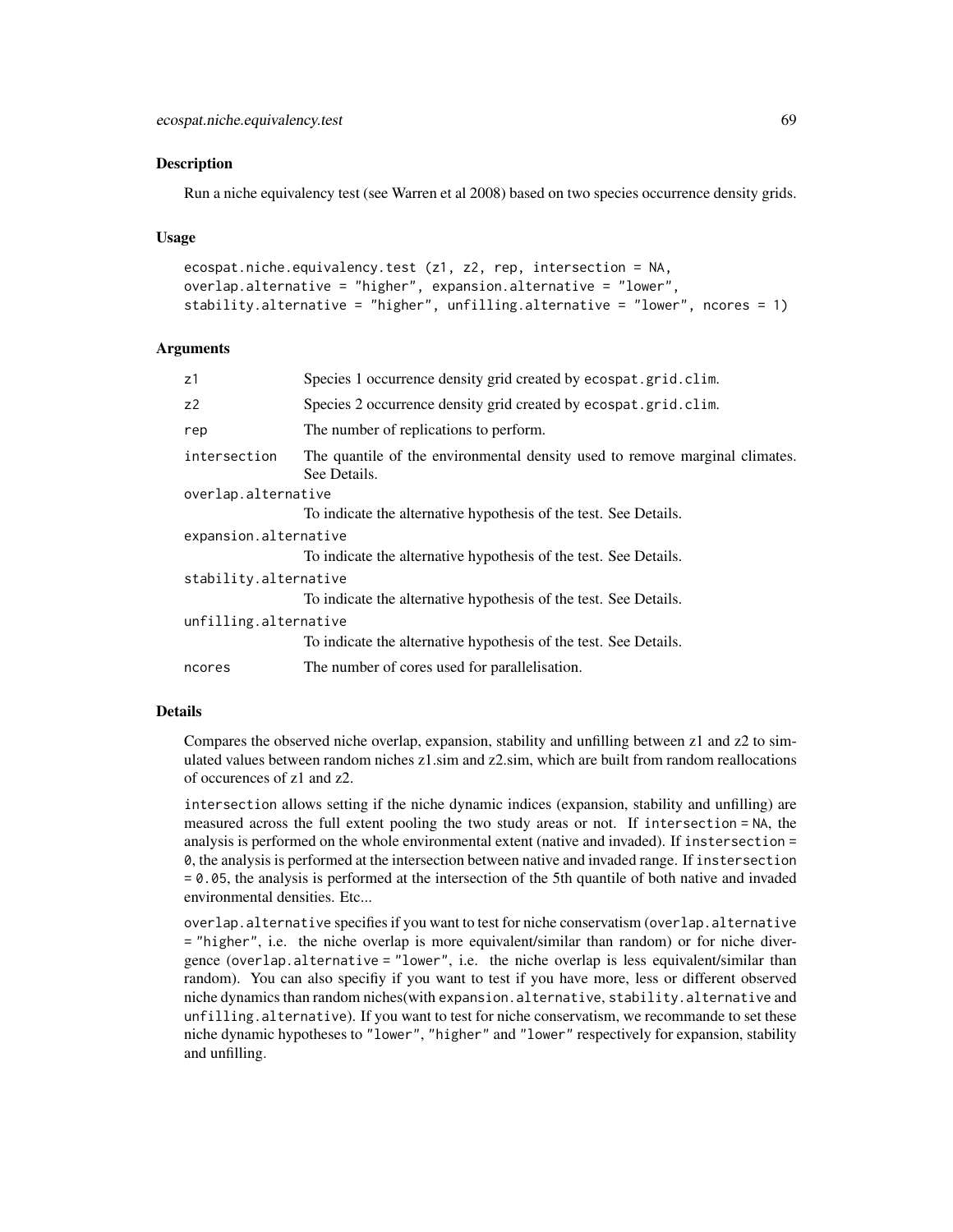If you encounter a problem during your analyses, please first read the FAQ section of "Niche overlap" in <http://www.unil.ch/ecospat/home/menuguid/ecospat-resources/tools.html>

The arguments ncores allows choosing the number of cores used to parallelize the computation. The default value is 1. On multicore computers, the optimal would be ncores = detectCores() -1.

### Value

a list with \$obs = observed overlap and dynamic indices, \$sim = simulated overlap and dynamic indices,  $p.D = p-value$  of the test on D,  $p.I = p-value$  of the test on I,  $p\_expansion = p-value$  for the test on expansion, \$p.stability = p-value for the test on stability, \$p.unfilling = p-value for the test on unfilling.

## Author(s)

Olivier Broennimann <olivier.broennimann@unil.ch> with contributions of Blaise Petitpierre <bpetitpierre@gmail.com>

## References

Broennimann, O., M.C. Fitzpatrick, P.B. Pearman,B. Petitpierre, L. Pellissier, N.G. Yoccoz, W. Thuiller, M.J. Fortin, C. Randin, N.E. Zimmermann, C.H. Graham and A. Guisan. 2012. Measuring ecological niche overlap from occurrence and spatial environmental data. *Global Ecology and Biogeography*, 21, 481-497.

Warren, D.L., R.E. Glor and M. Turelli. 2008. Environmental niche equivalency versus conservatism: quantitative approaches to niche evolution. *Evolution*, 62, 2868-2883.

#### See Also

[ecospat.grid.clim.dyn](#page-48-0), [ecospat.niche.similarity.test](#page-70-0)

ecospat.niche.overlap *Calculate Niche Overlap*

#### Description

Calculate the overlap metrics D and I based on two species occurrence density grids z1 and z2 created by ecospat.grid.clim.

#### Usage

```
ecospat.niche.overlap (z1, z2, cor)
```
#### Arguments

| z1  | Species 1 occurrence density grid created by ecospat.grid.clim.                 |
|-----|---------------------------------------------------------------------------------|
| z2  | Species 2 occurrence density grid created by ecospat.grid.clim.                 |
| cor | Correct the occurrence densities of each species by the prevalence of the envi- |
|     | ronments in their range (TRUE = yes, $FALSE = no$ ).                            |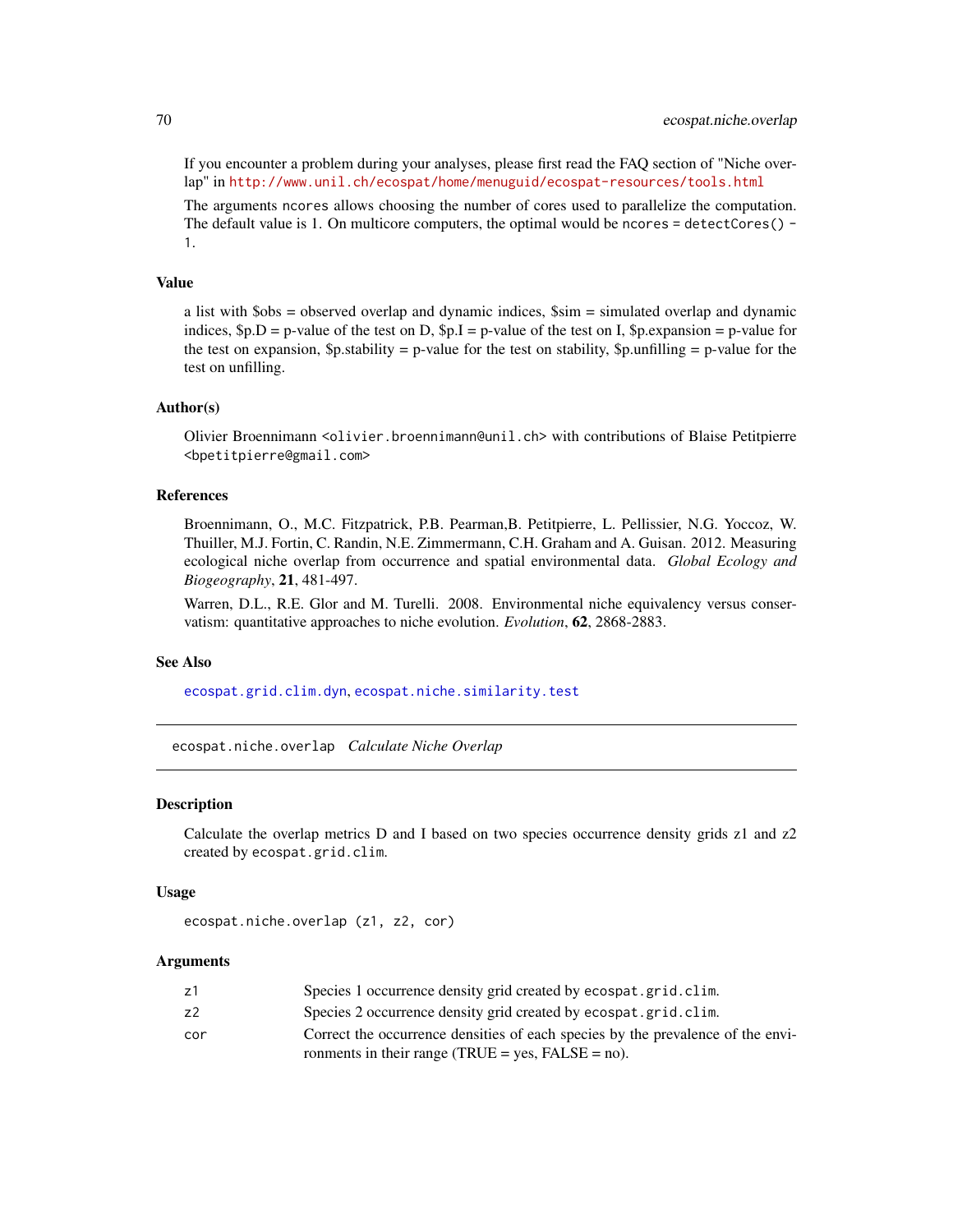## Details

if cor=FALSE, the z\$uncor objects created by ecospat.grid.clim are used to calculate the overlap. if cor=TRUE, the z\$cor objects are used.

If you encounter a problem during your analyses, please first read the FAQ section of "Niche overlap" in http://www.unil.ch/ecospat/home/menuguid/ecospat-resources/tools.html

## Value

Overlap values D and I. D is Schoener's overlap metric (Schoener 1970). I is a modified Hellinger metric(Warren et al. 2008)

## Author(s)

Olivier Broennimann <olivier.broennimann@unil.ch>

## References

Broennimann, O., M.C. Fitzpatrick, P.B. Pearman, B. Petitpierre, L. Pellissier, N.G. Yoccoz, W. Thuiller, M.J. Fortin, C. Randin, N.E. Zimmermann, C.H. Graham and A. Guisan. 2012. Measuring ecological niche overlap from occurrence and spatial environmental data. *Global Ecology and Biogeography*, 21, 481-497.

Schoener, T.W. 1968. Anolis lizards of Bimini: resource partitioning in a complex fauna. *Ecology*, 49, 704-726.

Warren, D.L., R.E. Glor and M. Turelli. 2008. Environmental niche equivalency versus conservatism: quantitative approaches to niche evolution. *Evolution*, 62, 2868-2883.

#### See Also

[ecospat.grid.clim.dyn](#page-48-0)

<span id="page-70-0"></span>ecospat.niche.similarity.test

*Niche Similarity Test*

#### **Description**

Run a niche similarity test (see Warren et al 2008) based on two species occurrence density grids.

## Usage

```
ecospat.niche.similarity.test (z1, z2, rep, intersection = NA,
  rand.type = 1, ncores= 1, overlap.alternative = "higher",
  expansion.alternative = "lower", stability.alternative = "higher",
  unfilling.alternative = "lower")
```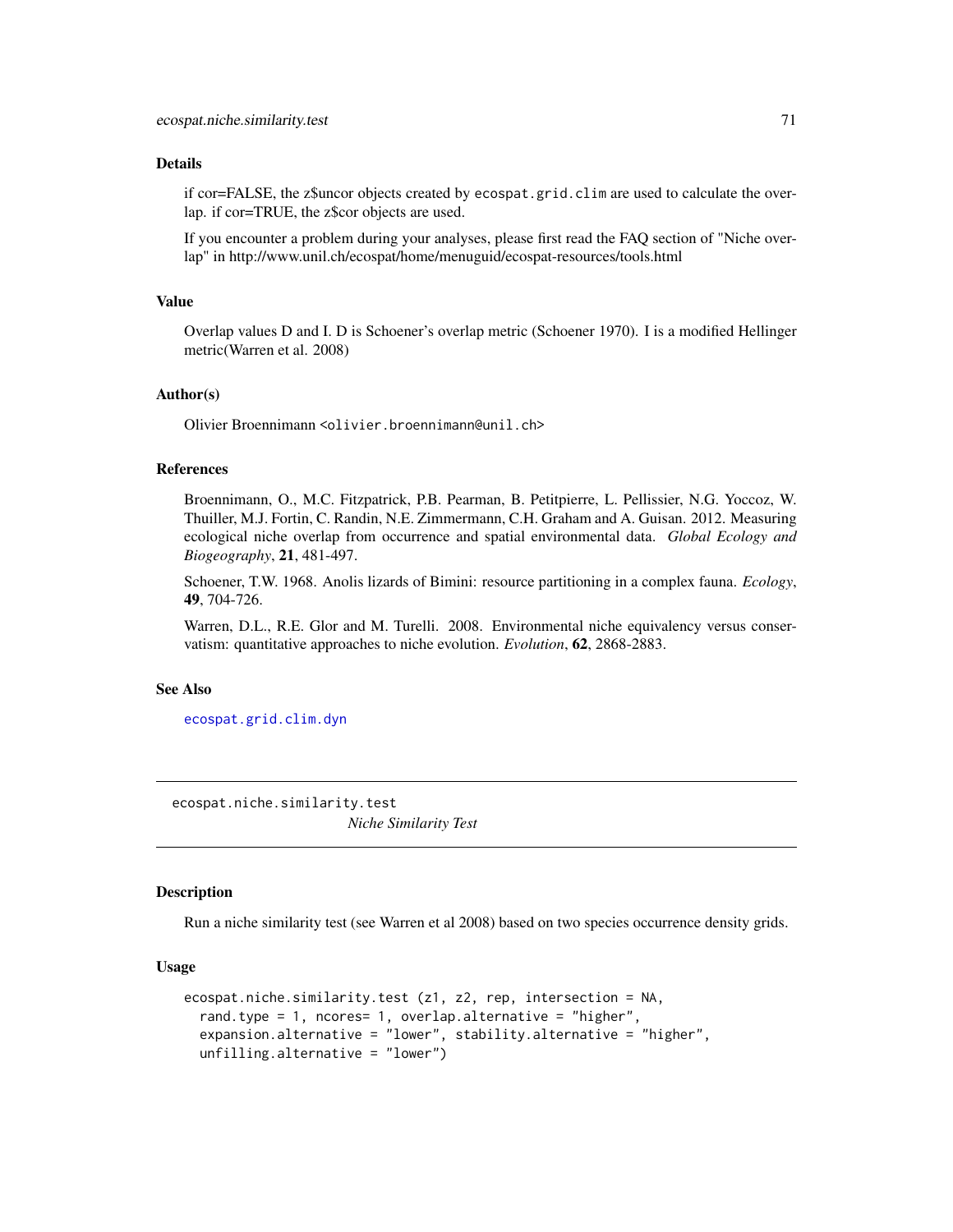## **Arguments**

| z1                    | Species 1 occurrence density grid created by ecospat.grid.clim.                         |
|-----------------------|-----------------------------------------------------------------------------------------|
| z2                    | Species 2 occurrence density grid created by ecospat.grid.clim.                         |
| rep                   | Number of replications to perform.                                                      |
| intersection          | Quantile of the environmental density used to remove marginal climates. See<br>Details. |
| rand.type             | Type of randomization on the density grids (1 or 2).                                    |
| ncores                | Number of cores used for parallelisation.                                               |
| overlap.alternative   |                                                                                         |
|                       | Alternative hypothesis of the test. See Details.                                        |
| expansion.alternative |                                                                                         |
|                       | Alternative hypothesis of the expansion test. See Details.                              |
| stability.alternative |                                                                                         |
|                       | Alternative hypothesis of the stability test. See Details.                              |
| unfilling.alternative |                                                                                         |
|                       | Alternative hypothesis of the unfilling test. See Details.                              |

#### Details

Compares the observed niche overlap between z1 and z2 to overlaps between z1 and random niches  $(z2 \text{.sim})$  as available in the range of  $z2$  ( $z2\$  $Z$ ).  $z2 \text{.sim}$  has the same pattern as  $z2$  but the center is randomly translatated in the availabe z2\$Z space and weighted by z2\$Z densities.

intersection allows setting if the niche dynamic indices (expansion, stability and unfilling) are measured across the full extent pooling the two study areas or not. If intersection = NA, the analysis is performed on the whole environmental extent (native and invaded). If instersection = 0, the analysis is performed at the intersection between native and invaded range. If instersection = 0.05, the analysis is performed at the intersection of the 5th quantile of both native and invaded environmental densities. Etc...

If rand.type = 1, both  $z1$  and  $z2$  are randomly shifted, if rand.type = 2, only  $z2$  is randomly shifted.

overlap.alternative specifies if you want to test for niche conservatism (overlap.alternative = "higher", i.e. the niche overlap is more equivalent/similar than random) or for niche divergence (overlap.alternative = "lower", i.e. the niche overlap is less equivalent/similar than random). You can also specifiy if you want to test if you have more, less or different observed niche dynamics than random niches(with expansion.alternative, stabilty.alternative and unfilling.alternative). If you want to test for niche conservatism, we recommande to set these niche dynamic hypotheses to "lower", "higher" and "lower" respectively for expansion, stability and unfilling.

If you encounter a problem during your analyses, please first read the FAQ section of "Niche overlap" in http://www.unil.ch/ecospat/home/menuguid/ecospat-resources/tools.html

The arguments ncores allows choosing the number of cores used to parallelize the computation. The default value is 1. On multicore computers, the optimal would be ncores = detectCores() -1.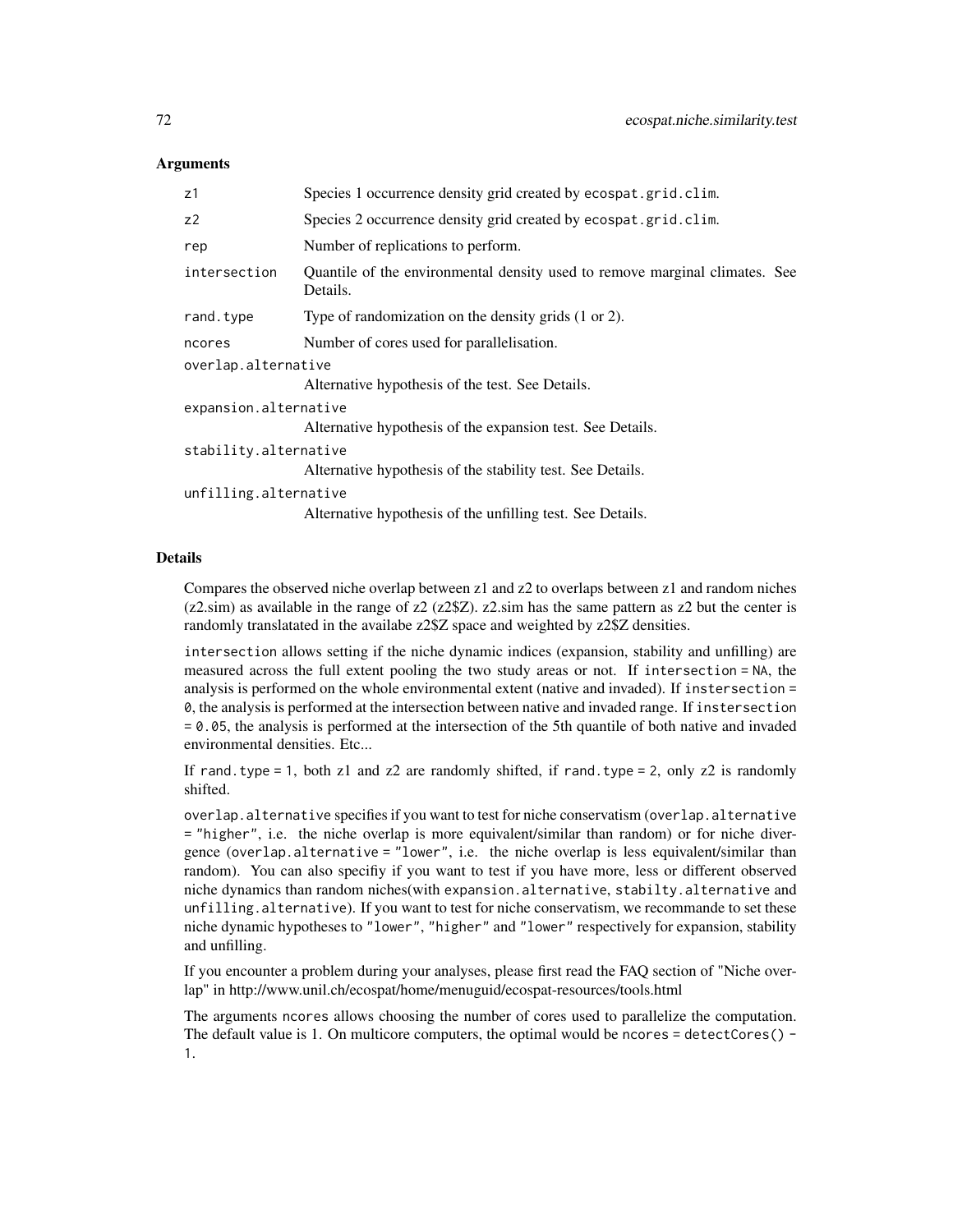# Value

a list with \$obs = observed overlap and dynamic indices, \$sim = simulated overlap and dynamic indices,  $p.D = p-value$  of the test on D,  $p.I = p-value$  of the test on I,  $p\_expansion = p-value$  for the test on expansion, \$p.stability = p-value for the test on stability, \$p.unfilling = p-value for the test on unfilling.

# Author(s)

Olivier Broennimann <olivier.broennimann@unil.ch> with contributions of Blaise Petitpierre <bpetitpierre@gmail.com>

# References

Broennimann, O., M.C. Fitzpatrick, P.B. Pearman, B. Petitpierre, L. Pellissier, N.G. Yoccoz, W. Thuiller, M.J. Fortin, C. Randin, N.E. Zimmermann, C.H. Graham and A. Guisan. 2012. Measuring ecological niche overlap from occurrence and spatial environmental data. *Global Ecology and Biogeography*, 21, 481-497.

Warren, D.L., R.E. Glor and M. Turelli. 2008. Environmental niche equivalency versus conservatism: quantitative approaches to niche evolution. *Evolution*, 62, 2868-2883.

## See Also

[ecospat.grid.clim.dyn](#page-48-0), [ecospat.niche.equivalency.test](#page-67-0)

ecospat.niche.zProjGeo

*Projection of Occurrence Densities to the Geography*

# **Description**

Creates a raster in geography with each pixel containing the occurrence densities extracted from a z object generated with ecospat.grid.clim.dyn.

## Usage

```
ecospat.niche.zProjGeo(z1,env,cor)
```
#### Arguments

| z1  | Species 1 occurrence density grid created by ecospat.grid.clim.dyn.                                                                 |
|-----|-------------------------------------------------------------------------------------------------------------------------------------|
| env | A RasterStack or RasterBrick of environmental variables corresponding to the<br>background (glob in ecospat.grid.clim.dyn).         |
| cor | FALSE by default. If TRUE corrects the occurrence densities of each species<br>by the prevalence of the environments in their range |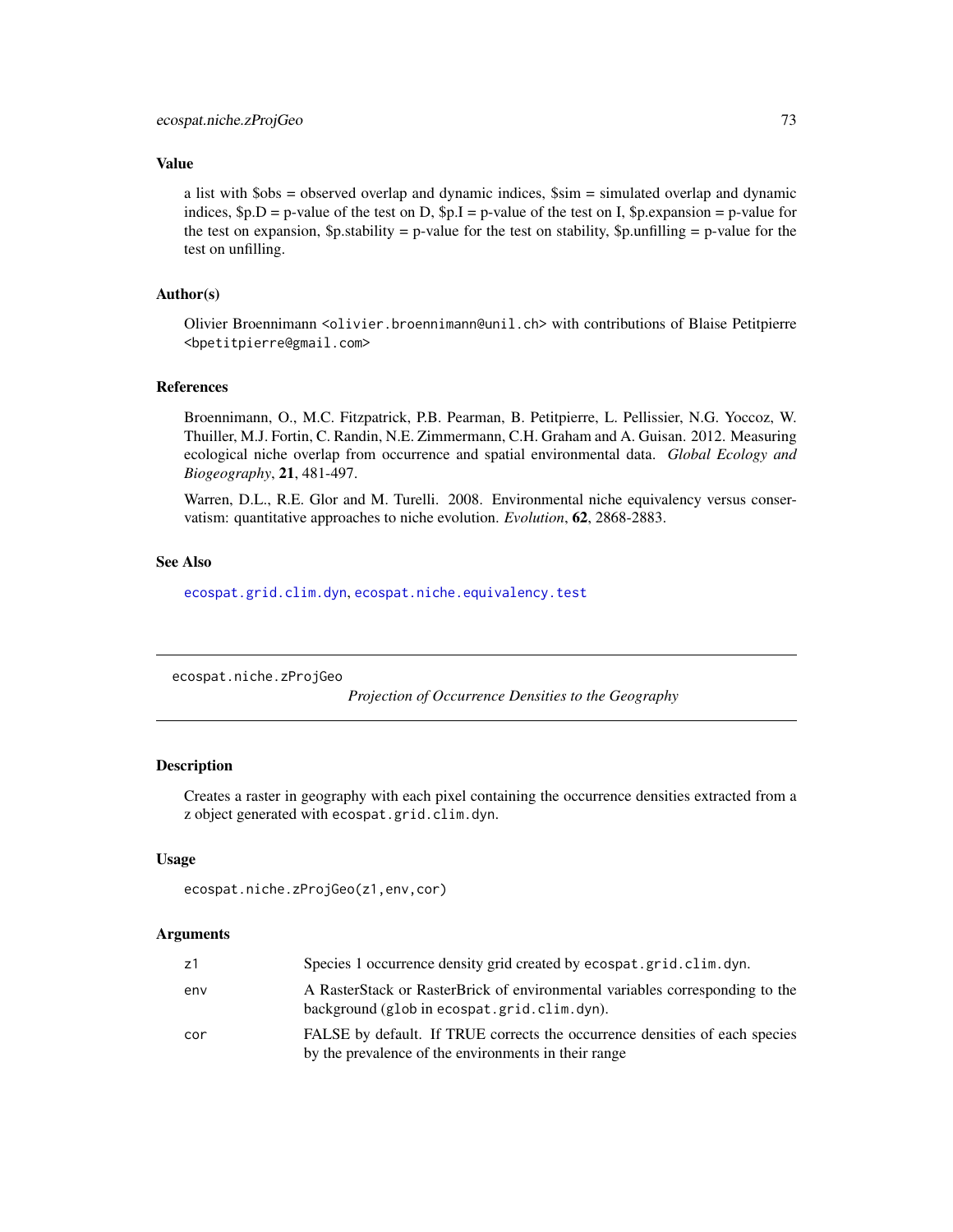#### Details

extracts the occurrence density of z objects created by ecospat.grid.clim.dyn for each point of the background (glob) using extract (package raster). The values are binded to the geographic coordinates of env and a raster is then recreated using rasterFromXYZ

#### Value

raster of class RasterLayer

# Author(s)

Olivier Broennimann <olivier.broennimann@unil.ch>

# References

Broennimann, O., M.C. Fitzpatrick, P.B. Pearman, B. Petitpierre, L. Pellissier, N.G. Yoccoz, W. Thuiller, M.J. Fortin, C. Randin, N.E. Zimmermann, C.H. Graham and A. Guisan. 2012. Measuring ecological niche overlap from occurrence and spatial environmental data. *Global Ecology and Biogeography*, 21:481-497.

Petitpierre, B., C. Kueffer, O. Broennimann, C. Randin, C. Daehler and A. Guisan. 2012. Climatic niche shifts are rare among terrestrial plant invaders. *Science*, 335:1344-1348.

# See Also

[ecospat.plot.niche.dyn](#page-85-0), [ecospat.niche.dynIndexProjGeo](#page-66-0)

# Examples

```
library(ade4)
library(raster)
spp <- ecospat.testNiche
xy.sp1<-subset(spp,species=="sp1")[2:3] #Bromus_erectus
load(system.file("extdata", "ecospat.testEnvRaster.Rdata", package="ecospat"))
#?ecospat.testEnvRaster
env.sp1<-extract(env,xy.sp1)
env.bkg<-na.exclude(values(env))
#################################### PCA-ENVIRONMENT ##################################
pca.cal <- dudi.pca(env.bkg, center = TRUE, scale = TRUE, scannf = FALSE, nf = 2)
# predict the scores on the axes
scores.bkg <- pca.cal$li #scores for background climate
scores.sp1 <- suprow(pca.cal,env.sp1)$lisup #scores for sp1
# calculation of occurence density (niche z)
```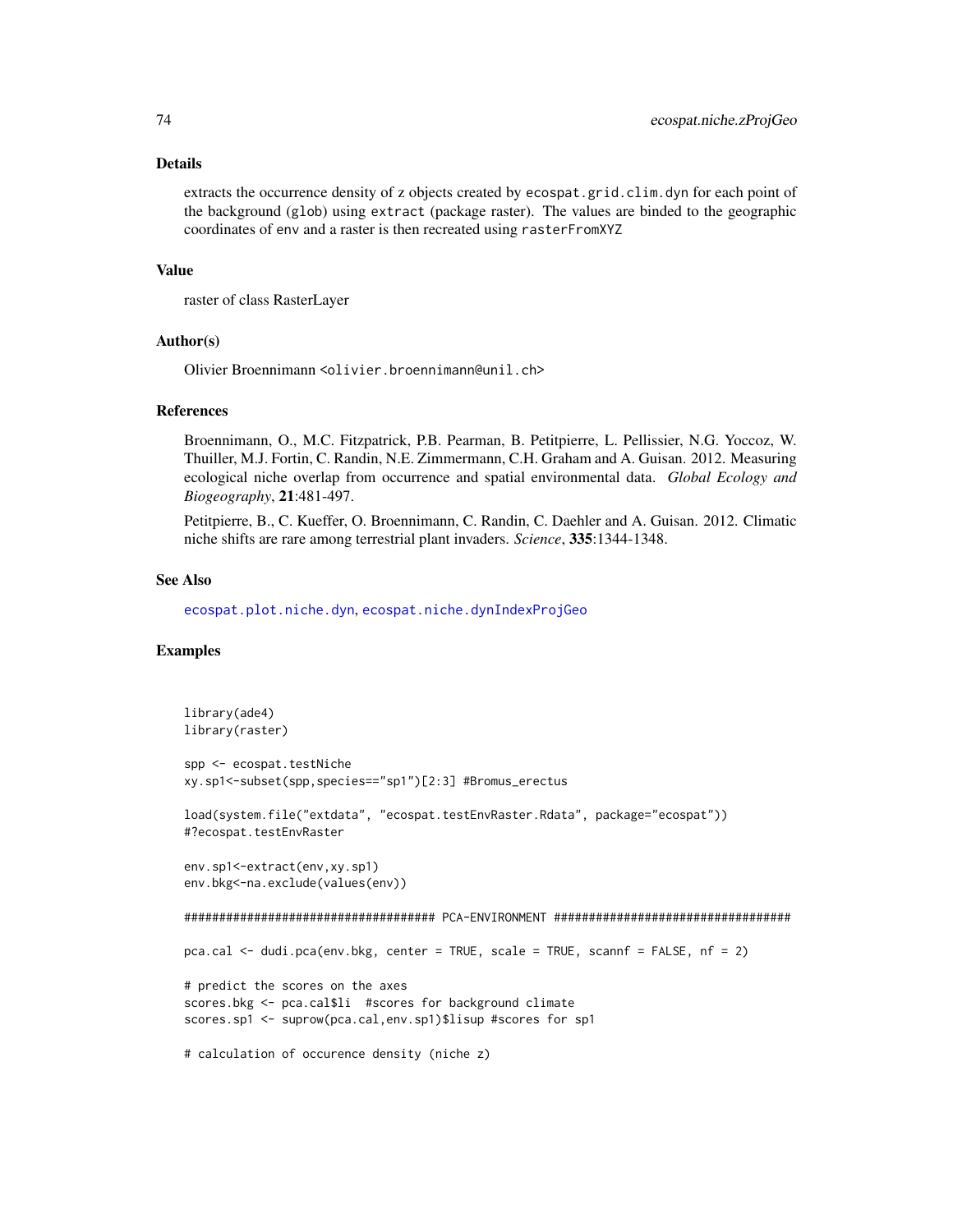z1 <- ecospat.grid.clim.dyn(scores.bkg, scores.bkg, scores.sp1,R=100)

plot(z1\$z.uncor) points(scores.sp1)

#################################### occurrence density in space ##################################

```
# sp1
geoz1<-ecospat.niche.zProjGeo(z1,env)
plot(geoz1,main="z1")
points(xy.sp1)
```
ecospat.nicheNBmean *Niche position and niche breadth)*

# Description

ecospat.nicheNBmean calculates the weighted mean niche breadth accross several axes from a nichePOSNB object.

#### Usage

ecospat.nicheNBmean(POSNB,w)

#### Arguments

| POSNB | an object created by the function ecospat.nichePOSNB |
|-------|------------------------------------------------------|
| W     | a vector with a weight for each environmental axes.  |

#### Details

The function calculates the weighted mean niche breadth. The weights w are rescaled so that their sum equals 1.

#### Value

The function returns a 1 column dataframe with the weighted mean niche breadth for each taxa.

#### Author(s)

Lucie Malard <lucie.malard@unil.ch> and Olivier Broennimann <olivier.broennimann@unil.ch>

#### References

L.A. Malard, H.K. Mod, N. Guex, O. Broennimann, E. Yashiro, E. Lara, E.D.A. Mitchell, H. Niculita-Hirzel & A. Guisan. The ecological niche of soil bacterial, archaeal, fungal and protist communities along environmental gradients in the Alps. 2021. Accepted in Soil Biology and Biochemistry.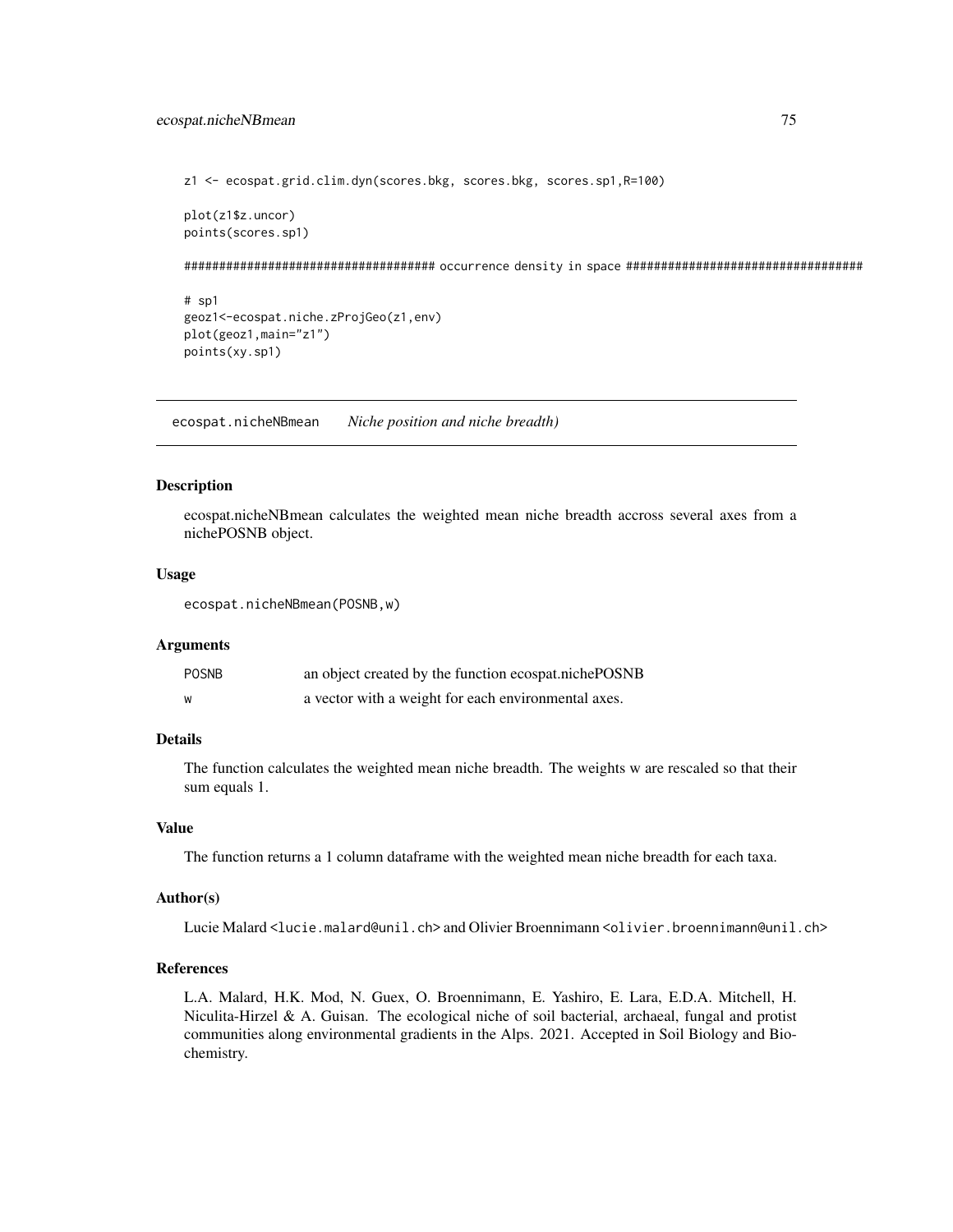# Examples

```
data(ecospat.testNichePOSNB)
df<-ecospat.testNichePOSNB
# 1 axes
POSNB<-ecospat.nichePOSNB(df,colvar=c(2),colfreq = 6:17)
# 2 axes
POSNB<-ecospat.nichePOSNB(df,colvar=c(2:3),colfreq = 6:17)
ecospat.nicheNBmean(POSNB,w=c(2,1))
# 4 axes
POSNB<-ecospat.nichePOSNB(df,colvar=c(2:5),colfreq = 6:17)
ecospat.nicheNBmean(POSNB,w=c(1,0.8,0.2,0.1))
```
ecospat.nichePOSNB *Niche position and niche breadth)*

# Description

ecospat.nichePOSNB calculates the niche breadth and niche position of taxa along environmental gradients from abundance data.

# Usage

ecospat.nichePOSNB (df,colvar,colfreq)

## Arguments

| df      | data frame with (relative) abundance data. Each row correspond to an abundance. |
|---------|---------------------------------------------------------------------------------|
| colvar  | The column(s) in df corresponding to environmental $axe(s)$ .                   |
| colfreg | The columns in df corresponding to taxa frequencies.                            |

#### Details

The function calculates niche position and niche breadth of taxa along one or multiple environmental axes. Niche position is calculated as the mean of the variable, weighted by the relative abundance of the species. Niche breadth is calculated as the standard deviation of each variable, weighted by the relative abundance of the species at each sampling site.

# Value

The function returns a matrix containing the average niche position and niche breadth of each taxa along each environmental axi.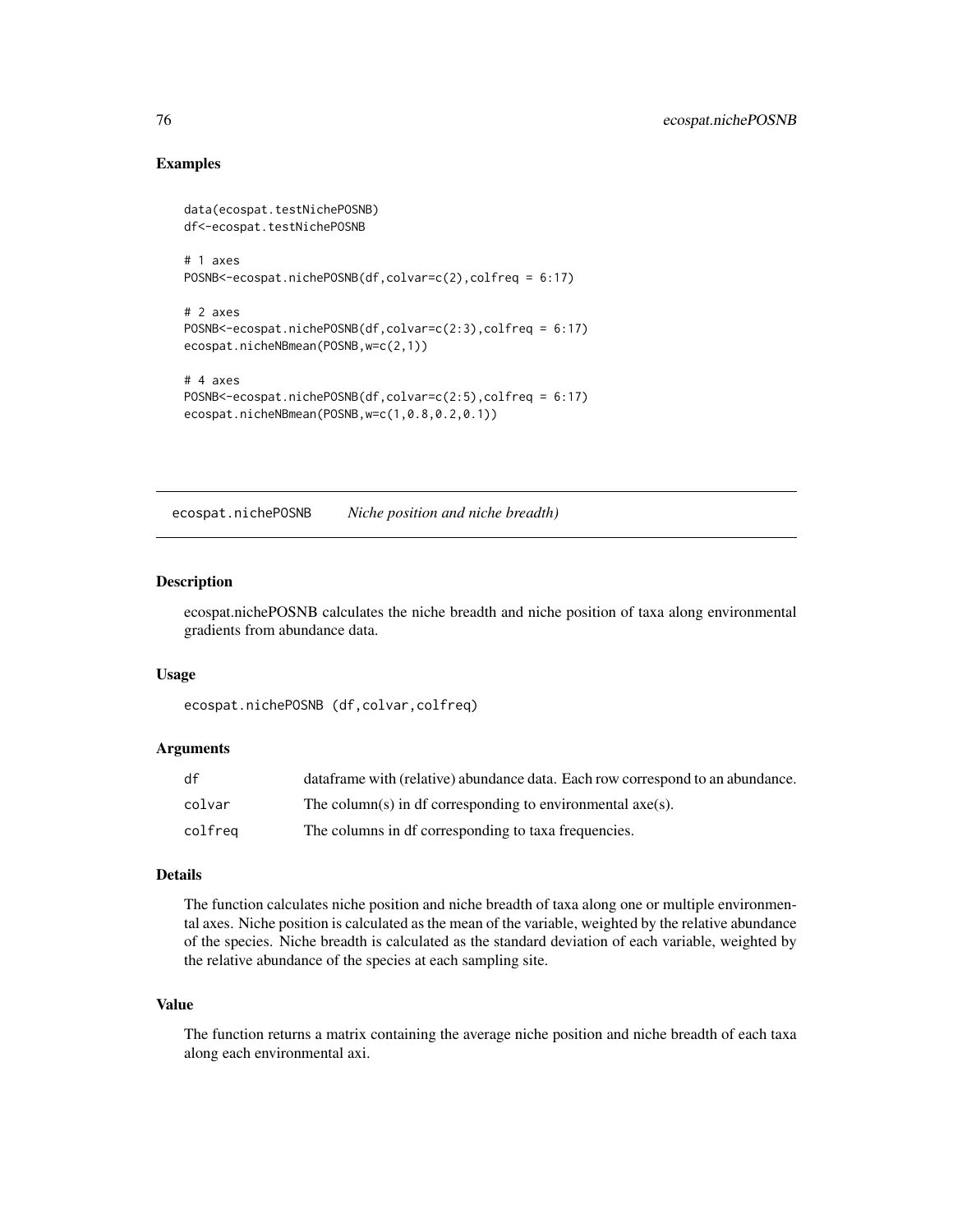```
ecospat.npred 77
```
#### Author(s)

Lucie Malard <lucie.malard@unil.ch> and Olivier Broennimann <olivier.broennimann@unil.ch>

#### References

L.A. Malard, H.K. Mod, N. Guex, O. Broennimann, E. Yashiro, E. Lara, E.D.A. Mitchell, H. Niculita-Hirzel & A. Guisan. The ecological niche of soil bacterial, archaeal, fungal and protist communities along environmental gradients in the Alps. 2021. Accepted in Soil Biology and Biochemistry.

## Examples

```
data(ecospat.testNichePOSNB)
df<-ecospat.testNichePOSNB
```

```
# 1 axes
POSNB<-ecospat.nichePOSNB(df,colvar=c(2),colfreq = 6:17)
```

```
# 2 axes
POSNB<-ecospat.nichePOSNB(df,colvar=c(2:3),colfreq = 6:17)
ecospat.nicheNBmean(POSNB,w=c(2,1))
```

```
# 4 axes
POSNB<-ecospat.nichePOSNB(df,colvar=c(2:5),colfreq = 6:17)
ecospat.nicheNBmean(POSNB,w=c(1,0.8,0.2,0.1))
```
ecospat.npred *Number Of Predictors*

## Description

Calculate the maximum number of predictors to include in the model with a desired correlation between predictors.

## Usage

```
ecospat.npred (x, th)
```
#### Arguments

|    | Correlation matrix of the predictors.                |
|----|------------------------------------------------------|
| th | Desired threshold of correlation between predictors. |

# Value

Returns the number of predictors to use.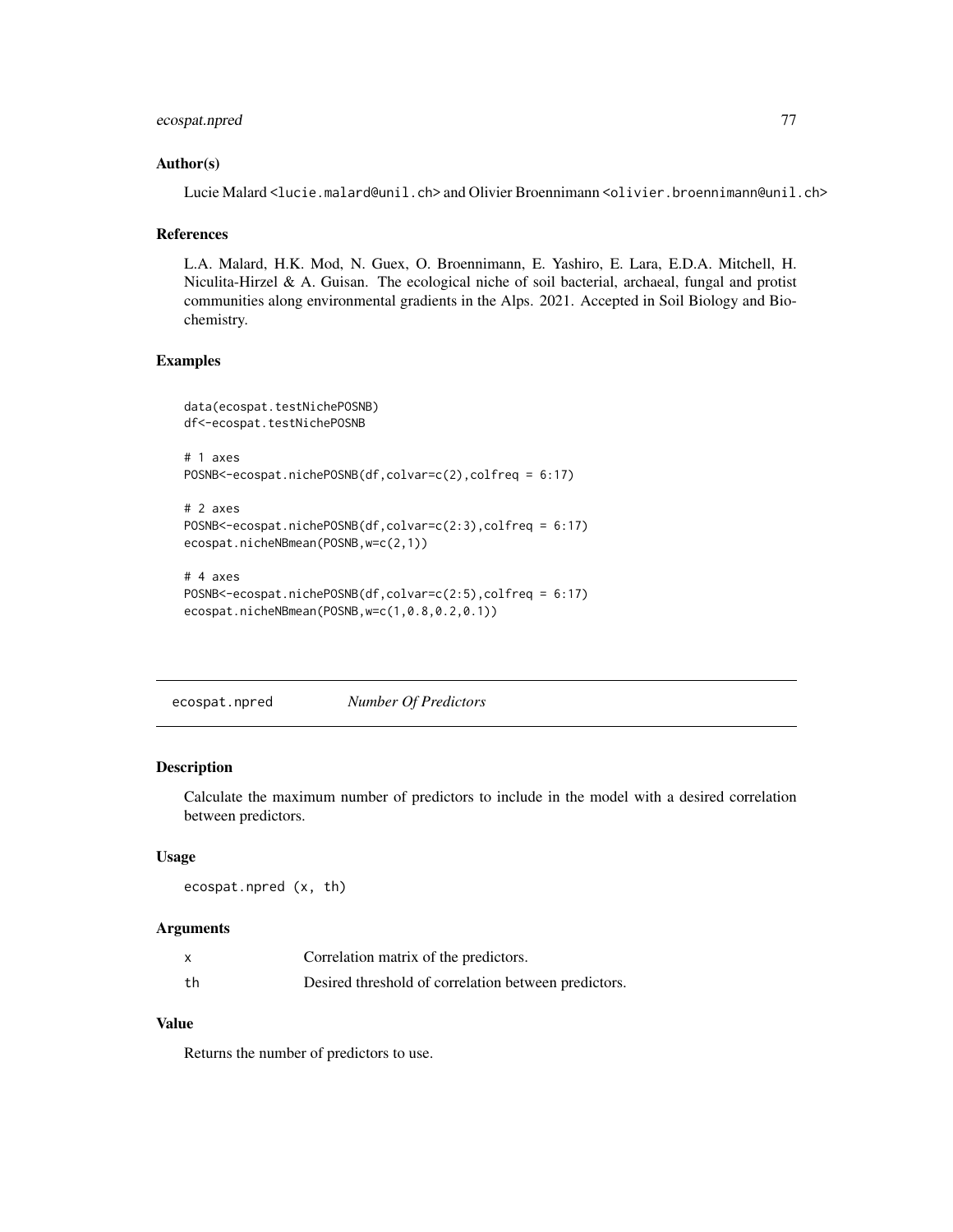## Author(s)

Blaise Petitpierre <bpetitpierre@gmail.com>

#### Examples

```
colvar <- ecospat.testData[c(4:8)]
x <- cor(colvar, method="pearson")
ecospat.npred (x, th=0.75)
```
ecospat.occ.desaggregation

*Species Occurrences Desaggregation*

#### Description

Remove species occurrences in a dataframe which are closer to each other than a specified distance threshold.

# Usage

```
ecospat.occ.desaggregation (xy, min.dist, by)
```
# Arguments

| XV       | A data frame with xy-coordinates (x-column must be named 'x' and y-column<br>$\mathbf{v}$ ) |
|----------|---------------------------------------------------------------------------------------------|
| min.dist | The minimun distance between points in the sub-dataframe.                                   |
| bv       | Grouping element in the dataframe (e.g. species, NULL)                                      |

# Details

This function will desaggregate the original number of occurrences, according to a specified distance.

# Value

A subset of the initial dataframe. The number of points is printed as "initial", "kept" and "out".

## Author(s)

Frank Breiner <frank.breiner@unil.ch>

with contributions of Olivier Broennimann <olivier.broennimann@unil.ch>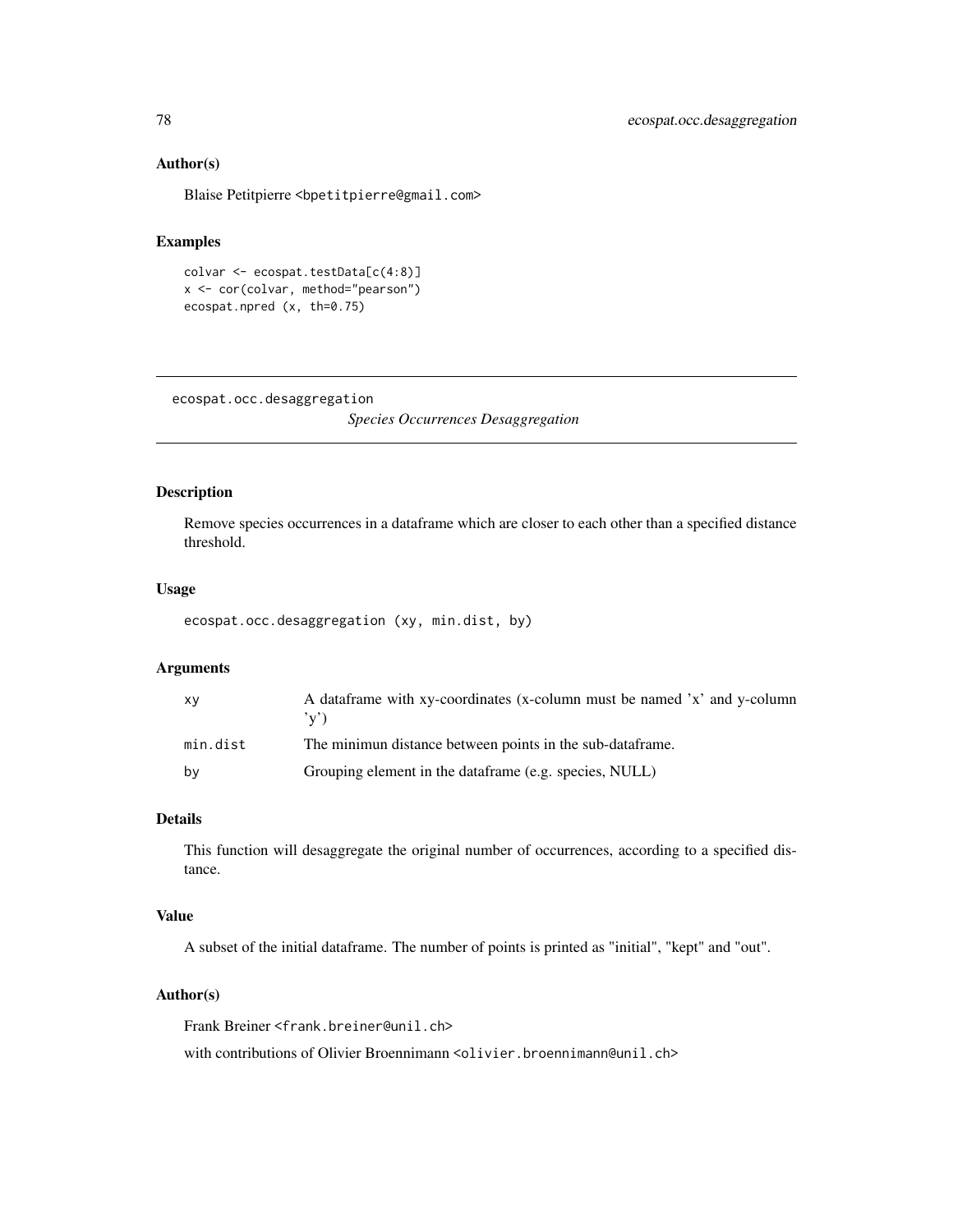# ecospat.occupied.patch 79

# Examples

```
spp <- ecospat.testNiche
\text{colnames}(\text{spp})[2:3] \leftarrow c('x', 'y')sp1 <- spp[1:32,2:3]
occ.sp1 <- ecospat.occ.desaggregation(xy=sp1, min.dist=500, by=NULL)
occ.all.sp <- ecospat.occ.desaggregation(xy=spp, min.dist=500, by='Spp')
```
<span id="page-78-0"></span>ecospat.occupied.patch

*Extract occupied patches of a species in geographic space.)*

# Description

This function determines the occupied patch of a species using standard IUCN criteria (AOO, EOO) or predictive binary maps from Species Distribution Models.

#### Usage

```
ecospat.occupied.patch (bin.map, Sp.occ.xy, buffer = \theta)
```
#### Arguments

| bin.map   | Binary map (single layer or raster stack) from a Species Distribution Model.                                                                                                                |
|-----------|---------------------------------------------------------------------------------------------------------------------------------------------------------------------------------------------|
| Sp.occ.xv | xy-coordinates of the species presence.                                                                                                                                                     |
| buffer    | numeric. Calculate occupied patch models from the binary map using a buffer<br>(predicted area occupied by the species or within a buffer around the species, for<br>details see ?extract). |

# Details

Predictive maps derived from SDMs inform about the potential distribution (or habitat suitability) of a species. Often it is useful to get information about the area of the potential distribution which is occupied by a species, e.g. for Red List assessments.

# Value

a RasterLayer with value 1.

# Author(s)

Frank Breiner <frank.breiner@wsl.ch>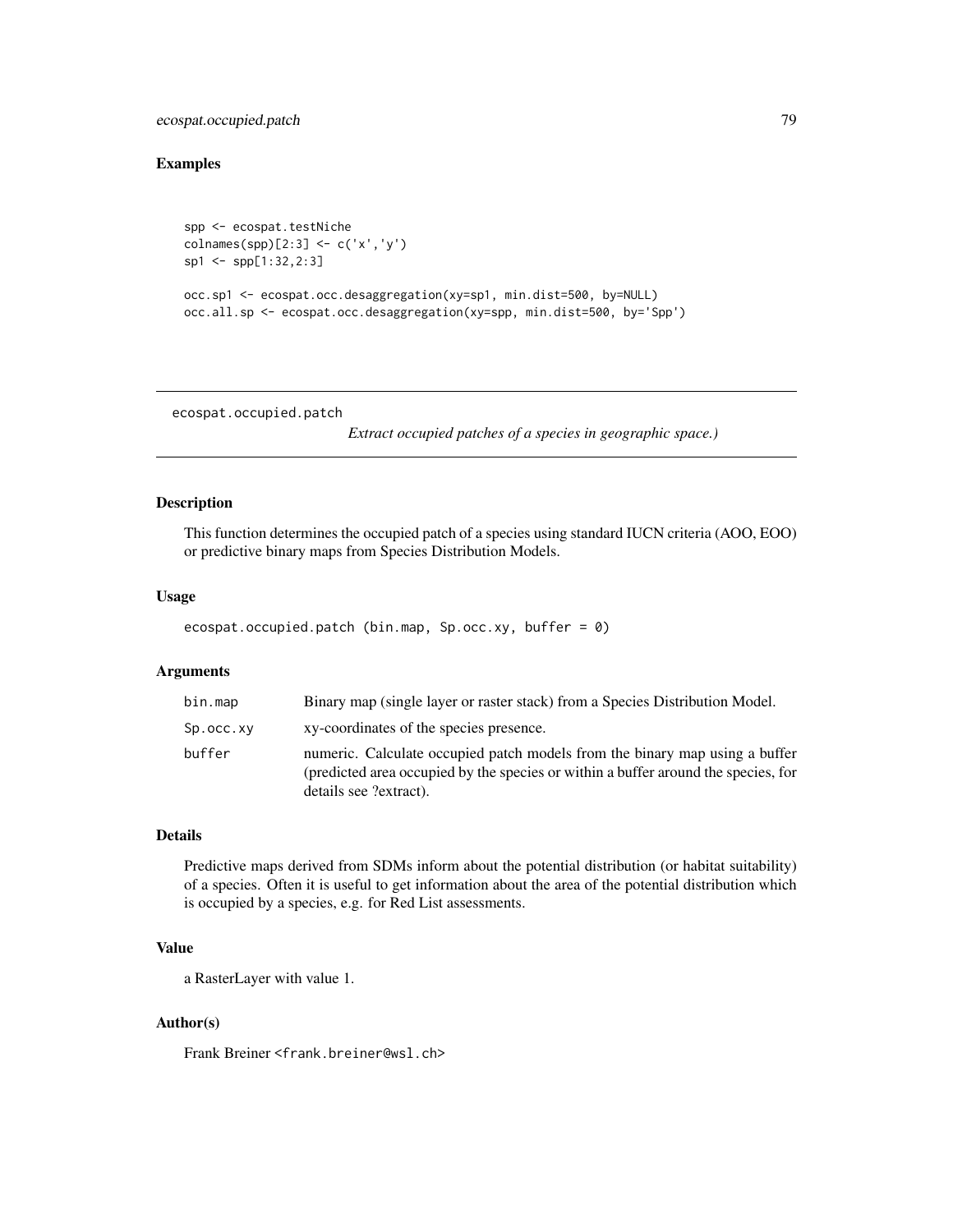## References

IUCN Standards and Petitions Subcommittee. 2016. Guidelines for Using the IUCN Red List Categories and Criteria. Version 12. Prepared by the Standards and Petitions Subcommittee. Downloadable from http://www.iucnredlist.org/documents/RedListGuidelines.pdf

# See Also

[ecospat.rangesize](#page-89-0), [ecospat.mpa](#page-64-0), [ecospat.binary.model](#page-5-0)

#### Examples

```
library(raster)
library(dismo)
### make a maxent model
# path to maxent.jar file
path<- paste0(system.file(package="dismo"), "/java/maxent.jar")
if (file.exists(path) & require(rJava) & require(igraph)) {
 # get predictor variables
 fnames <- list.files(path=paste(system.file(package="dismo"), '/ex', sep=''),
                    pattern='grd', full.names=TRUE )
 predictors <- stack(fnames)
 #plot(predictors)
 # file with presence points
 occurence <- paste(system.file(package="dismo"), '/ex/bradypus.csv', sep='')
 occ <- read.table(occurence, header=TRUE, sep=',')[,-1]
 colnames(occ) \leq c("x","y")
 occ <- ecospat.occ.desaggregation(occ,min.dist=1)
 # fit a domain model, biome is a categorical variable
 me <- maxent(predictors, occ, factors='biome')
 # predict to entire dataset
 pred <- predict(me, predictors)
 plot(pred)
 points(occ)
}
### to convert suitability to binary map
mpa.cutoff <- ecospat.mpa(pred,occ)
pred.bin.mpa <- ecospat.binary.model(pred,mpa.cutoff)
names(pred.bin.mpa) <- "me.mpa"
pred.bin.arbitrary <- ecospat.binary.model(pred,0.5)
```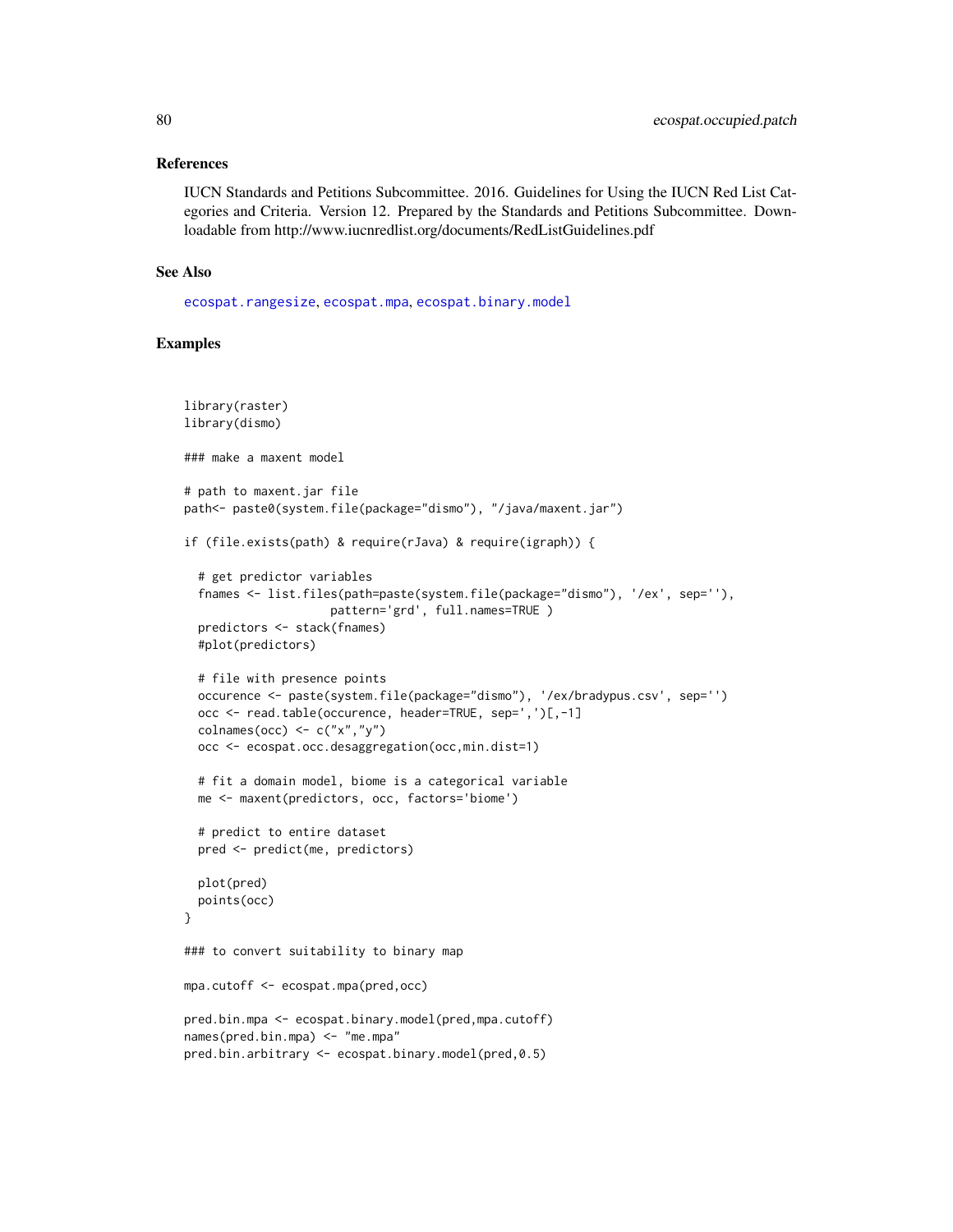```
names(pred.bin.arbitrary) <- "me.arbitrary"
### calculate occupied patch
mpa.ocp <- ecospat.occupied.patch(pred.bin.mpa,occ)
arbitrary.ocp <- ecospat.occupied.patch(pred.bin.arbitrary,occ)
par(mfrow=c(1,2))
plot(mpa.ocp) ## occupied patches: green area
points(occ,col="red",cex=0.5,pch=19)
plot(arbitrary.ocp)
points(occ,col="red",cex=0.5,pch=19)
## with buffer:
mpa.ocp <- ecospat.occupied.patch(pred.bin.mpa,occ, buffer=500000)
arbitrary.ocp <- ecospat.occupied.patch(pred.bin.arbitrary,occ, buffer=500000)
plot(mpa.ocp) ## occupied patches: green area
points(occ,col="red",cex=0.5,pch=19)
plot(arbitrary.ocp)
points(occ,col="red",cex=0.5,pch=19)
```
ecospat.permut.glm *GLM Permutation Function*

# Description

A permutation function to get p-values on GLM coefficients and deviance.

#### Usage

ecospat.permut.glm (glm.obj, nperm, verbose = FALSE)

#### Arguments

| glm.obj | Any calibrated GLM or GAM object with a binomial error distribution.                         |
|---------|----------------------------------------------------------------------------------------------|
| nperm   | The number of permutations in the randomization process.                                     |
| verbose | Boolean indicating whether to print progress output during calculation. Default<br>is FALSE. |

# Details

Rows of the response variable are permuted and a new GLM is calibrated as well as deviance, adjusted deviance and coefficients are calculated. These random parameters are compared to the true parameters in order to derive p-values.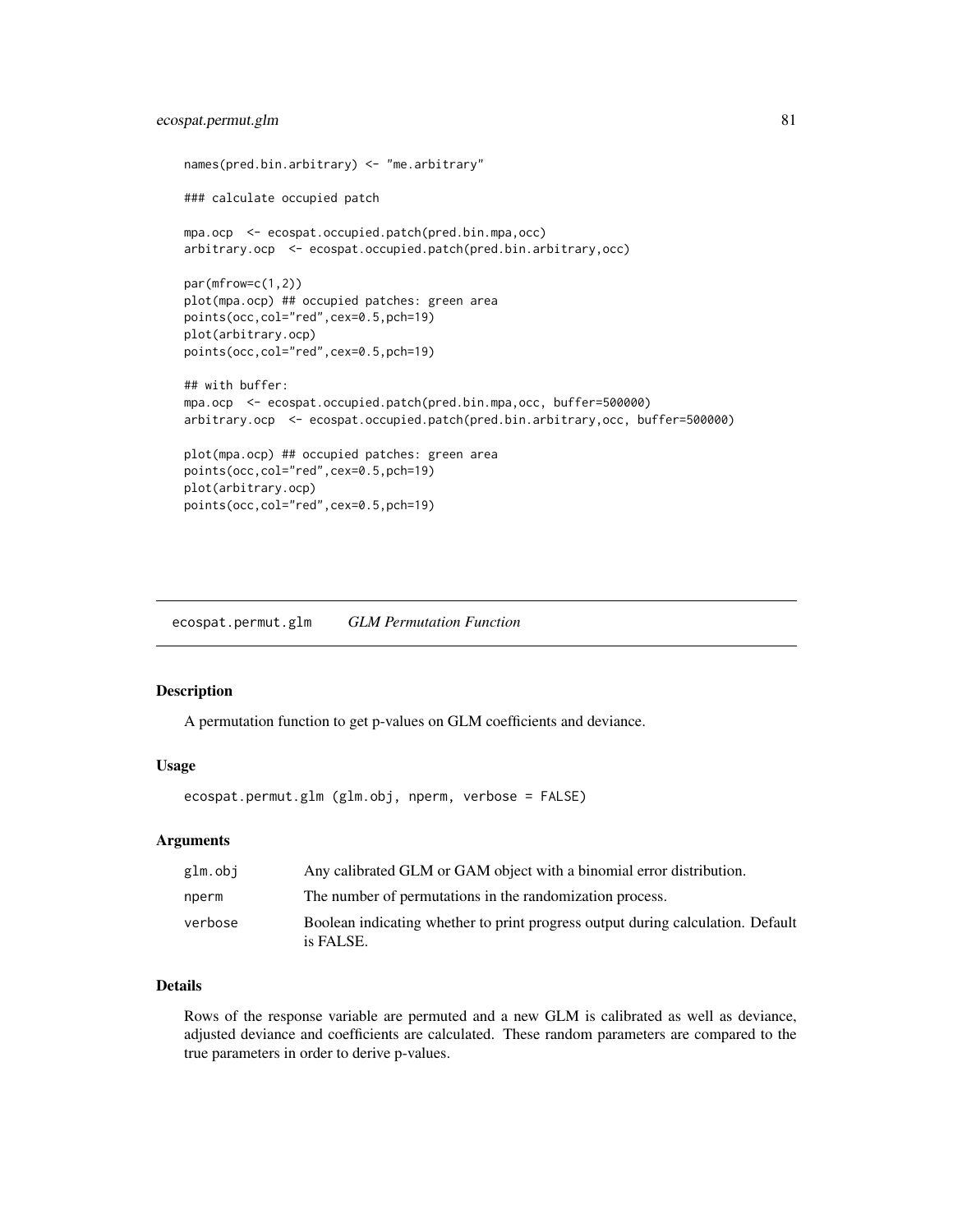# Value

Return p-values that are how the true parameters of the original model deviate from the disribution of the random parameters. A p-value of zero means that the true parameter is completely outside the random distribution.

## Author(s)

Christophe Randin <christophe.randin@unibas.ch>, Antoine Guisan <antoine.guisan@unil.ch> and Trevor Hastie

#### References

Hastie, T., R. Tibshirani and J. Friedman. 2001. *Elements of Statistical Learning; Data Mining, Inference, and Prediction*, Springer-Verlag, New York.

Legendre, P. and L. Legendre. 1998. *Numerical Ecology*, 2nd English edition. Elsevier Science BV, Amsterdam.

## Examples

```
if(require("rms",quietly=TRUE)){
 data('ecospat.testData')
 # data for Soldanella alpina
 data.Solalp<- ecospat.testData[c("Soldanella_alpina","ddeg","mind","srad","slp","topo")]
 # gbm model for Soldanella alpina
 glm.Solalp <- glm(Soldanella_alpina ~ pol(ddeg, 2) + pol(mind, 2) + pol(srad, 2) + pol(slp, 2)
      + pol(topo,2), data = data.Solalp, family = binomial)
 # p-values
 ecospat.permut.glm (glm.Solalp, 1000)
}
```
ecospat.plot.contrib *Plot Variables Contribution*

# **Description**

Plot the contribution of the initial variables to the analysis (i.e. correlation circle). Typically these are the eigen vectors and eigen values in ordinations.

## Usage

```
ecospat.plot.contrib (contrib, eigen)
```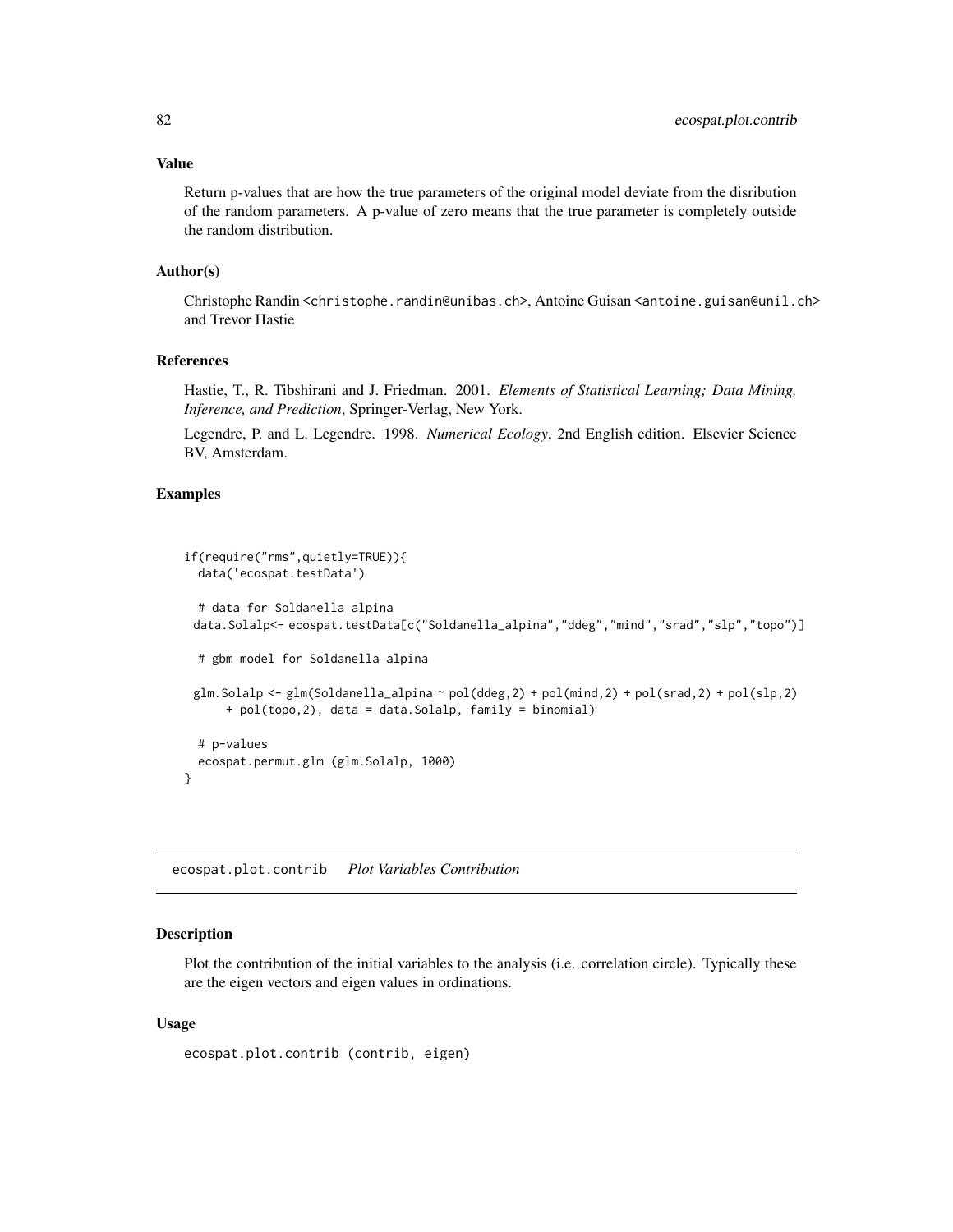# Arguments

| contrib | A dataframe of the contribution of each original variable on each axis of the<br>analysis, <i>i.e.</i> the eigen vectors. |
|---------|---------------------------------------------------------------------------------------------------------------------------|
| eigen   | A vector of the importance of the axes in the ordination, i.e. a vector of eigen<br>values.                               |

# Details

Requires ade4 library. If using [princomp](#page-0-0) , use \$loadings and \$sdev of the princomp object. if using [dudi.pca](#page-0-0), use \$li and \$eig of the dudi.pca object.

#### Author(s)

Olivier Broennimann <olivier.broennimann@unil.ch>

# References

Broennimann, O., M.C. Fitzpatrick, P.B. Pearman, B. Petitpierre, L. Pellissier, N.G. Yoccoz, W. Thuiller, M.J. Fortin, C. Randin, N.E. Zimmermann, C.H. Graham and A. Guisan. 2012. Measuring ecological niche overlap from occurrence and spatial environmental data. *Global Ecology and Biogeography*, 21, 481-497.

#### See Also

[ecospat.plot.niche.dyn](#page-85-0),[ecospat.plot.overlap.test](#page-86-0), [ecospat.niche.similarity.test](#page-70-0),princomp

<span id="page-82-0"></span>ecospat.plot.kappa *Plot Kappa*

#### Description

Plots the values for Cohen's Kappa along different thresholds.

#### Usage

```
ecospat.plot.kappa(Pred, Sp.occ)
```
# Arguments

| Pred   | A vector of predicted probabilities                       |
|--------|-----------------------------------------------------------|
| Sp.occ | A vector of binary observations of the species occurrence |

### Value

A plot of the Cohen's Kappa values along different thresholds.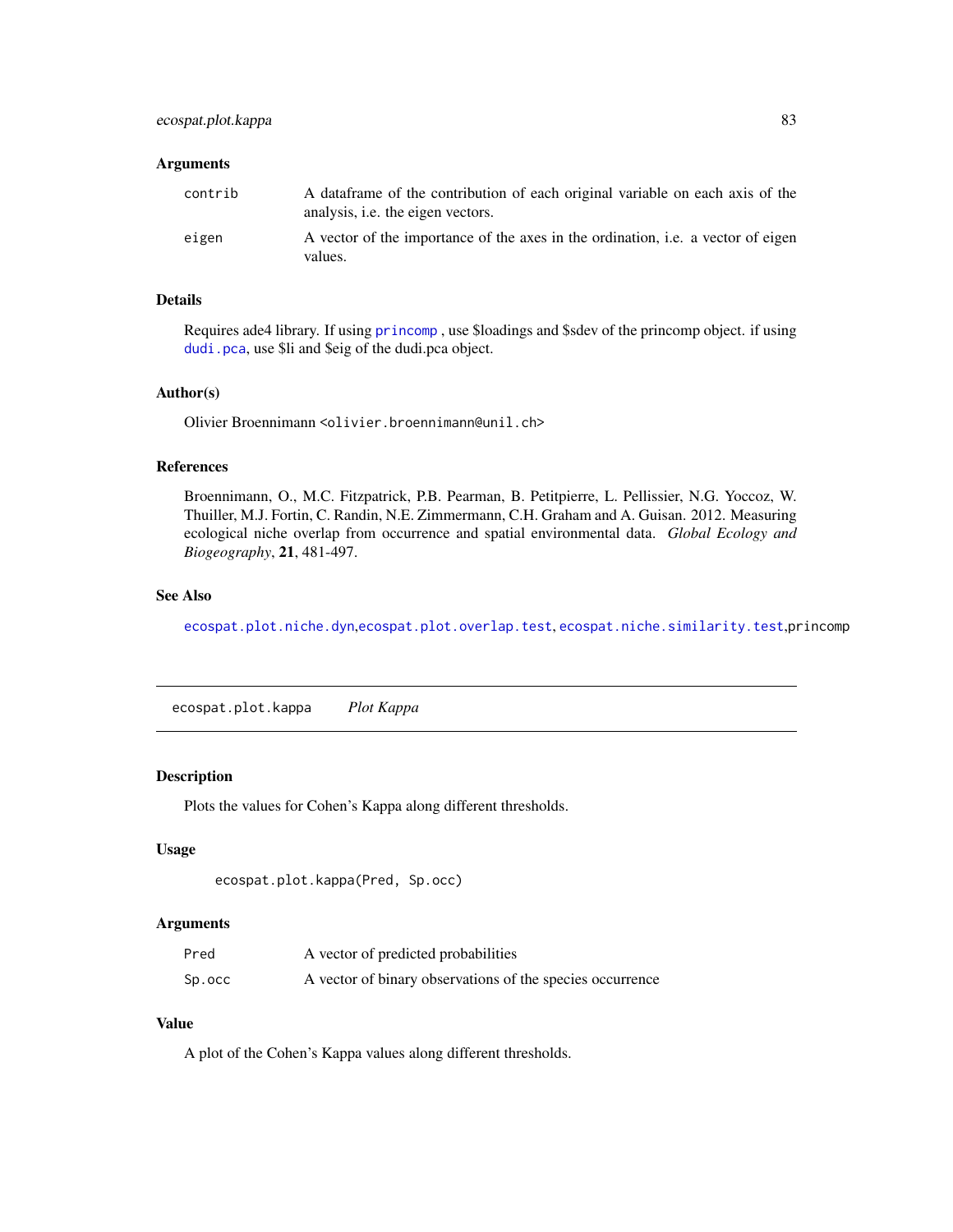## Author(s)

Luigi Maiorano <luigi.maiorano@gmail.com> with contributions of Valeria Di Cola <valeria.dicola@unil.ch>.

# References

Liu, C., P.M. Berry, T.P. Dawson, and R.G. Pearson. 2005. Selecting thresholds of occurrence in the prediction of species distributions. *Ecography*, 28, 385-393.

Landis, J.R. and G.G. Koch. 1977. The measurement of observer agreement for categorical data. *biometrics*, 33,159-174.

# See Also

[ecospat.meva.table](#page-63-0), [ecospat.max.tss](#page-58-0), [ecospat.plot.tss](#page-87-0), [ecospat.cohen.kappa](#page-22-0), [ecospat.max.kappa](#page-57-0)

# Examples

```
Pred <- ecospat.testData$glm_Agrostis_capillaris
Sp.occ <- ecospat.testData$Agrostis_capillaris
ecospat.plot.kappa(Pred, Sp.occ)
```
ecospat.plot.mess *Plot MESS*

# Description

Plot the MESS extrapolation index onto the geographical space.

## Usage

```
ecospat.plot.mess (mess.object, cex=1, pch=15)
```
#### Arguments

| mess.object | A data frame as returned by the ecospat. mess function. |
|-------------|---------------------------------------------------------|
| cex         | Specify the size of the symbol.                         |
| pch         | Specify the point symbols.                              |

# Value

Returns a plot of the the MESS extrapolation index onto the geographical space.

## Author(s)

Blaise Petitpierre <bpetitpierre@gmail.com>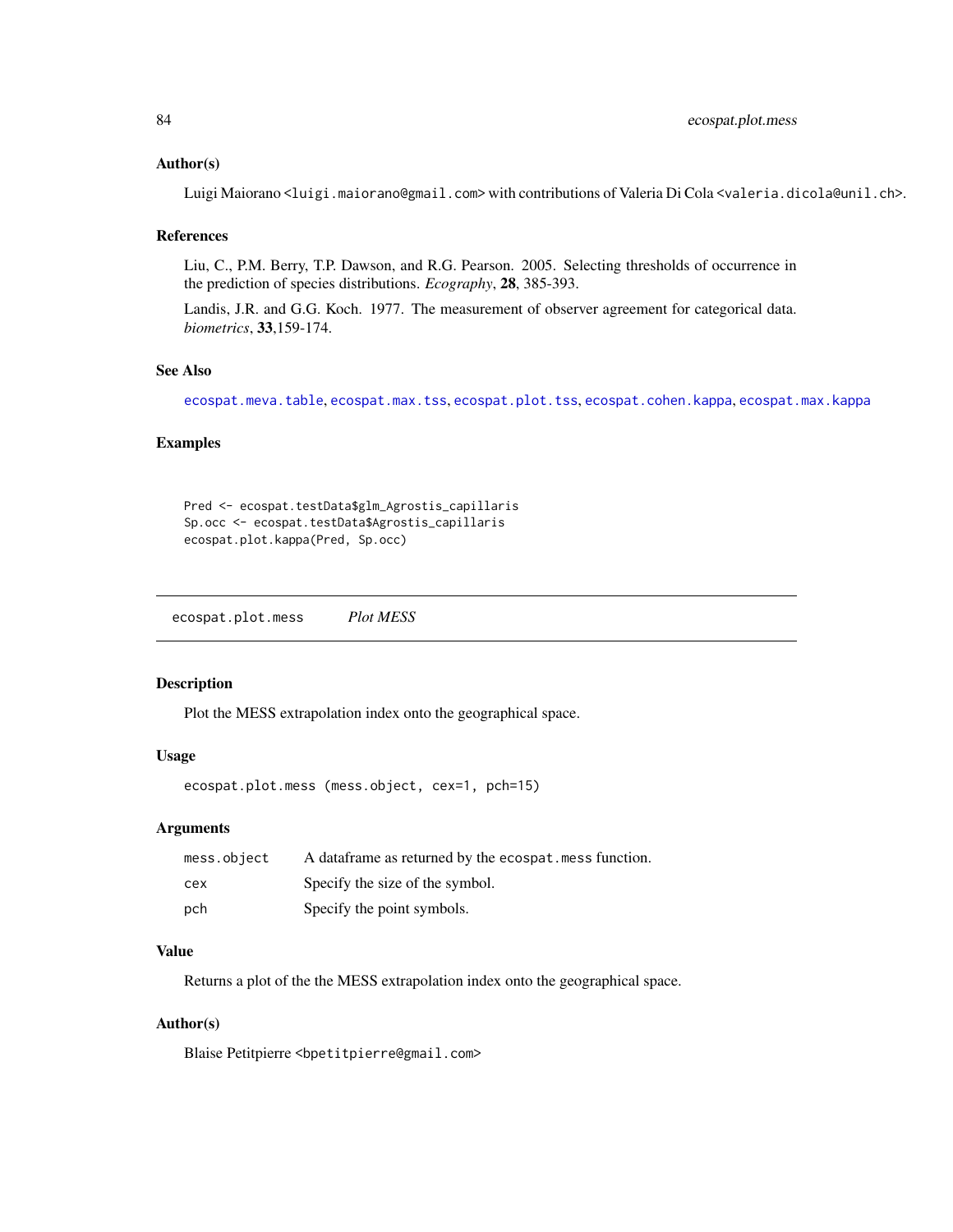# ecospat.plot.niche 85

# References

Elith, J., M. Kearney and S. Phillips. 2010. The art of modelling range-shifting species. *Methods in ecology and evolution*, 1, 330-342.

## See Also

[ecospat.mess](#page-62-0)

# Examples

```
x \leftarrow e \cos p \cdot t \cdot t \cdot \sinh[c(2,3,4:8)]proj <- x[1:90,] #A projection dataset.
cal <- x[91:300,] #A calibration dataset
#Create a MESS object
mess.object <- ecospat.mess (proj, cal, w="default")
#Plot MESS
ecospat.plot.mess (mess.object, cex=1, pch=15)
```
ecospat.plot.niche *Plot Niche*

## Description

Plot a niche z created by ecospat.grid.clim.dyn.

# Usage

ecospat.plot.niche (z, title, name.axis1, name.axis2, cor=FALSE)

# Arguments

| Z          | A gridclim object for the species distribution created by ecospat.grid.clim.dyn.                                                     |
|------------|--------------------------------------------------------------------------------------------------------------------------------------|
| title      | A title for the plot.                                                                                                                |
| name.axis1 | A label for the first axis.                                                                                                          |
| name.axis2 | A label for the second axis.                                                                                                         |
| cor        | Correct the occurrence densities of the species by the prevalence of the environ-<br>ments in its range (TRUE = yes, $FALSE = no$ ). |

#### Details

if z is bivariate, a bivariate plot of the niche of the species. if z is univariate, a histogram of the niche of the species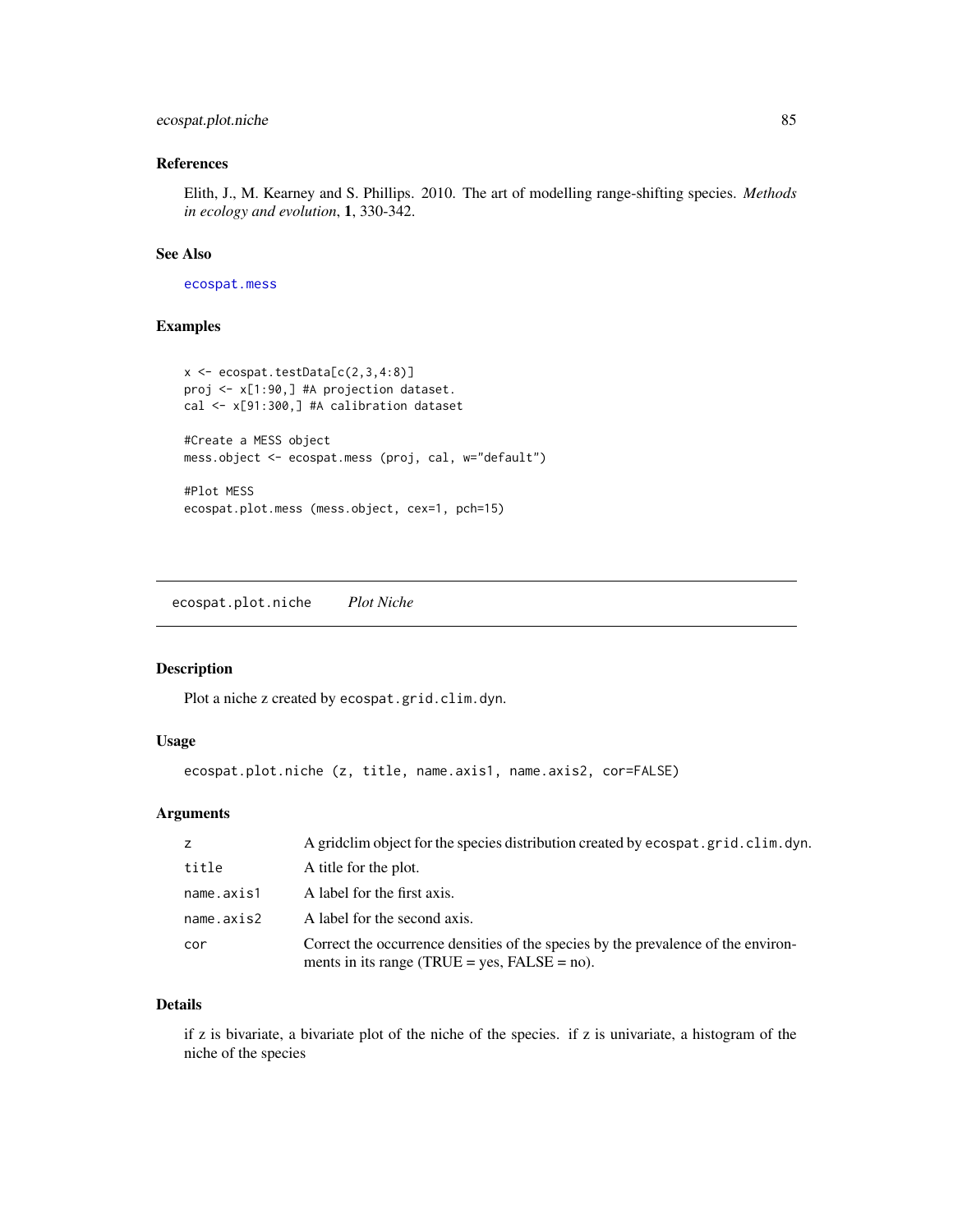#### Author(s)

Olivier Broennimann <olivier.broennimann@unil.ch>

#### References

Broennimann, O., M.C. Fitzpatrick, P.B. Pearman, B. Petitpierre, L. Pellissier, N.G. Yoccoz, W. Thuiller, M.J. Fortin, C. Randin, N.E. Zimmermann, C.H. Graham and A. Guisan. 2012. Measuring ecological niche overlap from occurrence and spatial environmental data. *Global Ecology and Biogeography*, 21, 481-497.

# See Also

[ecospat.grid.clim.dyn](#page-48-0)

<span id="page-85-0"></span>ecospat.plot.niche.dyn

*Niche Categories and Species Density*

# Description

Plot niche categories and species density created by ecospat.grid.clim.dyn.

# Usage

```
ecospat.plot.niche.dyn(z1, z2, quant = 0, title = "", name.axis1 = "Axis 1",
                   name.axis2 = "Axis 2", interest = 1, col.unf =
                    "green", col.exp = "red", col.stab = "blue", col21 ="green3", colZ2 = "red3", transparency = 70)
```
# Arguments

| z1             | A grid clim object for the native distribution.                                                            |
|----------------|------------------------------------------------------------------------------------------------------------|
| z <sub>2</sub> | A gridclim object for the invaded range.                                                                   |
| quant          | The quantile of the environmental density used to delimit marginal climates.                               |
| title          | The title of the plot.                                                                                     |
| name.axis1     | A label for the first axis.                                                                                |
| name.axis2     | A label for the second axis                                                                                |
| interest       | Choose which density to plot: if interest=1, plot native density, if interest=2,<br>plot invasive density. |
| col.unf        | The color used to depict unfilling area.                                                                   |
| col.exp        | The color used to depict expansion area.                                                                   |
| col.stab       | The color used to depict stability area.                                                                   |
| colZ1          | The color used to delimit the native extent.                                                               |
| colZ2          | The color used to delimit the invaded extent.                                                              |
| transparency   | A value between 0 and 100 to set the transparency level of the niche categories                            |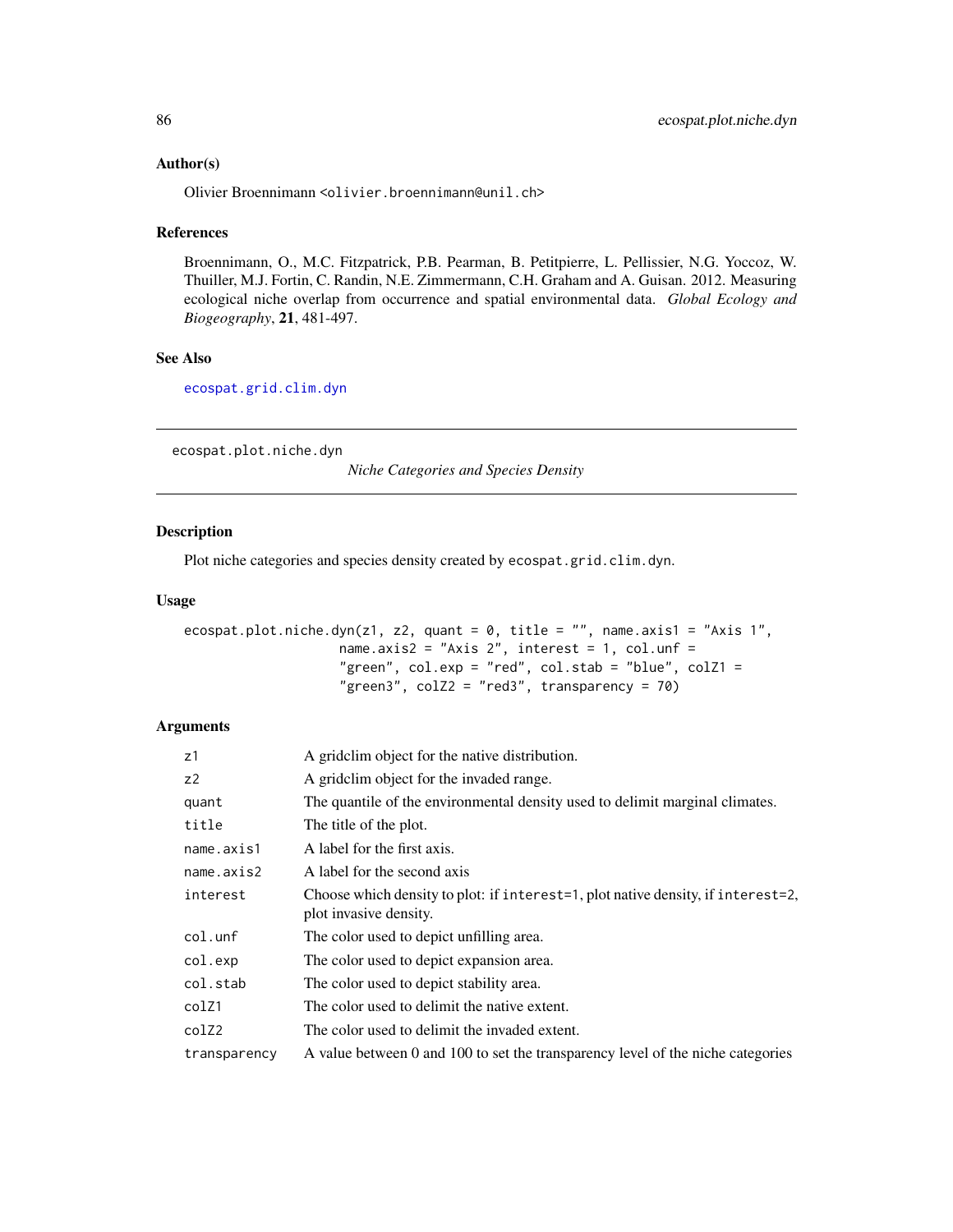# Details

Using the default colors, the plot will show the niche stability in blue, niche expansion in red, and niche unfilling in green. The solid contour line indicates the extent of environmental conditions that exists in the native and invaded ranges; the dotted contour line indicates the quantile indicated by the quant argument. The densities of occurrences are displayed using gray shading. This shading shows occurences in the native or invaded range only, as determined by the value of the interest argument.

# Author(s)

Blaise Petitpierre <bpetitpierre@gmail.com>

<span id="page-86-0"></span>ecospat.plot.overlap.test

*Plot Overlap Test*

## Description

Plot a histogram of observed and randomly simulated overlaps, with p-values of equivalency or similarity tests.

## Usage

ecospat.plot.overlap.test (x, type, title)

## Arguments

| $\mathsf{X}$ | Object created by                                                                 |
|--------------|-----------------------------------------------------------------------------------|
|              | ecospat.niche.similarity.test or ecospat.niche.equivalency.test.                  |
| type         | Select the tested index. Must be "D", "I", "expansion", "stability", "unfilling". |
| title        | The title for the plot.                                                           |

# Author(s)

Olivier Broennimann <olivier.broennimann@unil.ch>

# References

Broennimann, O., M.C. Fitzpatrick, P.B. Pearman, B. Petitpierre, L. Pellissier, N.G. Yoccoz, W. Thuiller, M.J. Fortin, C. Randin, N.E. Zimmermann, C.H. Graham and A. Guisan. 2012. Measuring ecological niche overlap from occurrence and spatial environmental data. *Global Ecology and Biogeography*, 21, 481-497.

## See Also

[ecospat.niche.similarity.test](#page-70-0), [ecospat.niche.equivalency.test](#page-67-0)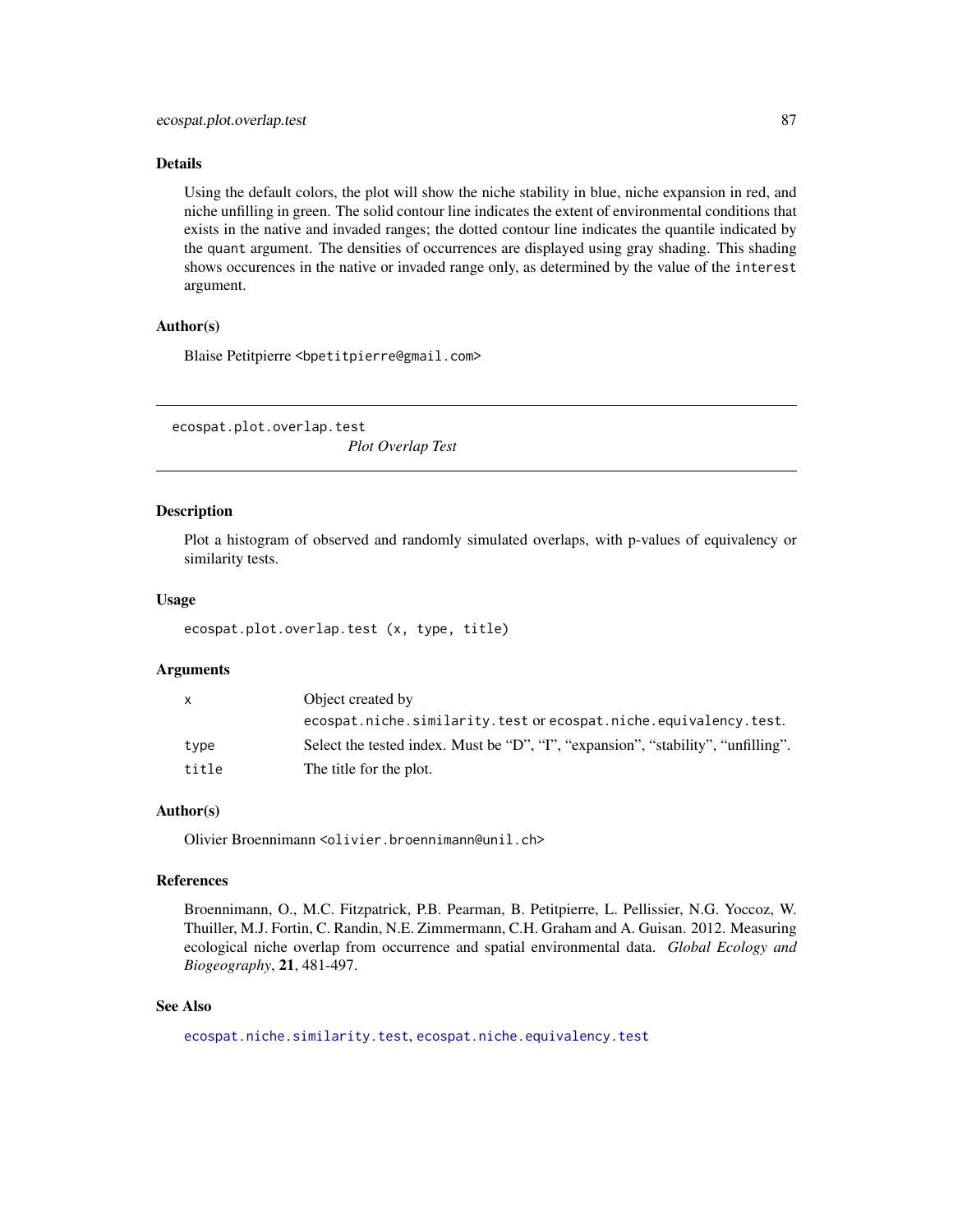<span id="page-87-0"></span>ecospat.plot.tss *Plot True skill statistic (TSS)*

# Description

Plots the values for True skill statistic (TSS) along different thresholds.

#### Usage

```
ecospat.plot.tss(Pred, Sp.occ)
```
## Arguments

| Pred   | A vector of predicted probabilities                       |
|--------|-----------------------------------------------------------|
| Sp.occ | A vector of binary observations of the species occurrence |

# Value

A plot of the TSS values along different thresholds.

#### Author(s)

Luigi Maiorano <luigi.maiorano@gmail.com>

# References

Liu, C., P.M. Berry, T.P. Dawson, and R.G. Pearson. 2005. Selecting thresholds of occurrence in the prediction of species distributions. *Ecography*, 28, 385-393.

Liu, C., M. White and G. Newell. 2013. Selecting thresholds for the prediction of species occurrence with presence-only data. *Journal of Biogeography*, *40*, 778-789.

# See Also

[ecospat.meva.table](#page-63-0), [ecospat.max.tss](#page-58-0), [ecospat.plot.kappa](#page-82-0), [ecospat.cohen.kappa](#page-22-0), [ecospat.max.kappa](#page-57-0)

# Examples

```
Pred <- ecospat.testData$glm_Agrostis_capillaris
Sp.occ <- ecospat.testData$Agrostis_capillaris
ecospat.plot.tss(Pred, Sp.occ)
```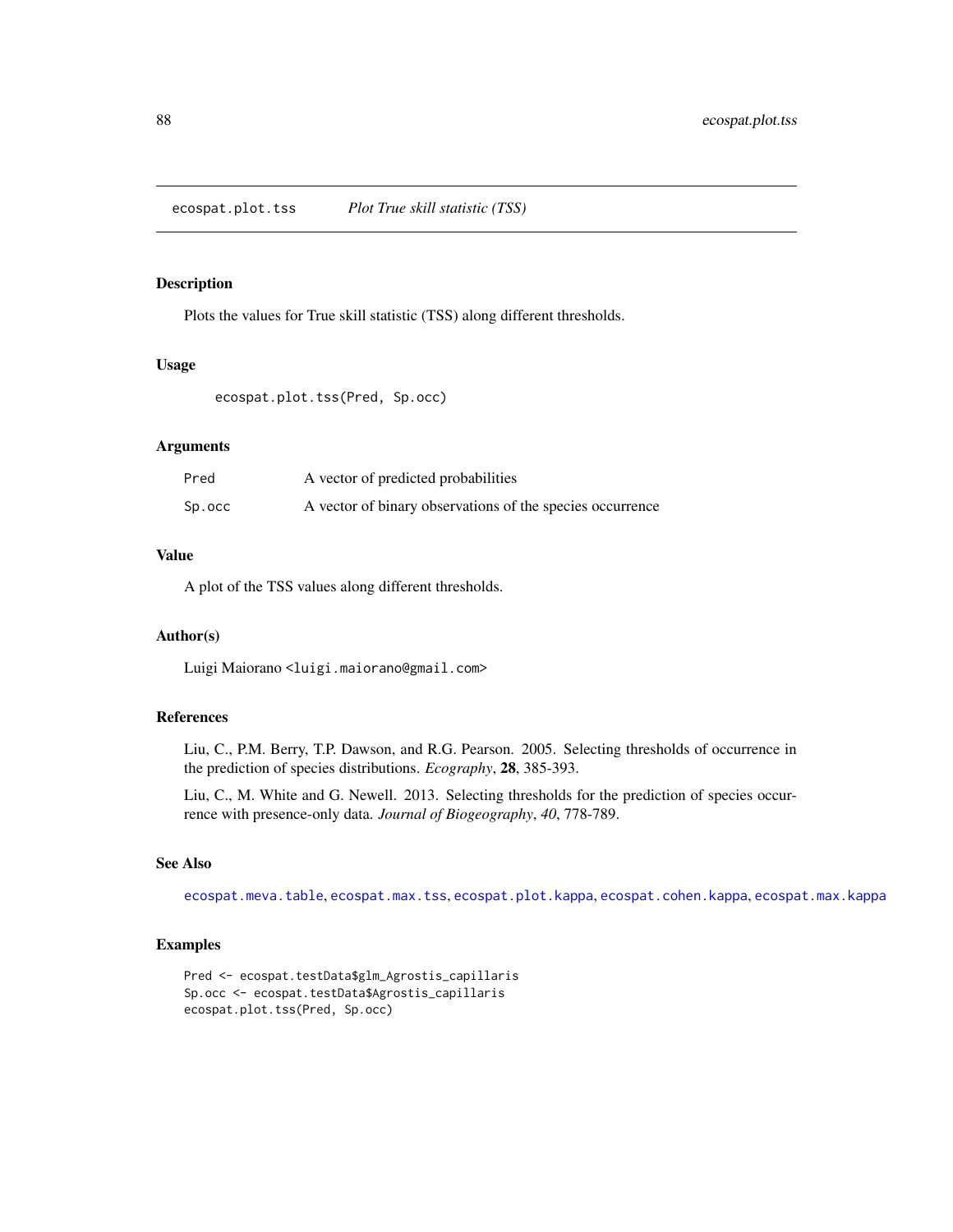ecospat.rand.pseudoabsences

*Sample Pseudo-Absences*

# Description

Randomly sample pseudoabsences from an environmental dataframe covering the study area.

## Usage

```
ecospat.rand.pseudoabsences (nbabsences, glob, colxyglob, colvar="all",
presence, colxypresence, mindist)
```
# Arguments

| nbabsences    | The number of pseudoabsences desired.                                                                                                                                     |
|---------------|---------------------------------------------------------------------------------------------------------------------------------------------------------------------------|
| glob          | A two-column data frame (or a vector) of the environmental values (in column)<br>for background pixels of the whole study area (in row).                                  |
| colxyglob     | The range of columns for x and y in glob.                                                                                                                                 |
| colvar        | The range of columns for the environmental variables in glob. colvar="all" keeps<br>all the variables in glob in the final data frame. colvar=NULL keeps only x and<br>y. |
| presence      | A presence-absence dataframe for each species (columns) in each location or<br>grid cell (rows).                                                                          |
| colxypresence | The range of columns for x and y in presence.                                                                                                                             |
| mindist       | The minimum distance from presences within wich pseudoabsences should not<br>be drawn (buffer distance around presences).                                                 |

# Value

A dataframe of random absences.

## Author(s)

Olivier Broennimann <olivier.broennimann@unil.ch>

# Examples

```
glob <- ecospat.testData[2:8]
presence <- ecospat.testData[c(2:3,9)]
presence <- presence[presence[,3]==1,1:2]
ecospat.rand.pseudoabsences (nbabsences=10, glob=glob, colxyglob=1:2, colvar = "all",
presence= presence, colxypresence=1:2, mindist=20)
```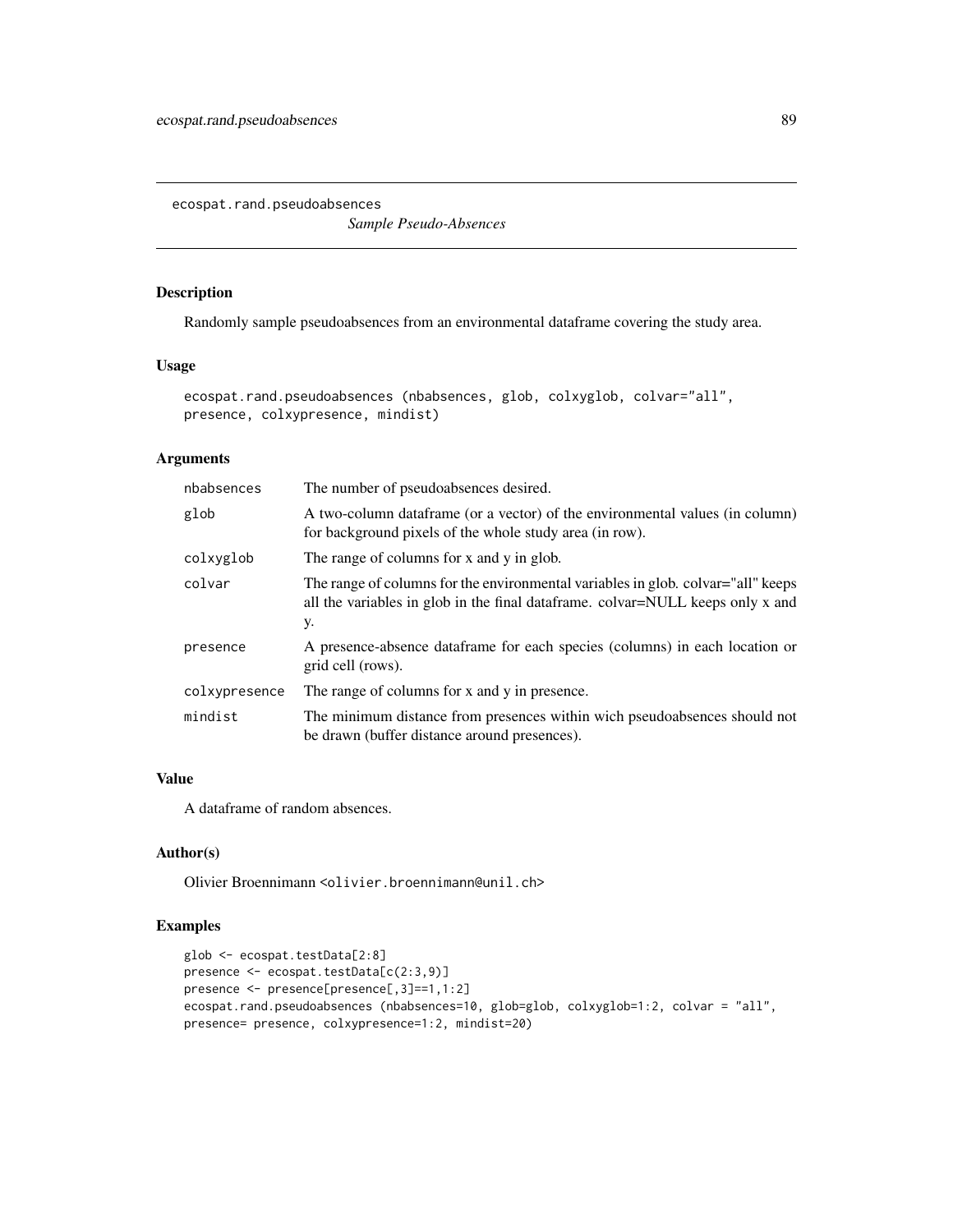<span id="page-89-0"></span>

## Description

This function quantifies the range size of a species using standard IUCN criteria (Area of Occupancy AOO, Extent of Occurence EOO) or binary maps derived from Species Distribution Models.

# Usage

```
ecospat.rangesize (bin.map, ocp, buffer, eoo.around.model, eoo.around.modelocp,
xy, EOO, Model.within.eoo, AOO, resol, AOO.circles, d, lonlat, return.obj,
save.obj, save.rangesize, directory)
```

```
ecospat.rangesize (bin.map = NULL,
                   ocp = TRUE,buffer = 0,
                   eoo.around.model = TRUE,
                   eoo.around.modelocp = FALSE,
                   xy = NULL,EOO = TRUE,Model.within.eoo = TRUE,
                   AOO = TRUE,resol = c(2000, 2000),
                   AOO.circles = FALSE,
                   d = sqrt((2000 * 2)/pi),lonlat = FALSE,
                   return.obj = TRUE,
                   save.obj = FALSE,save.rangesize = FALSE,
                   directory = getwd()
```
## Arguments

| bin.map          | Binary map (single layer or raster stack) from a Species Distribution Model.                                                                                                                |
|------------------|---------------------------------------------------------------------------------------------------------------------------------------------------------------------------------------------|
| ocp              | logical. Calculate occupied patch models from the binary map (predicted area<br>occupied by the species)                                                                                    |
| buffer           | numeric. Calculate occupied patch models from the binary map using a buffer<br>(predicted area occupied by the species or within a buffer around the species, for<br>details see ?extract). |
| eoo.around.model |                                                                                                                                                                                             |

logical. The EOO around all positive predicted values from the binary map.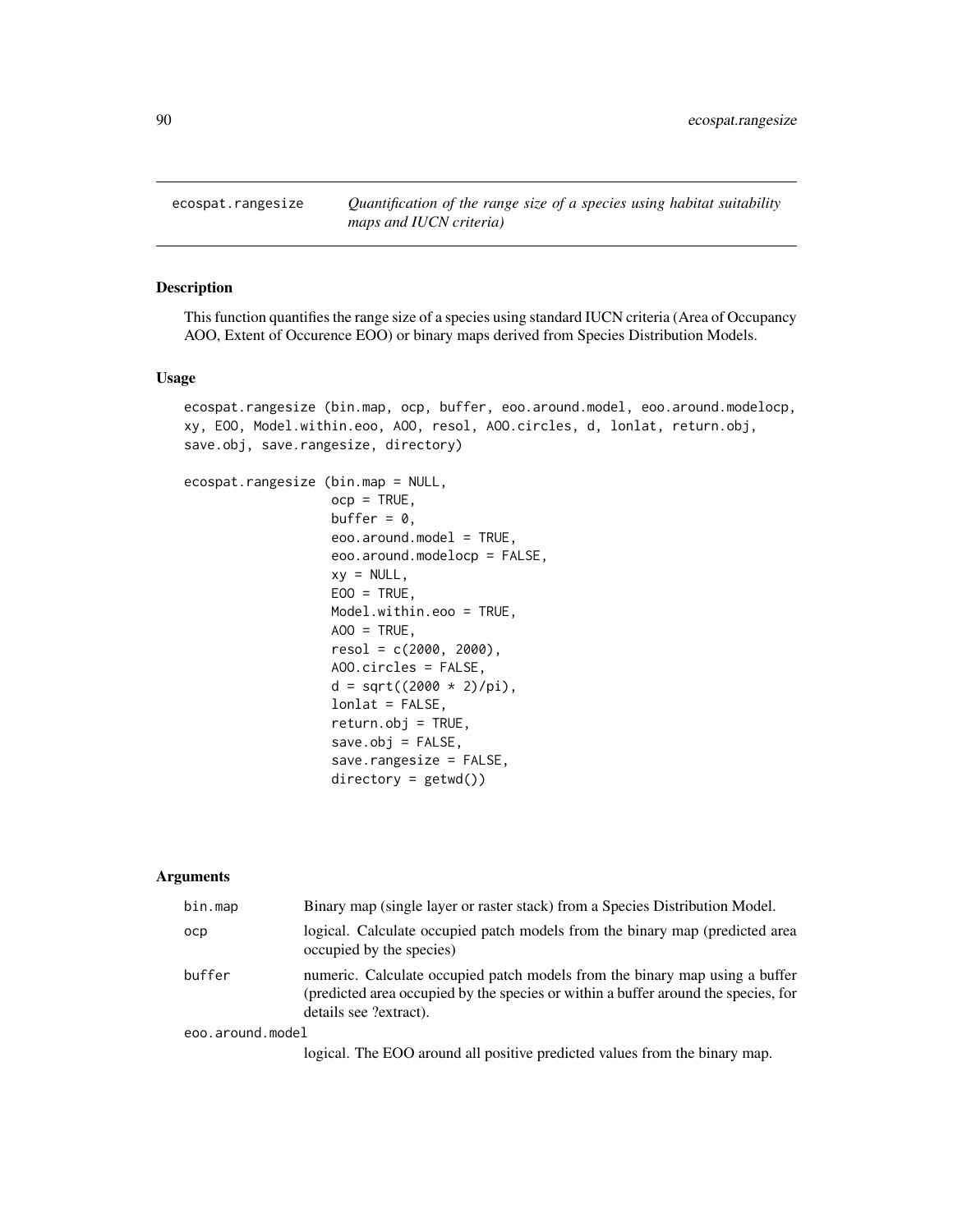| eoo.around.modelocp |                                                                                                                             |
|---------------------|-----------------------------------------------------------------------------------------------------------------------------|
|                     | logical. EOO around all positive predicted values of occupied patches.                                                      |
| xy                  | xy-coordinates of the species presence                                                                                      |
| E <sub>0</sub>      | logical. Extent of Occurrence. Convex Polygon around occurrences.                                                           |
| Model.within.eoo    |                                                                                                                             |
|                     | logical. Area predicted as suitable by the model within EOO.                                                                |
| AOO                 | logical. Area of Occupancy ddervied by the occurrences.                                                                     |
| resol               | Resolution of the grid frame at which AOO should be calculated.                                                             |
| AOO.circles         | logical. AOO calculated by circles around the occurrences instead of using a<br>grid frame.                                 |
| d                   | Radius of the AOO.circles around the occurrences.                                                                           |
| lonlat              | Are these longitude/latidue coordinates? (Default = $FALSE$ ).                                                              |
| return.obj          | logical, should the objects created to estimate range size be returned (rasterfiles<br>and spatial polygons). Default: TRUE |
| save.obj            | logical. should objects be saved on hard drive?                                                                             |
|                     | save.rangesize logical. should range size estimations be saved on hard drive.                                               |
| directory           | directory in which objects should be saved (Default = $getwd()$ )                                                           |

# Details

The range size of a species is important for many conservation purposes, e.g. to assess the status of threat for IUCN Red Lists. This function quantifies the range size using different IUCN measures, i.e. the Area Of Occupancy (AOO), the Extent Of Occurrence (EOO) and from binary maps derived from Species Distribution Models (SDMs). Different ways to extract range size from SDMs are available, e.g. using occupied patches, the suitable habitat within EOO or a convex hull around the suitable habitat.

## Value

A list with the values of range size quantification and the stored objects used for quantification (of class RasterLayers, ahull, ConvexHull).

# Author(s)

Frank Breiner <frank.breiner@wsl.ch>

# References

IUCN. 2012. IUCN Red List Categories and Criteria: Version 3.1. Second edition. Gland, Switzerland and Cambridge, UK: IUCN. iv + 32pp.

IUCN Standards and Petitions Subcommittee. 2016. Guidelines for Using the IUCN Red List Categories and Criteria. Version 12. Prepared by the Standards and Petitions Subcommittee. Downloadable from http://www.iucnredlist.org/documents/RedListGuidelines.pdf

Pateiro-Lopez, B., and A. Rodriguez-Casal. 2010. Generalizing the Convex Hull of a Sample: The R Package alphahull. *Journal of Statistical software*, 34, 1-28.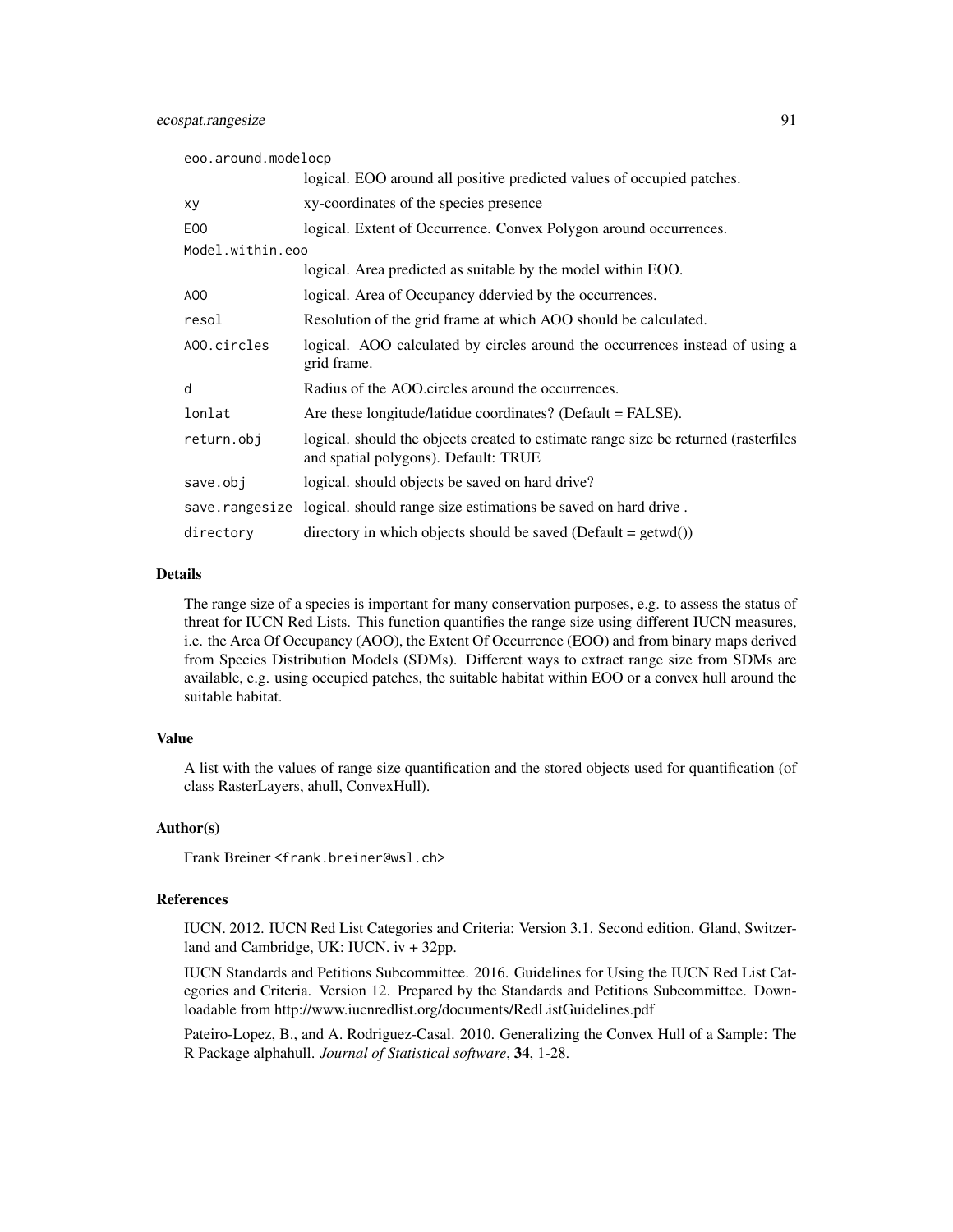# See Also

[ecospat.occupied.patch](#page-78-0), [ecospat.mpa](#page-64-0), [ecospat.binary.model](#page-5-0)

# Examples

```
library(raster)
library(dismo)
### make a maxent model
# path to maxent.jar file
path<- paste0(system.file(package="dismo"), "/java/maxent.jar")
if (file.exists(path) & require(rJava)) {
# get predictor variables
fnames <- list.files(path=paste(system.file(package="dismo"), '/ex', sep=''),
                     pattern='grd', full.names=TRUE )
predictors <- stack(fnames)
#plot(predictors)
# file with presence points
occurence <- paste(system.file(package="dismo"), '/ex/bradypus.csv', sep='')
occ <- read.table(occurence, header=TRUE, sep=',')[,-1]
colnames(occ) \leq c("x","y")
occ <- ecospat.occ.desaggregation(occ,min.dist=1)
# fit a domain model, biome is a categorical variable
me <- maxent(predictors, occ, factors='biome')
# predict to entire dataset
pred <- predict(me, predictors)
plot(pred)
points(occ)
### make binary maps
# use MPA to convert suitability to binary map
mpa.cutoff <- ecospat.mpa(pred,occ)
# use Boyce index to convert suitability to binary map
boyce <- ecospat.boyce(pred, occ)
### use the boyce index to find a threshold
pred.bin.arbitrary <- ecospat.binary.model(pred,0.5)
pred.bin.mpa <- ecospat.binary.model(pred,mpa.cutoff)
names(pred.bin.mpa) <- "me.mpa"
pred.bin.arbitrary <- ecospat.binary.model(pred,0.5)
names(pred.bin.arbitrary) <- "me.arbitrary"
```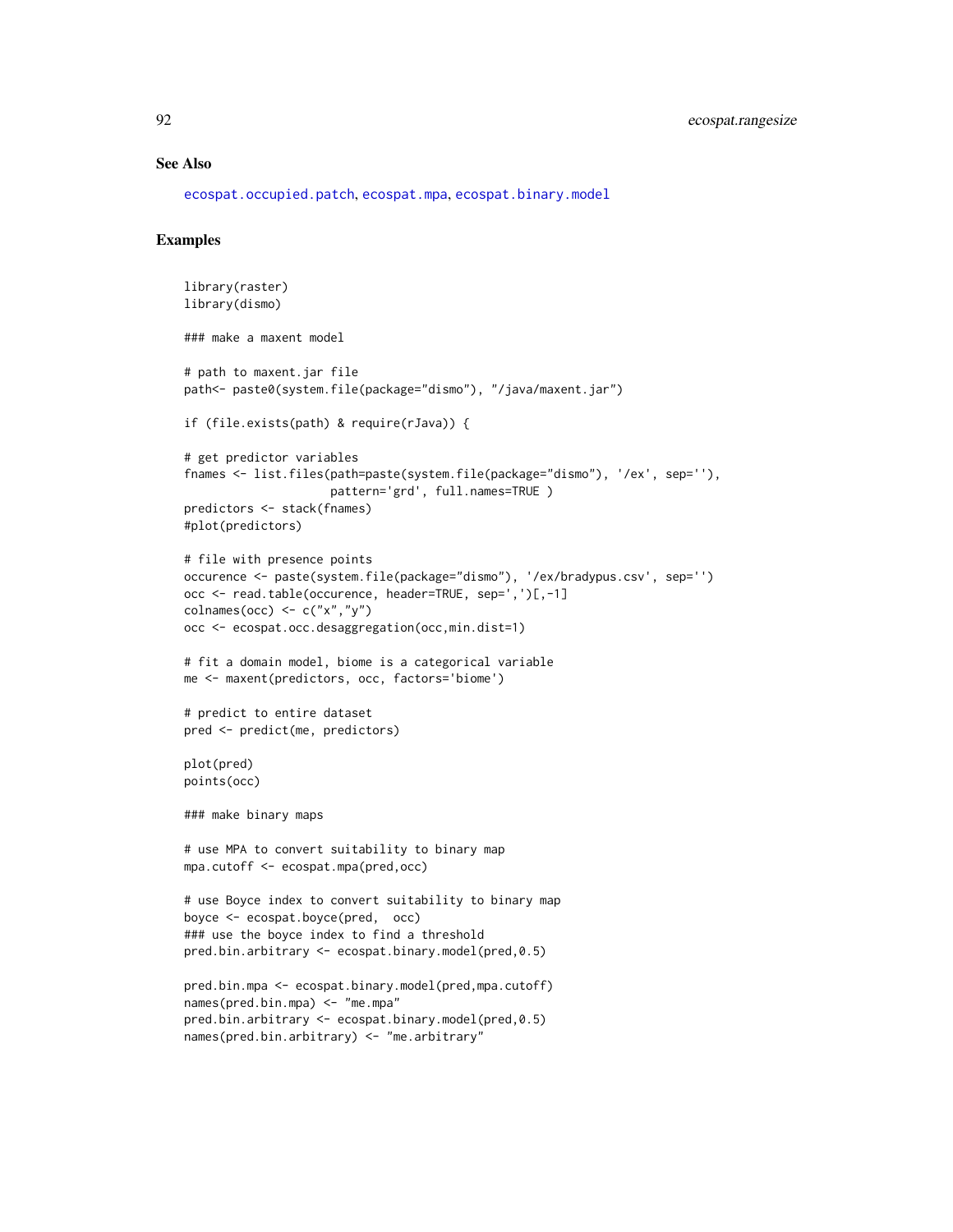### rangesize calculations

```
if(require(rgeos,alphahull,quietly=TRUE)){
 rangesize <- ecospat.rangesize(stack(pred.bin.mpa,pred.bin.arbitrary),
                              xy=occ,
                               resol=c(1,1),eoo.around.modelocp =TRUE,
                               AOO.circles = TRUE,
                               d=200000,
                               lonlat =TRUE)
 rangesize$RangeSize
 names(rangesize$RangeObjects)
 par(mfrow=c(1,3))
 plot(ecospat.binary.model(pred,0),legend=FALSE, main="IUCN criteria")
 ### IUCN criteria & derivates
 # plot AOO
 plot(rangesize$RangeObjects$AOO,add=TRUE, col="red",legend=FALSE)
 # plot EOO
 plot(rangesize$RangeObjects$EOO@polygons,add=TRUE, border="red", lwd=2)
 # plot circles around occurrences
 plot(rangesize$RangeObjects$AOO.circle@polygons,add=TRUE,border="blue")
 for(i in 1:2){
   ## plot the occupied patches of the model
   plot(rangesize$RangeObjects$models.ocp[[i]],col=c("grey","blue","darkgreen"),
   main=names(rangesize$RangeObjects$models.ocp[[i]]),legend=FALSE)
   points(occ,col="red",cex=0.5,pch=19)
   ## plot EOO around model
  plot(rangesize$RangeObjects$eoo.around.model[[i]]@polygons,add=TRUE,border="blue",lwd=2)
   ## plot EOO around occupied patches
  plot(rangesize$RangeObjects$eoo.around.mo.ocp[[i]]@polygons,add=TRUE,border="darkgreen",
   1wd=2)## plot the modeled area within EOO
   #plot(rangesize$RangeObjects$model.within.eoo[[i]],col=c("grey","blue","darkgreen"))
   #points(occ,col="red",cex=0.5,pch=19)
   #plot(rangesize$RangeObjects$EOO@polygons,add=TRUE, border="red", lwd=2)
 }
 par(mfrow=c(1,1))
 ### Alpha-hulls are not included in the function yet because of Licence limitations.
```
### However, alpha-hulls can easily be included manually (see also the help file of ### the alpha hull package):

alpha =  $2$  # alpha value of  $2$  recommended by IUCN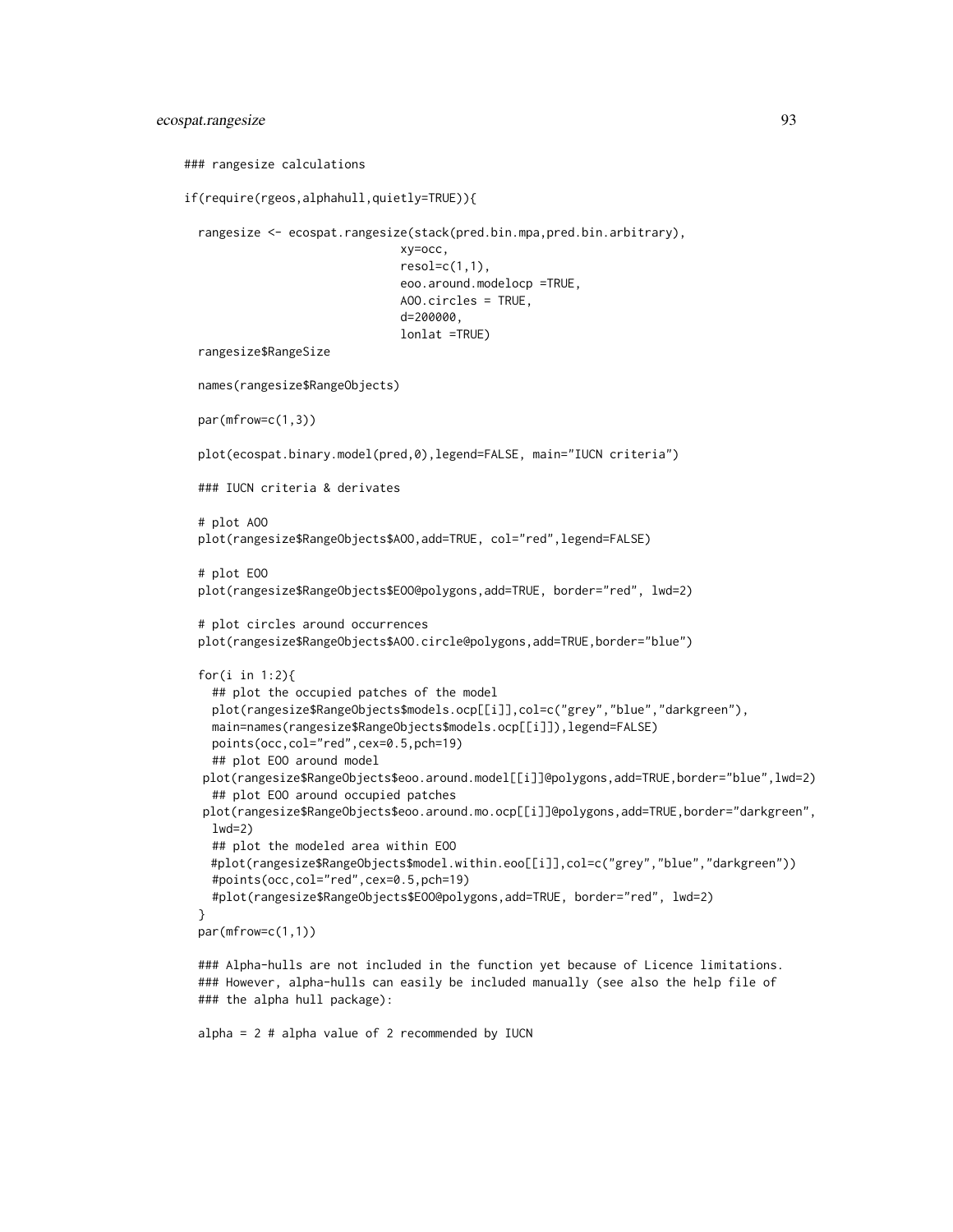```
del<-alphahull::delvor(occ)
dv<-del$mesh
mn <- mean(sqrt(abs(del$mesh[,3]-del$mesh[,5])^2+abs(del$mesh[,4]-del$mesh[,6])^2))*alpha
alpha.hull<-alphahull::ahull(del,alpha=mn)
#Size of alpha-hulls
#areaahull(alpha.hull) #works but uses a deprecated function in alphahull 2.1
#plot alphahulls
plot(rangesize$RangeObjects$models.ocp[[i]],col=c("grey","blue","darkgreen"),
main=names(rangesize$RangeObjects$models.ocp[[i]]),legend=FALSE)
plot(alpha.hull,add=TRUE,lwd=1)
```
<span id="page-93-0"></span>ecospat.rcls.grd *Reclassifying grids function*

# Description

} }

Function for reclassifying grid files to get a combined statification from more than one grid

#### Usage

```
ecospat.rcls.grd(in_grid,no.classes)
```
## Arguments

| in_grid    | The grid to be reclassified.       |
|------------|------------------------------------|
| no.classes | The number of desired new classes. |

# Details

This function reclassifies the input grid into a number of new classes that the user defines. The boundaries of each class are decided automatically by splitting the range of values of the input grid into the user defined number of classes.

# Value

Returns a reclassified Raster object

### Author(s)

Achilleas Psomas <achilleas.psomas@wsl.ch> and Niklaus E. Zimmermann <niklaus.zimmermann@wsl.ch>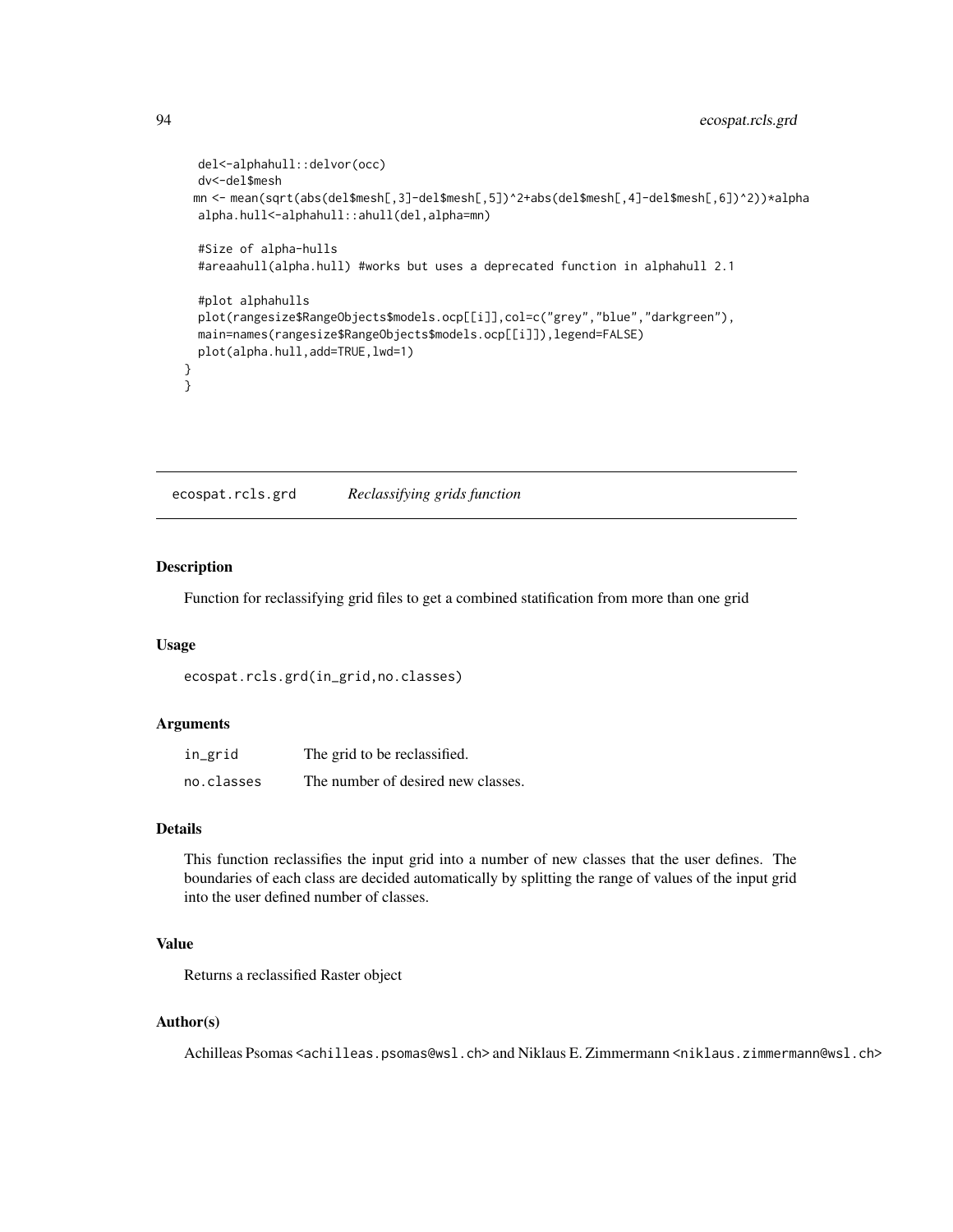# ecospat.recstrat\_prop 95

## Examples

```
library(raster)
library(classInt)
bio3<- raster(system.file("external/bioclim/current/bio3.grd",package="biomod2"))
bio12<- raster(system.file("external/bioclim/current/bio12.grd",package="biomod2"))
B3.rcl<-ecospat.rcls.grd(bio3,9)
B12.rcl<-ecospat.rcls.grd(bio12,9)
B3B12.comb <- B12.rcl+B3.rcl*10
# Plotting a histogram of the classes
hist(B3B12.comb,breaks=100,col=heat.colors(88))
# Plotting the new RasterLayer (9x9 classes)
plot(B3B12.comb,col=rev(rainbow(88)),main="Stratified map")
```
<span id="page-94-0"></span>ecospat.recstrat\_prop *Random Ecologically Stratified Sampling of propotional numbers*

# Description

This function randomly collects a user-defined total number of samples from the stratification layer.

#### Usage

```
ecospat.recstrat_prop(in_grid, sample_no)
```
#### Arguments

| in_grid   | The stratification grid to be sampled.    |
|-----------|-------------------------------------------|
| sample_no | The total number of pixels to be sampled. |

### Details

The number of samples per class are determined proportional to the abundance of each class. The number of classes in the stratification layer are determined automatically from the integer input map. If the proportion of samples for a certain class is below one then no samples are collected for this class.

#### Value

Returns a dataframe with the selected sampling locations their coordinates and the strata they belong in.

# Author(s)

Achilleas Psomas <achilleas.psomas@wsl.ch> and Niklaus E. Zimmermann <niklaus.zimmermann@wsl.ch>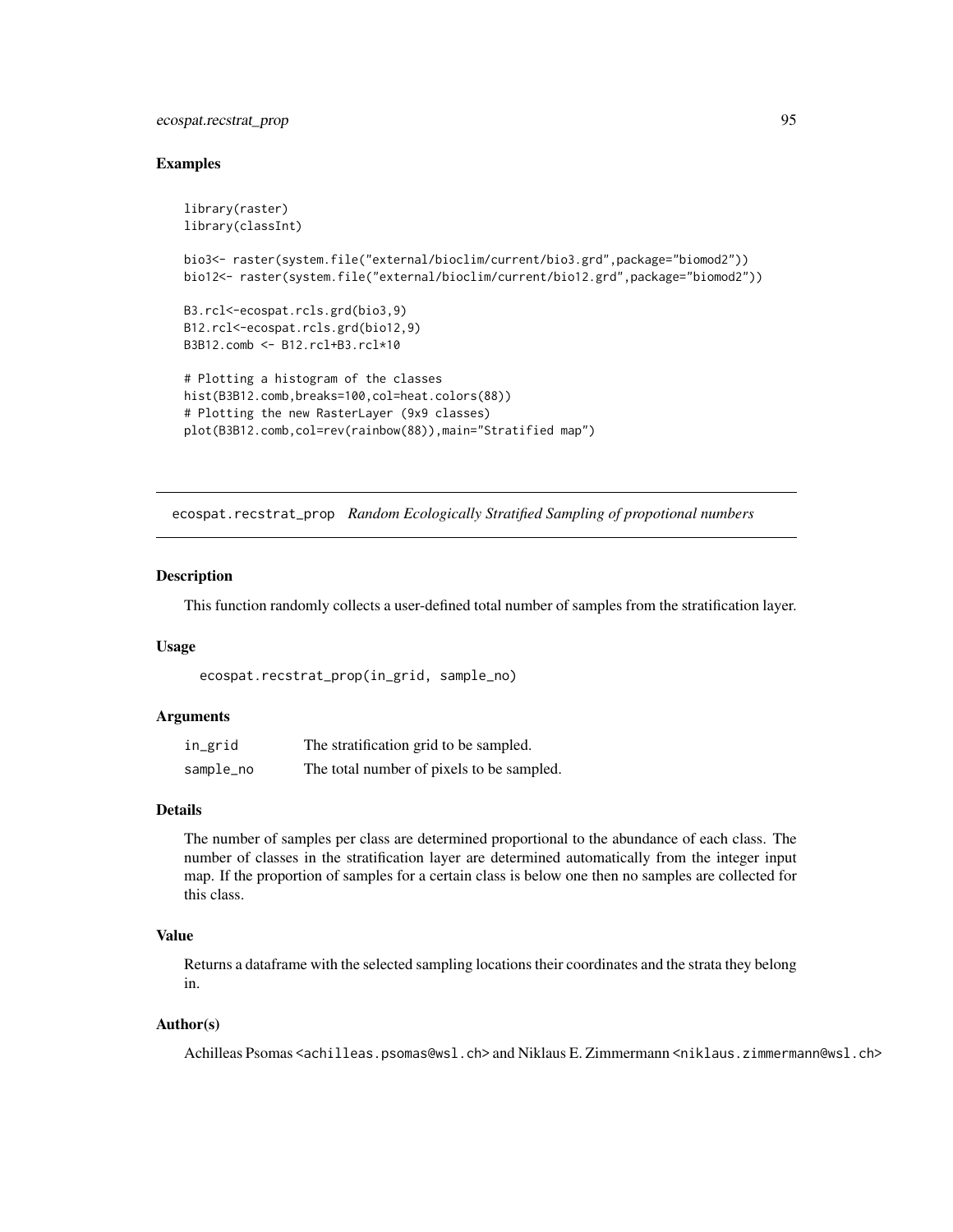# See Also

[ecospat.recstrat\\_regl](#page-95-0) [ecospat.rcls.grd](#page-93-0)

# Examples

```
library(raster)
 library(classInt)
 bio3<- raster(system.file("external/bioclim/current/bio3.grd",package="biomod2"))
 bio12<- raster(system.file("external/bioclim/current/bio12.grd",package="biomod2"))
 B3.rcl<-ecospat.rcls.grd(bio3,9)
 B12.rcl<-ecospat.rcls.grd(bio12,9)
 B3B12.comb <- B12.rcl+B3.rcl*10
 B3B12.prop_samples <- ecospat.recstrat_prop(B3B12.comb,100)
 plot(B3B12.comb)
points(B3B12.prop_samples$x,B3B12.prop_samples$y,pch=16,cex=0.6,col=B3B12.prop_samples$class)
```
<span id="page-95-0"></span>ecospat.recstrat\_regl *Random Ecologically Stratified Sampling of equal numbers*

# Description

This function randomly takes an equal number of samples per class in the stratification layer.

#### Usage

ecospat.recstrat\_regl(in\_grid, sample\_no)

### Arguments

| in_grid   | The stratification grid to be sampled.    |
|-----------|-------------------------------------------|
| sample_no | The total number of pixels to be sampled. |

# Details

The number of classes in the stratification layer is determined automatically from the integer input map. If the number of pixels in a class is higher than the number of samples, then a random selection without re-substitution is performed, otherwise all pixels of that class are selected.

# Value

Returns a dataframe with the selected sampling locations their coordinates and the strata they belong in.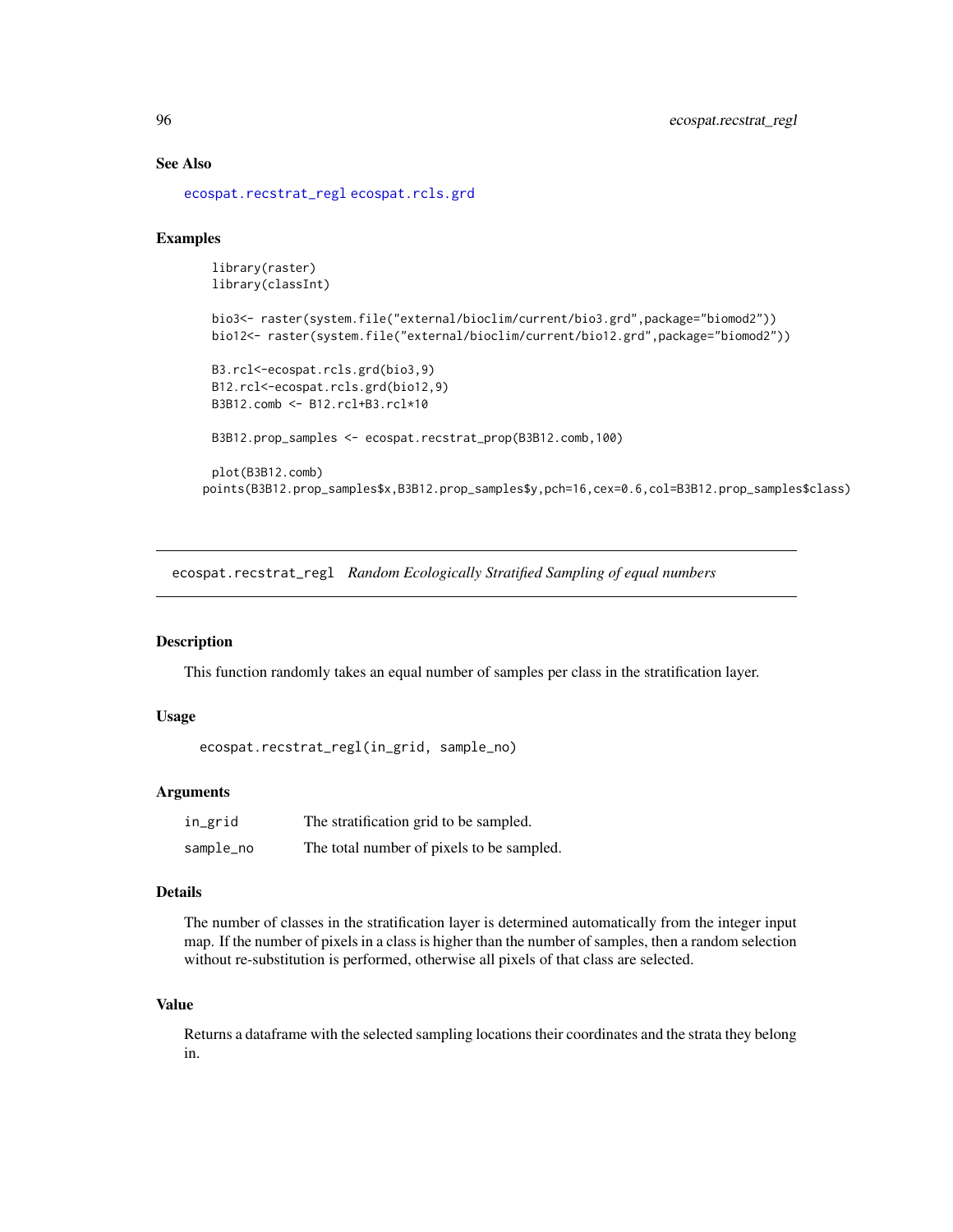## Author(s)

Achilleas Psomas <achilleas.psomas@wsl.ch> and Niklaus E. Zimmermann <niklaus.zimmermann@wsl.ch>

#### See Also

[ecospat.recstrat\\_prop](#page-94-0) [ecospat.rcls.grd](#page-93-0)

## Examples

```
library(raster)
library(classInt)
bio3<- raster(system.file("external/bioclim/current/bio3.grd",package="biomod2"))
bio12<- raster(system.file("external/bioclim/current/bio12.grd",package="biomod2"))
B3.rcl<-ecospat.rcls.grd(bio3,9)
B12.rcl<-ecospat.rcls.grd(bio12,9)
B3B12.comb <- B12.rcl+B3.rcl*10
B3B12.regl_samples <- ecospat.recstrat_prop(B3B12.comb,100)
plot(B3B12.comb)
points(B3B12.regl_samples$x,B3B12.regl_samples$y,pch=16,cex=0.6,col=B3B12.regl_samples$class)
```
ecospat.sample.envar *Sample Environmental Variables*

# Description

Add environmental values to a species dataframe.

# Usage

```
ecospat.sample.envar (dfsp, colspxy, colspkept = "xy", dfvar,
colvarxy, colvar = "all", resolution)
```
## Arguments

| dfsp       | A species data frame with $x$ (long), $y$ (lat) and optional other variables.                                |
|------------|--------------------------------------------------------------------------------------------------------------|
| colspxy    | The range of columns for $x$ (long) and $y$ (lat) in dfsp.                                                   |
| colspkept  | The columns of dfsp that should be kept in the final dataframe (default: xy).                                |
| dfvar      | A dataframe object with x, y and environmental variables.                                                    |
| colvarxy   | The range of columns for x and y in dfvar.                                                                   |
| colvar     | The range of enviromental variable columns in dfvar (default: all except xy).                                |
| resolution | The distance between x, y of species and environmental data freme beyond which<br>values shouldn't be added. |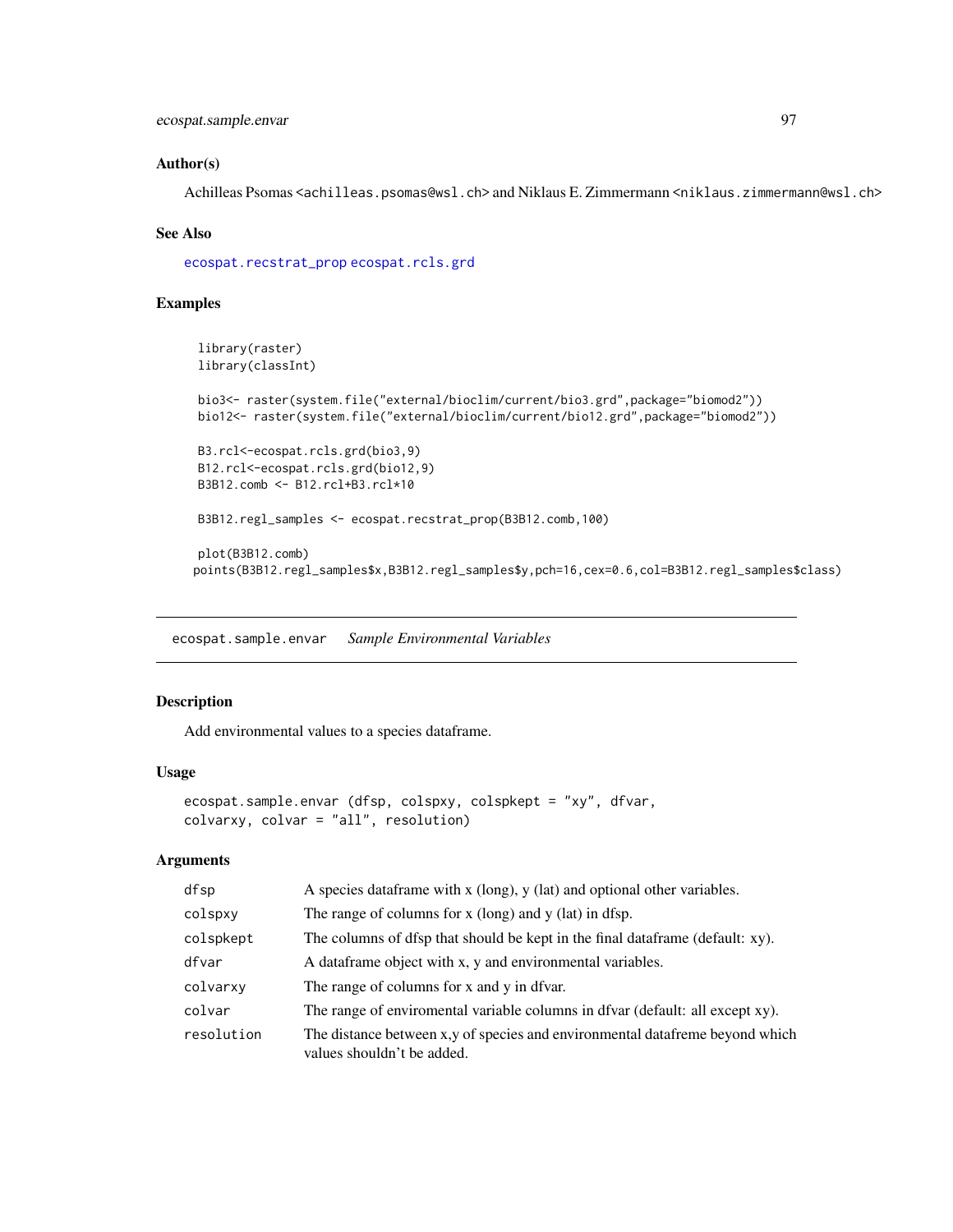# Details

The xy (lat/long) coordinates of the species occurrences are compared to those of the environment dataframe and the value of the closest pixel is added to the species dataframe. When the closest environment pixel is more distant than the given resolution, NA is added instead of the value. This function is similar to sample() in ArcGIS.

# Value

A Dataframe with the same rows as dfsp, with environmental values from dfvar in column.

# Author(s)

Olivier Broennimann <olivier.broennimann@unil.ch>

# Examples

```
data("ecospat.testNiche")
spp <- ecospat.testNiche
sp1 <- spp[1:32,2:3]
names(sp1)<-c("x","y")
occ.sp1 <- ecospat.occ.desaggregation(xy=sp1,min.dist=500)
clim <- ecospat.testData[2:8]
occ_sp1 <- na.exclude(ecospat.sample.envar(dfsp=occ.sp1,colspxy=1:2,colspkept=1:2,
                                    dfvar=clim,colvarxy=1:2,colvar="all",resolution=25))
```
ecospat.SESAM.prr *SESAM Probability Ranking Rule*

## **Description**

Implement the SESAM framework to predict community composition using a 'probability ranking' rule.

#### Usage

```
ecospat.SESAM.prr(proba, sr, verbose = FALSE)
```
#### Arguments

| proba   | A data frame object of SDMs probabilities (or other sources) for all species.                                                                 |
|---------|-----------------------------------------------------------------------------------------------------------------------------------------------|
|         | Column names (species names SDM) and row name (sampling sites) (need to                                                                       |
|         | have defined row names).                                                                                                                      |
| sr      | A data frame object with species richness value in the first column. Sites should<br>be arranged in the same order as in the 'prob' argument. |
| verbose | Boolean indicating whether to print progress output during calculation. Default<br>is FALSE.                                                  |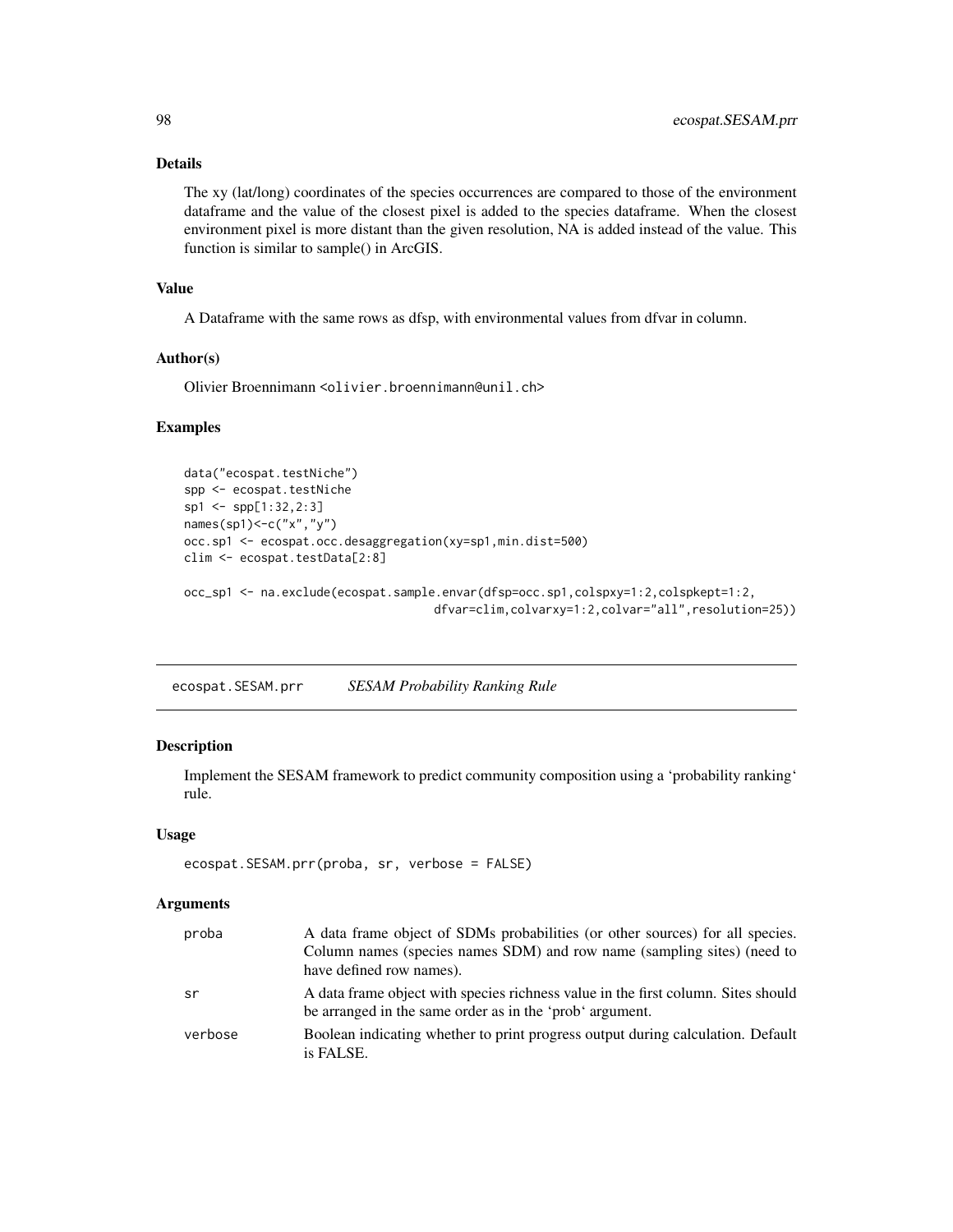#### Details

The SESAM framework implemented in ecospat is based on 1) probabilities of individual species presence for each site - these can be obtained for example by fitting SDMs. This step represents the application of an environmental filter to the community assembly, 2) richness predictions for each site - the richness prediction can be derived in different ways, for instance by summing probabilities from individual species presence for each site or by fitting direct richness models. This step represents the application of a macroecological constraint to the number of species that can coexist in the considered unit, 3) a biotic rule to decide which species potentially present in the site are retained in the final prediction to match the richness value predicted. The biotic rule applied here is called 'probability ranking' rule: the community composition in each site is determined by ranking the species in decreasing order of their predicted probability of presence from SDMs up to a richness prediction.

#### Value

Returns a '.txt' file saved in the working directory that contains the community prediction by the SESAM framework, i.e. binary predictions for all species (columns) for each site (rows).

## Author(s)

Manuela D'Amen <manuela.damen@unil.ch> and Anne Dubuis <anne.dubuis@gmail.com>

# References

D'Amen, M., A. Dubuis, R.F. Fernandes, J. Pottier, L. Pellissier and A. Guisan. 2015. Using species richness and functional traits predictions to constrain assemblage predictions from stacked species distribution models. *J. Biogeogr.*, 42, 1255-1266.

Guisan, A. and C. Rahbek. 2011. SESAM - a new framework integrating macroecological and species distribution models for predicting spatio-temporal patterns of species assemblages. *J. Biogeogr.*, 38, 1433-1444.

### Examples

```
proba <- ecospat.testData[,73:92]
sr <- as.data.frame(rowSums(proba))
ppr<-ecospat.SESAM.prr(proba, sr)
head(ppr)
```
ecospat.shift.centroids

*Draw Centroid Arrows*

#### **Description**

Draw arrows linking the centroid of the native and exotic (non-native) distribution (continuous line) and between native and invaded extent (dashed line).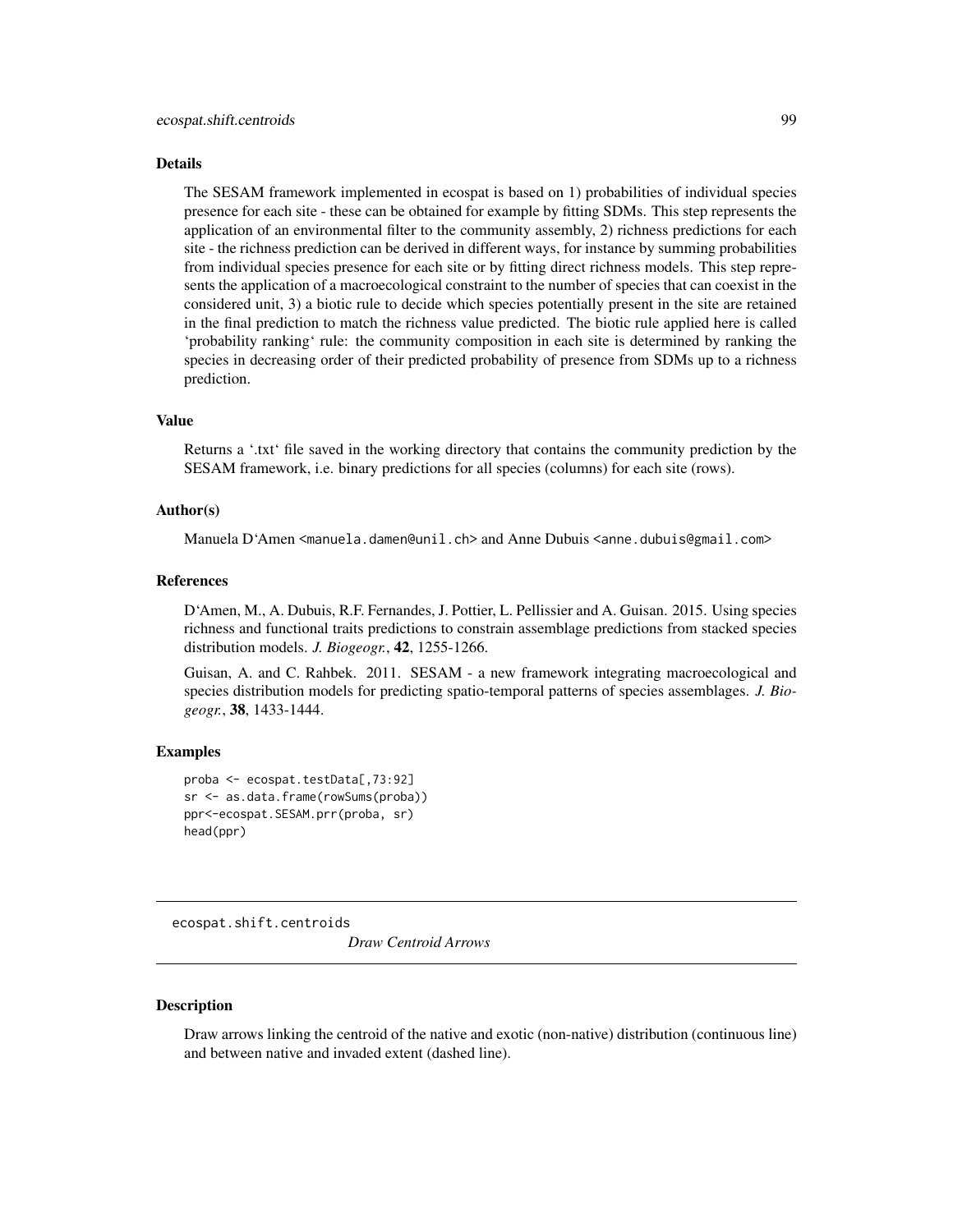## Usage

ecospat.shift.centroids(sp1, sp2, clim1, clim2,col)

# Arguments

| sp1             | The scores of the species native distribution along the the two first axes of the<br>PCA.   |
|-----------------|---------------------------------------------------------------------------------------------|
| sp <sub>2</sub> | The scores of the species invasive distribution along the the two first axes of the<br>PCA. |
| clim1           | The scores of the entire native extent along the the two first axes of the PCA.             |
| clim2           | The scores of the entire invaded extent along the the two first axes of the PCA.            |
| col             | Colour of the arrow.                                                                        |

# Details

Allows to visualize the shift of the niche centroids of the species and the centroids of the climatic conditions in the study area. To compare invasive species niche, the arrow links the centroid of the native and inasive distribution (continuous line) and between native and invaded extent (dashed line).

#### Value

Arrow on the overlap test plot

# Author(s)

Blaise Petitpierre <bpetitpierre@gmail.com>

<span id="page-99-0"></span>ecospat.testData *Test Data For The Ecospat package*

# Description

Data frame that contains vegetation plots data: presence records of 50 species, a set of environmental variables (topo-climatic) and SDM predictions for some species in the Western Swiss Alps (Canton de Vaud, Switzerland).

# Usage

```
data("ecospat.testData")
```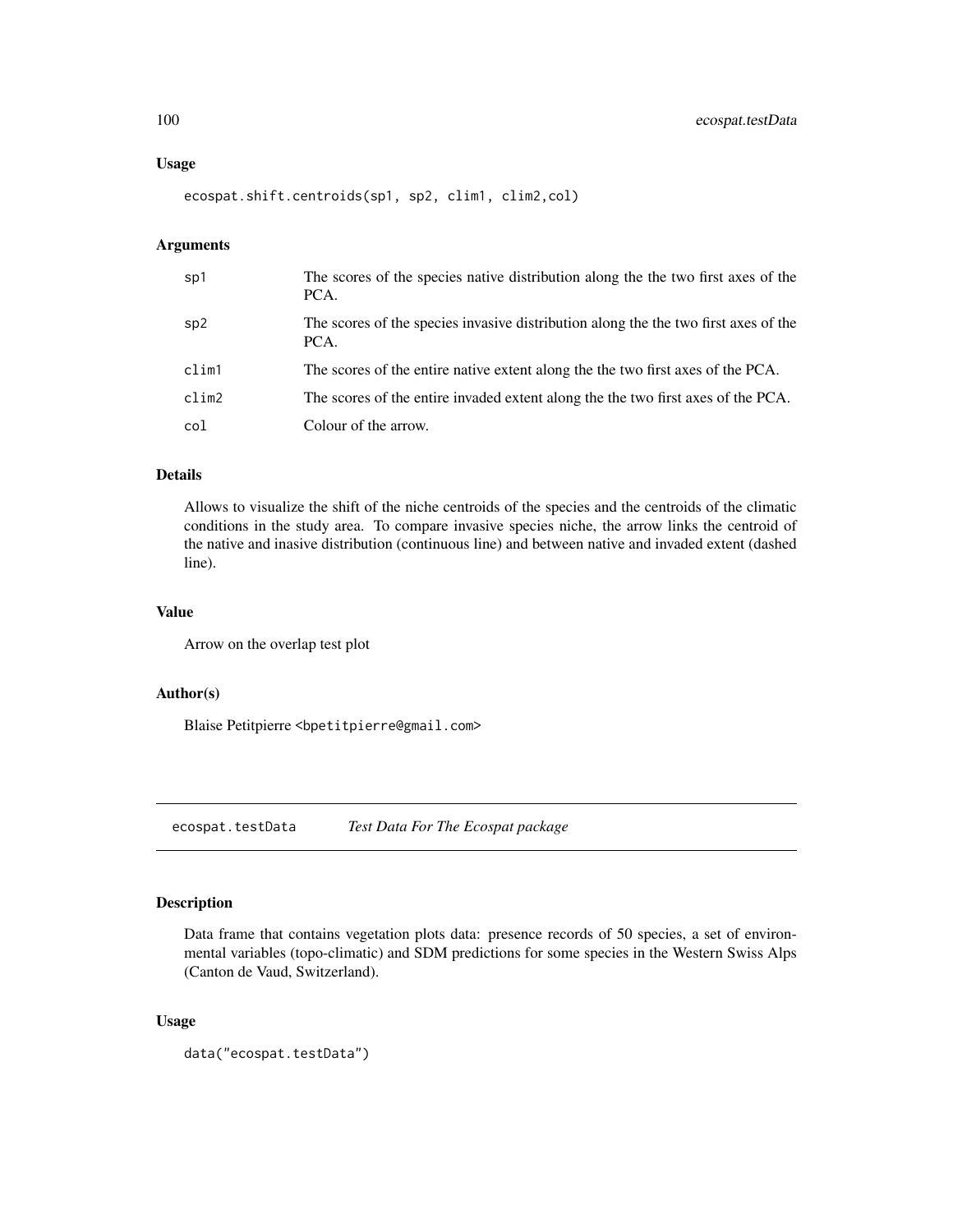# ecospat.testData 101

## Format

A data frame with 300 observations on the following 96 variables.

numplots Number of the vegetation plot.

long Longitude, in Swiss plane coordinate system of the vegetation plot.

lat Latitude, in Swiss plane coordinate system of the vegetation plot.

ddeg Growing degree days (with a 0 degrees Celsius threshold).

mind Moisture index over the growing season (average values for June to August in mm day-1).

srad The annual sum of radiation (in kJ m-2 year-1).

slp Slope (in degrees) calculated from the DEM25.

topo Topographic position (an integrated and unitless measure of topographic exposure.

Achillea\_atrata

Achillea\_millefolium

Acinos\_alpinus

Adenostyles\_glabra

Aposeris\_foetida

Arnica\_montana

Aster\_bellidiastrum

Bartsia\_alpina

Bellis\_perennis

Campanula\_rotundifolia

Centaurea\_montana

Cerastium\_latifolium

Cruciata\_laevipes

Doronicum\_grandiflorum

Galium\_album

Galium\_anisophyllon

Galium\_megalospermum

Gentiana\_bavarica

Gentiana\_lutea

Gentiana\_purpurea

Gentiana\_verna

Globularia\_cordifolia

Globularia\_nudicaulis

Gypsophila\_repens

Hieracium\_lactucella

Homogyne\_alpina

Hypochaeris\_radicata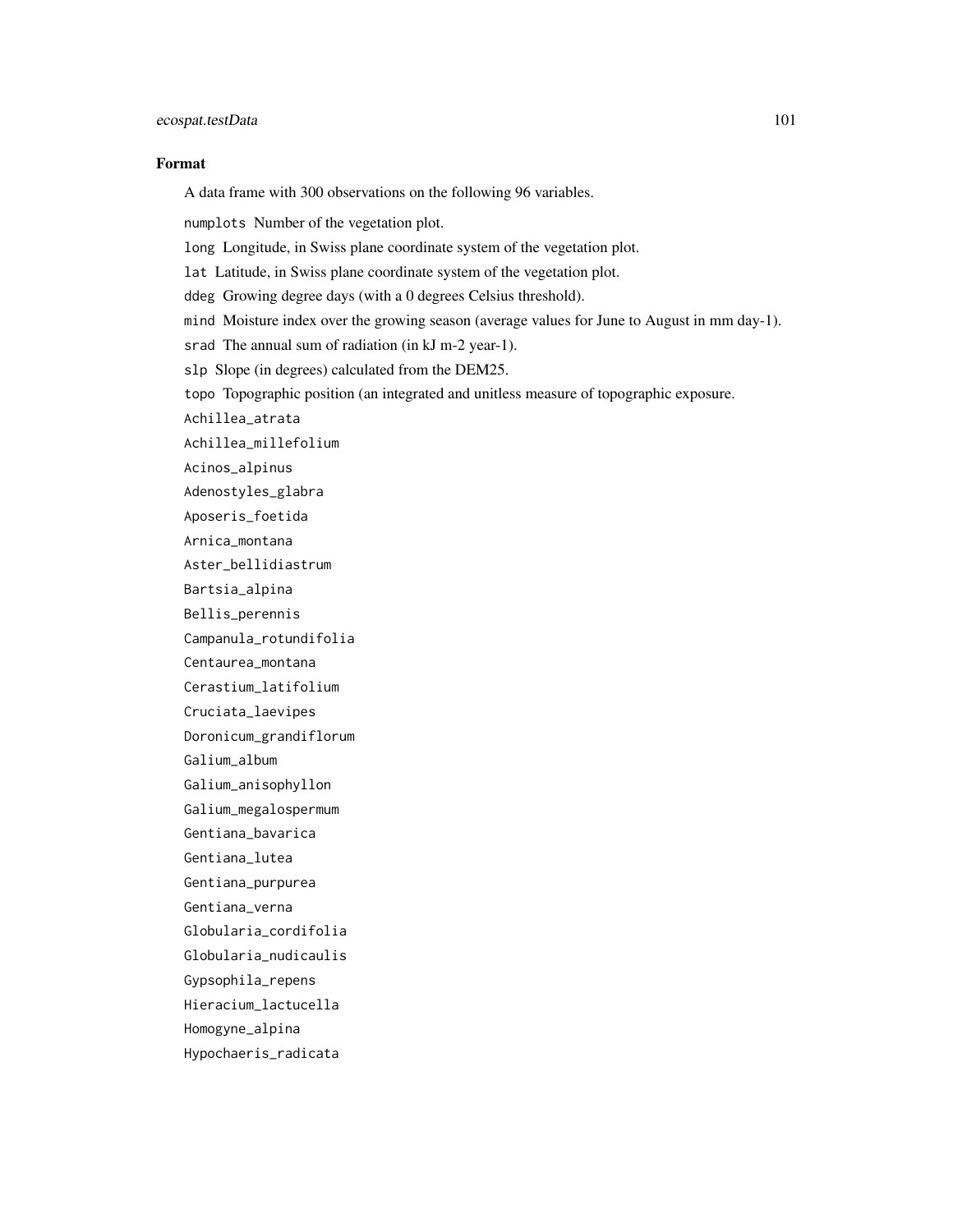102 ecospat.testData

Leontodon\_autumnalis Leontodon\_helveticus Myosotis\_alpestris Myosotis\_arvensis Phyteuma\_orbiculare Phyteuma\_spicatum Plantago\_alpina Plantago\_lanceolata Polygonum\_bistorta Polygonum\_viviparum Prunella\_grandiflora Rhinanthus\_alectorolophus Rumex\_acetosa Rumex\_crispus Vaccinium\_gaultherioides Veronica\_alpina Veronica\_aphylla Agrostis\_capillaris Bromus\_erectus\_sstr Campanula\_scheuchzeri Carex\_sempervirens Cynosurus\_cristatus Dactylis\_glomerata Daucus\_carota Festuca\_pratensis\_sl Geranium\_sylvaticum Leontodon\_hispidus\_sl Potentilla\_erecta Pritzelago\_alpina\_sstr Prunella\_vulgaris Ranunculus\_acris\_sl Saxifraga\_oppositifolia Soldanella\_alpina Taraxacum\_officinale\_aggr Trifolium\_repens\_sstr Veronica\_chamaedrys Parnassia\_palustris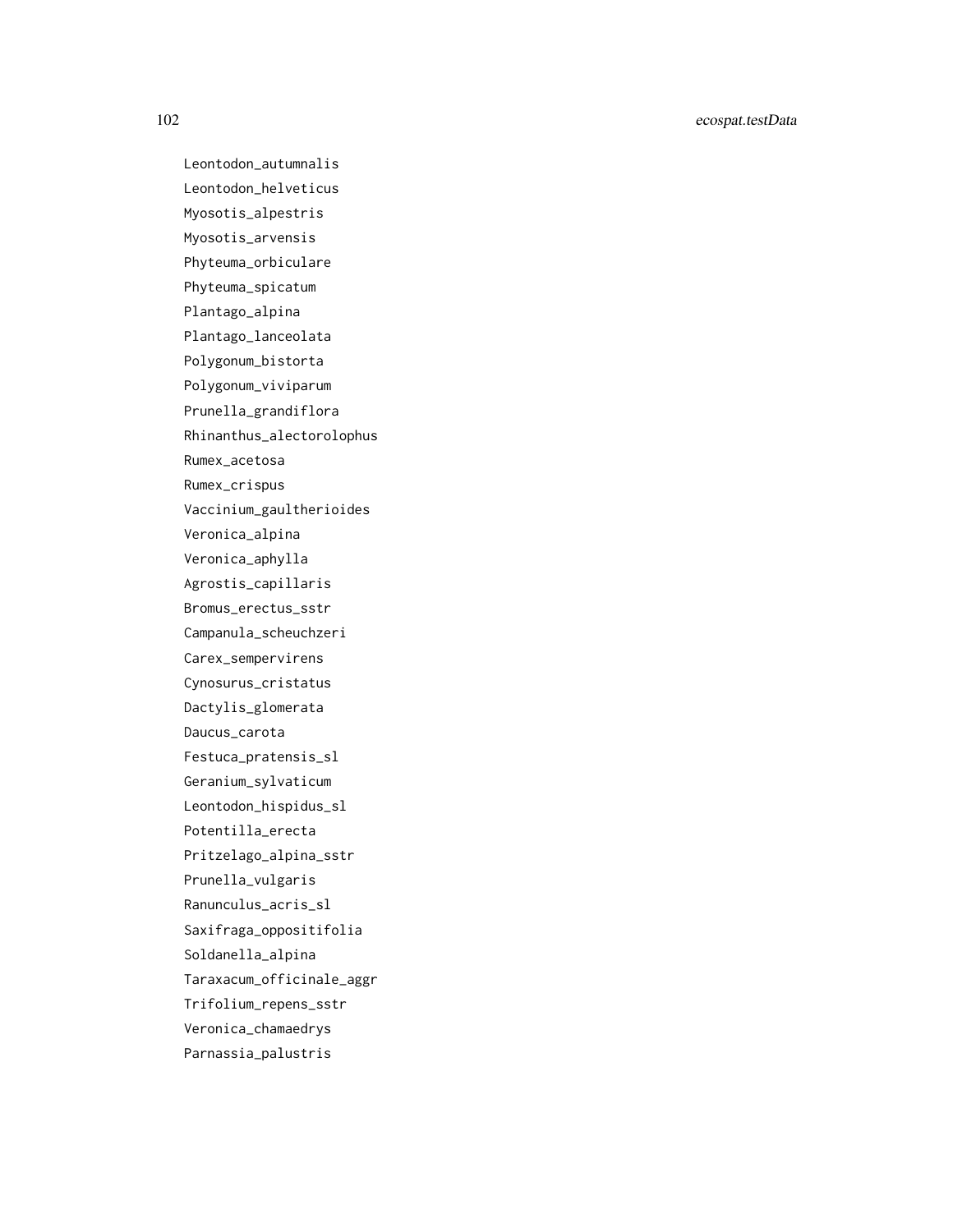glm\_Agrostis\_capillaris GLM model for the species Agrostis\_capillaris. glm\_Leontodon\_hispidus\_sl GLM model for the species Leontodon\_hispidus\_sl. glm\_Dactylis\_glomerata GLM model for the species Dactylis\_glomerata. glm\_Trifolium\_repens\_sstr GLM model for the species Trifolium\_repens\_sstr. glm\_Geranium\_sylvaticum GLM model for the species Geranium\_sylvaticum. glm\_Ranunculus\_acris\_sl GLM model for the species Ranunculus\_acris\_sl. glm\_Prunella\_vulgaris GLM model for the species Prunella\_vulgaris. glm\_Veronica\_chamaedrys GLM model for the species Veronica\_chamaedrys. glm\_Taraxacum\_officinale\_aggr GLM model for the species Taraxacum\_officinale\_aggr. glm\_Plantago\_lanceolata GLM model for the species Plantago\_lanceolata. glm\_Potentilla\_erecta GLM model for the species Potentilla\_erecta. glm\_Carex\_sempervirens GLM model for the species Carex\_sempervirens. glm\_Soldanella\_alpina GLM model for the species Soldanella\_alpina. glm\_Cynosurus\_cristatus GLM model for the species Cynosurus\_cristatus. glm\_Campanula\_scheuchzeri GLM model for the species Campanula\_scheuchzeri. glm\_Festuca\_pratensis\_sl GLM model for the species Festuca\_pratensis\_sl. gbm\_Bromus\_erectus\_sstr GBM model for the species Bromus\_erectus\_sstr. glm\_Saxifraga\_oppositifolia GLM model for the species Saxifraga\_oppositifolia. glm\_Daucus\_carota GLM model for the species Daucus\_carota. glm\_Pritzelago\_alpina\_sstr GLM model for the species Pritzelago\_alpina\_sstr. glm\_Bromus\_erectus\_sstr GLM model for the species Bromus\_erectus\_sstr. gbm\_Saxifraga\_oppositifolia GBM model for the species Saxifraga\_oppositifolia. gbm\_Daucus\_carota GBM model for the species Daucus\_carota. gbm\_Pritzelago\_alpina\_sstr GBM model for the species Pritzelago\_alpina\_sstr.

# Details

The study area is the Western Swiss Alps of Canton de Vaud, Switzerland.

Five topo-climatic explanatory variables to calibrate the SDMs: growing degree days (with a 0 degrees Celsius threshold); moisture index over the growing season (average values for June to August in mm day-1); slope (in degrees); topographic position (an integrated and unitless measure of topographic exposure; Zimmermann et al., 2007); and the annual sum of radiation (in kJ m-2 year-1). The spatial resolution of the predictor is  $25 \text{ m} \times 25 \text{ m}$  so that the models could capture most of the small-scale variations of the climatic factors in the mountainous areas.

Two modelling techniques were used to produce the SDMs: generalized linear models (GLM; Mc-Cullagh & Nelder, 1989; R library 'glm') and generalized boosted models (GBM; Friedman, 2001; R library 'gbm'). The SDMs correpond to 20 species: Agrostis capillaris, Leontodon hispidus sl, Dactylis\_glomerata, Trifolium\_repens\_sstr, Geranium\_sylvaticum, Ranunculus\_acris\_sl, Prunella\_vulgaris, Veronica\_chamaedrys, Taraxacum\_officinale\_aggr, Plantago\_lanceolata, Potentilla\_erecta, Carex\_sempervirens, Soldanella alpina, Cynosurus cristatus, Campanula scheuchzeri, Festuca pratensis sl, Daucus carota, Pritzelago\_alpina\_sstr, Bromus\_erectus\_sstr and Saxifraga\_oppositifolia.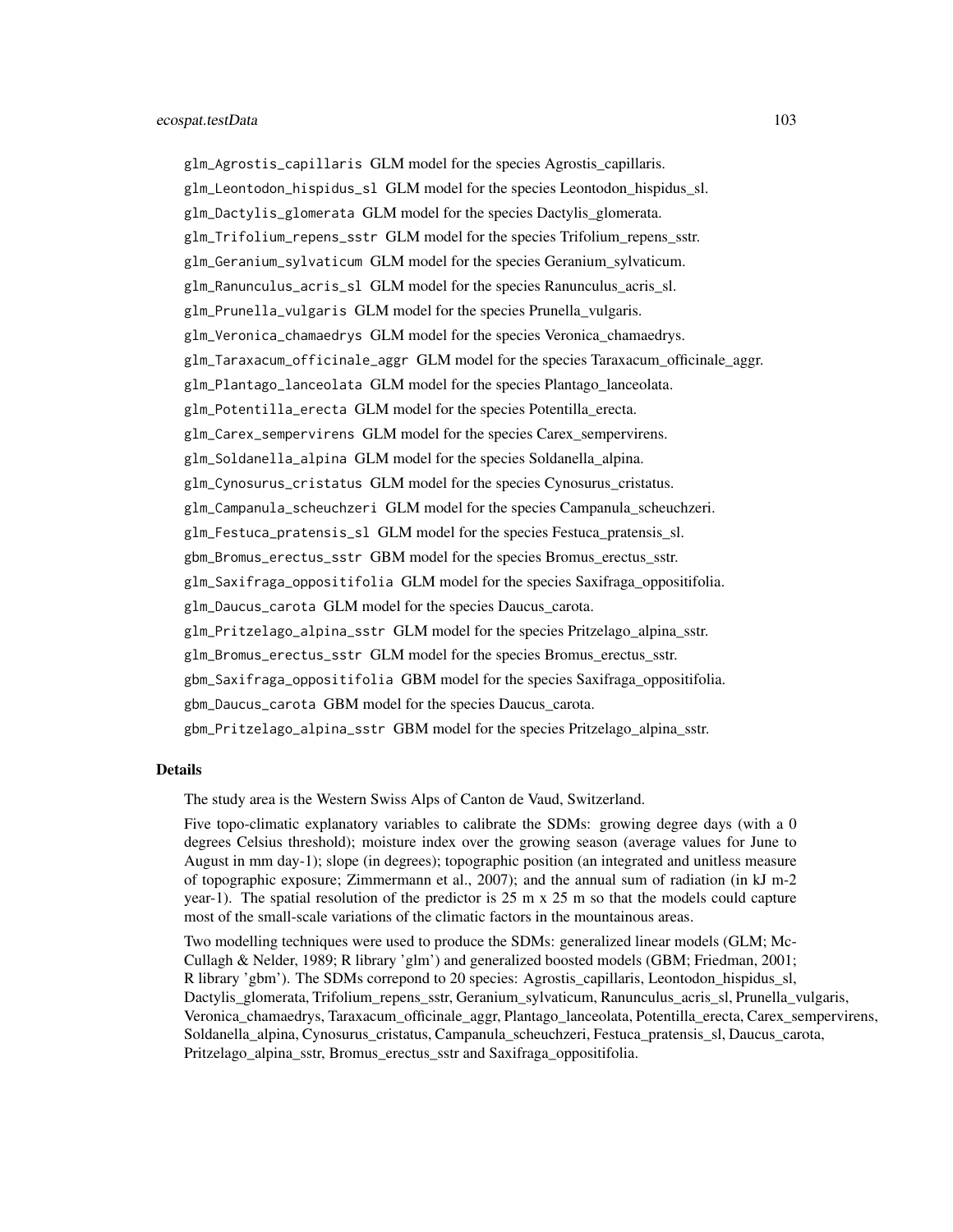#### Author(s)

Antoine Guisan <antoine.guisan@unil.ch>, Anne Dubuis <anne.dubuis@gmail.com> and Valeria Di Cola <valeria.dicola@unil.ch>

#### References

Guisan, A. 1997. Distribution de taxons vegetaux dans un environnement alpin: Application de modelisations statistiques dans un systeme d'information geographique. PhD Thesis, University of Geneva, Switzerland.

Guisan, A., J.P. Theurillat. and F. Kienast. 1998. Predicting the potential distribution of plant species in an alpine environment. *Journal of Vegetation Science*, 9, 65-74.

Guisan, A. and J.P. Theurillat. 2000. Assessing alpine plant vulnerability to climate change: A modeling perspective. *Integrated Assessment*, 1, 307-320.

Guisan, A. and J.P. Theurillat. 2000. Equilibrium modeling of alpine plant distribution and climate change : How far can we go? *Phytocoenologia*, 30(3-4), 353-384.

Dubuis A., J. Pottier, V. Rion, L. Pellissier, J.P. Theurillat and A. Guisan. 2011. Predicting spatial patterns of plant species richness: A comparison of direct macroecological and species stacking approaches. *Diversity and Distributions*, 17, 1122-1131.

Zimmermann, N.E., T.C. Edwards, G.G Moisen, T.S. Frescino and J.A. Blackard. 2007. Remote sensing-based predictors improve distribution models of rare, early successional and broadleaf tree species in Utah. *Journal of Applied Ecology* 44, 1057-1067.

#### Examples

```
data(ecospat.testData)
str(ecospat.testData)
dim(ecospat.testData)
names(ecospat.testData)
```
ecospat.testEnvRaster *Test Environmental Rasters for The Ecospat package*

#### Description

A stack of 5 topoclimatic rasters at 250m resolution for the Western Swiss Alps. It includes "ddeg0" (growing degree-days above 0C), "mind68" (moisture index for month June to August), "srad68" (solar radiation for month June to August), "slope25" (average of slopes at 25m resolution) and "topos25" (average of topographic positions at 25m resolution)

#### Format

ecospat.testEnvRaster is a RasterBrick encapsulated in a .Rdata that contains the following rasters: [1] "ddeg0" [2] "mind68" [3] "srad68" [4] "slope25" [5] "topos25"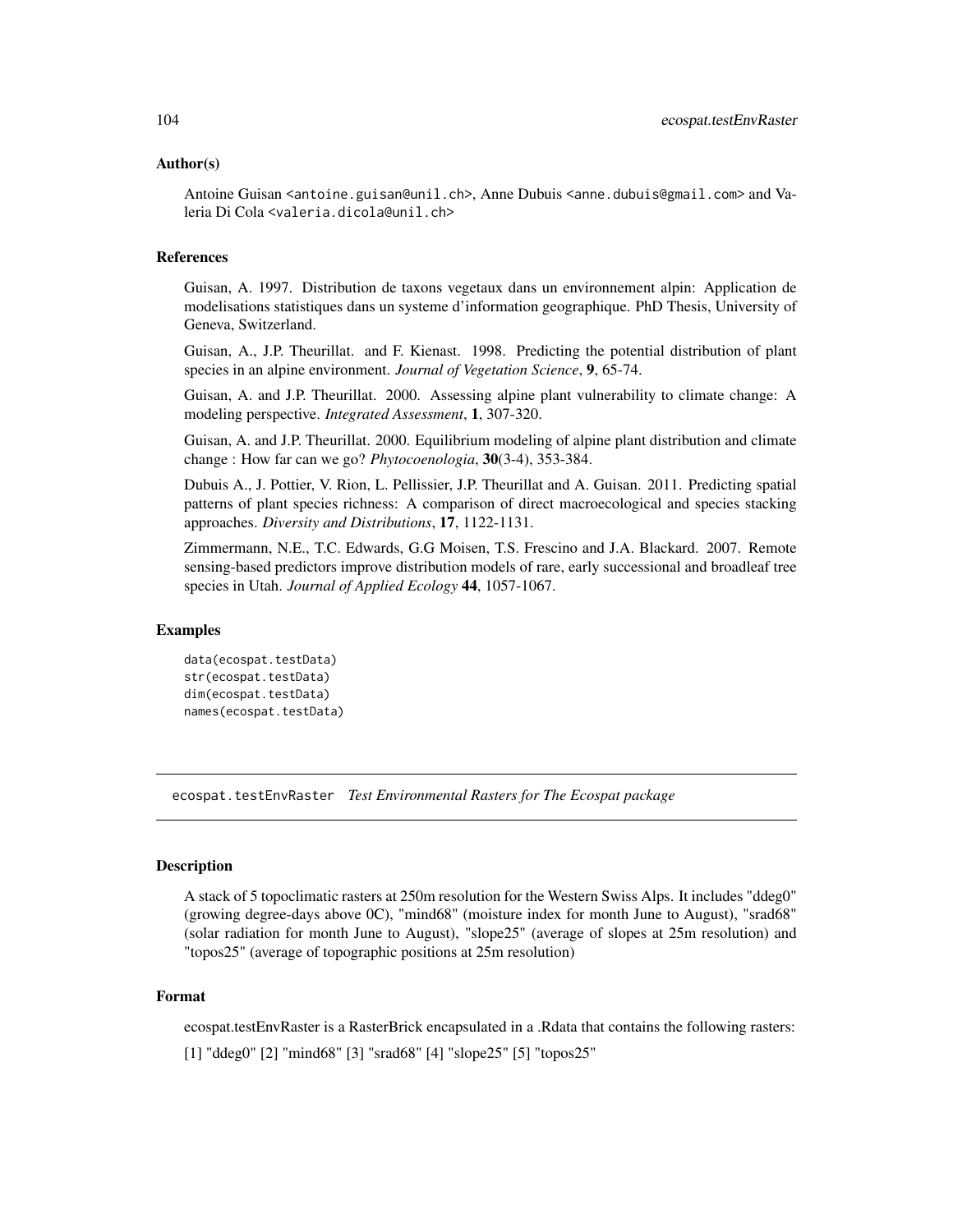# ecospat.testMdr 105

#### Author(s)

Olivier Broennimann <olivier.broennimann@unil.ch>

# References

Zimmermann, N.E., F. Kienast. 2009. Predictive mapping of alpine grasslands in Switzerland: Species versus community approach. *Journal of Vegetation Science*, 10, 469-482.

### Examples

```
## Not run:
fpath <- system.file("extdata", "ecospat.testEnvRaster.RData", package="ecospat")
load(fpath)
plot(env)
```
## End(Not run)

ecospat.testMdr *Test Data For The ecospat.mdr function*

# Description

Data frame that contains presence records the species Centaurea stoebe along years in North America.

#### Usage

data("ecospat.testMdr")

# Format

A data frame with 102 observations of Centaurea stoebe.

latitude Latitude, in WGS coordinate system.

longitude Longitude, in WGS coordinate system.

date Year of the presence record.

# Details

Simplified dataset to exemplify the use of the ecospat.mdr function to calculate minimum dispersal routes.

## Author(s)

Olivier Broennimann <olivier.broennimann@unil.ch>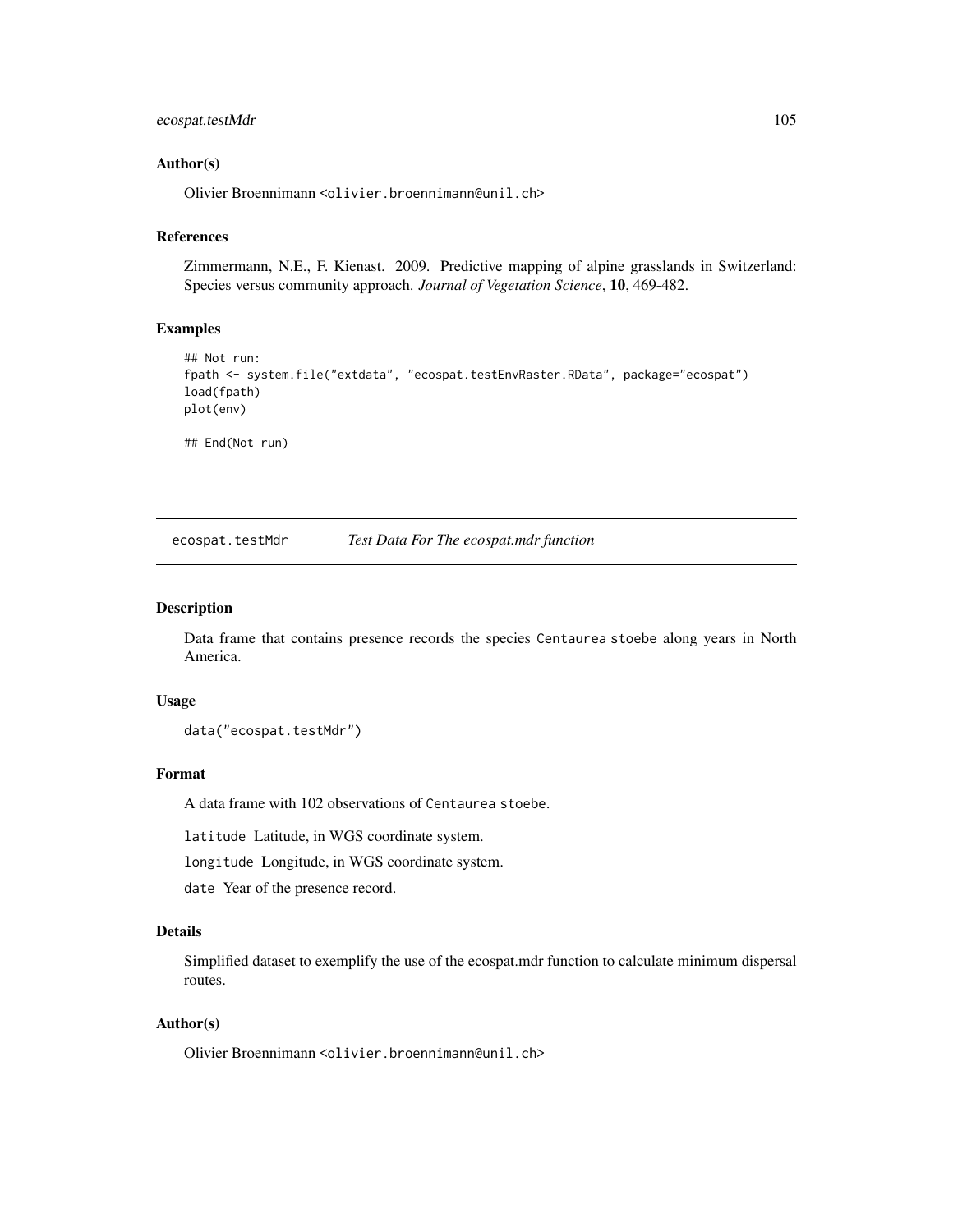# References

Broennimann, O., P. Mraz, B. Petitpierre, A. Guisan, and H. Muller-Scharer. 2014. Contrasting spatio-temporal climatic niche dynamics during the eastern and western invasions of spotted knapweed in North America.*Journal of biogeography*, 41, 1126-1136.

Hordijk, W. and O. Broennimann. 2012. Dispersal routes reconstruction and the minimum cost arborescence problem. *Journal of theoretical biology*, 308, 115-122.

## Examples

```
data(ecospat.testMdr)
str(ecospat.testMdr)
dim(ecospat.testMdr)
```
ecospat.testNiche *Test Data For The Niche Overlap Analysis*

## Description

Data frame that contains occurrence sites for each species, long, lat and the name of the species at each site.

#### Usage

```
data(ecospat.testNiche)
```
## Format

ecospat.testNiche is a data frame with the following columns:

species sp1, sp2, sp3 and sp4.

long Longitude, in Swiss plane coordinate system of the vegetation plot.

- lat Latitude, in Swiss plane coordinate system of the vegetation plot.
- Spp Scientific name of the species used in the exmaple: Bromus\_erectus\_sstr, Saxifraga\_oppositifolia, Daucus\_carota and Pritzelago\_alpina\_sstr.

# Details

List of occurence sites for the species.

#### Author(s)

Antoine Guisan <antoine.guisan@unil.ch>, Anne Dubuis <anne.dubuis@gmail.com> and Valeria Di Cola <valeria.dicola@unil.ch>

# See Also

[ecospat.testData](#page-99-0)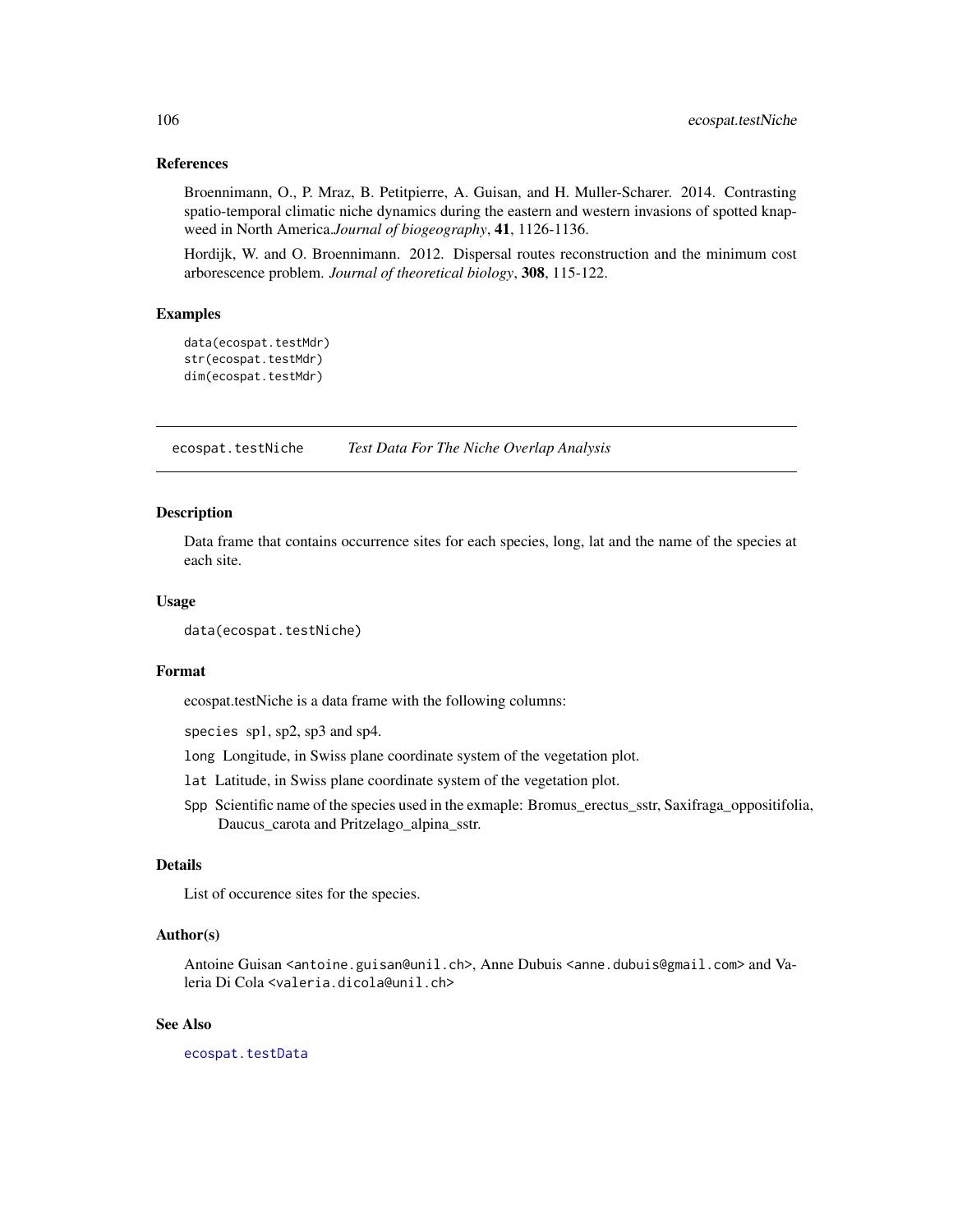# ecospat.testNiche.inv 107

#### Examples

```
data(ecospat.testNiche)
dim(ecospat.testNiche)
names(ecospat.testNiche)
```
ecospat.testNiche.inv *Test Data For The Niche Dynamics Analysis In The Invaded Range Of A Hypothetical Species*

### Description

Data frame that contains geographical coordinates, environmental variables, occurrence sites for the studied species and the prediction of its distribution in the invaded range. These predictions are provided by SDM calibrated on the native range.

#### Usage

```
data(ecospat.testNiche.inv)
```
#### Format

ecospat.testNiche.inv is a data frame with the following columns:

x Longitude, in WGS84 coordinate system of the species occurrence.

y Latitude, in WGS84 coordinate system of the species occurrence.

aetpet Ratio of actual to potential evapotranspiration.

gdd Growing degree-days above 5 degrees C.

p Annual amount of precipitations.

pet Potential evapotranspiration.

stdp Annual variation of precipitations.

tmax Maximum temperature of the warmest month.

tmin Minimum temperature of the coldest month.

tmp Annual mean temperature.

species\_occ Presence records of the species occurrence.

predictions Species Distribution Model predictions of the studied species.

#### Details

The study area is Australia, which is the invaded range of the hypothetical species.

Eight topo-climatic explanatory variables to quantify niche differences: ratio of the actual potential evapotranspiration; growing degree days; precipitation; potential evapotranspiration; annual variation of precipitations; maximum temperature of the warmest month; minimum temperature of the coldest month; and annual mean temperature.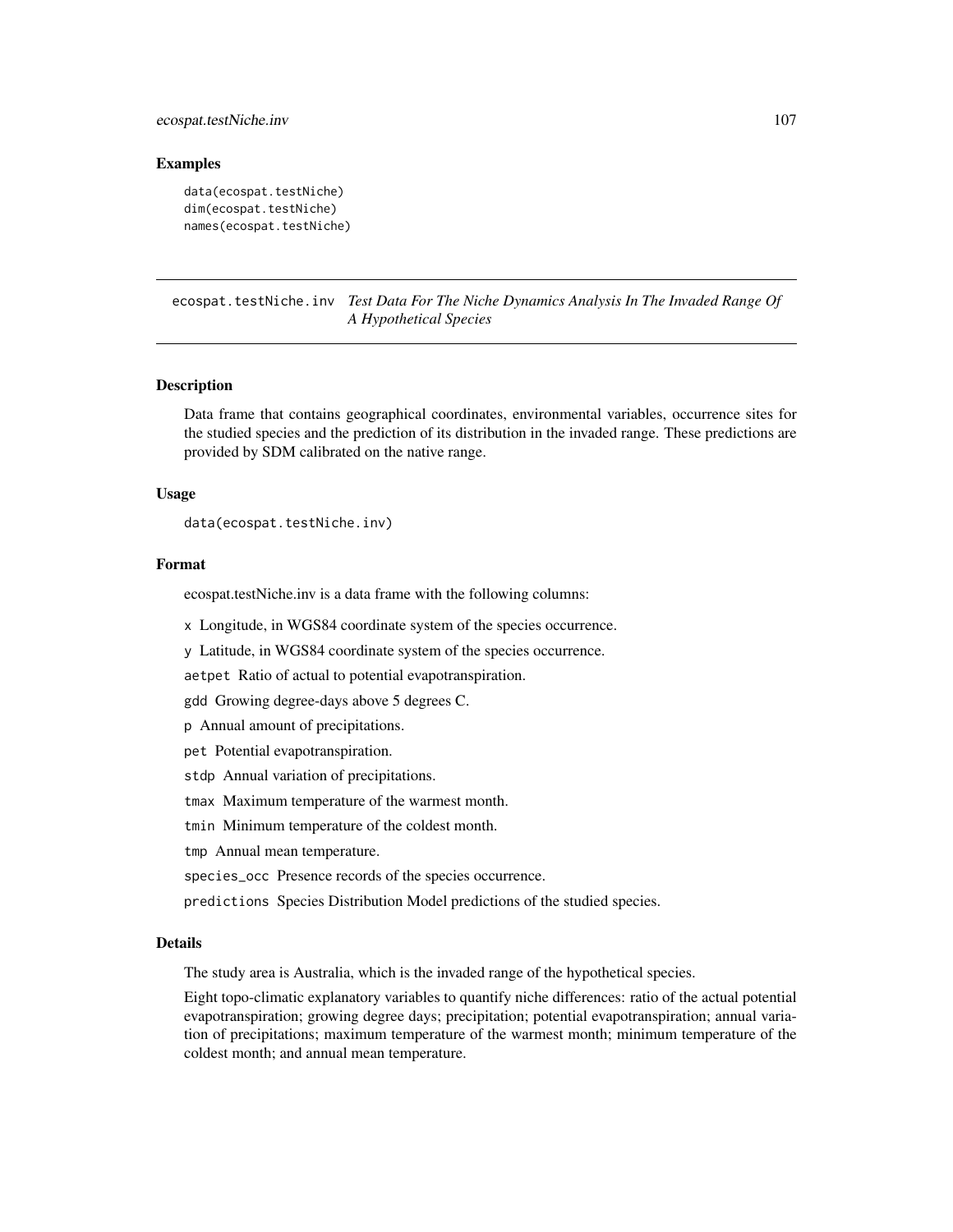## Author(s)

Blaise Petitpierre <br/>betitpierre@gmail.com> and Valeria Di Cola <valeria.dicola@unil.ch>

#### **References**

Petitpierre, B., C. Kueffer, O. Broennimann, C. Randin, C. Daehler and A. Guisan. 2012. Climatic niche shifts are rare among terrestrial plant invaders. *Science*, 335, 1344-1348.

# See Also

[ecospat.testNiche.nat](#page-107-0)

### Examples

```
data(ecospat.testNiche.inv)
str(ecospat.testNiche.inv)
dim(ecospat.testNiche.inv)
names(ecospat.testNiche.inv)
```
<span id="page-107-0"></span>ecospat.testNiche.nat *Test Data For The Niche Dynamics Analysis In The Native Range Of A Hypothetical Species*

#### Description

Data frame that contains geographical coordinates, environmental variables, occurrence sites for the studied species and the prediction of its distribution in the native range. These predictions are provided by SDM calibrated on the native range.

# Usage

```
data(ecospat.testNiche.nat)
```
## Format

ecospat.testNiche.nat is a data frame with the following columns:

x Longitude, in WGS84 coordinate system of the species occurrence.

y Latitude, in WGS84 coordinate system of the species occurrence.

aetpet Ratio of actual to potential evapotranspiration.

gdd Growing degree-days above 5 degrees C.

p Annual amount of precipitations.

pet Potential evapotranspiration.

stdp Annual variation of precipitations.

tmax Maximum temperature of the warmest month.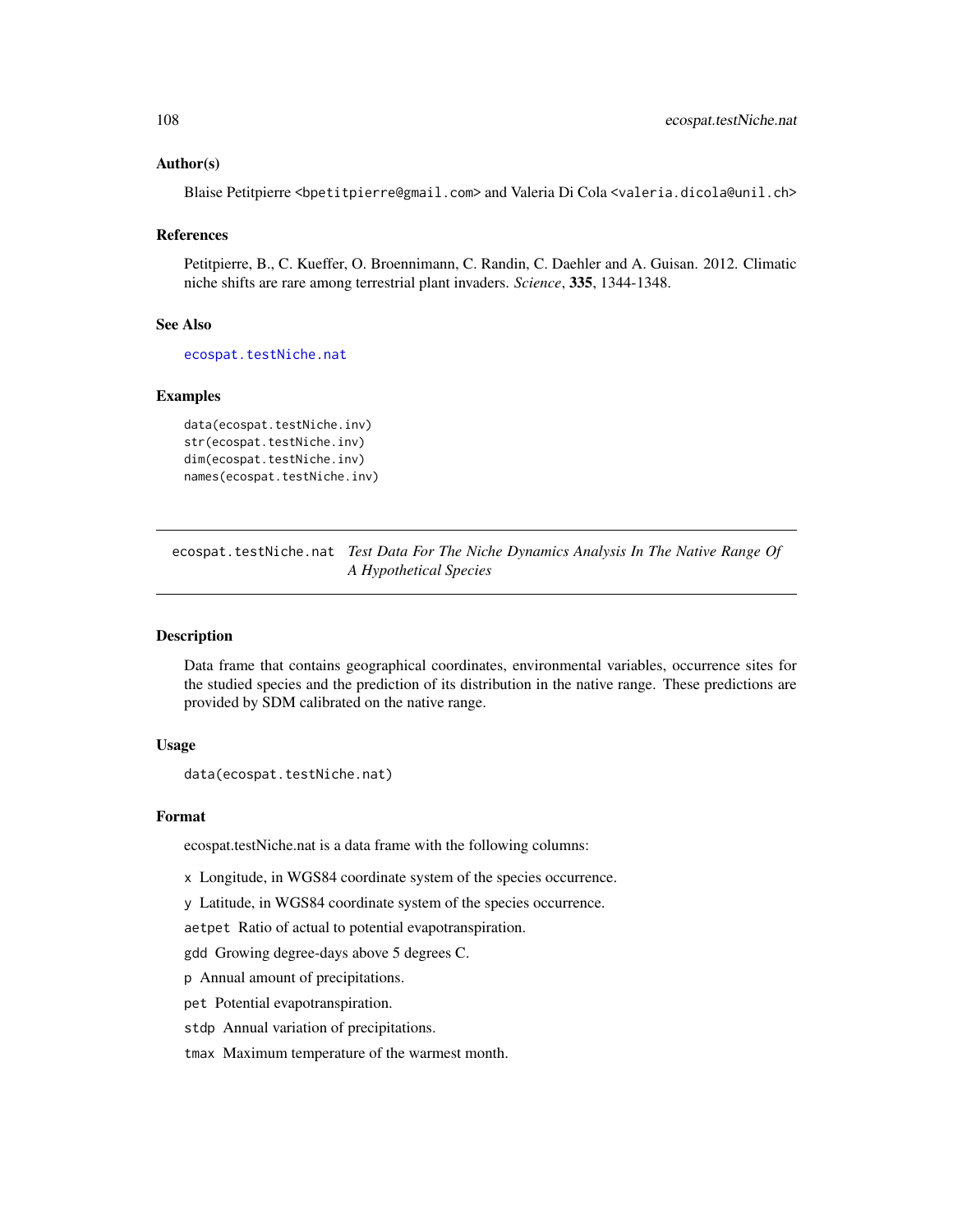<span id="page-108-0"></span>tmin Minimum temperature of the coldest month.

tmp Annual mean temperature.

species\_occ Presence records of the species occurrence.

predictions Species Distribution Model predictions of the studied species.

# Details

The study area is North America, which is the native range of the hypothetical species.

Eight topo-climatic explanatory variables to quantify niche differences: ratio of the actual potential evapotranspiration; growing degree days; precipitation; potential evapotranspiration; annual variation of precipitations; maximum temperature of the warmest month; minimum temperature of the coldest month; and annual mean temperature.

# Author(s)

Blaise Petitpierre <br/>betitpierre@gmail.com> and Valeria Di Cola <valeria.dicola@unil.ch>

# References

Petitpierre, B., C. Kueffer, O. Broennimann, C. Randin, C. Daehler and A. Guisan. 2012. Climatic niche shifts are rare among terrestrial plant invaders. *Science*, 335, 1344-1348.

# See Also

[ecospat.testNiche.inv](#page-106-0)

#### Examples

```
data(ecospat.testNiche.nat)
str(ecospat.testNiche.nat)
dim(ecospat.testNiche.nat)
names(ecospat.testNiche.nat)
```
ecospat.testNichePOSNB

*Test AVS Dataset For The Ecospat package*

### **Description**

The dataset is contains frequencies of 15 bacterial consortium AVS for 16s site in the Western Swiss Alps along with 4 PCA scores representing environmental axes.

# Format

ecospat.testTree is a 16 rows (sites) x 18 collumns (14 AVS + 4 PCA axes) dataframe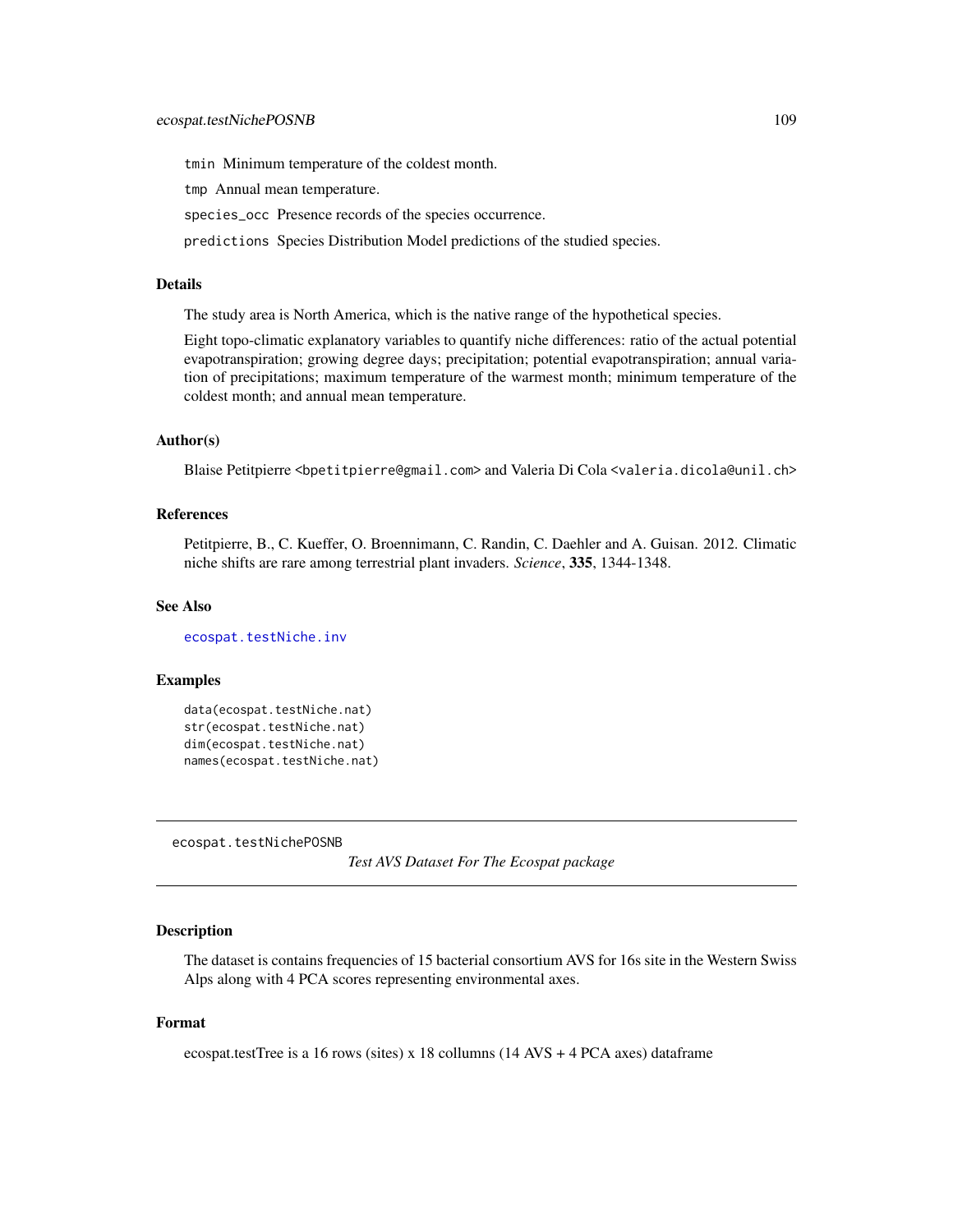# <span id="page-109-0"></span>Author(s)

Lucie Malard <lucie.malard@unil.ch> and Olivier Broennimann <olivier.broennimann@unil.ch>

#### References

L.A. Malard, H.K. Mod, N. Guex, O. Broennimann, E. Yashiro, E. Lara, E.D.A. Mitchell, H. Niculita-Hirzel & A. Guisan. The ecological niche of soil bacterial, archaeal, fungal and protist communities along environmental gradients in the Alps. 2021. Accepted in Soil Biology and Biochemistry.

# Examples

```
data(ecospat.testNichePOSNB)
df<-ecospat.testNichePOSNB
ecospat.nichePOSNB(df,colvar=c(2),colfreq = 6:17) # 1 axes
ecospat.nichePOSNB(df,colvar=c(2:3),colfreq = 6:17) # 2 axes
ecospat.nichePOSNB(df,colvar=c(2:5),colfreq = 6:17) # 4 axes #
```
ecospat.testTree *Test Tree For The Ecospat package*

## Description

The tree object is a phylogenetic tree of class 'phylo' (see read.tree) that contains data of 50 angiosperm species from the Western Swiss Alps.

#### Format

ecospat.testTree is a tree contains the following species:

[1] "Rumex\_acetosa" [2] "Polygonum\_bistorta" [3] "Polygonum\_viviparum" [4] "Rumex\_crispus" [5] "Cerastium\_latifolium" [6] "Silene\_acaulis" [7] "Gypsophila\_repens" [8] "Vaccinium\_gaultherioides" [9] "Soldanella\_alpina" [10] "Cruciata\_laevipes" [11] "Galium\_album" [12] "Galium\_anisophyllon" [13] "Galium\_megalospermum" [14] "Gentiana\_verna" [15] "Gentiana\_bavarica" [16] "Gentiana\_purpurea" [17] "Gentiana\_lutea" [18] "Bartsia\_alpina" [19] "Rhinanthus\_alectorolophus" [20] "Prunella\_grandiflora" [21] "Acinos\_alpinus" [22] "Plantago\_alpina" [23] "Plantago\_lanceolata" [24] "Veronica\_officinalis" [25] "Veronica\_aphylla" [26] "Veronica\_alpina" [27] "Veronica\_chamaedrys" [28] "Veronica\_persica" [29] "Globularia\_cordifolia" [30] "Globularia\_nudicaulis" [31] "Myosotis\_alpestris" [32] "Myosotis\_arvensis" [33] "Aposeris\_foetida" [34] "Centaurea\_montana" [35] "Hieracium\_lactucella" [36] "Leontodon\_helveticus" [37] "Leontodon\_autumnalis" [38] "Hypochaeris\_radicata" [39] "Achillea\_atrata" [40] "Achillea\_millefolium" [41] "Homogyne\_alpina" [42] "Senecio\_doronicum" [43] "Adenostyles\_glabra" [44] "Arnica\_montana" [45] "Aster\_bellidiastrum" [46] "Bellis\_perennis" [47] "Doronicum\_grandiflorum" [48] "Phyteuma\_orbiculare" [49] "Phyteuma\_spicatum" [50] "Campanula\_rotundifolia"

### Author(s)

Charlotte Ndiribe <charlotte.ndiribe@unil.ch>, Nicolas Salamin <nicolas.salamin@unil.ch> and Antoine Guisan <antoine.guisan@unil.ch>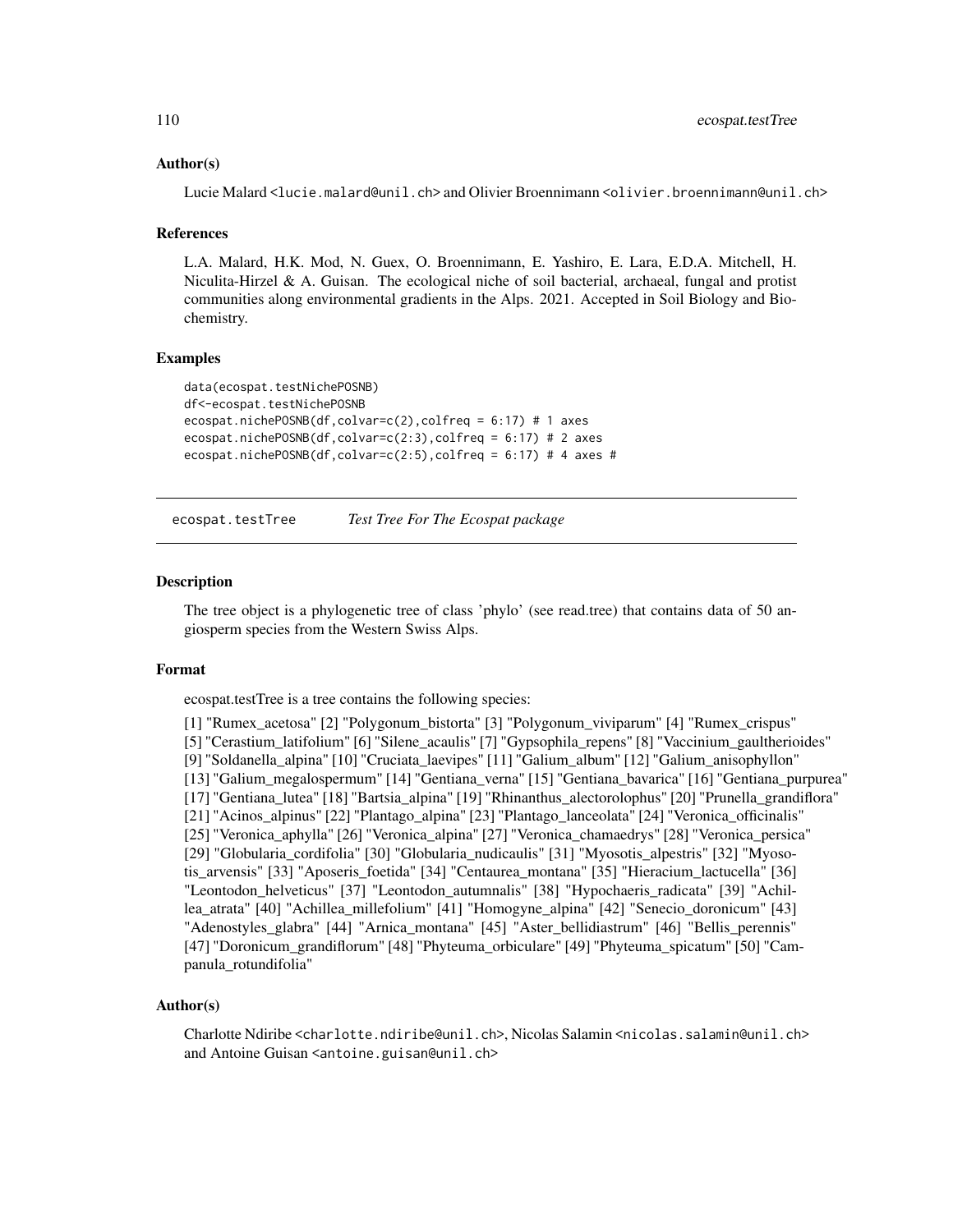# <span id="page-110-0"></span>ecospat.varpart 111

# References

Ndiribe, C., L. Pellissier, S. Antonelli, A. Dubuis, J. Pottier, P. Vittoz, A. Guisan and N. Salamin. 2013. Phylogenetic plant community structure along elevation is lineage specific. *Ecology and Evolution*, 3, 4925-4939.

#### Examples

```
fpath <- system.file("extdata", "ecospat.testTree.tre", package="ecospat")
library(ape)
tree <- read.tree(fpath)
plot(tree)
```
ecospat.varpart *Variation Partitioning For GLM Or GAM*

# Description

Perform variance partitioning for binomial GLM or GAM based on the deviance of two groups or predicting variables.

# Usage

ecospat.varpart (model.1, model.2, model.12)

# Arguments

| model.1  | GLM / GAM calibrated on the first group of variables.      |
|----------|------------------------------------------------------------|
| model.2  | GLM / GAM calibrated on the second group of variables.     |
| model.12 | GLM / GAM calibrated on all variables from the two groups. |

# Details

The deviance is calculated with the adjusted geometric mean squared improvement rescaled for a maximum of 1.

#### Value

Return the four fractions of deviance as in Randin et al. 2009: partial deviance of model 1 and 2, joined deviance and unexplained deviance.

# Author(s)

Christophe Randin <christophe.randin@unibas.ch>, Helene Jaccard and Nigel Gilles Yoccoz

# References

Randin, C.F., H. Jaccard, P. Vittoz, N.G. Yoccoz and A. Guisan. 2009. Land use improves spatial predictions of mountain plant abundance but not presence-absence. *Journal of Vegetation Science*, 20, 996-1008.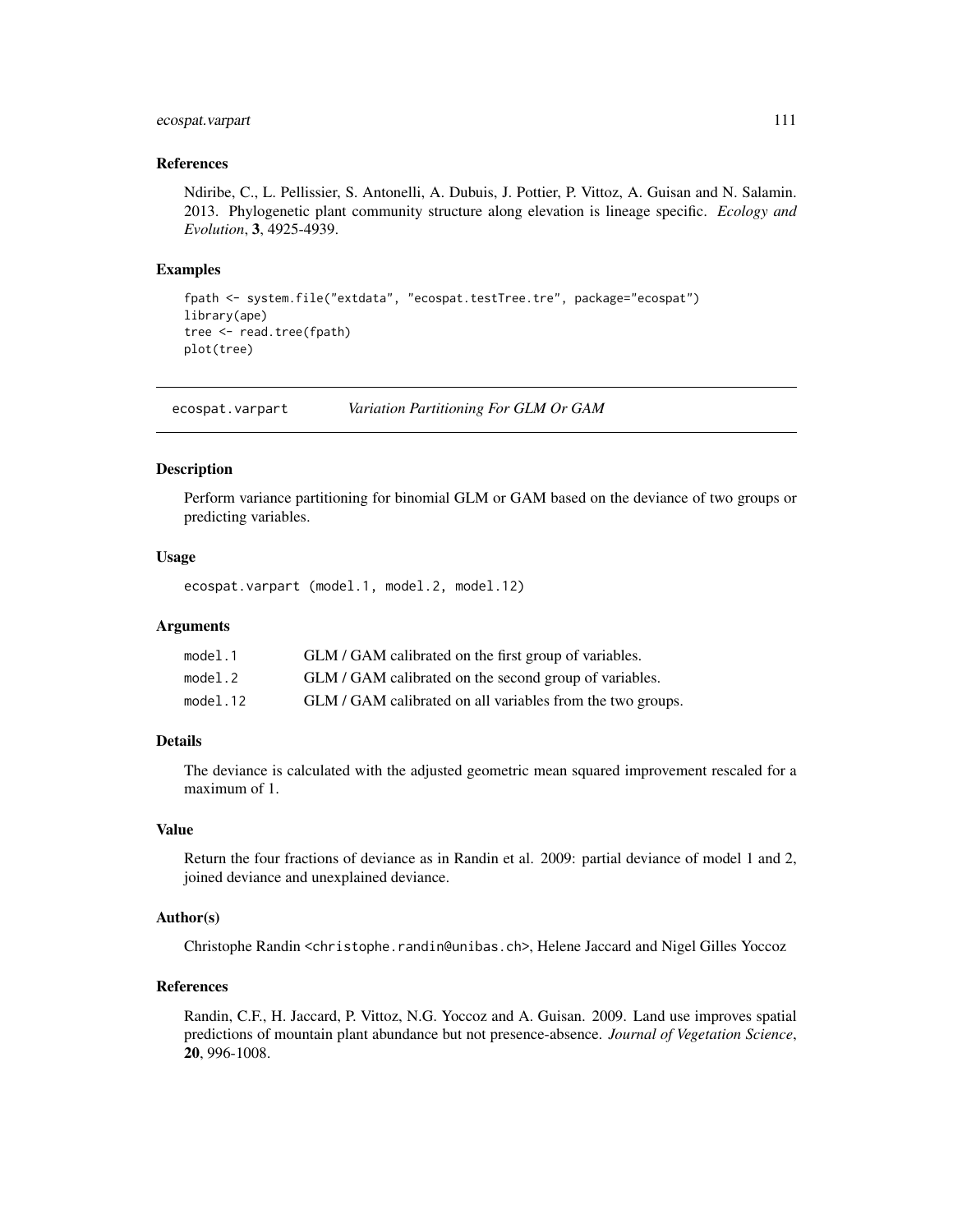# Examples

```
if(require("rms",quietly=TRUE)){
 data('ecospat.testData')
 # data for Soldanella alpina and Achillea millefolium
 data.Solalp<- ecospat.testData[c("Soldanella_alpina","ddeg","mind","srad","slp","topo")]
 # glm models for Soldanella alpina
 glm.Solalp1 <- glm("Soldanella_alpina ~ pol(ddeg,2) + pol(mind,2) + pol(srad,2)",
                 data = data.Solalp, family = binomial)
 glm.Solalp2 <- glm("Soldanella_alpina ~ pol(slp,2) + pol(topo,2)",
                 data = data.Solalp, family = binomial)
 ecospat.varpart (model.1= glm.Solalp1, model.2= glm.Solalp2, model.12= glm.Solalp2)
}
```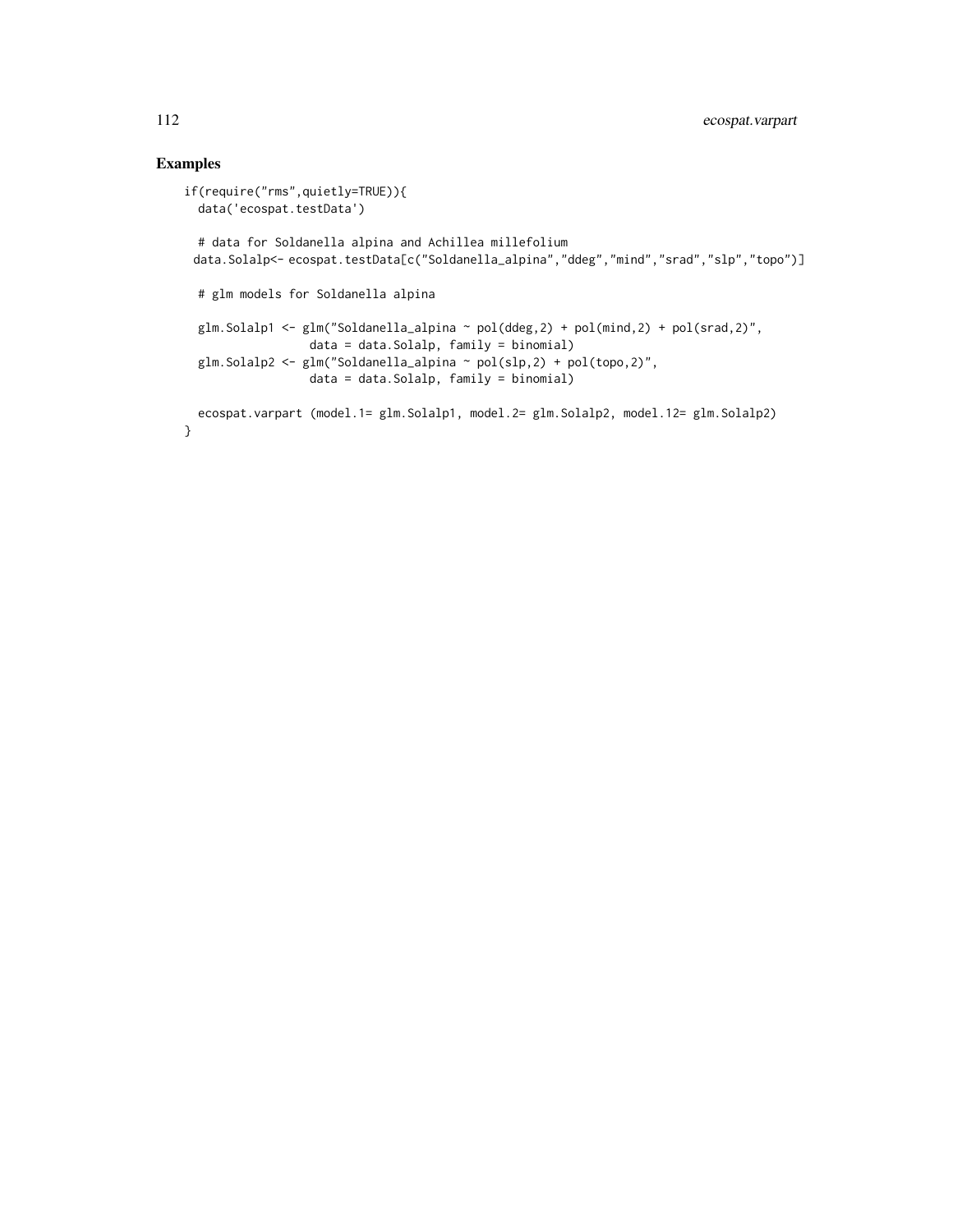# **Index**

∗ file ecospat.max.tss, [59](#page-58-0) ecospat.meva.table, [64](#page-63-0) ecospat.occupied.patch, [79](#page-78-0) ecospat.plot.kappa, [83](#page-82-0) ecospat.plot.tss, [88](#page-87-0) ecospat.rangesize, [90](#page-89-0) BIOMOD.EnsembleModeling.out, *[39](#page-38-0)* BIOMOD.models.out, *[42](#page-41-0)* BIOMOD.projection.out, *[45](#page-44-0)* BIOMOD\_EnsembleForecasting, *[40](#page-39-0)* BIOMOD\_FormatingData, *[41](#page-40-0)*, *[43](#page-42-0)* BIOMOD\_Modeling, *[38](#page-37-0)*, *[43](#page-42-0)* BIOMOD\_ModelingOptions, *[20](#page-19-0)*, *[43](#page-42-0)* BIOMOD\_Projection, *[43](#page-42-0)* dudi.pca, *[83](#page-82-0)* ecospat *(*ecospat-package*)*, [4](#page-3-0) ecospat-package, [4](#page-3-0) ecospat.adj.D2.glm, *[4](#page-3-0)*, [5](#page-4-0) ecospat.binary.model, *[5](#page-4-0)*, [6,](#page-5-0) *[80](#page-79-0)*, *[92](#page-91-0)* ecospat.boyce, *[4](#page-3-0)*, [8,](#page-7-0) *[47](#page-46-0)* ecospat.calculate.pd, *[4](#page-3-0)*, [9](#page-8-0) ecospat.caleval, *[4](#page-3-0)*, [11](#page-10-0) ecospat.CCV.communityEvaluation.bin, *[4](#page-3-0)*, [12,](#page-11-0) *[14](#page-13-0)*, *[16](#page-15-0)*, *[20,](#page-19-0) [21](#page-20-0)* ecospat.CCV.communityEvaluation.prob, *[4](#page-3-0)*, *[13](#page-12-0)*, [14,](#page-13-0) *[20,](#page-19-0) [21](#page-20-0)* ecospat.CCV.createDataSplitTable, *[4](#page-3-0)*, *[13](#page-12-0)*, *[16](#page-15-0)*, [17,](#page-16-0) *[19](#page-18-0)*, *[21](#page-20-0)* ecospat.CCV.modeling, *[4](#page-3-0)*, *[12,](#page-11-0) [13](#page-12-0)*, *[15](#page-14-0)*, *[18](#page-17-0)*, [18](#page-17-0) ecospat.climan, *[4](#page-3-0)*, [22](#page-21-0) ecospat.co\_occurrences, *[4](#page-3-0)*, [27,](#page-26-0) *[29](#page-28-0)* ecospat.cohen.kappa, *[4](#page-3-0)*, [23,](#page-22-0) *[58,](#page-57-0) [59](#page-58-0)*, *[65](#page-64-0)*, *[84](#page-83-0)*, *[88](#page-87-0)* ecospat.CommunityEval, *[4](#page-3-0)*, [24](#page-23-0) ecospat.cons\_Cscore, *[4,](#page-3-0) [5](#page-4-0)*, [25,](#page-24-0) *[29](#page-28-0)* ecospat.cor.plot, *[4](#page-3-0)*, [27](#page-26-0)

ecospat.Cscore, *[4](#page-3-0)*, [28](#page-27-0) ecospat.cv.gbm, *[4](#page-3-0)*, [30](#page-29-0) ecospat.cv.glm, *[4](#page-3-0)*, [31](#page-30-0) ecospat.cv.me, *[4](#page-3-0)*, [33](#page-32-0) ecospat.cv.rf, *[4](#page-3-0)*, [34](#page-33-0) ecospat.Epred, *[5](#page-4-0)*, [35](#page-34-0) ecospat.ESM.EnsembleEvaluation, [36,](#page-35-0) *[43](#page-42-0)* ecospat.ESM.EnsembleModeling, *[5](#page-4-0)*, *[37,](#page-36-0) [38](#page-37-0)*, [38,](#page-37-0) *[40,](#page-39-0) [41](#page-40-0)*, *[43](#page-42-0)*, *[46](#page-45-0)[–48](#page-47-0)* ecospat.ESM.EnsembleProjection, *[5](#page-4-0)*, *[39](#page-38-0)*, [40,](#page-39-0) *[43](#page-42-0)* ecospat.ESM.Modeling, *[5](#page-4-0)*, *[37](#page-36-0)[–39](#page-38-0)*, [41,](#page-40-0) *[45](#page-44-0)[–49](#page-48-0)* ecospat.ESM.Projection, *[5](#page-4-0)*, *[40](#page-39-0)*, *[43](#page-42-0)*, [44](#page-43-0) ecospat.ESM.responsePlot, *[43](#page-42-0)*, [46](#page-45-0) ecospat.ESM.threshold, *[43](#page-42-0)*, [47](#page-46-0) ecospat.ESM.VarContrib, *[5](#page-4-0)*, *[43](#page-42-0)*, [48](#page-47-0) ecospat.grid.clim.dyn, *[4](#page-3-0)*, [49,](#page-48-0) *[66](#page-65-0)*, *[70,](#page-69-0) [71](#page-70-0)*, *[73](#page-72-0)*, *[86](#page-85-0)* ecospat.makeDataFrame, *[4](#page-3-0)*, [52](#page-51-0) ecospat.mantel.correlogram, *[4](#page-3-0)*, [54](#page-53-0) ecospat.margin, *[4](#page-3-0)*, [56](#page-55-0) ecospat.max.kappa, *[4](#page-3-0)*, *[23](#page-22-0)*, [58,](#page-57-0) *[59](#page-58-0)*, *[65](#page-64-0)*, *[84](#page-83-0)*, *[88](#page-87-0)* ecospat.max.tss, *[4](#page-3-0)*, *[23](#page-22-0)*, *[58](#page-57-0)*, [59,](#page-58-0) *[65](#page-64-0)*, *[84](#page-83-0)*, *[88](#page-87-0)* ecospat.maxentvarimport, *[5](#page-4-0)*, [60](#page-59-0) ecospat.mdr, *[4](#page-3-0)*, [61](#page-60-0) ecospat.mess, *[4](#page-3-0)*, [63,](#page-62-0) *[85](#page-84-0)* ecospat.meva.table, *[4](#page-3-0)*, *[23](#page-22-0)*, *[58,](#page-57-0) [59](#page-58-0)*, [64,](#page-63-0) *[84](#page-83-0)*, *[88](#page-87-0)* ecospat.mpa, *[5](#page-4-0)*, *[7](#page-6-0)*, [65,](#page-64-0) *[80](#page-79-0)*, *[92](#page-91-0)* ecospat.niche.dyn.index, *[4](#page-3-0)*, [66,](#page-65-0) *[67](#page-66-0)* ecospat.niche.dynIndexProjGeo, *[4](#page-3-0)*, [67,](#page-66-0) *[74](#page-73-0)* ecospat.niche.equivalency.test, *[4](#page-3-0)*, [68,](#page-67-0) *[73](#page-72-0)*, *[87](#page-86-0)* ecospat.niche.overlap, *[4](#page-3-0)*, [70](#page-69-0) ecospat.niche.similarity.test, *[4](#page-3-0)*, *[70](#page-69-0)*, [71,](#page-70-0) *[83](#page-82-0)*, *[87](#page-86-0)* ecospat.niche.zProjGeo, *[4](#page-3-0)*, *[67](#page-66-0)*, [73](#page-72-0) ecospat.nicheNBmean, [75](#page-74-0) ecospat.nichePOSNB, [76](#page-75-0) ecospat.npred, *[4](#page-3-0)*, [77](#page-76-0)